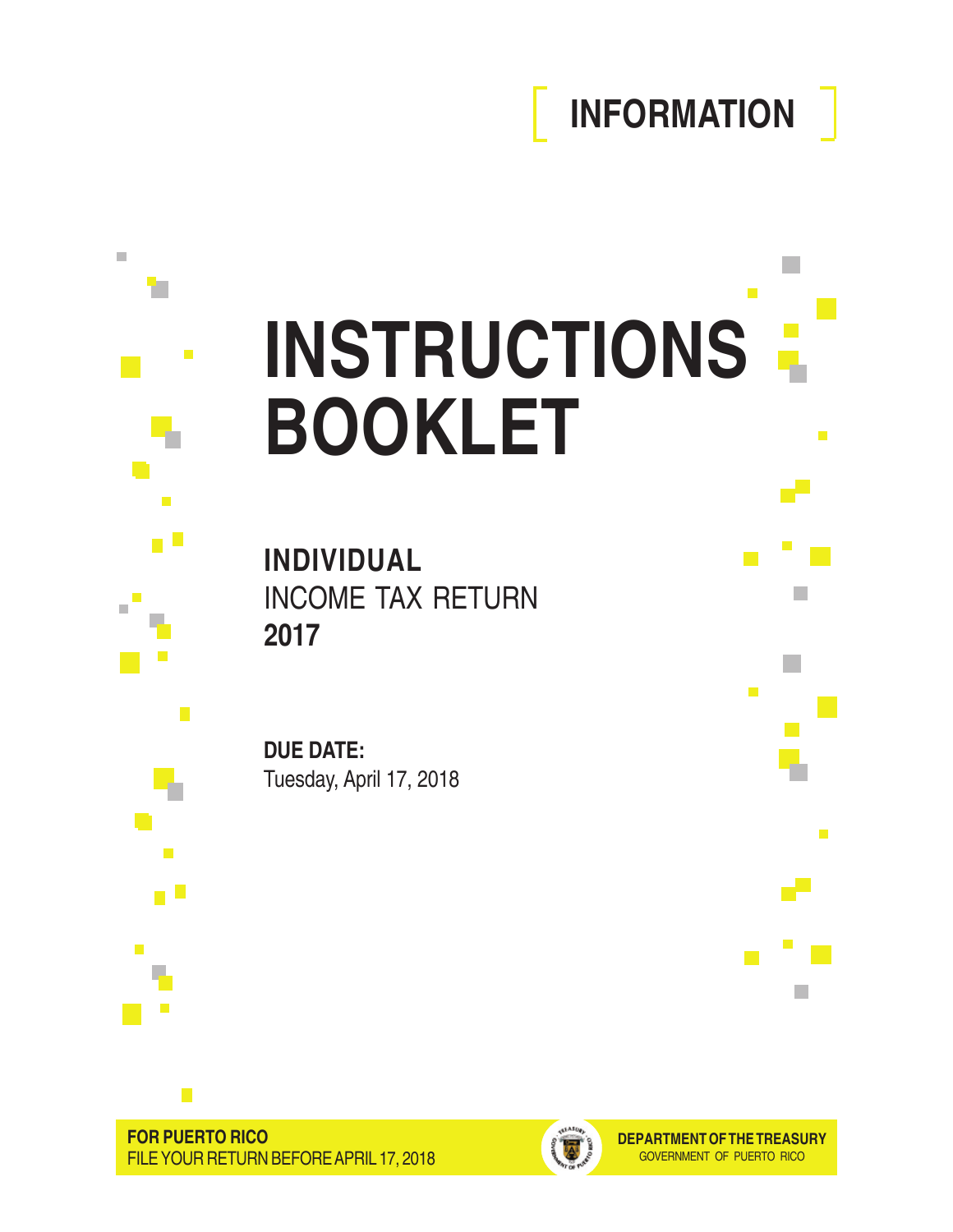# **TABLE OF CONTENT**

| Instructions to Complete the Return:                                                                   |  |
|--------------------------------------------------------------------------------------------------------|--|
|                                                                                                        |  |
| Instructions to Complete the Schedules:                                                                |  |
|                                                                                                        |  |
| Schedule A1 Individual - Dependents and Beneficiaries of Educational Contributions Accounts  23        |  |
|                                                                                                        |  |
| Schedule B Individual - Recapture of Credits Claimed in Excess, Tax Credits, and Other Payments        |  |
|                                                                                                        |  |
| Schedule C Individual - Credit for Taxes Paid to Foreign Countries, the United States, its Territories |  |
| Schedule CH Individual - Transfer of Claim for Exemption for Child (Children) of Divorced or Separated |  |
|                                                                                                        |  |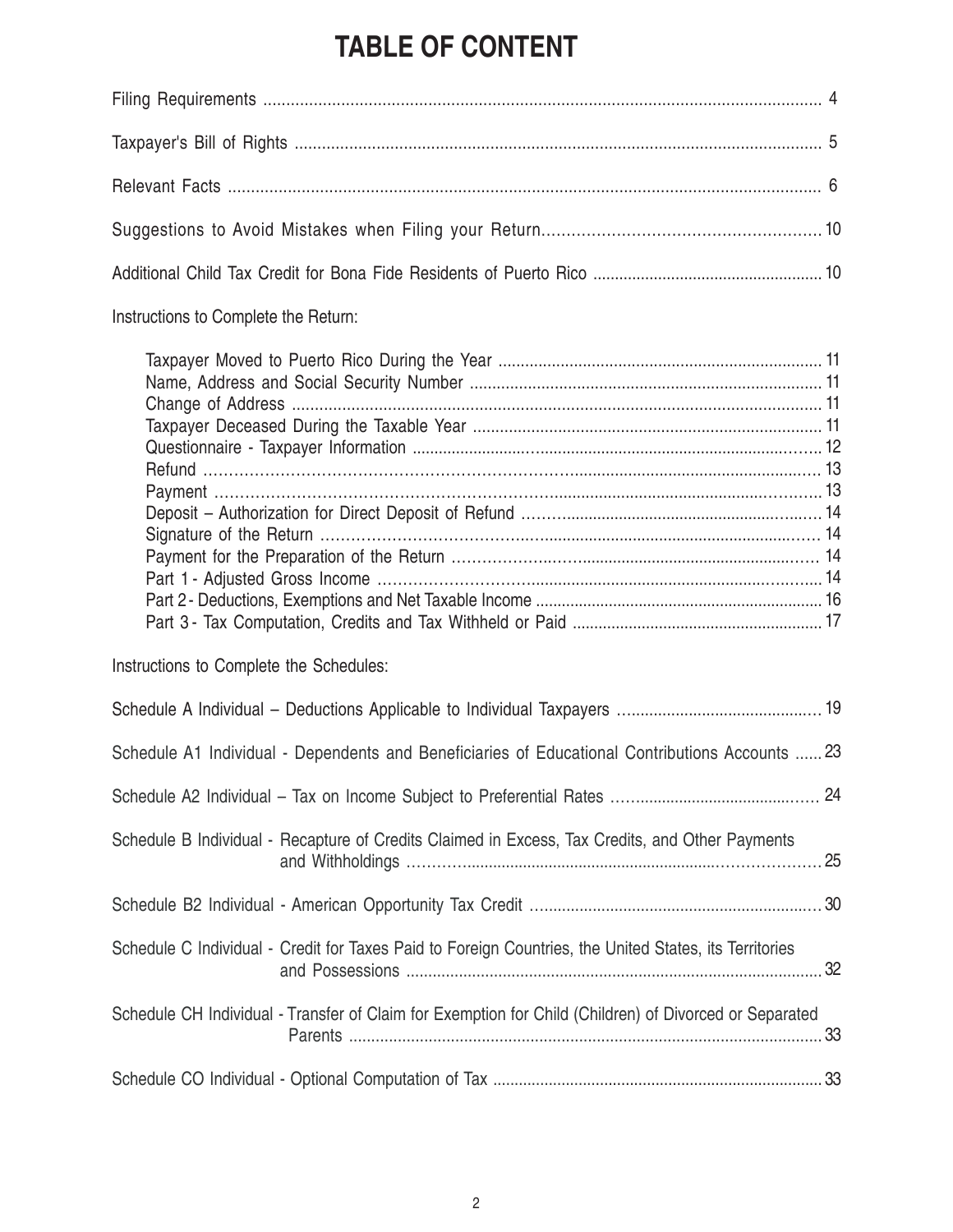Instructions to Complete the Schedules (Continued):

| Schedule D Individual – Capital Assets Gains and Losses, Total Distributions from Qualified Pension Plans                                                                                            |  |
|------------------------------------------------------------------------------------------------------------------------------------------------------------------------------------------------------|--|
|                                                                                                                                                                                                      |  |
|                                                                                                                                                                                                      |  |
|                                                                                                                                                                                                      |  |
|                                                                                                                                                                                                      |  |
|                                                                                                                                                                                                      |  |
| Schedule G Individual - Sale or Exchange of All Trade or Business Assets of a Sole Proprietorship                                                                                                    |  |
| Schedule H Individual - Income from Annuities or Pensions from Qualified or Governmental Plans  49                                                                                                   |  |
|                                                                                                                                                                                                      |  |
|                                                                                                                                                                                                      |  |
| Schedule K Individual - Industry or Business Income<br>Schedule L Individual - Farming Income<br>Schedule M Individual - Professions and Commissions Income<br>Schedule N Individual - Rental Income |  |
|                                                                                                                                                                                                      |  |
|                                                                                                                                                                                                      |  |
| Schedule R Individual - Partnerships, Special Partnerships and Corporations of Individuals  60                                                                                                       |  |
| Schedule R1 Individual – Partnerships, Special Partnerships and Corporations of Individuals (Complementary) 63                                                                                       |  |
| Schedule T Individual - Addition to the Tax for Failure to Pay Estimated Tax in Case of Individuals  63                                                                                              |  |
|                                                                                                                                                                                                      |  |
|                                                                                                                                                                                                      |  |
| 64                                                                                                                                                                                                   |  |
| 66                                                                                                                                                                                                   |  |
| 67                                                                                                                                                                                                   |  |

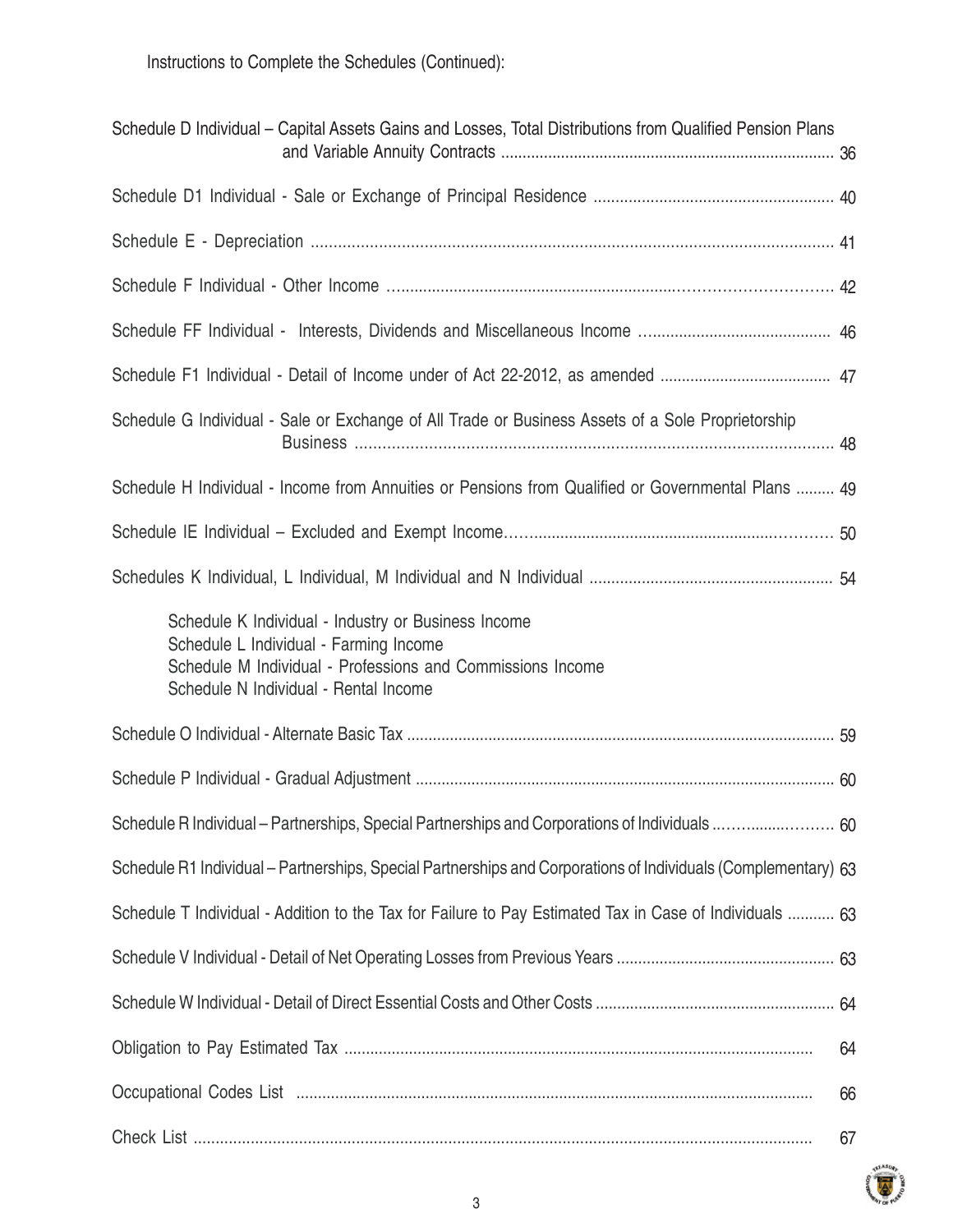

# **WHO MUST FILE THE INCOME TAX RETURN?**

- a) Every individual resident of Puerto Rico who is an individual or married taxpayer, whose gross income for the taxable year, net of exemptions, exceeds \$5,000;
- Every individual not resident of Puerto Rico, and citizen of the United States, who is an individual or b) married taxpayer, whose gross income from Puerto Rico sources for the taxable year, net of exemptions, exceeds \$5,000, unless the tax has been totally paid at source;
- Every married individual living with spouse, who opts to file a separate tax return and whose gross income for the taxable year, net of exemptions, is \$2,500 or more; c)



- Every nonresident alien who during the taxable year has income from Puerto Rico sources subject to tax, unless the tax has been totally paid at source; or d)
- **Every individual who during the taxable year has net income subject to alternate basic tax of \$150,000 or more.** e)

**EFFECTIVE FOR TAXABLE YEAR 2015 ALL TAXPAYERS MUST FILE THEIR RETURNS ELECTRONICALLY (With the exceptions included in the "How the Return Must be Filed?" section).**



# **WHEN MUST THE RETURN BE FILED?**

If you file on a calendar year basis or do not keep accounting records, you must file your return on or before **Tuesday, April 17, 2018**.



# **HOW THE RETURN MUST BE FILED?**

The return must be filed:

electronically using any program or application certified by the Department;  $\phi$ 

- 
- personally at the Department of the Treasury, Intendente Alejandro Ramírez Building in Old San Juan, at the Internal Revenue Collections Office of your Municipality or at any Orientation and Return Preparation Center, **only** if any of the following exceptions to the electronic filing requirement apply: ª
	- Individual that is a partner or shareholder in a pass-through entity whose taxable year does not end on December 31, 2017. Individual nonresident of Puerto Rico who is only reporting a sale of real property located in Puerto Rico which ocurred after • •
	- December 31, 2017, and for which an authorization has been requested for the refund of the amounts withheld under the provisions of Section 1062.08(g)(3) of the Puerto Rico Internal Revenue Code of 2011, as amended ("Code").
	- Taxpayer who claims the deduction for initial investment in a private equity fund or a Puerto Rico private equity fund, pursuant to Act 185-2014, as amended, known as the Private Capital Fund Act ("Act 185-2014"). •
	- Taxpayer whose income from pension is reported on Form 1099-R of the Internal Revenue Service ("IRS"), and is subject to the \$11,000 or \$15,000 exemption, according to Section 1031.02(a)(13) of the Code. •
	- Taxpayer reporting exempt income under a Special Agreement for the Creation of Young Businesses issued by the Puerto Rico Trade and Export Company under Act 135-2014, as amended. •
	- Taxpayer who claims the tax credits listed in Parts II and IV of Schedule B Individual. •
	- Taxpayer who claims the American Opportunity Tax Credit (Schedule B2 Individual). •
	- Taxpayer to whom a Special Agreement for the Creation of Jobs issued by the Puerto Rico Trade and Export Company under Act 1-2013, as amended, also known as the Jobs Now Act was granted and claims the benefits conferred by such agreement. •
	- Taxpayer who is an active military and is transferred outside Puerto Rico during a warlike conflict and who, during the taxable year, received compensation for active military service rendered by military personnel in a "combat zone", according to the provisions of Section 1031.02(a)(20) of the Code. •
	- Taxpayer who claims the deduction for contributions to a Government Pension or Retirement System, in excess of the amount reported on Forms 499R-2/W-2PR or 499R-2c/W-2cPR. •
	- Taxpayer required to use Form AS 2668.1, Back Pay ("Paga Atrasada"), to determine the corresponding income tax, according to the provisions of Section 1032.09(d) of the Code. •
	- Taxpayer required to submit with the return Audited Financial Statements issued by a CPA in Puerto Rico, as provided in Section 1061.15 of the Code. •
	- Foreign taxpayer nonresident of Puerto Rico with income related to a trade or business in Puerto Rico, according to Section 1035.05 of the Code (Schedule U). •
	- Individual that cannot file the return or automatic extension of time electronically *because of an error with the Social Security number* and is filing a return for the first time or because of a system error (You must submit evidence of such error). •
	- Taxpayer who claims the credit for taxes paid to foreign countries, the United States, its territories and possessions, according to the provisions of Section 1051.01 of the Code (Schedule C Individual). •
	- Taxpayer deceased during the taxable year or surviving spouse who files another income tax return for the same taxable year. Taxpayer who files the income tax return corresponding to taxable year 2017 after December 31, 2018. • •
	- Any other restriction established by the Secretary through Administrative Determination, Circular Letter or Informative Bulletin. •
- by mail sending it to the DEPARTMENT OF THE TREASURY, PO BOX 9022501, SAN JUAN PR 00902-2501, **only** if any of the above established exceptions to the electronic filing requirement apply. ª

**IMPORTANT NOTICE**: **If the taxpayer is required to file on paper, it is necessary to complete and submit with the return Form 483.20 - Exception to Electronic Filing Individual Income Tax Return.**

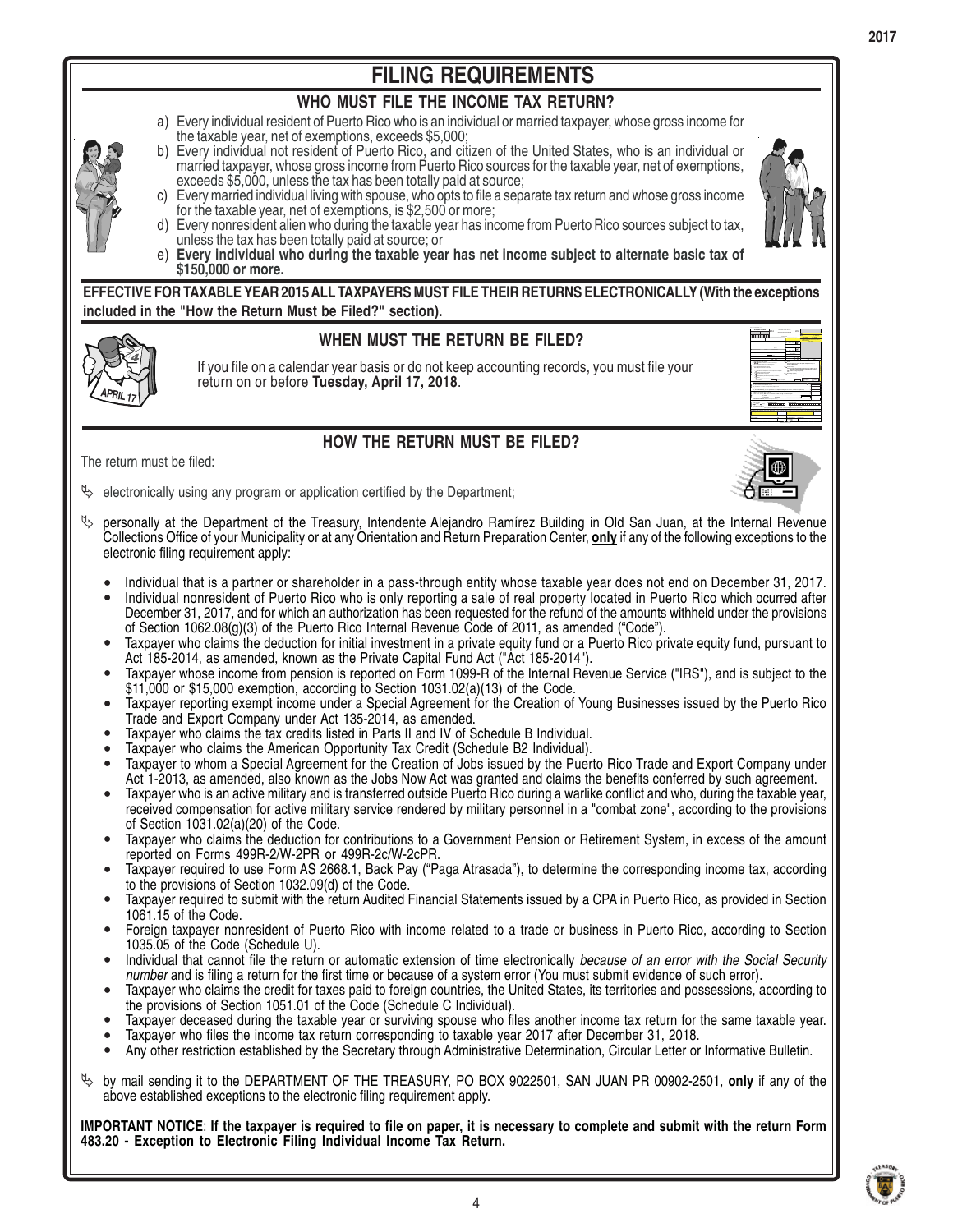# **TAXPAYER BILL OF RIGHTS**

The Taxpayer Bill of Rights grants the following rights under the Puerto Rico Internal Revenue Code of 2011, as amended (Code):

To receive a proper, considerate and impartial treatment.

The information submitted will be confidential.

All interviews must be at a reasonable time and place for the taxpayer, in coordination with the employee of the Department of the Treasury (Department).

The interview or audit will not be used to harass or intimidate in any manner the interviewed person.

To receive a clear and simple explanation of the process to which the taxpayer will be subjected and the rights that assist him.

To be assisted by an attorney, accountant, certified public accountant or any other authorized person, at any moment during the interview.

To be informed prior to the interview of the intention to tape the interview, and to be able to obtain an exact copy of such recording subject to the payment of the cost thereof.

To be informed of the nature of your tax liability.

To be advised of your right against self-incrimination by your own testimony, to remain silent and that your silence should not be taken or commented against you, in case of a possible exposure to a criminal action.

To consult an attorney, accountant, certified public accountant, or agent authorized to represent you within the Department at any moment during the interview, or to be able to conclude the interview even when it has commenced.

To be notified in writing of any adjustment made by the Department as a result of a tax audit when it involves the addition of interests, penalties and surcharges, as provided by the Code, as well as the exact amount of the adjustment and the reasons for such changes.

To claim the benefits of a payment plan if you can't pay the full tax liability when it becomes due.

To waive the rights described in the preceding paragraphs, if such waiver is made knowingly and voluntarily.

To grant a written power of attorney to authorize any person to represent you during a tax interview or process. Such person shall receive, for purposes of the interview, equal treatment as you, unless you are notified that such person is responsible for an unreasonable delay or interference with the audit.

No discrimination on the basis of race, color, sex, birth, origin or social condition, or political, religious ideas or association of any taxpayer or his representative. No records will be maintained of tax information for these purposes.

The Department's employees will explain and protect your rights during all phases of the process. If you believe that your rights have been violated, you should discuss this matter with the supervisor of the employee. If you do not agree with the action taken by the supervisor, you may file a complaint with the Office for the Protection of Taxpayer Rights.

# **OFFICE FOR THE PROTECTION OF TAXPAYER RIGHTS**

The Office for the Protection of Taxpayer Rights (Ombudsman of the Taxpayer) was created to assure compliance with the provisions of the Taxpayer Bill of Rights. Said office is located at the Department of the Treasury in Old San Juan, Office 105. For assistance, please call (787) 977-6622, (787) 977-6638 or (787) 721-2020, extension 2180.

The Ombudsman of the Taxpayer is responsible for attending the problems and claims of the taxpayers and to facilitate the process between the taxpayers and the Department of the Treasury. Also, the Ombudsman of the Taxpayer has authority to prevent or correct any infringement of the rights of the taxpayer made by any employee of the Department.

For additional information, you can request the booklet: "*Carta de Derechos del Contribuyente*".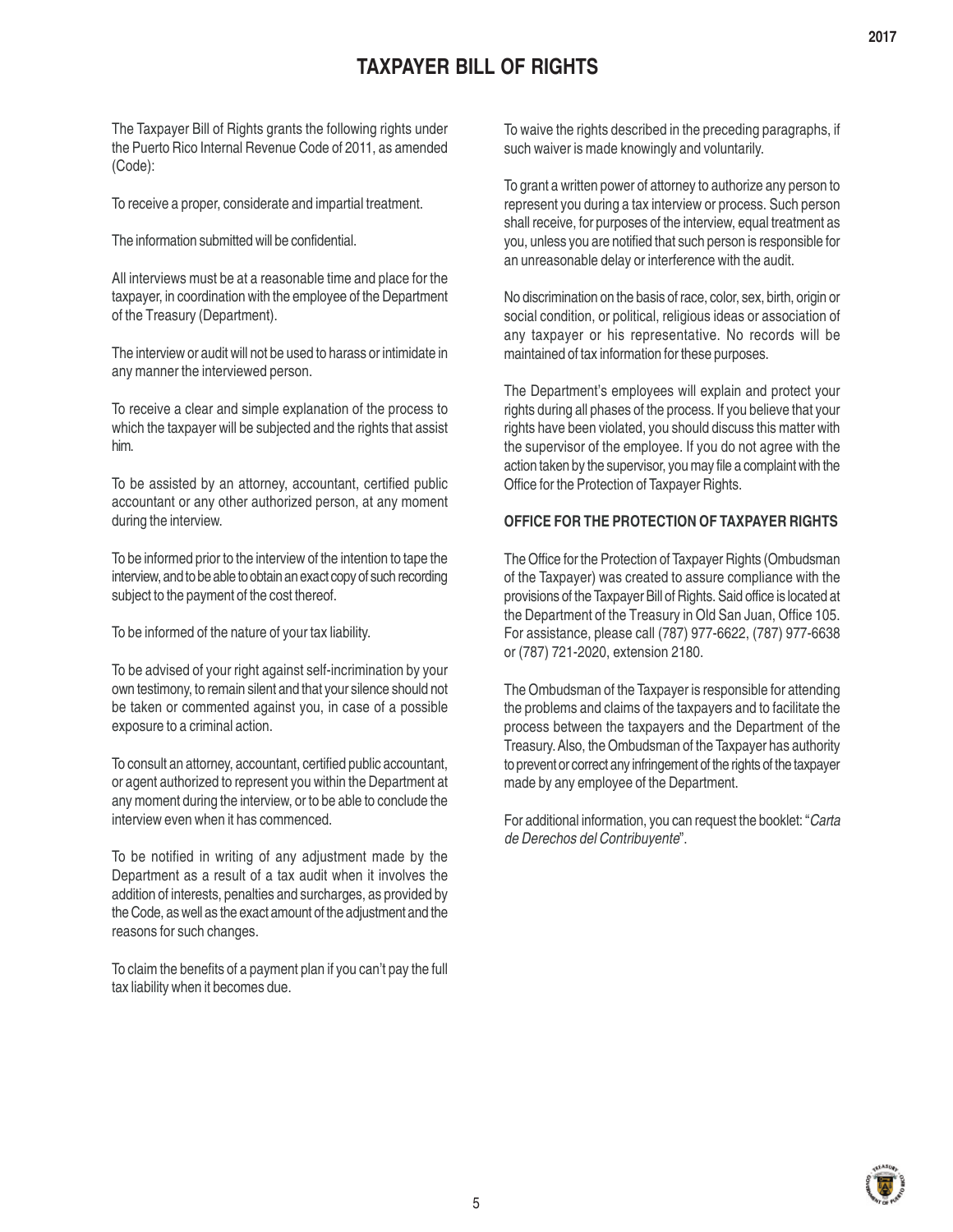# **NEW TAX BENEFITS**

- $\%$  The deduction for interests paid or accrued on residential property is extended to those individuals that meet certain requirements, even though the individual is not the borrower or joint borrower of the loan guaranteed in its entirety with mortgage.
- $\%$  The first \$10,000 distributed to an Eligible Individual during the period between September 20, 2017 and June 30, 2018 that constitutes an Eligible Distribution from a Qualified Retirement Plan, an Individual Retirement Account (IRA) or a Non Deductible IRA to cover Eligible Expenses due to the passing of Hurricane María through Puerto Rico, are exempt from the payment of income tax.
- $\%$  A 10% fixed income tax rate and withholding at source is provided on any Eligible Distribution from a Qualified Retirement Plan or an IRA in excess of the first \$10,000 but not exceeding \$100,000, due to Hurricane María.
- $\&$  A 4% fixed income tax rate is granted on the eligible income earned by qualified physician who has a decree under the Incentives for the Retention and Return of Medical Professionals Act (Act 14-2017).
- $\&$  Dividends issued by a medical services business to a qualified physician for professional medical services rendered, as provided by Act 14-2017, are exempt from the payment of income tax, including the alternate basic tax, up to a maximum of \$250,000.

#### **SIGNIFICANT CHANGES IN THE RETURN**

#### ª **Return**

One question is added in the Questionnaire related to qualified physicians under Act 14-2017.

Line 2(S) is added in Part I to include the Eligible Distributions from a Qualified Retirement Plan or an Individual Retirement Account (IRA) due to hurricane María.

#### $\%$  Schedule A2 Individual

Column F is reassigned to reflect the 4% preferential rate applicable in the case of a qualified physician who has a decree under Act 14-2017, or any other special legislation that provides for a 4% income tax rate.

Line 4(i) is provided to reflect the taxable gain at a reduced rate under an Incentives Act and the wages received by a qualified physician under Act 14-2017.

Line 4(k) is added to include the Eligible Distributions from a Qualified Retirement Plan or IRA due to hurricane María.

#### $\%$  Schedule B Individual

Line 19, Part II, provides for the claim of the credit for charitable contributions to the Patronage of the State Capitol of the Legislative Assembly.

Line 21(c) is added in Part III, to report the 10% income tax withheld at source on Eligible Distributions from a Qualified Retirement Plan or IRA due to Hurricane María.

### $\%$  Schedule CO Individual

Line 3(S) is added to include the Eligible Distributions from a Qualified Retirement Plan or IRA due to hurricane María.

#### $\%$  Schedule F Individual

Column F is added in Part V to inform the Distributable Share on Net Income Subject to Preferential Rates from Pass-Through Entities.

A new Part VI is provided to report the Eligible Distributions for reason of extreme economic emergency due to hurricane María.

#### $\%$  Schedule IE Individual

Line 26, Part II is renamed to read: Compensation or Indemnification Paid to an Employee Due to Dismissal.

Line 32, Part II is added to inform Qualified Payments and exempt transactions due to hurricane María.

#### <sup> $\&$ </sup> Schedules K, L, M and N Individual

It is provided in Part III of these Schedules to identify the amount of wages or professional services which constitutes an exempt qualified payment for the employee or service provider for disaster assistance due to hurricane María.

On the other hand, Part I of Schedules K and M Individual provides to indicate if the income reported is covered by a tax incentive under Act 14-2017.

Schedule M Individual provides to indicate the case or concession number, if applicable.

Also, Schedule N Individual provides to indicate the employer identification number of the business, if applicable.

#### <sup> $\&$ </sup> Schedules R and R1 Individual

New lines are provided in Parts I and III of both schedules, to indicate the type of taxable year and the electronic filing confirmation number of Form 480.60 EC.

#### **EVIDENCE OF THE RETURN**

**You do not have to include with the return the evidence corresponding to the deductions and exemptions for dependents**. **However, you must keep such evidence for at least 6 years**, in case that they may be required as part of an investigation or audit procedure. In such cases, if you do not present the evidence, your return may be adjusted and the corresponding interests and surcharges will be assessed over any balance of tax due.

#### **DEPENDENTS**

The term dependent means any of the following persons who for the calendar year in which the taxpayer's taxable year begins **have received from the taxpayer more than half of the support:**

- i. A person who at the end of the calendar year in which the taxpayer's taxable year begins has not reached the age of twenty-one (21);
- ii. The taxpayer's father or mother;
- iii. Is age sixty-five (65) or older;
- iv. Has reached the age of twenty-one (21) or more and is blind or incapable of self-support because of being mentally or physically disabled; or
- v. A person who at the end of the calendar year in which the taxpayer's taxable year begins has not reached the age of twenty-six (26), as long as he/she have attended post secondary level education, as a regular student, in a university or technical**-**professional institution recognized as such by the educational authorities of Puerto Rico, or of the applicable country, until he/she receives his/her university or technical-professional degree.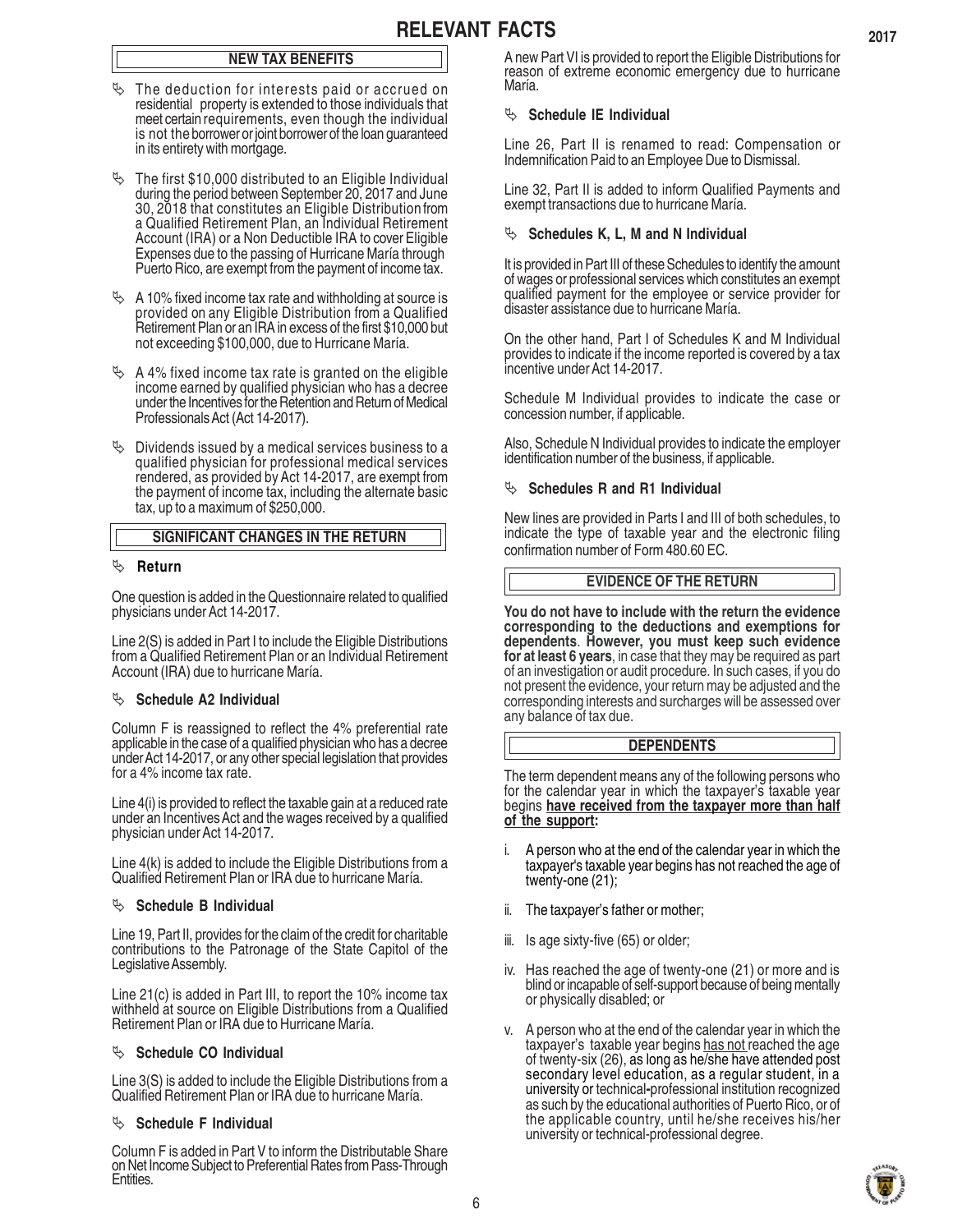#### **SOCIAL SECURITY NUMBER**

**Enter your social security number in the corresponding space of the return and its schedules. This number is very important because it is necessary to process your return.**

**PAYMENTS FOR THE PREPARATION OF THE RETURN AND SANCTIONS TO RETURNS SPECIALISTS**

**Indicate if you paid for the preparation of your return and make sure that the specialist signs the return and includes his/her registration number. THE CODE PROVIDES CIVIL AND CRIMINAL SANCTIONS TO THOSE SPECIALISTS WHO FAIL TO SUBMIT THIS INFORMATION OR WHO DO NOT MEET OTHER STATUTORY REQUIREMENTS IMPOSED BY THE CODE.**

#### **CHANGE OF ADDRESS**

To notify a change of address **at the moment of filing the return, you will NOT have to complete Form SC 2898 (Change of Address)**. You must write the new address clearly and legibly in the space provided for this purpose in the return's heading. Also, you must select the oval  $\bigodot$  beside "Yes" in the space provided to indicate if there was a change of address.

On the other hand, if you change your address **at any other moment during the taxable year, you must notify it by using Form SC 2898**. The form may be obtained through our website: www.hacienda.pr.gov.

#### **AREA CODE**

You must indicate the area code (**787** or **939**) in the space provided in the heading of the return to write the phone number of your residence and work.

#### **RETURNED CHECKS**

Every returned check drawn on behalf of the Secretary of the Treasury will be subject to a \$25 minimum charge. This charge is in addition to any other interests, surcharges or penalties provided by the Code or any other fiscal act for omissions in fulfilling your tax responsibility. The Department may make the collection in a traditional or electronic manner.

#### **FILING THE TAX RETURN THROUGH THE INTERNET**

Effective for taxable year 2015, you must file your Income Tax Return electronically using any program or application certified by the Department. For additional information, visit our webpage: www.hacienda.pr.gov.

The only returns being accepted on paper will be the ones filed by the following taxpayers:

- Individual that is a partner or shareholder in a pass-through entity whose taxable year does not end on December 31, 2017.
- Individual nonresident of Puerto Rico who is only reporting a sale of real property located in Puerto Rico which ocurred after December 31, 2017, and for which an authorization has been requested for the refund of the amounts withheld under the provisions of Section 1062.08(g)(3) of the Code.
- Taxpayer who claims the deduction for initial investment in a private equity fund or a Puerto Rico private equity fund, pursuant to Act 185-2014, as amended.
- Taxpayer whose income from pension is reported on Form 1099-R of the Internal Revenue Service (IRS), and is subject to the \$11,000 or \$15,000 exemption, according to Section 1031.02(a)(13) of the Code.
- Taxpayer reporting exempt income under a Special Agreement for the Creation of Young Businesses issued by the Puerto Rico Trade and Export Company under Act 135-2014, as amended.

Taxpayer who claims the tax credits listed in Parts II and IV of Schedule B Individual. •

**2017**

- Taxpayer who claims the American Opportunity Tax Credit (Schedule B2 Individual). •
- Taxpayer to whom a Special Agreement for the Creation of Jobs issued by the Puerto Rico Trade and Export Company under Act 1-2013, as amended, also known as the Jobs Now Act was granted and claims the benefits conferred by such agreement.
- Taxpayer who is an active military and is transferred outside Puerto Rico during a warlike conflict and who, during the taxable year, received compensation for active military service rendered by military personnel in a "combat zone", according to the provisions of Section 1031.02(a)(20) of the Code.
- Taxpayer who claims the deduction for contributions to a Government Pension or Retirement System, in excess of the amount reported on Forms 499R-2/W-2PR or 499R-2c/W-2cPR.
- Taxpayer required to use Form AS 2668.1, Back Pay ("Paga Atrasada"), to determine the corresponding income tax, according to the provisions of Section 1032.09(d) of the Code.
- Taxpayer required to submit with the return Audited Financial Statements issued by a CPA in Puerto Rico, as provided in Section 1061.15 of the Code. •
- Foreign taxpayer nonresident of Puerto Rico with income related to a trade or business in Puerto Rico, according to Section 1035.05 of the Code (Schedule U).
- Individual that cannot file the return or automatic extension of time electronically *because of an error with the Social Security number* and is filing a return for the first time, or because of a system error (You must submit evidence of such error).
- Taxpayer who claims the credit for taxes paid to foreign countries, the United States, its territories and possessions, according to the provisions of Section 1051.01 of the Code (Schedule C Individual).
- Taxpayer deceased during the taxable year or surviving spouse who files another income tax return for the same taxable year.
- Taxpayer who files the income tax return corresponding to taxable year 2017 after December 31, 2018.
- Any other exception established by the Secretary through Administrative Determination, Circular Letter or Informative Bulletin.

If the taxpayer is required to file on paper, it will be necessary to complete and submit with the return Form 483.20 - Exception to Electronic Filing Individual Income Tax Return. In this form the taxpayer shall indicate under oath, the reasons for which he/she cannot file the return electronically.

If you request direct deposit of your refund into your checking or savings account, be sure that the correct information has been entered in the corresponding screen of the certified program or application used to file your return electronically.

#### **DIRECT DEPOSIT OF REFUND**

You can receive your refund faster and safely. The Department of the Treasury can deposit your refund directly into your checking or savings account.

To authorize the Department of the Treasury to deposit your refund directly into your account, you must meet the following requirements:

#### <sup> $4$ </sup> Complete the Authorization for Direct Deposit of **Refund**

**Type of Account -** Indicate if the deposit will be made into your checking or savings account, by selecting the oval that identifies the type of account.

**Routing/Transit Number -** Enter the routing/transit number of your account. This information appears on the check (see Example A). In the case of a savings account, you must contact the financial institution to obtain the routing/transit number. **Do not leave blank spaces. Do not use hyphens or other symbols.**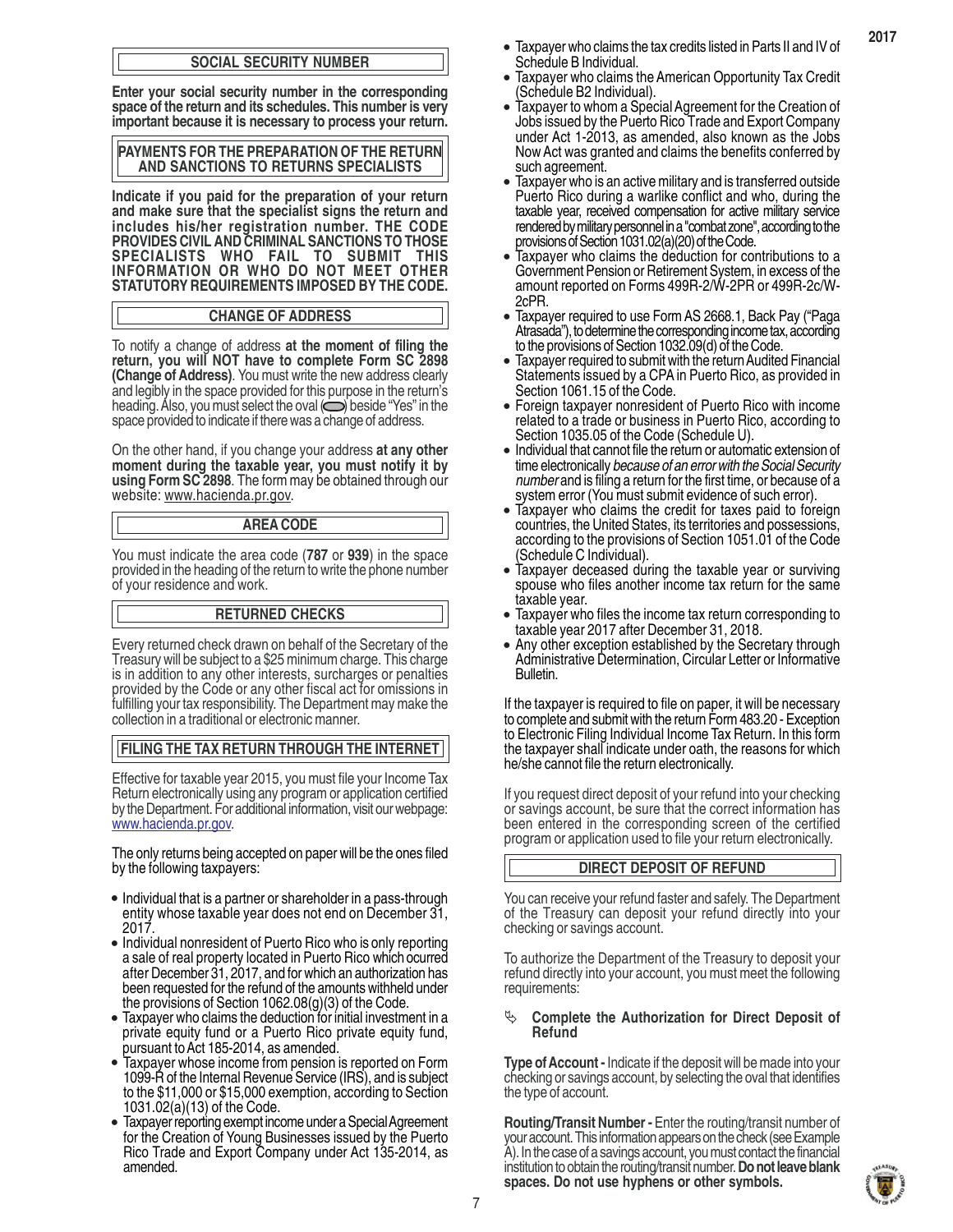**Account Number -** Enter your checking or savings account number (see Example A). **Do not use hyphens or other symbols**. Do not fill out blank spaces with zeros. The account number may have less numbers than the spaces provided for this purpose in this part.

**Account in the name of -** Enter your name, as it appears on your account. In the case of married taxpayers filing jointly, **the account must be in the name of both spouses**.

- $\psi$  In the case of married taxpayers filing jointly, the **return must be signed by both spouses.**
- <sup> $\&$ </sup> All the information requested must be completed. **Otherwise, the financial institution and the Department of the Treasury may reject the transaction.**
- <sup> $\&$ </sup> The account must be in a participating financial **institution. You must verify this information directly with the financial institution.**

#### **PAYMENT METHODS**

You may make your tax payment:

- by electronic debit if you use a program or application certified by the Department to file your return electronically; or
- if you wish to pay in cash, check or money order payable to the order of the Secretary of the Treasury, debit card or credit card, you must visit any Internal Revenue Collections Office. Make sure you save and photocopy the payment receipt provided by the Collector.

#### **OVERPAYMENT APPLICATION**

Any overpayment will be applied against any enforceable tax liability imposed by the Code. If married and one of the spouses owes taxes, the overpayment will be applied to any enforceable debt.

#### **RETENTION OF REFUND FOR THE CONCEPT OF CHILD SUPPORT**

If you are a parent who has the obligation to provide child

#### **EXAMPLE A**

**Deposit**

support payments to your children through the Child Support Administration (ASUME) and you owe said child support, your refund may be withheld. If you understand that such retention does not apply, you will have 10 days from the date of the notification to object the same at the ASUME office nearest to your residence.

#### **FEDERAL EMPLOYEES - Exemption of the Cost of Living Allowance (COLA)**

The COLA received by civilian employees of the Federal Government is tax exempt up to the amount exempt under the Federal Internal Revenue Code. Nevertheless, the Department may revoke the privilege granted for the exemption if it is determined that the taxpayer did not comply with his/her tax responsibility at any moment. In that case, the taxpayer must have to pay the amount due with the corresponding interests, surcharges and penalties. The taxpayer must include with the tax return the required information of the W-2 Form.

#### **PROVISIONS APPLICABLE TO CERTAIN MILITARY PERSONNEL**

#### **Exemption from Income**

Any compensation received from active military service rendered by military personnel in a combat zone designated as such by the President of the United States is exempt from the payment of income tax. This exemption shall not apply to military personnel transferred outside of Puerto Rico to replace military personnel sent to the combat zone.

#### **Extension of Time to File**

A 10-month extension to file the income tax return shall be granted to any taxpayer who has been activated and transferred to render military services outside of Puerto Rico during any warlike conflict. Said extension shall be granted from the date in which the taxpayer ceases in the active military service. To enjoy this benefit you should:

- 1. File the return within ten months from the date in which you ceased in the active military service.
- 2. Indicate in question G of the Questionnaire of the return's first page, if you were an active military in a combat zone during the taxable year and the date on which you ceased service.

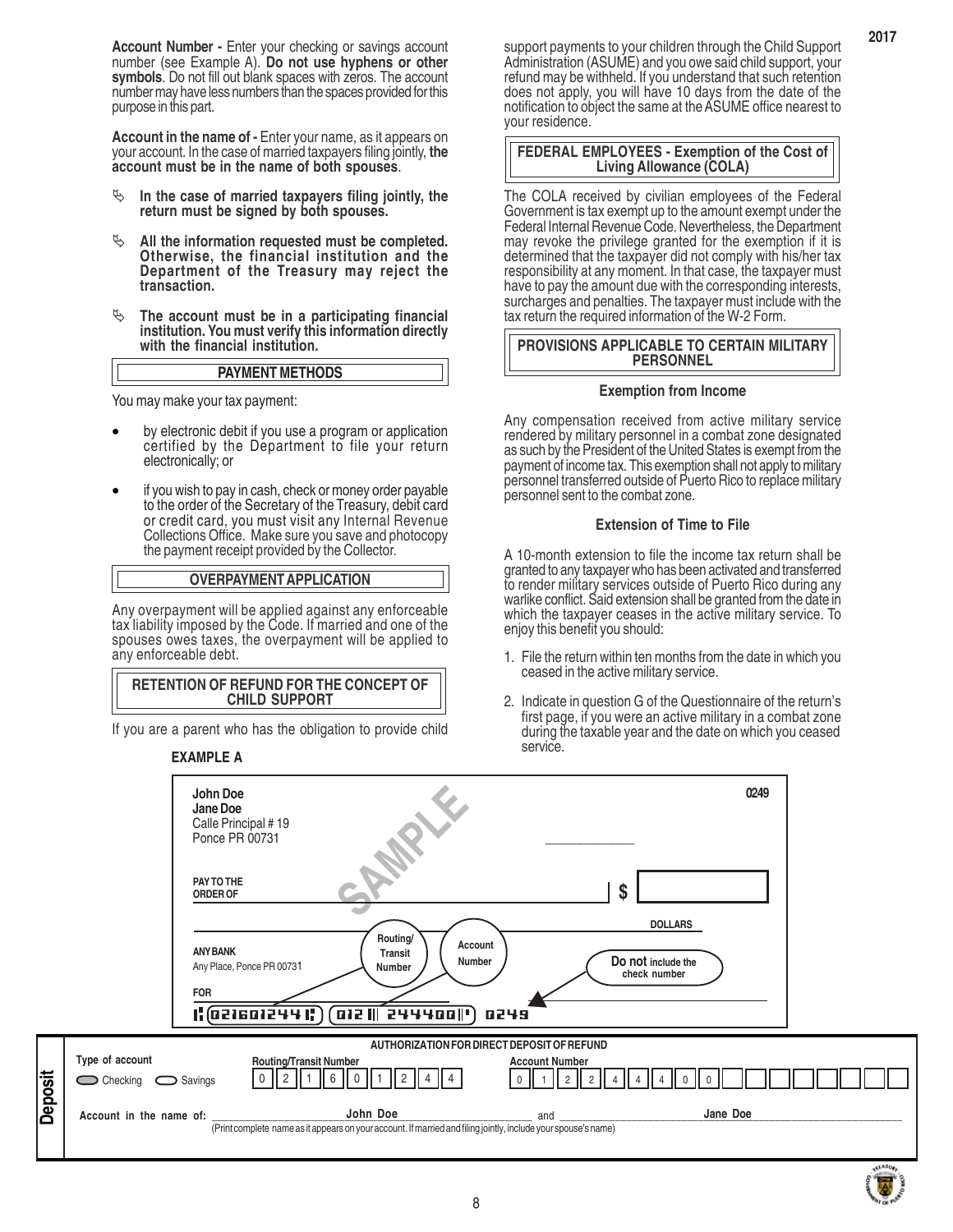3. Attach to the return the military orders showing your transfer outside of Puerto Rico, your stay in a warlike conflict, and the date of your return.

If you file the return following the above requirements, the extension shall be considered as granted.

#### **Extension of Time to Pay**

A 10-month extension to pay the tax shall be granted to every taxpayer that during any warlike conflict is activated and transferred to render military service outside of Puerto Rico. Such extension shall be granted from the date in which the taxpayer ceases in the active military service.

Also, the tax declared on the return which payment has been extended, shall be exempt from the payment of interests.

#### **For more details, please refer to Section 6080.16 of the Code**.

#### **TAXPAYER'S SERVICE CENTERS**

In the Taxpayer Service Centers, besides **informing about the status of your refund**, other services are offered such as: Tax Return Filing Certifications, Return Copies, assistance for Cases of Inheritance and Donations, Individuals, Corporations or Partnerships and Professional Services Withholding Waivers.

Following are the telephone number of the "Hacienda Responde" Contact Center and the location of each one of our Service Centers:

- ª **"Hacienda Responde" Contact Center** Telephone: **(787) 622-0123**
- <sup> $\&$ </sup> San Juan Services Center Intendente Ramírez Building 10 Paseo Covadonga, Office 101
- <sup> $\&$ </sup> San Juan Services Center-**Representative's Center** Intendente Ramírez Building 10 Paseo Covadonga, Office 209
- ª **Aguadilla Services Center** Punta Borinquen Shopping Center Belt St., East Parade St. Intersection Malezas Abajo Ward, Ramey Base
- <sup> $\&$ </sup> Caguas Services Center Goyco Street, Acosta Corner Governmental Center, Office 507
- <sup> $\psi$ </sup> Mayagüez Services Center Governmental Center 50 Nenadich Street, Office 108
- <sup> $\&$ </sup> Ponce Services Center Governmental Center 2440 Luis A. Ferré Blvd., Office 410

#### **TECHNICAL ASSISTANCE**

For additional information on the technical contents of this booklet or to clarify any doubts, please call **(787) 622-0123, option number 8 in the directory.**

#### **HACIENDA MAKING CONNECTION**

Access the Department of the Treasury's website at: www.hacienda.pr.gov. Here you can find information about the following services, among others:

 $\%$  Electronic transfer of the Individual Income Tax Return using programs or applications certified by the Department  $\%$  Program for the Preparation of 2017 Withholding Statements and Informative Returns

- $\%$  Program for the Preparation and Filing of the Employer's Quarterly Return of Income Tax Withheld
- Virtual Internal Revenue Collections Office / Payments **Online**
- $\%$  Puerto Rico Internal Revenue Code of 1994, as amended
- $\%$  Puerto Rico Internal Revenue Code of 2011, as amended
- $\%$  Forms, Returns and Informative Booklets, such as:
	- . Income Tax Return of Taxable Corporations
	- . *Modelo SC 2800 Planilla de Contribución sobre Caudal Relicto* (Spanish only)
	- . *Modelo SC 2800 A Planilla Corta de Contribución sobre Caudal Relicto* (Spanish only)
	- . *Modelo SC 2800 B Planilla de Contribución sobre Caudal Relicto (Causantes fallecidos a partir del 1 de enero de 2011 hasta el 31 de diciembre de 2017)* (Spanish only)
	- . *Modelo SC 2800 C Planilla Informativa de Contribución sobre Caudal Relicto (Aplica a causantes fallecidos a partir del 1 de enero de 2018)* (Spanish only)
	- . *Modelo SC 2788 Planilla de Contribución sobre Donaciones* (Spanish only)
	- . *Modelo SC 2788 A Planilla de Contribución sobre Donaciones (Aplica a donaciones efectuadas a partir del 1 de abril de 2011 hasta el 31 de diciembre de 2017)* (Spanish only)
	- . *Modelo SC 2788 B Planilla Informativa de Donaciones (Aplica a donaciones efectuadas a partir del 1 de enero de 2018)* (Spanish only)
	- . Informative Booklet to Provide Guidance on the Income Tax Responsibilities of Federal, Military and Other Employees
	- . *Folleto Informativo de Contribución sobre Ingresos de Sacerdotes o Ministros* (Spanish only)
	- . *Folleto Informativo para Aclarar sus Dudas sobre Aspectos Contributivos en la Venta de Ciertas Propiedades Inmuebles* (Spanish only)
	- . Withholding of Income Tax at Source on Wages Instructions to Employers (Spanish and English)
	- . *Folleto Informativo Responsabilidad personal por violaciones al Código de Rentas Internas de 2011, según enmendado* (Spanish only)
	- . *Preguntas y Respuestas Pagos Cualificados por Concepto de Asistencia por Desastre bajo la Determinación Administrativa Núm. 17-21* (Spanish only)
	- . *Guía para el Beneficio por Retención de Empleados a Patronos Afectados por el Paso de los Huracanes Irma y María* (Spanish only)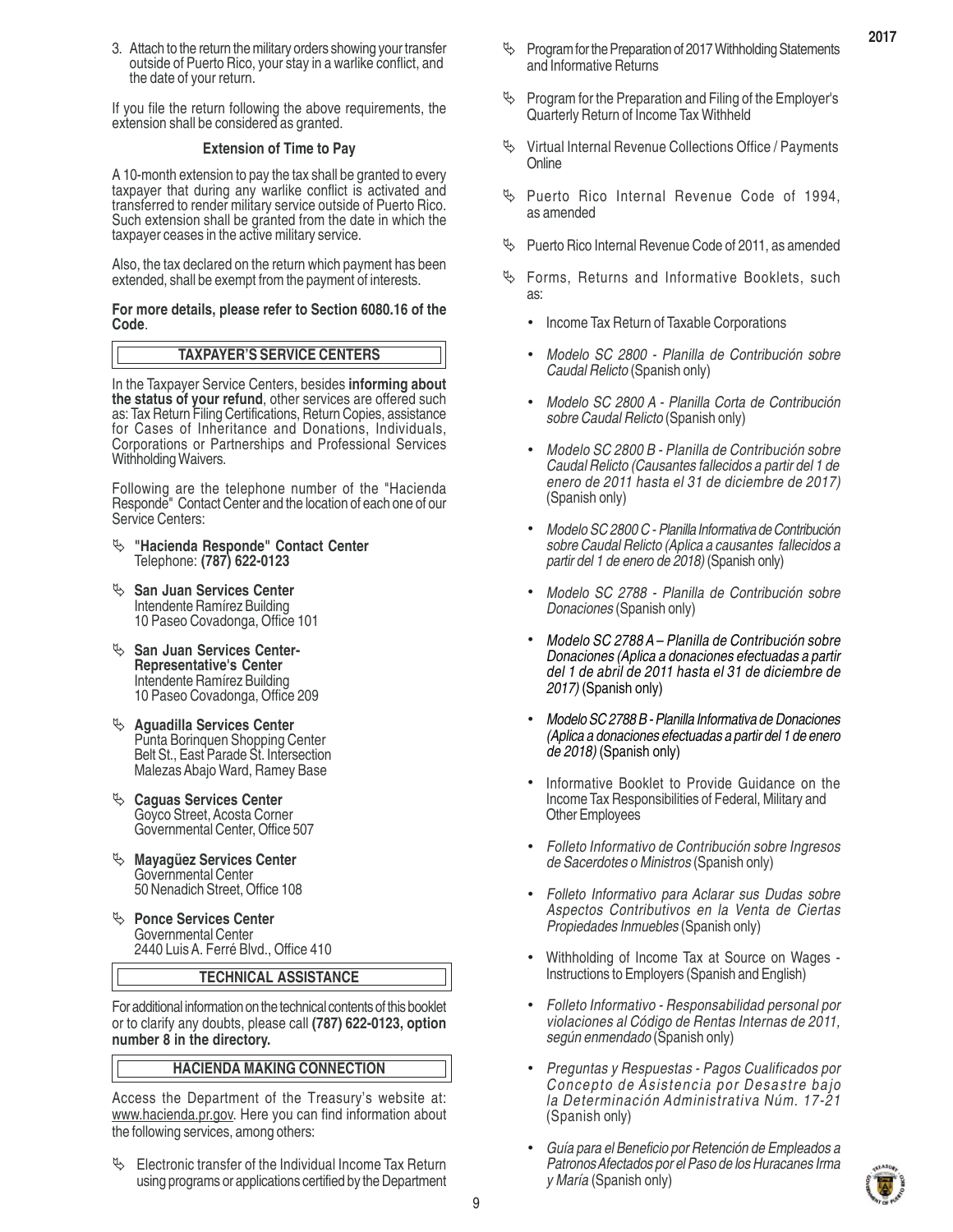# **SUGGESTIONS TO AVOID MISTAKES WHEN FILING YOUR RETURN**

- Write all the information required and select the applicable ovals. 1.
- *Make sure to write your social security number on the return and schedules.* 2.
- Verify that your **social security number** is the one shown on the Withholding Statements and Informative Returns. 3.
- Make sure to include your date of birth and that of your spouse (if applicable). 4.
- Notify your change of address by writing the new address in the space provided for this purpose in the heading of the return. 5.
- In the case of a married couple filing jointly, the return may be filed under the name of any of the spouses. 6.
- Do not include estimated tax payments or excess tax paid in previous years credited to estimated tax in Part II of Schedule B Individual. Said amounts must be included in Part III of said Schedule. 7.
- Married couples who choose the optional computation of tax in the case of married individuals living together and filing a joint return (optional computation), must make sure to select the oval provided in the Questionnaire of the return and to include Schedule CO Individual. 8.
- **Include with your return the information required of all Withholding Statements and/or Informative Returns (Forms** 9. **499R-2/W-2PR, W-2, 480.6A, 480.6B or 480.7C, among others).**
- 10. Contributions made to Qualified Plans of private company employers (Box 15, Withholding Statement) are excluded from the salaries (Box 11). Therefore, **do not consider them again as a deduction**.
- Complete on **Schedule A1 Individual** all the information related to your dependents and beneficiaries of educational contributions 11. accounts.
- **Do not include your spouse on Schedule A1 Individual. For tax purposes, a married taxpayer** cannot include his/her 12. spouse as a dependent.
- 13. Sign your return and in the case of a joint return, make sure that the return is signed by **both spouses**.

# **ADDITIONAL CHILD TAX CREDIT FOR BONA FIDE RESIDENTS OF PUERTO RICO**

(Benefit provided by the Federal Government to qualified residents of Puerto Rico)

The U.S. Self-Employment Tax Return (Including the Additional Child Tax Credit for Bona Fide Residents of Puerto Rico) (Form 1040-SS) allows you to claim the Additional Child Tax Credit, if you comply with the following requirements:

- you are a bona fide resident of Puerto Rico; **·**
- you made contributions to Social Security or Medicare from your salaries or paid the U.S. self-employment tax; and **·**
- you have three (3) or more children under the age of 17. **·**

**For additional information and free assistance through the Volunteer Income Tax Assistance Program Centers (VITA), contact the Internal Revenue Service at (1) (800) 829-1040.**

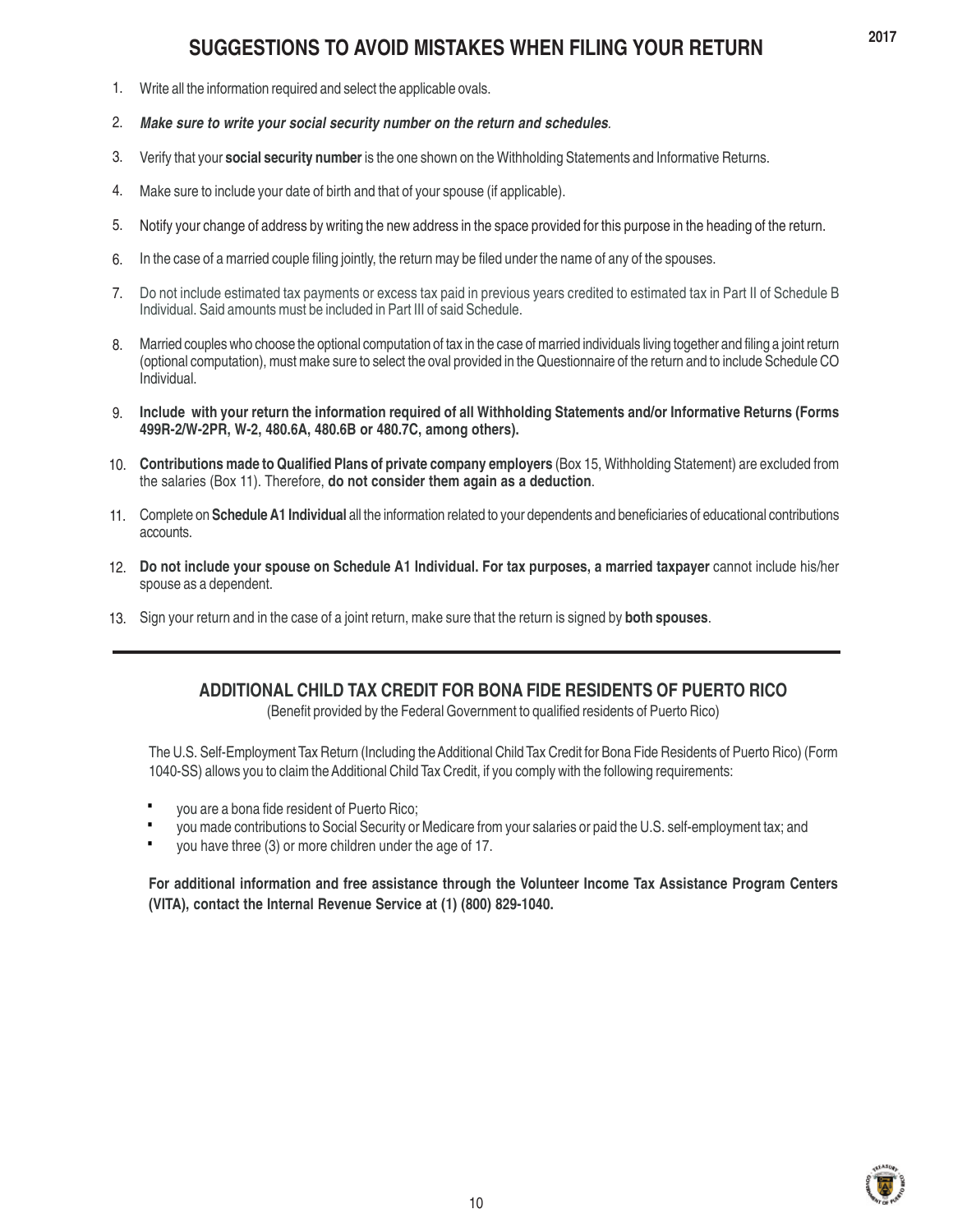# **INSTRUCTIONS TO COMPLETE THE RETURN**

# **TAXPAYER MOVED TO PUERTO RICO DURING THE YEAR**

If you were a resident of another country and changed your residence to Puerto Rico during the taxable year, you must inform the Government of Puerto Rico the total income received from the date of the residence change until the end of your taxable year and the income from sources within Puerto Rico received while not residing in Puerto Rico.

A taxpayer's residence is determined based upon the facts and circumstances of each case. Generally, an individual is considered a bona fide resident of Puerto Rico if he/she is domiciled in Puerto Rico. It shall be presumed that an individual is a resident of Puerto Rico if he/she has been present in Puerto Rico for a period of 183 days during the calendar year. However, if his/her intention regarding to his/her stay is merely temporary and meets other requirements, even when he/she had been in Puerto Rico 183 days or more, he/she may not be considered a bona fide resident of Puerto Rico.

The income from sources outside of Puerto Rico received by an individual attributable to the period when he/she was not a resident of Puerto Rico is not taxable in Puerto Rico. Therefore, deductions attributable to the amounts so excluded from the gross income will not be allowed.

Nonresident individuals will be taxed in Puerto Rico only on their income from sources within Puerto Rico.

Likewise, if the individual changes his/her residence from Puerto Rico to the United States or a foreign country, he/she will include on the Puerto Rico income tax return all the income earned until the date he/she changed his/her residence to the United States or a foreign country, regardless of the source of said income. Also, he/she will include on his/her Puerto Rico income tax return, the income from sources within Puerto Rico earned after the change of residence.

**Be sure to complete questions B and C of the Questionnaire on page 1 of the return.**

#### **NAME, ADDRESS AND SOCIAL SECURITY NUMBER**

Write the required information in the spaces provided.

**It is important that you write your social security number in the corresponding box of the return and schedules. This number is necessary to process your return.**

#### **ELECTRONIC ADDRESS (E-MAIL)**

Include an electronic mail address in the space provided for this purpose.

#### **AMENDED RETURN**

If after filing your original return, you find out that you omitted some income, did not claim a certain deduction or credit, or claimed a deduction or credit for which you do not qualify, you must amend the return. Select the oval corresponding to **Amended Return**.You must include a detail explaining why you are amending the return.

Such return must be filed within 4 years from the date the original return was filed.

#### **CHANGE OF ADDRESS**

If there was a change of address at the moment of filing the return, select the corresponding oval and write clearly and legible your new address. This allows us to keep our records up to date and send you any notice to the correct address.

# **EXTENSION OF TIME REQUESTED**

Select the corresponding oval to indicate if an Extension of Time to File the Income Tax Return (Form AS 2644) was filed.

If for any reason you understand that you will not be able to file your return on time, you shall request an automatic extension of time no later than the due date to file the return. The request will be done by filing Form AS 2644. If you file this form on time, the extension will be granted automatically for a period of 3 months. **Filing an extension of time does not extend the time for payment of any tax due with the return**.

In the case of individuals that for being outside of Puerto Rico need additional time to file their income tax return, they may request an additional extension of time no later than the last day granted with the automatic extension of time, using the same form. The taxpayer must indicate that he/she is outside of Puerto Rico and submit evidence to support it.

According to Section 1061.16(a)(2)(B) of the Code, in the case of individuals who are partners of a partnership subject to tax under the Federal Internal Revenue Code, they may request a 6 month automatic extension. They shall use Form AS 2644 and check the corresponding box.

In case of military personnel active in combat zone, refer to RELEVANT FACTS.

#### **TAXPAYER DECEASED DURING THE TAXABLE YEAR**

If a taxpayer dies during the taxable year, the administrator or representative must file an income tax return including the income derived until the date of death, on or before the 15th day of the fourth month following the date of death. Such return shall be signed by the administrator or representative. If the taxpayer was married and living with his/her spouse, two returns will be filed: one including both spouses' income from January 1st to the date of death, and another with the surviving spouse's income for the remaining months of the year.

The personal exemption on the first return will be married living with spouse. On the second one, the surviving spouse can claim the personal exemption he or she is entitled to at the end of the taxable year.

On the first return, select the oval that indicates **deceased during the year**. Indicate the date of death and keep for your records copy of the Death Certificate. On the second return, select the oval that indicates **surviving spouse files another return for the taxable year** and include the social security number and date of death of the deceased spouse. Both ovals are located at the top right side of the return.

#### **CONTRACTS WITH GOVERNMENTAL ENTITIES**

Every person, natural or juridical, contracted by a governmental entity, must comply with Executive Order 91-24, as amended, and the provisions of the Department's Circular Letters in force at the time of processing the contracts. According to said provisions, every contract subscribed by a governmental entity must include a clause to certify that the contracted party filed the income tax returns for the last five years, and that the income, property, unemployment, temporary disability and drivers' social security taxes, whichever applies, have been paid.

In addition, in order to approve a contract or purchase order, the governmental entity must require the tax return filing (Form SC 6088) and debt (Form SC 6096) certifications from the Internal Revenue Area of this Department, the property tax



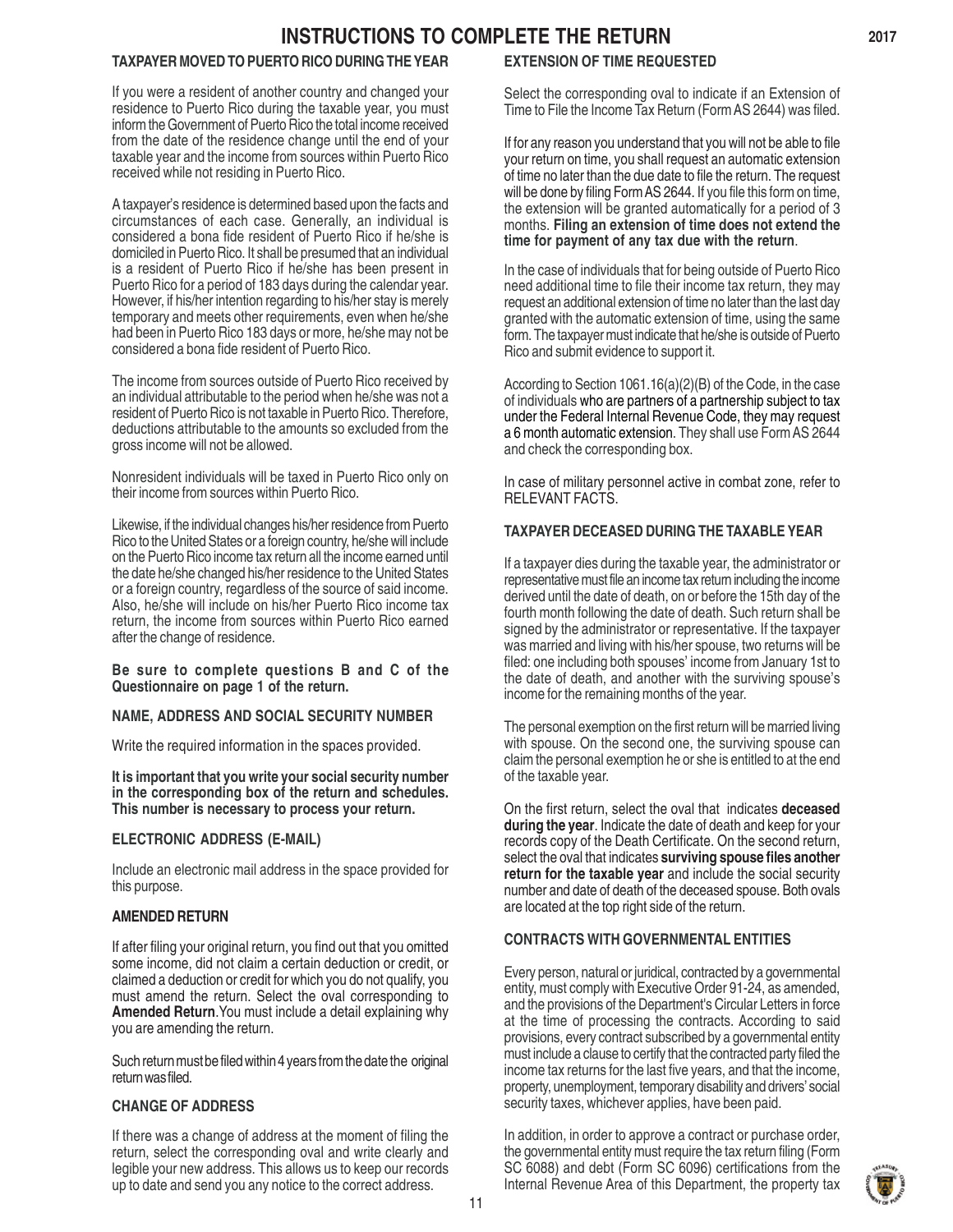certification from the CRIM and the corresponding certification from the Department of Labor and Human Resources. These documents must be requested annually.

In order to expedite the process of issuing the certifications, every person who has filed income tax returns for the last 5 years and who does not have tax debts, or if having debts, has formalized a payment plan, will receive automatically by mail the Tax Return Filing and Debt Certification (Form SC 2628). **For this purpose, it is necessary that the corresponding oval in the Questionnaire on page 1 of the return is completed, if you or your spouse are contracted by a governmental organism**.

Since sometimes the tax return for the last filing year cannot be certified because the return has not been processed by the Department, it is recommended that at the moment of filing the return, you print a copy of the electronically filed return with the Department's electronic filing stamp.

# **QUESTIONNAIRE**

In question A, select the corresponding oval to inform if you are a United States citizen. Those taxpayers who are not citizens of the United States, but **exclusively** for tax purposes are treated as such because of a treaty, a court decision, or for having a United States Permanent Resident Card, ISCIS Form I-551, also known as "Green Card", must answer "Yes" in this question in order to be entitled to the corresponding deductions and exemptions.

Select the corresponding oval in question B to indicate if you were a resident of Puerto Rico during the entire taxable year. If you were not a resident during the entire taxable year, select the oval that describes your residence status for the taxable year.

In the case that you had moved to or from Puerto Rico, indicate the date on which the moving took place and include in question C the total income generated by the taxpayer and spouse, as applicable, before being considered residents of Puerto Rico.

If you were a nonresident of Puerto Rico during the entire year, select the oval of nonresident during the entire year. Include in question C the total income generated during the year from sources outside of Puerto Rico.

Income included in question C will not be subject to the payment of income tax in Puerto Rico, but will be used to compute the limitation of the deductions applicable to individual taxpayers included on Schedule A Individual or Schedule CO Individual, as applicable. This amount shall be transferred to line 2, Part II of Schedule A Individual or line 25B, Column B or C, as applicable, of Schedule CO Individual.

Also, you must inform in question D if you received excluded or tax exempt income during the year (Example: social security income, prizes from the Lottery of Puerto Rico or from racetrack winnings). **Submit Schedule IE Individual** including such income.

In question E, you must also indicate if you are a resident individual investor. **Submit Schedule F1 Individual**. You must inform in question F if you are a partner of a partnership subject to tax under the Federal Internal Revenue Code. You must include on **Schedule R Individual** your distributable share on such partnership's income, expenses, gains or losses.

Indicate also in question G if during the taxable year you were stationed as an active military in a combat zone. If you answered "Yes", include the date on which you ceased service in the combat zone.

The taxpayer must include with the return the military order showing his/her transfer outside Puerto Rico, his/her stay in a warlike conflict and the date of the return.

You must indicate in question H, if you or your spouse are qualified physicians under Act 14-2017 and include the number of the decree approved by the Secretary of the Puerto Rico Department of Economic Development and Commerce.

#### **HIGHEST SOURCE OF INCOME**

Select the corresponding oval in accordance with your highest source of income.

#### **FILING STATUS AT THE END OF THE TAXABLE YEAR**

Select the oval that identifies your filing status at the end of the taxable year:

1) **Married -** This filing status is for every individual that at the end of the year is legally married and living together with his or her spouse.

However, those individuals that, before their marriage, executed a prenuptial agreement expressly stipulating that the economic regime of the married couple is one of complete separation of property, will not be considered married for income tax purposes. Consequently, each spouse will be taxed separately as an **individual taxpayer** for income tax purposes.

If your spouse died during the year and you did not remarry in said year, you must file a return as married living with spouse up to the date of the death, and another as individual taxpayer, from the date of the death up to the end of the year. **You must submit your spouse's name and social security number.**

**If you choose the optional computation of tax in the case of married individuals living together and filing a joint return, select the corresponding oval and go to Schedule CO Individual.**

- 2) **Individual Taxpayer** This filing status is for those individuals who at the end of the taxable year:
	- a) are not married, because they have never married, are widowed or divorced; or
	- b) are married, but, before their marriage, executed a prenuptial agreement expressly stipulating that the economic regime of the married couple is one of complete separation of property **(you must provide your spouse's name and social security number)**; or
	- c) are married, but not living with the spouse. An individual will be considered as not living with his/ her spouse if at the end of the taxable year, he or she did not live with the spouse, and during an uninterrupted period of 12 months that includes the date of the end of the taxable year, he or she did not live in the same household as the spouse during an uninterrupted period of 183 days**. You must provide your spouse's name and social security number.**
- 3) **Married filing separately** This filing status is for individuals that at the end of the taxable year are legally married, living together, and choose to file separately. If you file under this status, you should include your own income as provided under Section 1021.03 of the Code.

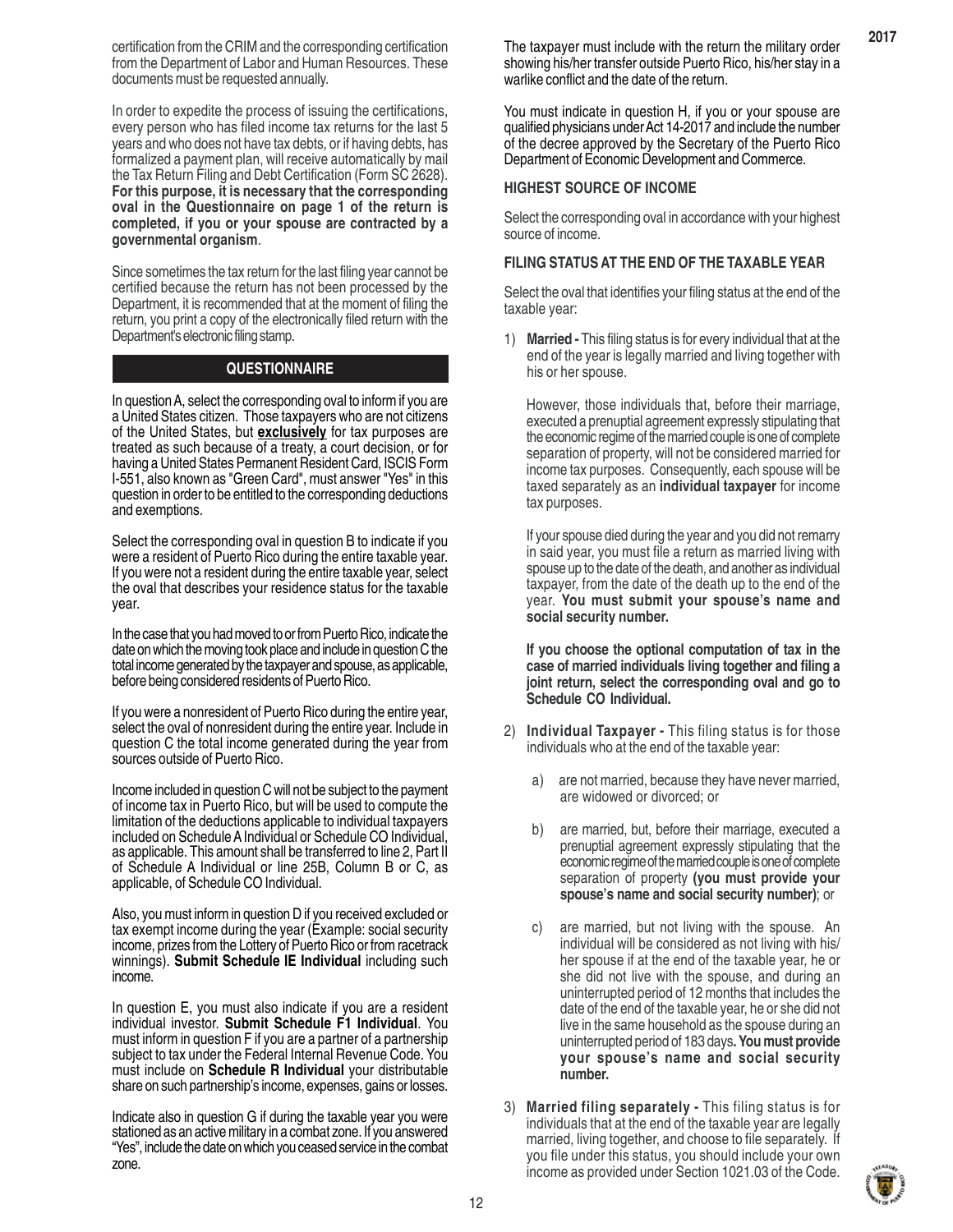Also, certain deductions must be allocated 50% to each spouse and others may be claimed fully by the spouse to whom they relate. **You must provide your spouse's name and social security number.**

#### **OPTIONAL COMPUTATION OF TAX**

If you choose the **optional computation of tax** in the case of married individuals living together and filing a joint return, **select the corresponding oval** in the married filing status. Do not complete Parts 1 and 2 or lines 14 to 20 of Part 3, page 2 of the return. **Go to Schedule CO Individual** and refer to the instructions of said Schedule.

#### **OCCUPATION**

Inform the nature of your and your spouse's occupation. In order to facilitate the description of the activity in which you are engaged, enter the code that better describes it using the Occupational Codes List provided on page 66.

# **REFUND**

#### **Line 1 – Amount Overpaid**

An overpayment of tax or refund arises when the total tax withheld, paid and refundable credit, including any amount paid with the automatic extension (if any) exceeds the tax determined. This amount comes from Part 3, page 2 of the return and arises when line 27 is more than the sum of lines 26 and 28.

#### **Any overpayment of income tax will be applied against any enforceable tax liability imposed by the Code.**

If you are married and one of the spouses owes tax, the tax overpayment shall be credited against any enforceable tax liability.

In the absence of liability from previous years, you may elect to contribute all or part of the overpayment of tax to the 2018 estimated tax, the San Juan Bay Estuary Special Fund or the Special Fund for the University of Puerto Rico.

If you elect to do so, enter the amount that you want to credit to your estimated tax for the taxable year 2018 on line 1A, or the amount you wish to contribute to any of these Funds on lines 1B and 1C, respectively. Enter any balance to be refunded on line 1D.

You must keep for your records evidence of the estimated tax payments (copy of canceled or substitute checks, money orders, etc.).

#### **PAYMENT**

#### **Line 2 – Amount of Tax Due**

If the tax determined exceeds the total tax withheld, paid, refundable credit and amount paid with the automatic extension (if any), there is a total tax due. This amount comes from Part 3, page 2 of the return and results when line 27 is less than the sum of lines 26 and 28.

#### **Line 3 - Amount paid**

You may pay your tax through electronic debit when you use any of the programs or applications certified by the Department. If an electronic debit is authorized through a certified program or application, you must enter the amount on line 3(a). Remember to enter in the corresponding screen of the certified program the information of the account number and routing/ transit number necessary to make the electronic debit. On the other hand, if you prefer to pay your tax in cash or money order, you must visit any Internal Revenue Collections Office.

**2017**

If you are not required to make estimated tax payments, you may elect to pay the total tax due (line 2) in two equal installments. The first installment must be paid no later than the date established by the Code to file the return (April 15, when the return is filed on a calendar year basis) and the second installment must be paid on or before the 15th day of the sixth month following that date (October 15, when the return is filed on a calendar year basis). **You will lose the option to pay the tax in two installments if you do not include with your return at least half of the tax balance due.**

If you made a payment with your automatic extension request and it was less than 50% of the balance of the tax due determined after subtracting withholdings and credits (Line 24 less lines 25A to 25C of Part 3), you must pay with the return the amount of tax due (Line 2, page 1). Interests and surcharges will be assessed on this amount from the original due date of the return to the date of payment.

If you made a payment with your automatic extension request on or before the date in which you should have filed the return, and the payment made with said request was 50% or more of the balance of tax due determined after subtracting withholdings and credits (Line 24 less lines 25A to 25C of Part 3), you are entitled to the two installments payment option. This means that no payment is required when filing the return. The second installment is due on or before October 15, if you file your return on a calendar year basis. If you file on a fiscal year basis, the second installment is due on the fifteenth day of the sixth month following the due date to file the return.

If you decide to pay the tax due in two installments, enter the amount you are paying with your return on line 3(a).

If you wish to pay in cash, with debit or credit card, by check or money order payable to the Secretary of the Treasury, you can do so at any of our Internal Revenue Collections Offices. In the case of check or money order, you must indicate your social security number and Form 482.0–2017.

Make sure to keep and photocopy the receipt provided by the Collector.

#### **INTERESTS, SURCHARGES AND PENALTIES**

#### **Interests**

The Code provides for the payment of interests at a 10% annual rate over any tax balance that is not paid by its due date.

#### **Surcharges**

When the payment of interests is applicable, a 5% surcharge of the amount due will be assessed, if the delay in payment exceeds 30 days, but not 60 days; or 10% of the amount due, if the delay exceeds 60 days.

#### **Penalties**

The Code imposes a progressive penalty from 5% to 25% of the total tax for late filing unless you can show reasonable cause for the delay.

Also, any person required under the Code to file a return, declaration, certification or report, who voluntarily fails to file such return, declaration, certification or report within the term or terms required by the Code or regulations, in addition to other penalties, shall be guilty of a misdemeanor.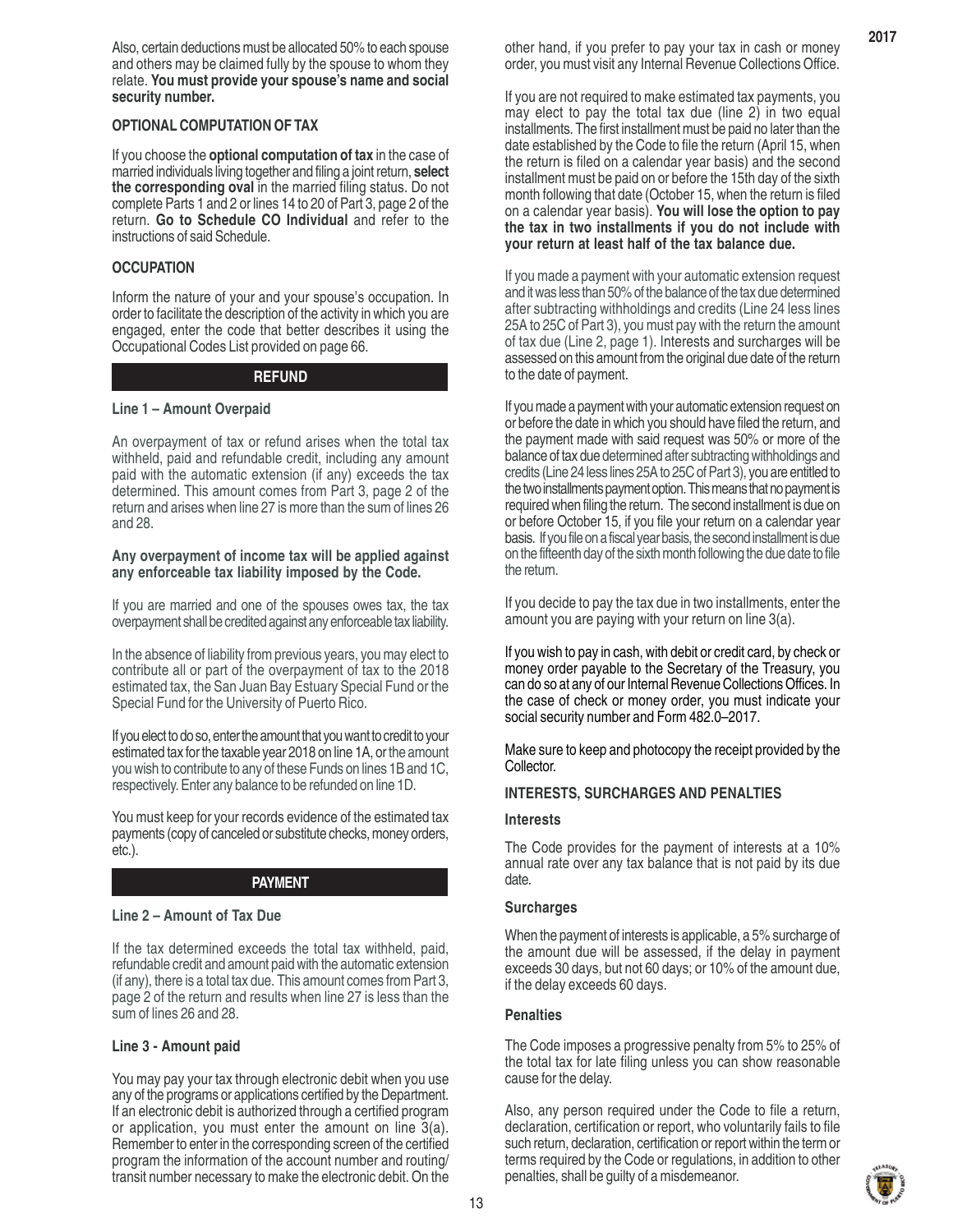**If any person voluntarily fails to file the above mentioned return, declaration, certification or report (within the terms required by the Code or regulations) with the intention to avoid or defeat any tax imposed by the Code, in addition to other penalties, he or she shall be guilty of a third degree felony.**

#### **Line 4 - Balance of Tax Due**

This is the amount of tax that you owe and that you must pay on or before October 15 or, if you are filing on a fiscal year basis, on or before the 15th day of the sixth month after the due date of the return.

**Remember that if you are required to pay estimated tax, you must pay the total amount of tax due (line 2) no later than the date in which the tax return must be filed.**

# **DEPOSIT**

#### **Authorization for Direct Deposit of Refund**

You can receive your refund faster and safely. The Department of the Treasury can deposit your refund directly into your checking or savings account. To authorize the Department of the Treasury to deposit your refund directly into your account, you must fill out this part.

**Type of Account -** Indicate if the deposit will be made into your checking or savings account, by selecting the oval corresponding to the type of account.

**Routing/Transit Number -** Enter the routing/transit number of your account. This information appears on the check. In the case of a savings account, you must contact the financial institution to obtain the routing/transit number. **Do not leave blank spaces. Do not use hyphens or other symbols.**

**Account Number -** Enter the checking or savings account number. **Do not use hyphens or other symbols.** Do not fill out blank spaces with zeros. The account number may have less numbers than the spaces provided for this purpose in this part.

**Account in the Name of -** Enter your name, as it appears on your account. In the case of married taxpayers filing jointly, **the account must be in the name of both spouses**.

For additional information, please refer to **RELEVANT FACTS - DIRECT DEPOSIT OF YOUR REFUND**.

# **SIGNATURE OF THE RETURN**

**The return will not be considered filed and will not be processed unless it is electronically signed and all necessary documents and information are submitted. In the case of married individuals filing jointly, both spouses must sign the return electronically.**

# **PAYMENT FOR THE PREPARATION OF THE RETURN**

**Indicate if payments were made for the preparation of the tax return and make sure that the specialist signs the return electronically and includes his/her specialist registration number. THE CODE PROVIDES CIVIL AND CRIMINAL SANCTIONS TO THOSE INCOME TAX RETURN SPECIALISTS WHO FAIL TO SUBMIT THIS INFORMATION OR WHO DO NOT MEET ANY OTHER STATUTORY REQUIREMENTS IMPOSED BY THE CODE.**

The specialist must declare under penalty of perjury that he/ she examined the return, and to the best of his/her knowledge and belief the return is correct and complete.

If the return is prepared by a Certified Public Accountant (CPA) or by a CPA firm duly registered as a specialist, it must include the registration number and be electronically signed by the authorized person.

# **PART 1 - ADJUSTED GROSS INCOME**

# **CHILD INCOME (Section 1032.05)**

All income received by a child for a service rendered must be included as part of his/her gross income and not in the gross income of the parents. The child will have the obligation to file a return if his/her gross income exceeds \$5,000 and will have the right to claim all the deductions provided by law that are applicable. On the other hand, passive income such as interests, dividends, donations, prizes and contests, among others, will not be included as part of the gross income of the child. Therefore, that income will be included on the parent's return.

If the child receives income from services rendered, and said gross income does not exceed \$2,500, the parents can claim him/her as a dependent. In case that the child is a regular student, said gross income should not exceed \$7,500.

#### **Line 1 - Wages, Commissions, Allowances and Tips**

Enter on line 1, Column B, all the wages, commissions, allowances and tips subject to withholding in Puerto Rico received by you or your spouse during the taxable year. This information is found in Box 11 of the Withholding Statement (Form 499R-2/W-2PR). Enter on line 1, Column A, the Puerto Rico income tax withheld by each one of your employers shown in Box 13 of the Withholding Statement. If there is no tax withheld, enter zero.

Enter in the space provided in Part 1, line 1, the number of withholding statements included with your return.

Add the amounts of Column A and enter the total income tax withheld at the bottom of the column. Add the amounts in Column B and enter the total of wages, commissions, allowances and tips at the bottom of that column.

#### **Make sure to include with your return the information required of all the Withholding Statements (Form 499R-2/W-2PR).**

#### **Line 1C - Federal Government Wages**

Enter the total of Federal Government income from salaries and wages received, excluding the Cost of Living Allowance (COLA). To determine if you qualify for this exclusion, refer to RELEVANT FACTS - FEDÉRAL EMPLOYEES. Also, you can refer to the "Informative Booklet to Provide Guidance on the Income Tax Responsibilities of Federal, Military and Other Employees".

**Remember to enter the Cost of Living Allowance (COLA) received on line 12, Part II of Schedule IE Individual.**

Enter in the box identified as Exempt Wages under Section 1031.02(a)(36) of the Code the amount received from Federal Government salaries, up to a maximum of \$40,000, if you are a young individual whose age fluctuates between 16 and 26 years at the end of the taxable year. Transfer this amount to line 31, Part II of Schedule IE Individual.

Enter in the box indicated on this line, the amount of withholding statements (W-2 Forms) which information is included in this return.

**Make sure to include with your return the required information of all the W-2 Forms. You must keep for your records copy of the form in case it will be eventually requested by the Department.**

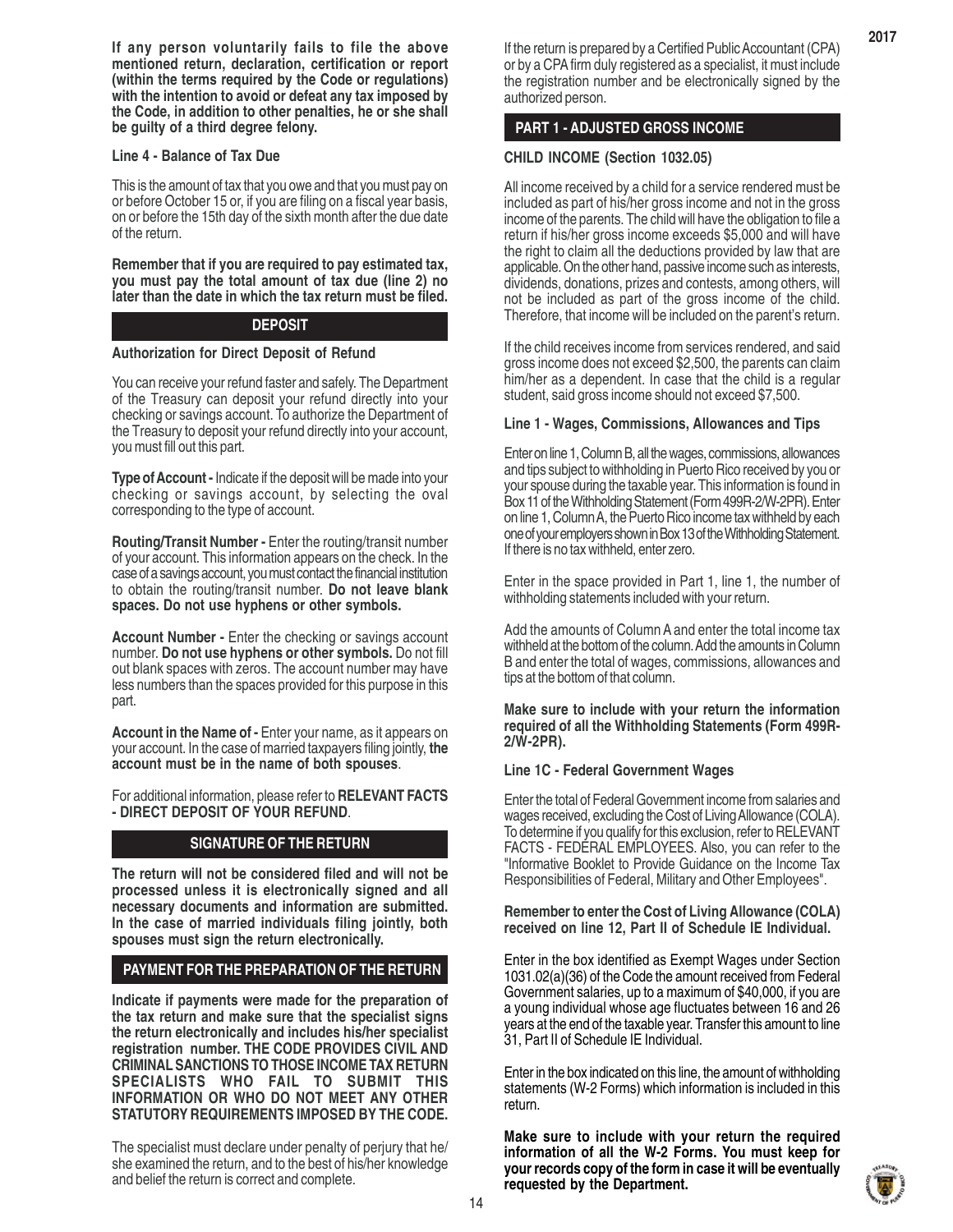#### **Line 2 - Other Income (or Losses)**

Enter on lines 2A through 2S the total of each type of other income or deductible losses, and provide detailed information for each one of them on the applicable Schedules.

If you received a total distribution from a qualified pension plan due to separation from service, use Schedule D Individual to inform it and transfer to Part 1, line 2A of the return. If you generated a net gain or loss on the sale or exchange of capital assets or a lumpsum distribution of a variable annuity contract, use Schedule D Individual to determine it and transfer to Part 1, line 2B of the return. (See instructions of Schedule D Individual).

Use Schedule F Individual to inform income from distributions of Individual Retirement Accounts and Educational Contribution Accounts; distributions and transfers from government plans; distributions from deferred compensation plans; distributions from qualified retirement plans (partial or lump-sum not due to separation from service or plan termination); income from discharge of debts, income from the use of intangibles, income from judicial or extrajudicial indemnification, income from sports teams of international associations or federations and the distributable share on net income subject to preferential rates from pass-through entities; and eligible distributions for reason of extreme economic emergency due to hurricane María. Transfer the amounts from Schedule F Individual to Part 1, lines 2E to 2G, 2P and 2S of page 2 of your return. (See instructions of Schedule F Individual).

Use Schedule FF Individual to inform income from interests, corporate dividends, income from prizes and contests and miscellaneous income. Transfer the amounts from Schedule FF Individual to Part 1, lines 2C, 2D and 2G of page 2 of your return. (See instructions of Schedule FF Individual).

If you received dividends from an investment in a Capital Investment Fund or Tourism Fund, use Schedule Q1 to determine this income. This Schedule with its instructions is available in our webpage: www.hacienda.pr.gov and at the Forms and Publications Division of the Department of Treasury.

If you received income from trade or business or an activity for the production of income, use the applicable Schedule: (1) Schedule K Individual - to inform the industry or business income; (2) Schedule L Individual - to report the farming income; (3) Schedule M Individual - to inform professions and commissions income; (4) Schedule N Individual - to inform rental income.

**If such activities are not your main source of income, transfer only the profits determined** on the Schedules to Part 1, lines 2I to 2L of page 2 of your return. **If you had losses, enter zero** on lines 2I to 2L.

If you had a long-term capital gain in Capital Investment Funds, use Schedule Q1 to determine it and transfer to Part 1, line 2N of your return.

If you received a distributable share of benefits in partnerships, special partnerships and corporations of individuals, use Schedule R Individual and Schedule R1 Individual, if necessary, to determine this income. (See instructions of Schedule R Individual).

In the case of nonresidents, include on line 2Q the total income from salaries, wages and compensations included on line 1 of the Informative Return - Income Subject to Withholding – Nonresidents (Form 480.6C). Also include the amount informed as public shows in box 12 of Form 480.6C.

**Enter on line 2R the alimony income received due to divorce or separation that does not constitutes child support for the spouse that made the payment. You must provide the social security number of the person making the payment.**

# **LOSSES**

Losses incurred in activities that are not the taxpayer's or his/ her spouse's principal business or industry may be used to offset only future income from the same activity that produced the loss.

However, if during the taxable year you dispose all the assets used in an activity that is not your or your spouse's principal business or industry, you may use the excess of expenses (losses) not claimed in previous years, as a deduction against any income derived in said disposition. Any excess will be considered as a capital loss subject to the limitation of 80% of the net capital gains for the current year or \$1,000, whichever is less.(See instructions for Schedule D Individual).

Losses incurred in an industry or business that is the taxpayer's or the spouse's principal business or industry, may be used to offset your income from other sources, except salaries, wages and pension benefits.

To classify an economic activity as a principal industry or business, the following facts shall be considered:

- Time devoted to the activity. •
- If the taxpayer is dedicated to the activity in a regular, continuous and substantial basis. •
- Taxpayer's knowledge and experience with respect to the activity's operation. •
- If such activity essentially constitutes the taxpayer's way of living. •

However, the determination as to what constitutes the taxpayer's principal industry or business shall depend on the facts and circumstances present in each case. The taxpayer must show that a particular activity constitutes his/her principal industry or business. The fact that he/she does so with respect to a particular year, does not automatically qualify such activity as his/her principal industry or business for subsequent years. Thus, the taxpayer must be able to show that such activity constitutes his/ her principal industry or business with respect to each taxable year.

**If you were a salaried employee and also engaged in any trade or business as your principal activity, and had a loss in that year, you may deduct said loss from your or your spouse's salaries and wages only in the first year in which you began the business and in the following two years. This is a once in a lifetime benefit.** Therefore, if you have benefited from the above, you cannot benefit again from the same allowance.

#### **Line 4 - Alimony Paid**

Generally, you may claim as a deduction any periodic payment made for alimony under a divorce or separation decree, as long as you comply with the following requirements:

- 1) Payment is made in the name and for the benefit of the former spouse under a divorce or separation document.
- 2) Payment is not designated in such document as excludible from the recipient's gross income and not allowable as a deduction to the payer.
- 3) The payer and the former spouse are not members of the same household on the date of payment.
- 4) There is no obligation to continue making any payments after the death of the former spouse.
- 5) If the payment exceeds \$20,000 during any calendar year,

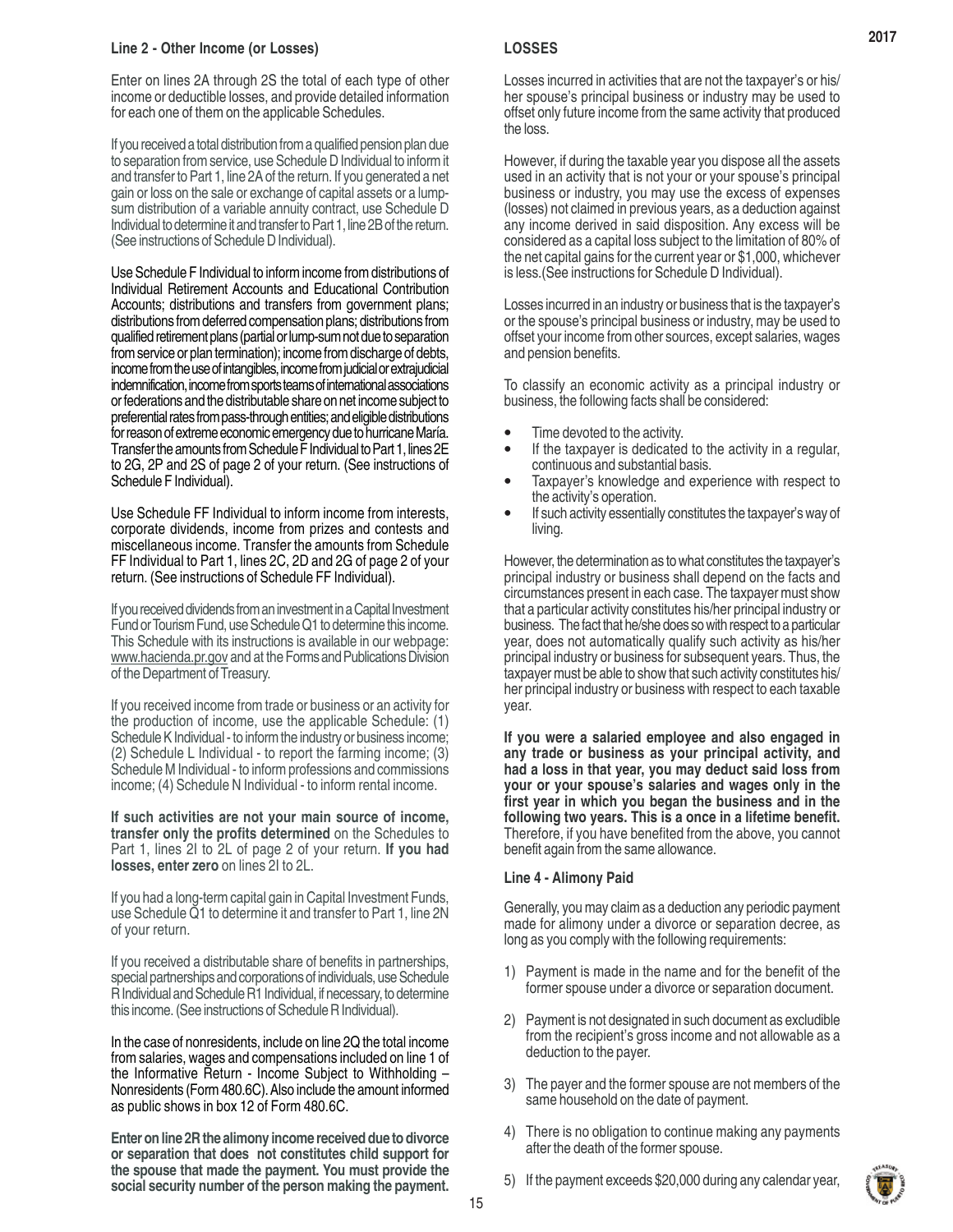it shall be payable during each one of at least 6 years following the divorce or separation.

**You must provide the social security number of the person who receives the payment and the judgment number. You must keep for your records copy of canceled or substitute checks and the divorce decree.**

**Lump-sum payments for assets division, voluntary payments not included in a court decree or agreement for separation support, or child support payments, are not deductible.**

#### **PART 2 – DEDUCTIONS, EXEMPTIONS AND NET TAXABLE INCOME**

#### **Line 6 – Total Deductions**

Enter the total deductions corresponding to individual taxpayers, as determined on Schedule A Individual, Part I, line 11. In the case of nonresidents or part-year residents, enter the total deductions applicable to individual taxpayers, as determined on line 6, Part II of Schedule A Individual. **Remember not to submit evidence of the deductions with the return. However, you must keep the evidence for these deductions for your records for at least 6 years,** in case they may be eventually requested by the Department.

For additional information, you can refer to the instructions of Schedule A Individual.

#### **Line 7 – Personal Exemption**

Enter the amount of your personal exemption corresponding to your filing status. If you are married living with spouse filing jointly, enter \$7,000; if individual taxpayer, enter \$3,500; if married filing separately, enter \$3,500.

#### **Line 8 – Exemption for Dependents**

Enter in the spaces provided on lines 8A and 8B, the number of dependents claimed according to their category. Indicate on line 8A the dependents with respect to whom the exemption may be claimed completely (\$2,500 per dependent), and on line 8B those whose exemption is only claimed in half under the special rule of parents with joint custody or married filing separate returns (\$1,250 per dependent).

Multiply the amount of dependents claimed in each category (line 8A by \$2,500 and line 8B by \$1,250) and enter the result in the space provided for the total exemption for dependents.

The Code requires you to indicate on your return the social security number of any dependent claimed who is age one or older at the end of the taxable year. When filing your return, you must include on **Schedule A1 Individual,** the name, date of birth, relationship, and social security number of each dependent claimed. If you do not complete such schedule, nor meet these requirements, the exemption may be disallowed. If the dependent does not have a social security number, you must request one at your nearest Social Security Office.

For the **definition of dependent**, refer to the instructions for **Schedule A1 Individual**.

#### **Line 9 – Additional Personal Exemption for Veterans**

Enter the amount of **\$1,500** if you are veteran of the United States Armed Forces. If married filing jointly and both spouses are veterans, the additional personal exemption is \$3,000.

**Keep for your records copy of Form DD-214 (Discharge from U.S. Armed Forces).**

## **Line 12 – Allowable deduction under Act 185-2014**

In the case of individuals that, pursuant to Act 185-2014, as amended (Act 185-2014), are considered as accredited investors, they may claim a deduction for their initial investment in a private equity fund (PEF) or in a Puerto Rico private equity fund (PEF-PR). For these purposes, an individual will be considered as an accredited investor if at the moment of the initial investment in a PEF or PEF-PR:

- Is an individual resident of Puerto Rico or a United States citizen nonresident of Puerto Rico;
- Is a natural person who has individual net worth or net worth jointly with his/her spouse in excess of \$1,000,000 without including the value of the principal residence; and
- Is a natural person with income over \$200,000 in each one of the two years preceding the date of the investment (\$300,000 in case of married person) and an expectation of the same level of income during the year in which the investment is made.

Also, in the case of natural persons that are partners in a partnership subject to the provisions of Chapter 7 of Subtitle A of the Code, that qualify as Resident Investors, such partners may also be considered as Resident Investors for purposes of this deduction.

The amount allowable as deduction will be the following:

- If the initial investment was made in a PEF, the maximum deduction amount will be 30% of the initial investment provided that such amount will not exceed 15% of the net income before the deduction.
- If the initial investment was made in a PEF-PR, the maximum deduction amount will be 60% of the initial investment provided that such amount will not exceed 30% of the net income before the deduction.

The amount of the deduction not claimed in the first year may be carried forward for a maximum period of 10 years if the investment was made in a PEF and 15 years if the investment was made in a PEF-PR.

For additional details, refer to Act 185-2014.

In the case of individuals who qualify to claim this deduction, they must complete the following worksheet to determine the maximum amount allowable as deduction for initial investment in a PEF or PEF-PR.

You must include with your return the following documents:

- (1) An official certification issued by the PEF or PEF-PR, printed with the fund's letterhead and signed by a managing partner or principal officer, with the following information:
	- Name and employer identification number of the PEF or PEF-PR;
	- If the fund is a PEF or PEF-PR;
	- Name and social security number of the resident investor for which the certification is issued; and
	- The amount of the capital committed as initial investment that was contributed during the taxable year by the resident investor for which the certification is issued, including any amount that has been contributed after the end of the taxable year but before the resident investor files the income tax return for such taxable year. This amount will be included on line 1 of the worksheet to be completed.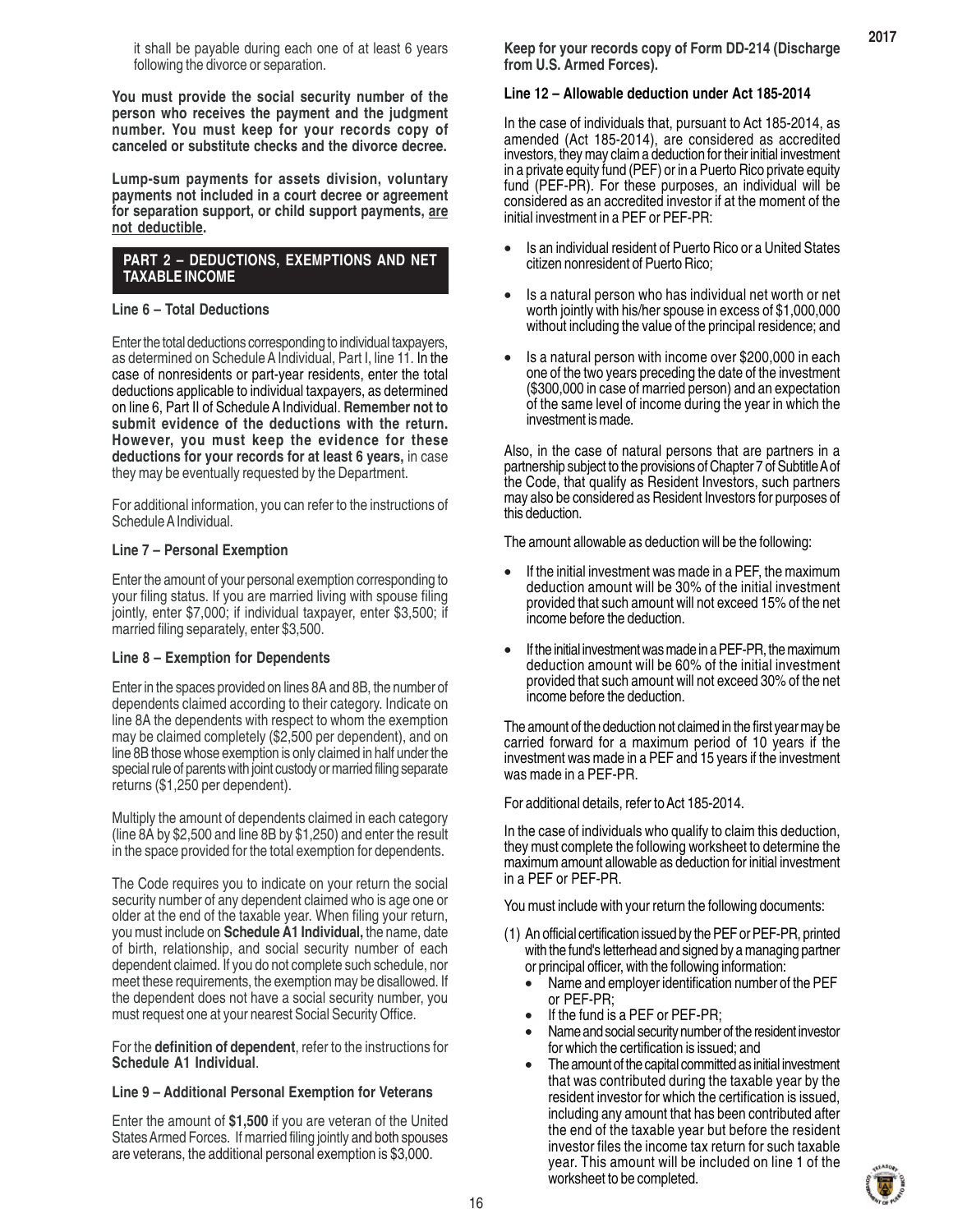- (2) A schedule that includes the completed worksheet showing how this deduction was determined.
- (3) Copy of the Sworn Statement under which the Fund made the election under Act 185-2014.
- (4) In those cases where the taxpayer is claiming a deduction from previous years, a detail indicating the taxable year in which the deduction was generated, the amount of deduction generated by the investor, the amount of such deduction that was claimed in previous years, the amount of deduction available for the taxable year and the expiration date of any available unclaimed balance to be used in subsequent years.

| Determination of the Deduction:                                                                                                                                              |               |
|------------------------------------------------------------------------------------------------------------------------------------------------------------------------------|---------------|
| 1. Amount of capital committed as initial<br>investment that qualifies as contributed during<br>the taxable year (From the certification<br>issued by the PEF or PEF-PR)  \$ |               |
| 2. Applicable percentage:                                                                                                                                                    |               |
| $\bullet$ If the investment was in a PEF,<br>enter 30%<br>• If the investment was in a PEF-PR,                                                                               | $\frac{1}{2}$ |
| 3. Amount of deduction for initial investment<br>contributed during the year (Multiply line 1 by<br>the applicable percentage on line 2)                                     |               |
| 4. Amount of the deduction not<br>claimed in previous years\$__                                                                                                              |               |
| 5. Total deduction for investment                                                                                                                                            |               |
| <b>Deduction Limitation:</b>                                                                                                                                                 |               |
| 6. Net income (Subtract line 10 of Part 2 from<br>line 5 of Part 1 of the return. If line 10 is more                                                                         |               |
| 7. Applicable percentage:                                                                                                                                                    |               |
| • If the investment was in a PEF, enter 15%<br>• If the investment was in an PEF-PR,                                                                                         | %             |
| 8. Maximum amount allowable as deduction<br>(Multiply line 6 by the applicable percentage                                                                                    |               |
| 9. Allowable deduction on this return (Enter the<br>smaller between lines 5 and 8. Transfer this<br>amount to line 12 of Part 2 of the return)                               |               |

#### **PART 3 - COMPUTATION OF TAX, CREDITS AND TAX WITHHELD OR PAID**

#### **Line 14 – Tax**

Once the net taxable income is determined, you shall compute the tax and select the oval corresponding to the method used to determine the same:

Oval 1 - Tax according to tables

Oval 2 - Tax at preferential rates

Oval 3 - Tax for nonresident aliens

Oval 4 - Tax determined using Form AS 2668.1, Back Pay ("Paga Atrasada")

If you are a resident of Puerto Rico, you must determine your tax using the following table.

Enter the total tax determined on this line and select Oval 1.

| TAX COMPUTATION TABLE                                                                                     |                                                    |
|-----------------------------------------------------------------------------------------------------------|----------------------------------------------------|
| If your net taxable income<br>(line 13, Part 2 of the return or<br>line 15 of Schedule CO Individual) is: | Your tax will be:                                  |
| Not over \$9,000                                                                                          | 0%                                                 |
| Over \$9,000,<br>but not over \$25,000                                                                    | 7% of the excess<br>over \$9,000                   |
| Over \$25,000,<br>but not over \$41,500                                                                   | \$1,120 plus 14%<br>of the excess<br>over \$25,000 |
| Over \$41,500,<br>but not over \$61,500                                                                   | \$3,430 plus 25%<br>of the excess<br>over \$41,500 |
| In excess of \$61,500                                                                                     | \$8,430 plus 33%<br>of the excess<br>over \$61,500 |

#### **Preferential rates**

If you are a resident of Puerto Rico and derived income subject to preferential rates such as interests, dividends or long-term capital gains, among others, you must complete Schedule A2 Individual. On this Schedule you shall determine the tax on income that is subject to a preferential rate and the regular tax on any other income, and you can compare this amount with the regular tax on total income so that you can choose the most beneficial alternative.

Also, if your income subject to preferential rates is \$20,000 or more, it is required that you allocate the total allowable deductions as computed on Schedule A Individual according to the different types of income.

Complete Schedule A2 Individual and transfer the amount of tax from line 16 of this Schedule to Part 3, line 14 of the return and select Oval 2. **Submit Schedule A2 Individual with your return.**

#### **Nonresident alien**

If you are a nonresident alien not engaged in trade or business in Puerto Rico, the income from sources within Puerto Rico will be taxed at a fixed rate of 29% except in the case of dividends, that will be taxed at 15%, and the income attributable to the distributable share of a stockholder in a corporation of individuals which will be taxed at 33%. Enter the tax determined on line 14 of the return and select Oval 3.

If you are a nonresident alien engaged in trade or business in Puerto Rico, all income from sources within Puerto Rico, as well as those related to the operation of the trade or business in Puerto Rico, will be taxed at the normal tax rates.

# **Back Pay**

You must select Oval 4 and use Form AS 2668.1 if you received

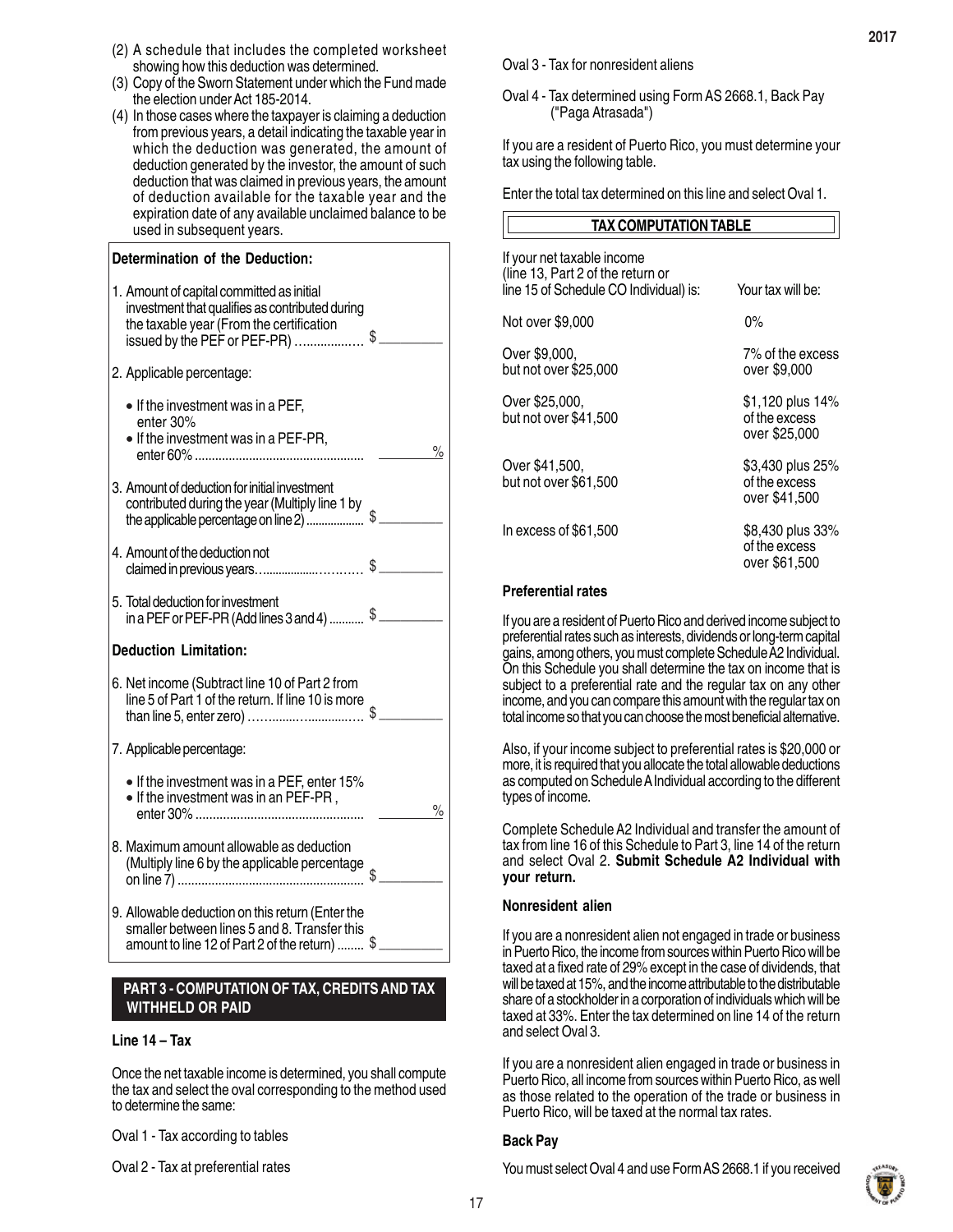a back pay during the current taxable year and the amount of such back payment exceeds 15% of the gross income for the current taxable year.

The Code defines back pay as remuneration, wages, salaries, pension or retirement payment received or accrued during the taxable year, by an employee for services rendered for his/ her employer and which would have been paid prior to the taxable year except for the occurrence of any of the following events:

- a) employer's bankruptcy or receivership;
- b) dispute as to the employer's obligation to pay such remuneration, determined after the beginning of a court proceeding;
- c) lack of funds assigned to pay such remuneration if the employer is the Government of Puerto Rico, the United States, a state, a territory or any political subdivision thereof, or the District of Columbia or any agency or instrumentality of any of the foregoing; or
- d) any other event of similar nature.

Back pay also includes retroactive wages or salary increases, received or accrued for services rendered by an employee to his/her employer in a previous taxable year which have been ordered, recommended or approved by any federal agency or from the Government of Puerto Rico, and made retroactive to any period prior to the taxable year. In addition, payments made as a result of an alleged violation by an employer of any Federal Law or from the Government of Puerto Rico, related to labor standards or practices, and which are determined to be attributable to a prior taxable year.

The taxpayer must include with the return Form AS 2668.1 duly completed and the Employer Certification indicating that the payment consists of back pay, the amount of such pay, the years to which it corresponds, the date of payment and the event which originated the back pay.

#### **Line 15 - Gradual Adjustment Amount**

If the net taxable income is more than \$500,000, you must complete Schedule P Individual. Determine the gradual adjustment amount on said Schedule (See Instructions to Complete the Schedules). Enter the amount determined on Schedule P Individual, line 7. **Submit this Schedule with the return.**

**Line 17 - Credit for taxes paid to foreign countries, the United States, its territories and possessions**

Enter the amount of credit for taxes paid to foreign countries, the United States, its territories and possessions, as determined on Schedule C Individual. For specifications of how to determine this amount, refer to the instructions of Schedule C Individual.

**Line 19 - Excess of Net Alternate Basic Tax over Net Regular Tax**

You must complete Schedule O Individual if your net income subject to alternate basic tax is \$150,000 or more.

**To determine whether you are subject to the Alternate Basic Tax or not, complete and submit said Schedule (See Instructions to Complete the Schedules).** Enter the amount determined on Schedule O Individual, Part II, line 7.

#### **Line 20 – Credit for alternate basic tax**

You must complete Parts III and IV of Schedule O Individual. Enter the amount determined on line 4, Part III of Schedule O Individual.

**2017**

#### **Line 25C – American Opportunity Tax Credit**

Enter the amount previously determined on Schedule B2 Individual, Part II, line 7.

#### **Line 25D - Amount paid with automatic extension of time**

Enter on this line the amount of tax paid with automatic extension of time. This is the amount reflected on line 1a, Part II of Form AS 2644 filed on time at the Department.

If for any reason you understand that you will not be able to file your return on time, you may request an automatic extension of time on or before the due date to file the return. The request will be done by filing Form AS 2644. If you file this form on time, the extension will be granted automatically for a period of 3 month**.** Filing an extension of time does not extend the time for payment of any tax due with the return.

**In case of military personnel active at any combat zone, refer to RELEVANT FACTS.**

**A taxpayer that has the obligation to pay estimated tax, must pay the total tax with the request of extension of time.** If you do not have the obligation to pay estimated tax and qualify to pay the tax due with the return in two installments, as described in the instructions of line 3 on page 1 of the return, you must submit your request for extension of time with at least 50% of the balance of tax due. See instructions on the obligation to pay estimated tax on page 64 of this instructions booklet.

#### **Line 26 - Amount of Tax Due**

Compare the amount on lines 24 and 25E. If line 24 is more than line 25E, there is a balance of tax due. Enter the difference on this line. If the amount on line 25E is more than the amount on line 24, you have a tax overpayment. Enter this difference on line 27.

#### **Line 28 - Addition to the Tax for Failure to Pay Estimated Tax**

Enter the addition to the tax for failure to pay estimated tax previously determined on Schedule T Individual. (See instructions to complete Schedule T Individual).

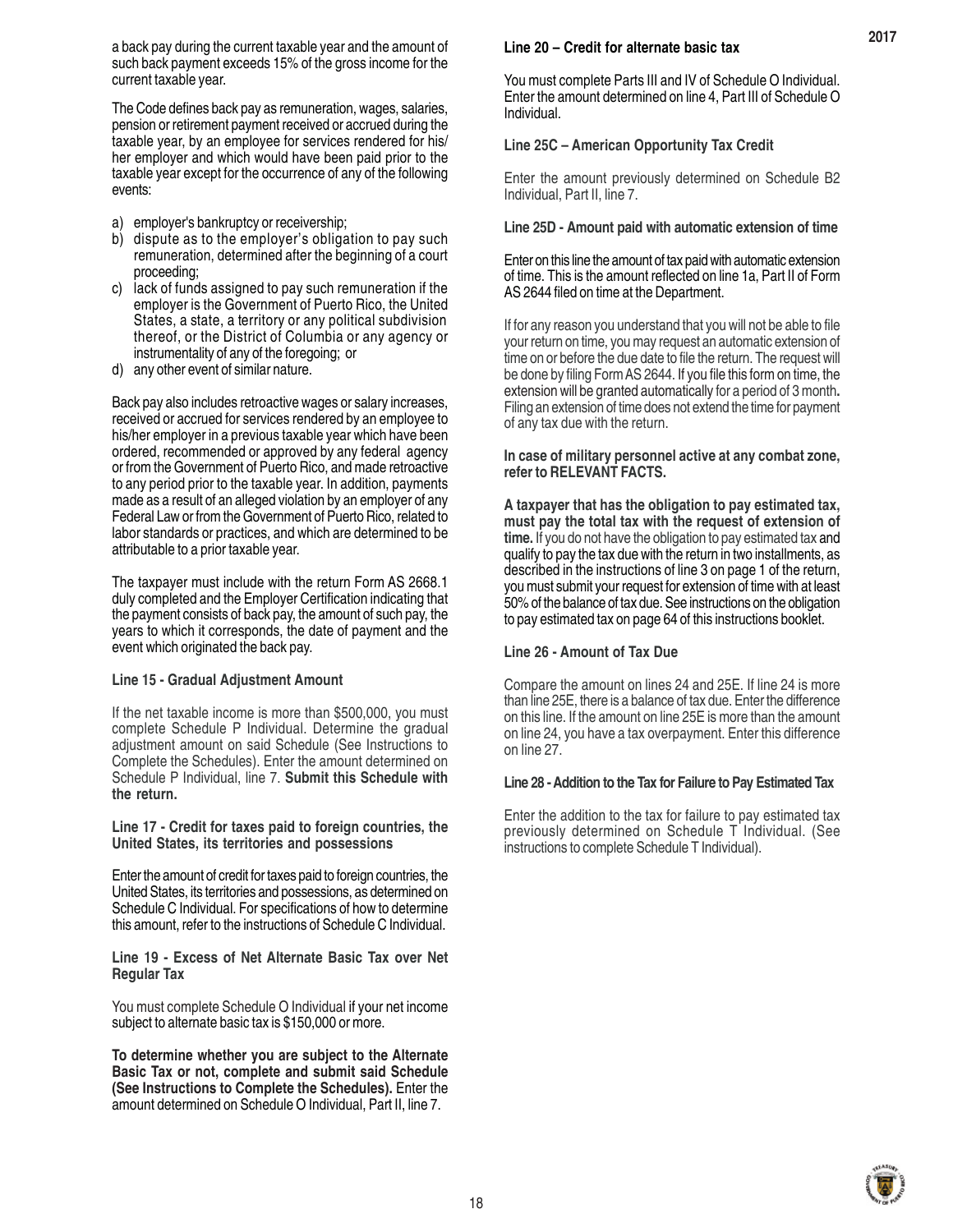# **SCHEDULE A INDIVIDUAL – DEDUCTIONS APPLICABLE TO INDIVIDUAL TAXPAYERS**

Use this Schedule to determine the total deductions applicable to taxpayers that are individuals. **Remember not to submit evidence of the deductions with the return. However, you must keep the evidence of these deductions for your records for at least 6 years**, in case that they may be eventually requested by the Department.

# **PART I – DEDUCTIONS APPLICABLE TO INDIVIDUAL TAXPAYERS**

**Line 1 - Enter the amount of home mortgage interest paid or** accrued to acquire, refinance, improve or build a property that constitutes a qualified residence. There shall be allowed as a deduction the total amount of interest paid up to a maximum of \$35,000, as long as this amount does not exceed the greater of:

- (i) 30% of the adjusted gross income (Part 1, line 5 of the return) plus any other income excluded or exempt from the adjusted gross income, including child support payments (Schedule IE Individual, Part III, line 1) received during the taxable year for which the deduction is claimed; or
- (ii) 30% of the taxpayer's adjusted gross income plus any other income excluded or exempt from the adjusted gross income, including child support payments, for any of the preceding three (3) taxable years before the year for which the deduction is claimed.

These limitations will not apply when the taxpayer or his/her spouse is age 65 or older at the end of the taxable year. If you qualify for this exception, make sure to indicate the date of birth for you and your spouse (if applicable) on page 1 of the return.

If you qualify for exception (ii), please complete question D of the Questionnaire, page 1 of the return and select the oval provided on line 1(c), Part I of this Schedule.

**You must keep for your records the Informative Return - Mortgage Interest (Form 480.7A) provided by the financial institution.**

**Enter in the spaces provided on line 1, the name and employer identification number of the banking or financial institution to which the payments were made, the loan number and the total amount of home mortgage interest paid, as reported on Form 480.7A.**

In the case of nonresidents of Puerto Rico taxpayers who are citizens of the United States, there shall be allowed as a deduction the total home mortgage interest paid or accrued to acquire, refinance, improve or build a property that constitutes the principal residence of the taxpayer. This first residence may be located outside of Puerto Rico and in most cases the interest paid will be reported on Form 1098 - Mortgage Interest Statement.

Deduction shall not be allowed for interest on home mortgages in other residences, which are not the principal residence of the taxpayer, if such interests are not informed on Form 480.7A.

To claim this deduction, the taxpayer must include with the return the required information of Form 1098 - Mortgage Interest Statement.

# **Qualified residence** means:

- 1) the principal residence of the taxpayer;
- 2) a second residence located in Puerto Rico and used by the taxpayer, or by any other person that has an interest in that property or by any member of his/her family, as a residence for a number of days that exceeds the greater of:
	- a) 14 days, or
	- b) 10% of the number of days during the taxable year in which the property has been rented at the prevailing rental market value.

Interest payments attributable to any portion of the mortgage debt in excess of the residence fair market value are not deductible.

A participant partner of a housing cooperative association may deduct payments representing home mortgage interest.

If you use a personal loan to acquire, build or improve a qualified residence, which is not accepted by a mortgage institution as a mortgage guarantee, you must keep for your records a copy of the property tax exemption application or of the appraised revision of the property.

**Also, loan origination fees (Points) paid directly by the borrower and loan discounts (Points) paid directly by the borrower, will be admitted as home mortgage interest deduction for the year in which they were incurred,** as long as the following requirements are met:

- 1) they are reported on the Informative Return Mortgage Interest (Form 480.7A or equivalent form (i.e. Form 1098)),
- 2) they are paid to acquire the principal residence,
- 3) they are paid by the taxpayer; if they are financed through the mortgage loan, they will be deductible throughout the term of the loan, and
- 4) you keep for your records a copy of the canceled or substitute check.

The loan origination fees and loan discounts financed through a home mortgage loan will be deductible throughout the term of the loan. The deduction that you may claim will be the apportioned amount paid during the term of the loan.

In case of married taxpayers filing separately who only own one residence, one of the spouses has the sole right to claim such deduction. If the married couple has two residences, one spouse may claim the interest of the principal residence and the other spouse may claim the interest of the second residence. However, one of the spouses may claim all the home mortgage interest for both residences, if both spouses agree to that in writing.

The taxpayer must keep for his/her records the written evidence of the cession of such deduction by the spouse.

It is important to point out that for taxable years beginning after December 31, 2016, the taxpayer may claim this deduction, even if he/she is not the borrower or joint borrower of the loan fully guaranteed with mortgage, when he/she can demonstrate that:

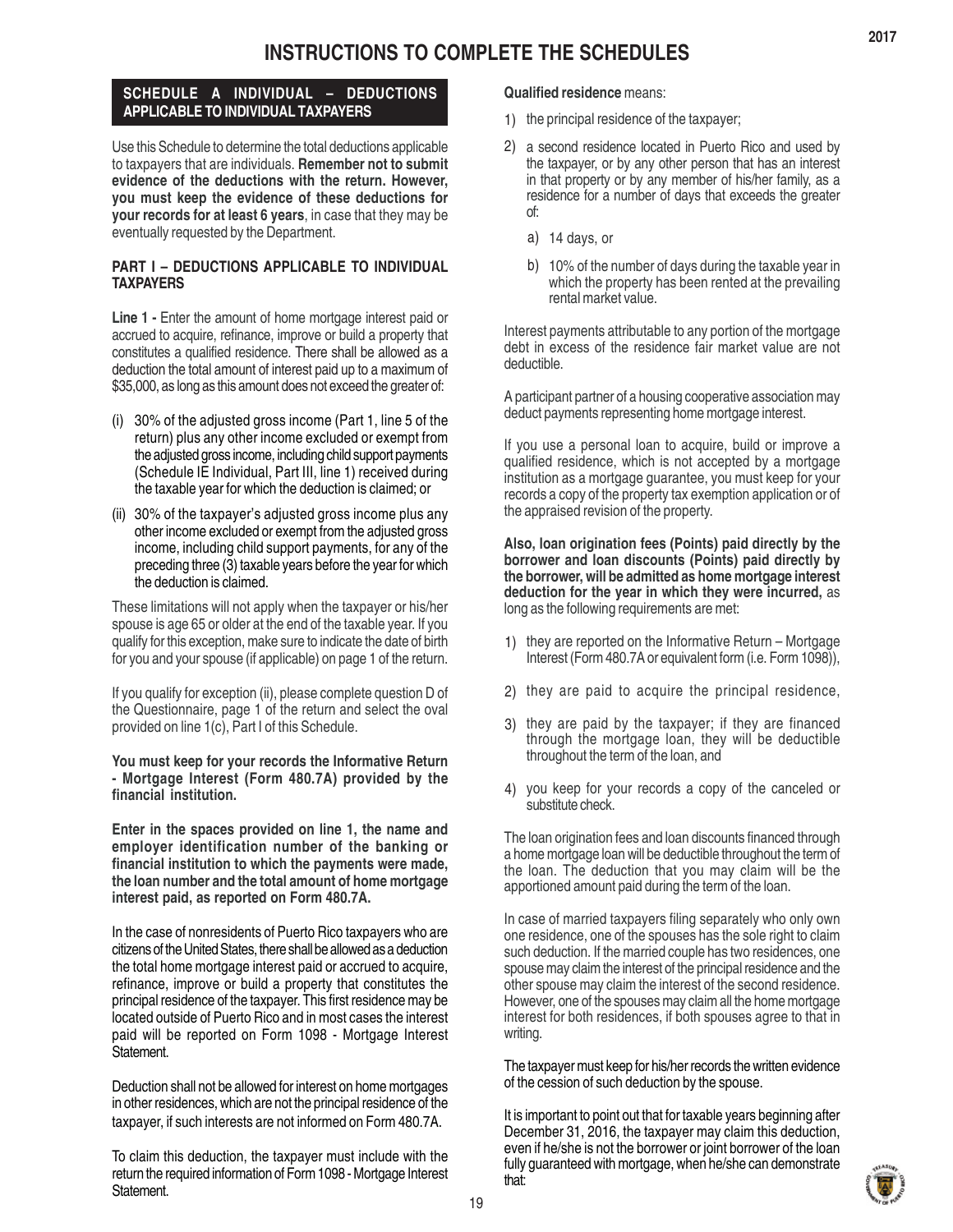- (ii) made all of the debt payments during the taxable year directly to the person required to file the informative return described in Section 1063.04 of the Code (Form 480.7A); and
- (iii) the borrower or joint borrower of the loan fully guaranteed with the mortgage did not claim this deduction.

In the case of taxpayers who comply with the aforementioned requirements and those established in Internal Revenue Circular Letter No. 18-01(CC RI 18-01), may claim the deduction of the mortgage interest paid on the line of *Home mortgage interest of the principal residence not reported on Form 480.7A*.

#### **For more details on how to claim this deduction, refer to CC RI 18-01.**

**Line 2 -** Enter **losses on real property used as your principal residence** incurred during the taxable year, not compensated by insurance or in any other form. Such losses must be **caused by hurricane, earthquake**, **storm, tropical depression, floods, fire or other casualties**.

You must keep for your records a certification stating the amount of the loss and the type of damage. **Also, you must keep for your records a certification from the Civil Defense or Fire Department if the loss was from fire, and any other documents, public deeds or appraisals which reflect the value of the property subject to the loss.**

If after claiming the deduction, you receive any compensation from an insurance company or from a state or federal agency, you must include on the return the total amount received as part of your gross income.

In the case of married persons filing separate returns, or that choose the optional computation of tax, each spouse may claim 50% of this deduction.

**Line 3 -** Enter the total medical expenses paid not compensated by insurance or in any other form, which exceeds 6% of your adjusted gross income. Transfer to this line the amount of Part III, line 3 of this Schedule.

#### **Medical expenses are:**

- professional services rendered by physicians, dentists, radiologists, clinical pathologists, surgeons, nurses or hospitals, within or outside Puerto Rico; 1)
- health or accident insurance premiums; 2)
- medicines for human consumption, destined to be used in the diagnosis, cure, mitigation, treatment or prevention of illnesses, that were acquired solely and exclusively by medical prescription, if they have been prescribed by a physician authorized to practice the medical profession in Puerto Rico and were dispatched by a pharmacist licensed in Puerto Rico; and 3)
- expenses incurred in the acquisition of any technological assistance equipment for persons with disabilities, specialized treatments or chronic illnesses. 4)

For purposes of this deduction, the term **technological assistance equipment** means: any object, equipment or system part, purchased by the consumer, or provided by any agency or governmental dependency, that is original, modified The parent, tutor or person responsible for the individual with the disability, specialized treatment or chronic illness, may claim this deduction or the individual in his/her own capacity.

**You must keep for your records the invoice or receipt that indicates the cost of the equipment and a medical certificate that indicates that the equipment is necessary for the condition or illness of the patient, in addition to the copy of cancelled or substitute checks, or receipts evidencing the payments made for medical assistance.**

In the case of persons who qualify to deduct the cost incurred in a medical insurance for himself/herself or his/her family as part of the industry or business expenses, he/she cannot claim simultaneously such expense as part of the deduction for medical expenses.

**Line 4 -** You may claim a deduction for the contributions or donations to nonprofit organizations made during the taxable year, subject to certain limitations, **only** if the entities are authorized under the rules and regulations promulgated by the Secretary. **No part of the net earnings of any organization or entity to which you contribute may benefit any private shareholder or individual.**

Among the nonprofit organizations and other entities approved by the Code and regulations as entities for which a deduction for contributions can be claimed, are the following:

- the Government of Puerto Rico, the United States, any of its states, territories, or any political subdivision thereof, or the District of Columbia, or any possession of the United States, exclusively for public purposes; •
- churches and religious organizations; •
- university level accredited educational institutions established in Puerto Rico; or •
- nonprofit organizations created or organized in Puerto Rico, the United States or any of its possessions, **qualified by the Secretary of the Treasury**, such as those providing community service, charitable, scientific, literary, art, educational or museological, organizations engaged in the prevention of cruelty or child abuse, elderly or disabled people, prevention of cruelty and abuse of animals, the prevention of domestic violence or hate crimes, or to religious organizations and of economic, social, and community development. •

The allowable deduction for charitable entities must be included on page 2 of Schedule A Individual, Part III (Medical Expenses and Charitable Contributions), Column B.

The name of the entity and the employer identification number must be included in the space provided and the amount of the contribution will be included in Column B. In the next Column, you must include a code letter (as listed below) corresponding to the category of the nature of the organization to which a donation was made.

The categories are the following:

**Social Services** – this includes entities for the prevention **A.**of abuse or violence, such as Casa Protegida Julia de

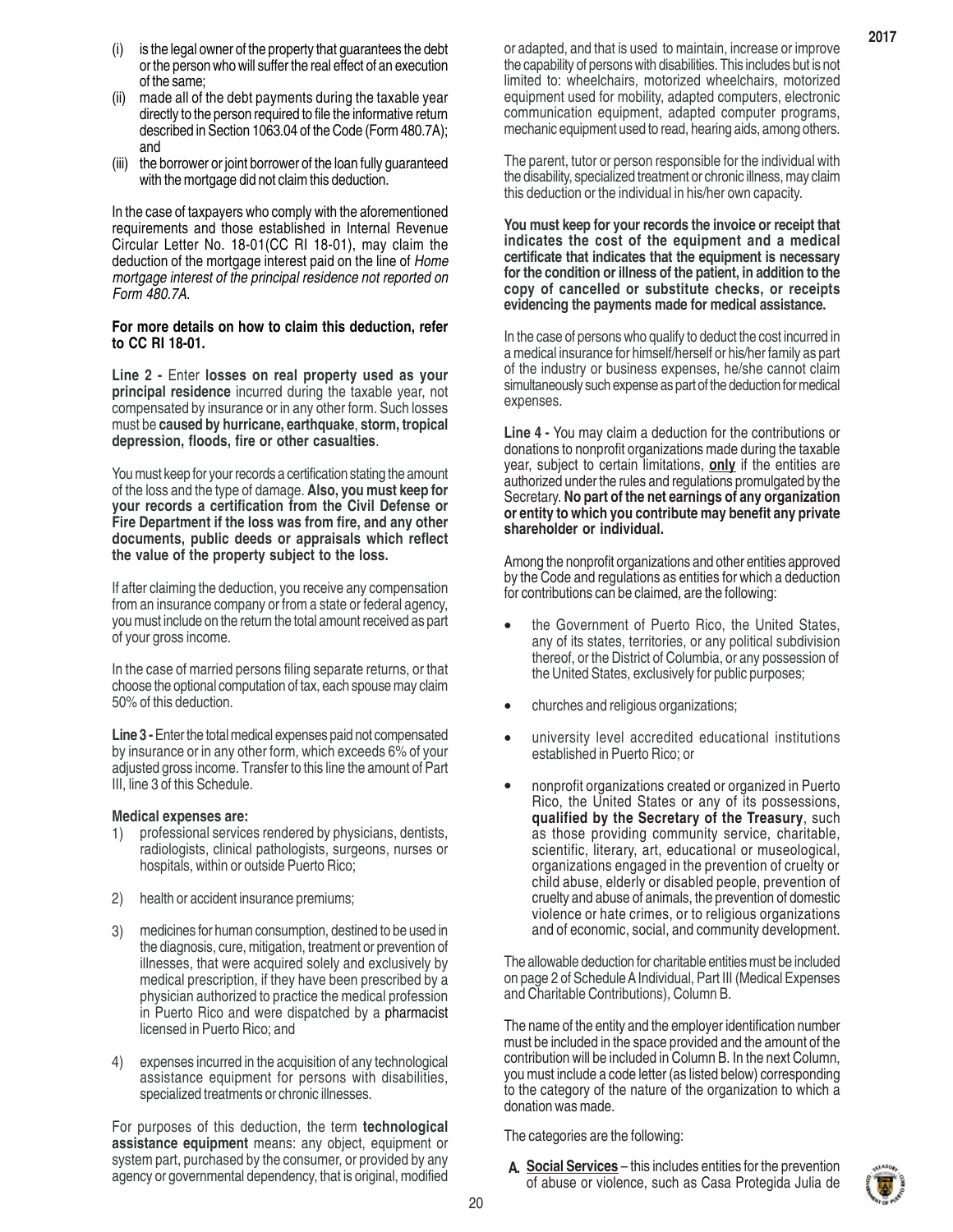Burgos, Puerto Rico Youth at Risk, Inc. (Jóvenes de Puerto Rico en Riesgo), Taller Salud, Niños de Nueva Esperanza, Casa La Providencia, Centro de Renovación y Desarrollo Humano Espiritual Buen Pastor, La Casa de Todos, La Fondita de Jesus, and Proyecto Aurora.

**Art and Culture** – Examples: Andanza, Coro de Niños **B.** de San Juan, Pro Arte Musical, and Casa Pueblo.

#### **Housing Services C.**

- **Educational and Research Services** Examples: **D.** Centro Esperanza, Asesores Financieros Comunitarios, Politécnico Amigo, CreArte, Nuestra Escuela, Scuba Dogs Society, Asociación Educativa Pro Desarrollo Humano de Culebra, and Centro de Periodismo Investigativo
- **Recreation and Sports Services** Examples: YMCA **E.** de San Juan, and Boys and Girls Club of Puerto Rico.
- **Economic, Social and Community Development F.** Examples: Coalición Pro Corredor Ecológico del Noreste, Proyecto Matria, Centro de Adiestramiento y Servicios Comunitarios E.P.I., Inc., Producir, and Comerciantes Unidos para el Desarrollo Comunitario de Camuy.
- **International Activities** Example: Comité Olimpico de **G.** Puerto Rico, Inc.
- H. Health Services Examples: MDA Asociación Distrofia Muscular, SER de Puerto Rico, Centro Margarita, Centro de Ayuda y Terapia al Niño con Impedimento (AYANI), Iniciativa Comunitaria de Investigación, and The Leukemia and Lymphoma Society.
- **Religious Services** Example: All churches. **I.**
- **Environmental Services** Example: Sierra Club, and **J.** Para la Naturaleza.

#### **Organizations for the Exclusive Benefit of its K. Members**

**Other Services** – Examples: Alianza para un Puerto Rico **L.**sin Drogas (drug prevention services in high risk schools and communities), Puerto Rico Industries for the Blind (employ and train visually impaired persons), and employees' voluntary and beneficent associations.

**The allowable deduction for charitable contributions is the total amount of the donations paid, not to exceed 50% of your adjusted gross income.**

#### Charitable Contributions to Conservation Easements and Museological Institutions

The allowable deduction for contributions to conservation easements and museological institutions must be included in Column C. Also, you must include in the space provided the name and employer identification number of the entity to which the contribution was made. The allowable deduction for contributions of conservation easements to agencies of the Government of Puerto Rico or non profit organizations (**only if you do not claim a tax credit for this concept**) may not exceed 30% of your adjusted gross income and is subject to the requirements provided by the Puerto Rico Conservation Easement Act, as well as for contributions to museological institutions, private or public, that consist of art work properly appraised or of any other objects of recognized museological value.

If the fair market value of the contributed property exceeds the adjusted basis in the hands of the donor (determined under Section 1034.02 of the Code) by more than 25%, you will be allowed a deduction for the fair market value of the property donated, up to 30% of your adjusted gross income for the taxable year.

It is important to point out that in order to claim the deduction for charitable contributions made to private museological institutions, they have to be conditioned in terms that any type of future negotiation with the work or contributed object is forbidden, and that in case of dissolution of the private museological institution, the title of the art work or museological value objects contributed will be transferred to the Government of Puerto Rico and will become part of the National Collection of the Institute of Puerto Rican Culture. If the charitable contributions is made to a museum located in Puerto Rico that is dully accredited by the American Association of Museums, the deduction will be the fair market value up to 50% of the adjusted gross income of the taxpayer and will not be subject to the previous limitations. The charitable contributions in excess of the limit allowed may be carried over to the 5 subsequent taxable years.

You may claim an unlimited deduction for charitable contributions, if the amount of qualified charitable contributions plus the total amount of income taxes paid during the taxable year and in each of the 10 preceding taxable years, exceed 90% of your net income for each one of those years, computed without the benefit of the charitable contributions. Net income is the adjusted gross income less the applicable deductions to taxpayers that are individuals and the exemptions (additional for veterans, personal and for dependents), as applicable.

#### Charitable Contributions to Municipalities and the Puerto Rico Public Broadcasting Corporation

Donations to municipalities must be included in Column D and you must include in the corresponding area the name and employer identification number of the municipality that received the donation.

The contributions of historic or cultural value made to a municipality, as certified by the Institute of Puerto Rican Culture or the Cultural Center of each municipality, or that makes possible the realization of any cultural or historic work, may be claimed as charitable contribution when the amount is \$50,000 or more, and is made in connection with the celebration of the centennial establishment of the municipality. The total of said contributions is not subject to the limitations provided by the Code. Itemize these contributions in Part III, Column D of this Schedule.

Likewise, any contribution made to the Puerto Rico Public Broadcasting Corporation, as provided by Article 4 of Act 216- 1996, as amended, will not be subject to the limitations established by the Code. To claim the total amount of charitable contribution, you must indicate in the corresponding spaces of Part III, Column D of this Schedule, the name of such Corporation, the employer identification number and the amount contributed.

**To claim these charitable contributions, complete Part III of this Schedule and transfer to this line the total amount determined on line 8. You must keep for your records copy of the cancelled or substitute checks, receipts or certifications evidencing the payments made.**

**Line 5 -** Enter losses of automobiles, furniture, fixtures and other household goods (excluding the value of jewelry and cash), not compensated by insurance or in any other form, occurred during the taxable year due to earthquakes, hurricanes, storms, tropical depressions and floods. The

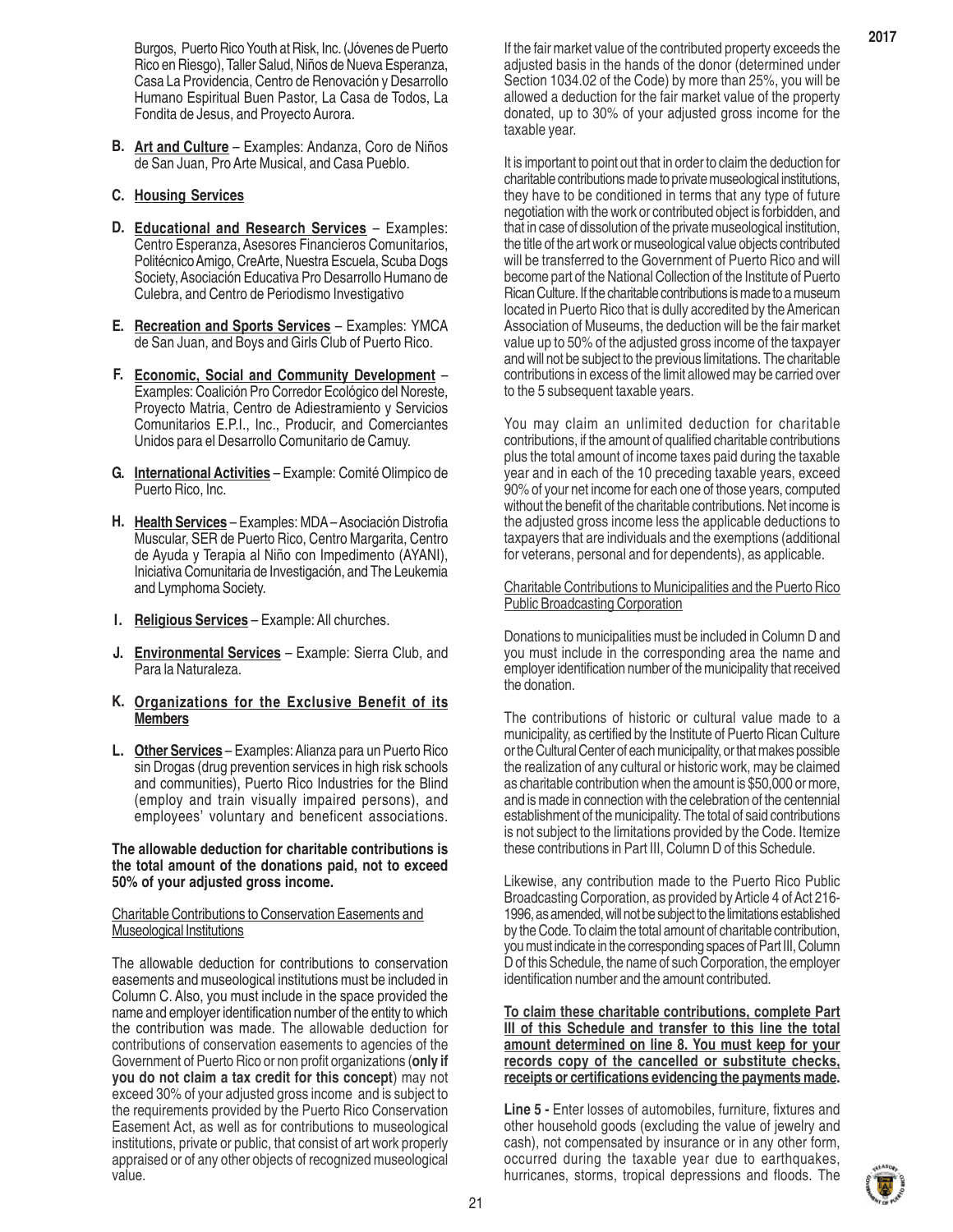deduction is limited to \$5,000 (\$2,500 if married filing separately or if you choose the optional computation of the tax) for the year in which the loss was incurred.

The amount of said \$5,000 not claimed in the year in which the loss occurred may be carried over to the next two consecutive taxable years as a loss of personal property due to casualties. **In order to be entitled to this deduction, the affected area must be declared as a disaster area by the Governor of Puerto Rico, and you must have claimed at the appropriate place within the time limit to do so, the benefits from the assistance programs approved for disaster events.**

#### **You must keep for your records copy of the approved claim filed stating the damages suffered.**

**Line 6 - Enter all cash contributions made during the year to a** pension or retirement system, other than Social Security, established by the Congress of the United States, the Legislative Assembly of Puerto Rico, the municipalities, agencies, instrumentalities and public corporations of Puerto Rico.

This contribution must be informed in Box 14 of the Withholding Statement (Form 499R-2/W-2PR), in Box 4 of the Informative Return - Retirement Plans and Annuities (Form 480.7C) or on Form W-2, if you are a federal employee.

In the case of taxpayers claiming a deduction for contributions to a Governmental Pension or Retirement System, in excess to the amount reported on Forms 499R-2/W-2PR or 499R-2c/W-2cPR, the taxpayer must include with the return the certification issued by the governmental employer showing the amount paid during the year and that was not reported on Form 499R-2/W-2PR or 499R-2c/W-2cPR.

**Line 7 - Enter on this line the contributions made to a qualified** Individual Retirement Account (IRA). **The maximum deduction for an individual is \$5,000** or the adjusted gross income from salaries or the earnings attributable to professions or business, whichever is less.

In order to claim this deduction, the IRA must be in a trust created or organized under the laws of the Government of Puerto Rico, among other requirements.

In case of married taxpayers filing a joint return, including those who choose the optional computation of tax (Schedule CO Individual), each one may establish, individually, his/her own IRA, or one of the spouses may establish an IRA for himself/ herself and another IRA in the name of the other spouse, without considering if he/she receives income. The contribution cannot exceed \$10,000 or the aggregated adjusted gross income from salaries and the earnings attributable to professions or business, whichever is less. However, the deduction for each spouse cannot exceed \$5,000.

No deduction is allowed for the taxable year in which the individual has reached 75 years of age or more at the end of the taxable year. **Also, no deduction will be allowed if the income received during the year is from pensions or annuities.**

The taxpayer will have until the due date established by the Code to file the return, or until the due date of any extension of time granted by the Secretary to file the return, to make a contribution to his/her IRA.

**In the spaces provided on this line, enter the name and employer identification number of the financial** **institution, the account number, the total contributions made and inform if the contributions correspond to the taxpayer or the spouse.**

If the taxpayer participates in a pension plan qualified by the Department of the Treasury and the IRS (dual qualified plan) or is a federal employee, the sum of the contribution to the pension plan plus the contribution to the IRA cannot exceed \$20,000. In other words, the sum of his/her contribution to the pension plan (Box 15 of Form 499R-2/W-2PR or the corresponding box of Federal W-2 Form) plus the contribution to the IRA cannot exceed \$20,000.

#### **You must keep for your records the Informative Return - Individual Retirement Account (Form 480.7) provided by the bank or institution in which you opened the account.**

**Line 8 -** In the case of an eligible individual, enter the contributions made during the taxable year by him/her or by someone who made the contributions for his/her benefit, to a Health Savings Account with a High Annual Deductible Medical Plan (Health Savings Account).

The limit of the contributions will depend on the type of coverage, whether individual or family, and the number of months during the year for which you were eligible. If you were eligible during the whole year and have an individual coverage, the contribution cannot exceed \$3,100. On the other hand, if you have a family coverage, the contribution cannot exceed \$6,200. Individuals, who reach the age of 55 before the close of the taxable year, can make an additional contribution of up to \$1,000.

If you were not eligible during the whole year, divide the previously established limits between 12 and multiply this amount by the number of months for which you were eligible.

In the case of married persons, if any of the spouses has coverage under a family insurance plan, both will be treated as if they only have the family coverage.

The taxpayer can make the contribution to his/her Health Savings Account until the last day established by the Code to file the return, or until the due date of any extension of time granted by the Secretary to file the same.

Do not include on this line amounts paid for medical assistance expenses, including health or accident insurance premiums. Such amounts are claimed as part of the medical expenses on line 3 of this Part I, subject to certain requirements and limitations.

**In the spaces indicated on this line enter the name and employer identification number of the institution, the account number, the total contributions made, the annual deductible, the effective date and the type of coverage.**

**You must keep for your records the certification issued by the institution in which you established the account.**

**Line 9 -** Enter the cash contributions to an educational contribution account for the exclusive benefit of a child or relative up to the third degree of blood relationship or second degree by affinity. The maximum contribution amount that can be claimed **cannot exceed \$500 for each beneficiary**.

The account must be established by the individual who has the custody and parental rights over the beneficiary for whom the account was established. There is no limitation in the number of educational contribution accounts to which each individual can contribute, as long as such beneficiary is eligible. Under no circumstances the total contributions for each beneficiary account can exceed \$500.

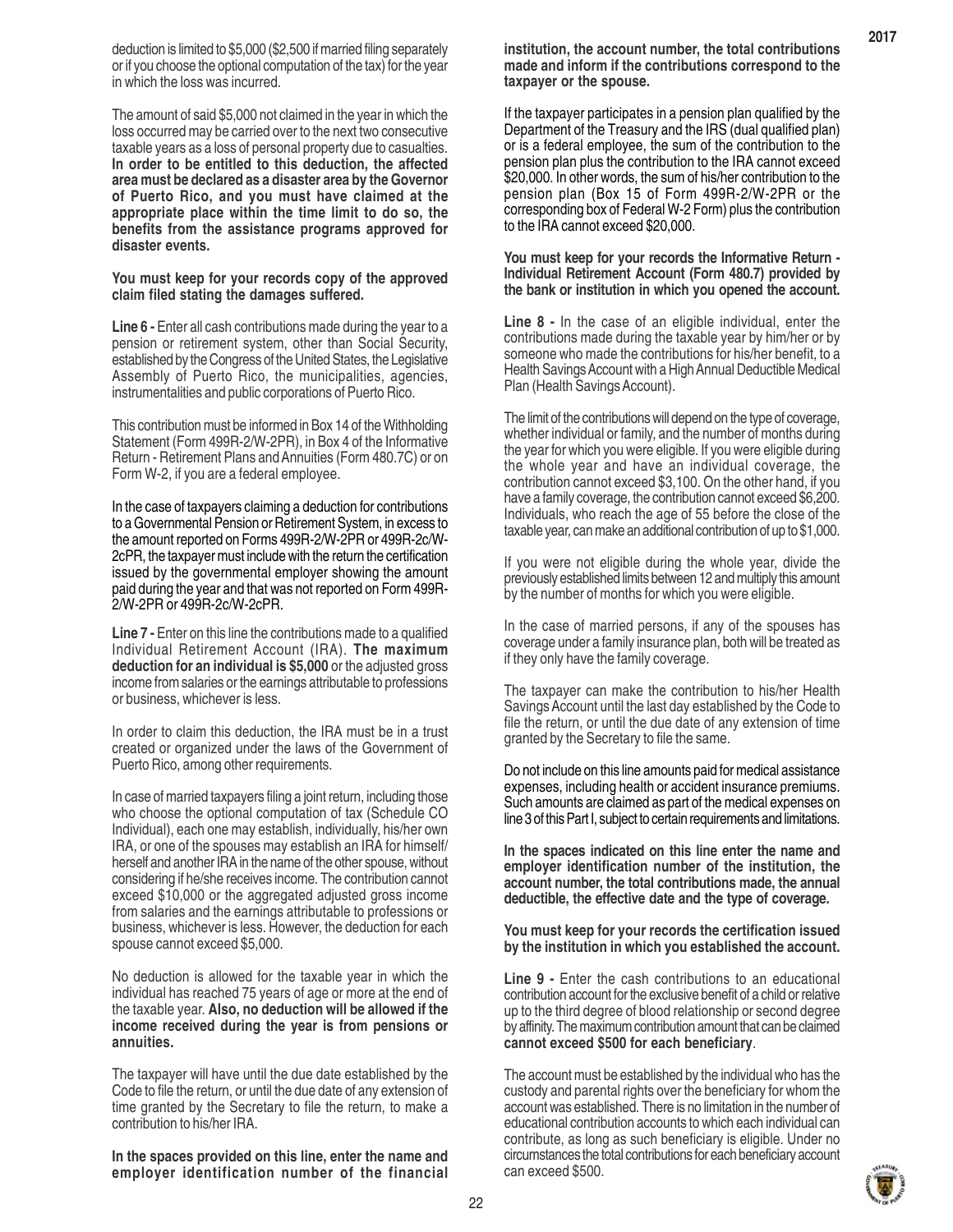The taxpayer can make the contribution to the account until the last day established by the Code to file the return, or until the due date of any extension of time granted by the Secretary to file the same.

Transfer to this line the total of Part II, line 21 of Schedule A1 Individual.

#### **You must keep for your records the certification issued by the institution that receives the contributions.**

**Line 10 - Enter the amount of interest paid or accrued during** the taxable year over debts incurred for student loans **to cover expenses of the taxpayer, the spouse or dependent** for registration, tuition and textbooks at university level, as well as expenses for transportation, meals and lodging in those cases in which the student had to live outside his/her home in order to pursue such studies.

**In the spaces provided on this line, enter the name and employer identification number of the financial institution, the loan number and the total interests paid.**

**You must keep for your records a certification from the bank or financial institution as evidence of the deduction claimed.**

#### **PART II – COMPUTATION OF ALLOWABLE AMOUNTS OF DEDUCTIONS TO NONRESIDENT OR PART-YEAR RESIDENT**

If in the questionnaire it was indicated that the taxpayer was a nonresident or a part-year resident, use this part to determine the total deductions attributable to the period of residence in Puerto Rico. Follow the guides provided on each line.

#### **PART III – MEDICAL EXPENSES AND CHARITABLE CONTRIBUTIONS**

Use this Part to determine the deduction for medical expenses and charitable contributions that you will claim on your return. You must provide a detail of each medical expense or contribution that you made during the year.

#### **See full details for these deductions in the instructions to complete Part I, lines 3 and 4 of this Schedule.**

It is very important that you enter the name of the organization to whom the payment was made and the amount paid. **Evidence to support your payment must be kept for your records.** In the case of charitable contributions, you must also indicate the employer identificaction number of the entity to which the payment is made.

Transfer the amount of the allowable deduction for medical expenses from line 3 to Part I, line 3 of this Schedule or line 7C of Schedule CO Individual if you choose the optional computation of tax. Transfer the total amount of the allowable deduction for charitable contributions from line 8 to Part I, line 4 of this Schedule or line 7D of Schedule CO Individual, if you choose the optional computation of tax.

#### **SCHEDULE A1 INDIVIDUAL - DEPENDENTS AND BENEFICIARIES OF EDUCATIONAL CONTRIBUTION ACCOUNTS**

In order to process the information of your dependents and claim the exemption, you must complete this Schedule and submit it with your return.

#### **REMINDER: To claim the deduction for dependents the taxpayer must provide more than half of the support for the dependent, as provided on the Code and the corresponding Regulations.**

### **PART I - DEPENDENT'S INFORMATION**

The term **dependent** means:

- 1) a person who at the end of the calendar year in which the taxpayer's taxable year begins **has not reached the age of twenty-one (21);**
- 2) the taxpayer's father or mother;
- a person who is **age sixty-five (65) or older;** 3)
- 4) a person who has reached the age of 21 or more and is blind or incapable of self-support because of being mentally or physically disabled; or
- 5) a university student who at the end of the calendar year in which the taxpayer's taxable year begins **has not reached the age of twenty-six (26),** as long as he/she has completed as a regular student, at least one semester in a **university or technical - professional institution recognized as such by the educational authorities of Puerto Rico, or of the applicable country, until he/she receives his/her degree.**

Notwithstanding the above, to be entitled to claim a dependent, you must comply with the following requirements:

- 1) the person claiming the dependent must provide more than half of the support for the dependent during the calendar year in which the taxpayer's taxable year began;
- 2) the dependent's **gross income** for the calendar year in which the taxpayer's taxable year began is less than the amount allowed as an exemption for this concept (\$2,500). Nevertheless, if the dependent is your child and also a regular student, he/she may earn gross income of up to **\$7,500,** and still you have the right to claim him/her as a dependent.

In the case of children from divorced or separated parents, the exemption for dependent will be claimed by the parent who has the legal custody of the child. However, the parent who has the legal custody may release his/her right to claim the exemption in favor of the parent who does not have that custody. The release should be made using **Schedule CH Individual** - Transfer of Claim for Exemption for Child (Children) of Divorced or Separated Parents. The parent to whom the right to claim the exemption was released must kept for his/her records Schedule CH Individual duly completed and signed (See Instructions of Schedule CH Individual).

However, in the case of parents that are separated, divorced or do not have a right to file as married, and that have **joint custody** of their child, the dependent exemption will be divided in half between both parents. The joint custody must have been declared by a competent court or must comply with the definition established under Act 223-2011. In order for each parent to be able to claim half of the exemption, **select the oval in the column of Joint Custody**. However, one of the parents may claim the total exemption if the other parent releases in writing half of the exemption by using Schedule CH Individual, which should be included with the return.

In the case of parents who are married, living together and elect to file a separate return, each spouse is entitled to claim half of the total exemption for dependents, as in the case of those who choose the optional computation of tax.

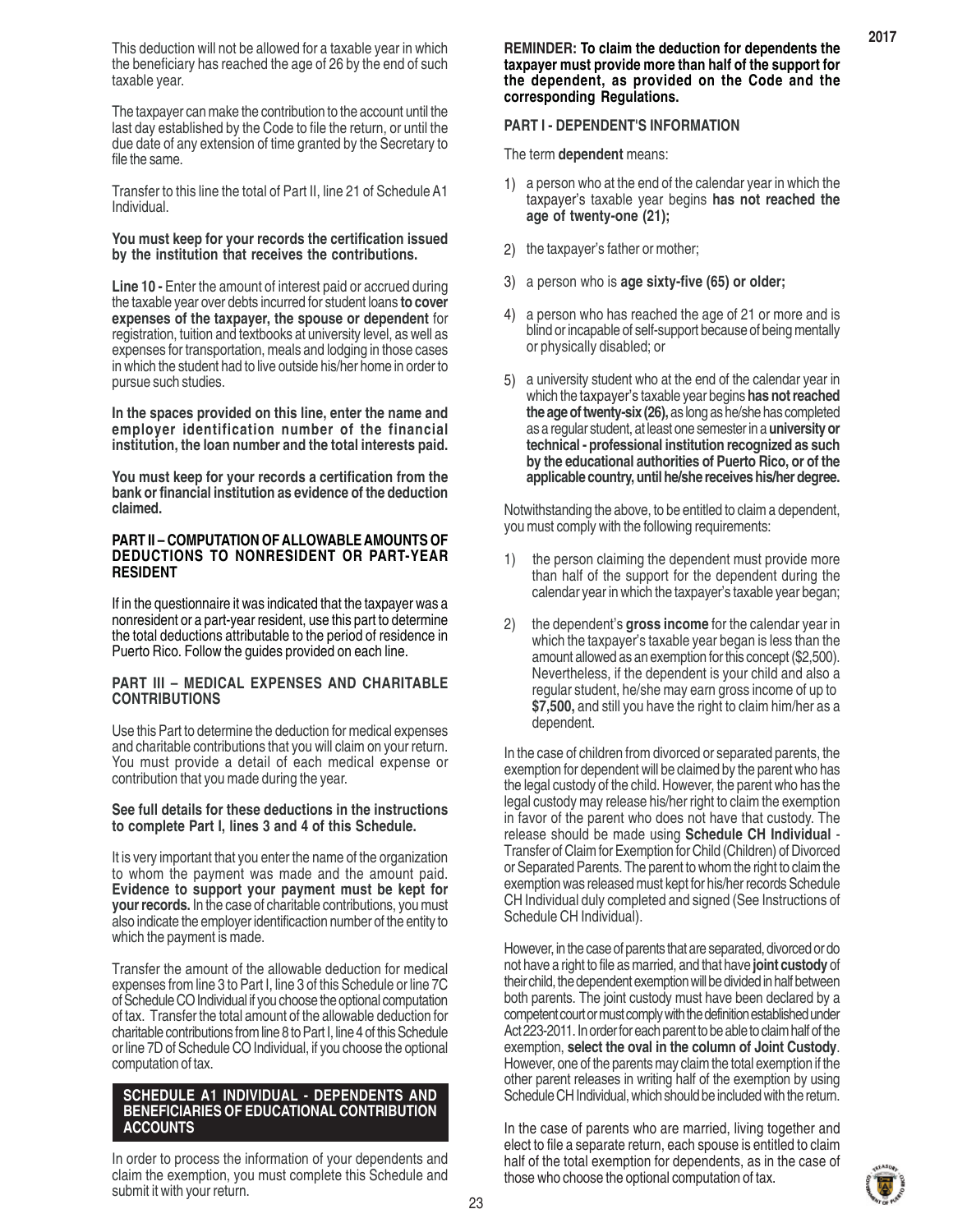**An individual required to file a joint return with his or her spouse does not qualify as a dependent**.

**Nonresident aliens of Puerto Rico do not qualify as dependents.**

If the dependent is totally or partially blind, keep for your records a certificate from an ophthalmologist or optometrist indicating the visual condition of the dependent.

If you claimed the exemption for dependents who are university students, or who are disabled, blind or age 65 or older, you must keep for your records the evidence that entitles you to claim the exemption for those dependents.

In the space provided, **select the oval that indicates "joint custody" (if applicable), and write the complete name, date of birth, relationship and social security number** of all dependents for whom you claim an exemption on your return. **Also, classify the dependents in one of the following categories:**

| Category | Class                                 |  |
|----------|---------------------------------------|--|
| (N)      | Non university                        |  |
| (U)      | <b>University students</b>            |  |
| (1)      | Disabled, blind or age<br>65 or older |  |

If you do not comply with these requirements, the exemption may be disallowed. Remember that you must include the **social security number** of all dependents who are age one (1) or older at the end of the taxable year.

#### **PART II - BENEFICIARIES OF EDUCATIONAL CONTRIBUTION ACCOUNTS**

In the space provided, **write the complete name, relationship, date of birth, and social security number** of the beneficiaries for whom you made contributions to an Educational Contribution Account. Indicate also the name and employer identification number of the financial institution, and the account number where the contributions are made. **You must also enter the amount of said contributions.**

**For information regarding who qualifies for this deduction and its limitations, refer to the instructions of Part I, line 9 of Schedule A Individual**.

#### **SCHEDULE A2 INDIVIDUAL - TAX ON INCOME SUBJECT TO PREFERENTIAL RATES**

Complete this Schedule if during the taxable year your received income subject to preferential rates such as: net long-term capital gain, interests paid or credited on deposits held on certain financial institutions or dividend distributions of certain corporations. Also, if your income subject to preferential rates is equal to or more than \$20,000, this Schedule provides for the calculation of the limitation of Deductions Applicable to Individuals Taxpayers required by Section 1033.20 of the Code.

If you are a married taxpayer which elected the optional computation of tax and received income subject to preferential rates required to be attributable to each spouse based on 50% of the total (e.g. interests and dividends), you must complete a Schedule A2 for each spouse. Identify on the superior part if the Schedule belongs to the taxpayer, spouse or both, as applicable.

**Line 1 -** Transfer the Adjusted Gross Income determined in Part 1, line 5 of the return. The Adjusted Gross Income must **Line 4 –** Transfer to Column A and to the corresponding Columns from B to H the different types of income subject to preferential rates as identified on lines 4(a) through 4(k). In Column B, include the income subject to a 20% rate; in Column C, those subject to a 17% rate; in Column D, those subject to a 15% rate; in Column E, those subject to a 10% rate; and in Column F, those subject to a 4% rate.

If you received income subject to a rate other than 4%, 10%, 15%, 17% or 20% under any special act, specify the applicable preferential rate in the blank space provided for it in Columns G and H and include such income in the corresponding Column.

**Line 4(a) -** Transfer to Column A of this line the amount shown on line 7 of Part VII of Schedule D Individual (Schedule D).

As a general rule, the applicable rate on a realized capital gain is 15%. In such case, include in Column D of this line the amount shown on line 6(a), Column B of Part VII of Schedule D Individual, if any.

However, all or part of the long-term capital gain can be taxed at a different rate, if it was realized under a special legislation. In such case, enter as it corresponds in Columns G and H of this line, the amount shown on line 6(b), Columns C through E of Part VII of Schedule D Individual, if any.

It is important to note that if a net capital loss not used in previous years is claimed, Part VI of Schedule D Individual must be completed to determine the amounts that shall be transferred to this line.

**Line 4(d) -** Transfer to Column A of this line the amount shown on line 4, Column E of Part I of Schedule FF Individual. Interest on IRA distributions to Government pensioners are taxed at a preferential rate of 10%. Therefore, include the same in Column E of this schedule.

**Line 4(h) -** Transfer to Column A of this line the amount shown on Schedule D Individual, Part IV, line 24. As a general rule, the applicable rate on total distributions from pension plans is 20%. Therefore, include distributions subject to the 20% rate in Column B and distributions subject to a preferential rate of 10% (if they meet certain requirements set forth in Section 1081.01 (b) of the Code) in Column E. For additional information, see instructions of Part IV of Schedule D Individual.

**Line 4(i)** - Transfer to Column A of this line the gain determined on Schedules K, L, M or N Individual, as applicable, taxable at a reduced rate under an Incentives Act and/or wages received by a qualified physician who has a decree under Act 14-2017. Include this amount in Columns B through H, as it corresponds, according to the applicable preferential rate.

**Line 4(j)** - Include on this line any other income subject to a preferential rates not specified on lines 4(a) through 4(i) and 4(k), and distribute it in the corresponding Column, under the applicable preferential rate.

Among others, also include on this line the distributions and transfers of Governmental Plans reported on Schedule F Individual, Part II, line 2, Columns E or F. The lump-sum distributions of Savings Account Plans of \$10,000 or more and the transfers from such plans to Non Deductible Individual Retirement Accounts are subject to a preferential rate of 10%. Include these amounts in Column E. Also include the income from other interests subject to withholding under the provisions

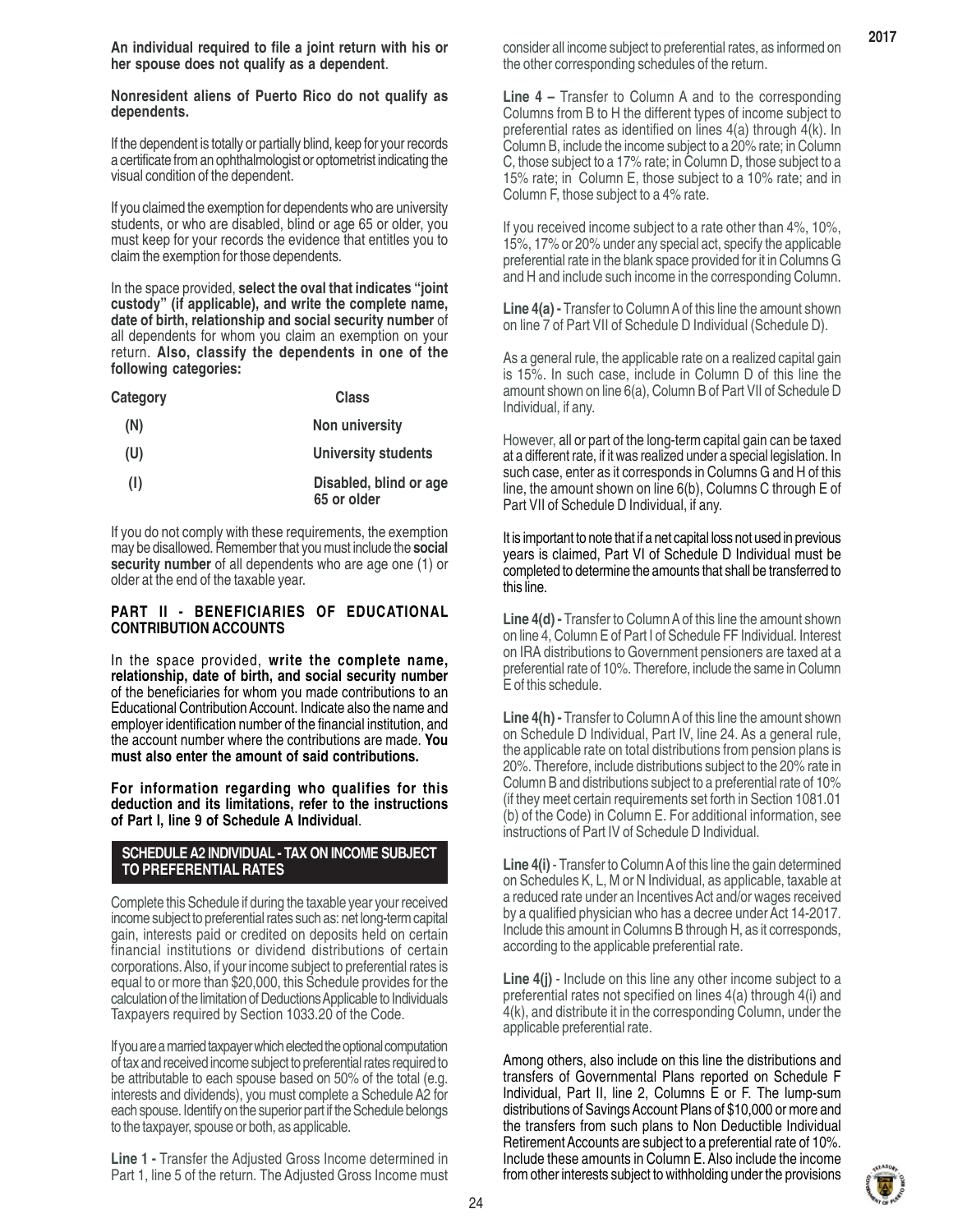of special legislation reported on Schedule FF Individual, Part I, line 4, Column F.

**Line 4(k)** - Transfer to Column A of this line the amount reflected on Schedule F Individual, Part VI, line 5, corresponding to Eligible Distributions from Retirement Plans or IRAs that were received for reason of extreme economic emergency due to hurricane María. These distributions are taxed at a preferential rate of 10%. Therefore, include them in Column E of this schedule.

**Line 5 -** Add line 4(l) of Columns B through H (you can also add lines 4(a) through 4(k) of Column A). This is your total income subject to preferential rates. If this amount is **less than \$20,000**, the Deductions Applicable to Individual Taxpayers **are not subject to limitation**. Therefore, enter on line 7, 100% in Column A and 0% in Columns B through H. Also, enter the total amount shown on line 8(a) on line 8(b), Column A.

**Line 6 –** The Adjusted Gross Income specified on line 3 less the total income subject to preferential rates specified on line 5, constitutes the income that is subject to regular tax according to the tables.

**Line 7 -** If your total income subject to preferential rates on line 5 is **\$20,000 or more**, calculate on this line the proportion of each income subject to preferential rates and the remaining income subject to regular tax in relation to the total Adjusted Gross Income. Divide line 6 by line 3 and line 4(l) of each Column from B through H by line 3. Enter the applicable percentage **rounded to the nearest whole number** in the corresponding column of this line.

**Line 8(a) -** Transfer to this line the Applicable Deductions to Individual Taxpayers as determined on Schedule A Individual, Part I, line 11 (or Part II, line 6 in the case of nonresidents or part-year residents) or Schedule CO Individual, line 8G (or line 8H in the case of nonresidents or part-year residents). These are the only deductions that are subject to the limitation proportional to the income subject to the preferential rates.

Line 8(b) - Multiply line 8(a) by the applicable percentage determined on line 7 for each Column. This amount reflects the portion of Deductions Applicable to Individuals Taxpayers that are attributed to each type of income subject to regular rates and preferential rates.

**Lines 8(c) through 8(e) -** Transfer the corresponding amounts from Part 2 of the return or the corresponding lines of Schedule CO Individual, as specified. These deductions and exemptions are **not** subject to the limitation or the proportional distribution. Therefore, all of them will be reduced from the income subject to regular rates.

**Line 8(f) -** Add the total deductions and exemptions. For Columns B through H, this total will be equal to the amount determined on line 8(b), which is the proportion of Deductions Applicable to Individual Taxpayers that are applicable to each type of income subject to preferential rates.

**Line 9 -** Distribute among Columns A through H, as it is more beneficial to you, the amount of alimony paid indicated in Part 1, line 4 of page 2 of the return or line 5, Column B or C of Schedule CO Individual.

**Line 10 -**Distribute among Columns A through H, as it is more beneficial to you, the amount of the allowable deduction under Act 185-2014 indicated in Part 2, line 12 of page 2 of the return or line 14, Column B or C of Schedule CO Individual.

**Line 11 -** For Column A, subtract lines 8(f), 9 and 10 from line 6. For Columns B through H, subtract lines 8(f), 9 and 10 from line 4(l) of each individual column.

**Line 12 -** Determine the tax applicable to the income on line 11 according to the corresponding rate. For Column A, use the regular tax table available on page 17. For Column B, multiply the income on line 11 by 20%. For Column C, multiply the income on line 11 by 17%. For Column D, multiply the income on line 11 by 15%. For Column E, multiply the income on line 11 by 10%. For Column F, multiply the income on line 11 by 4%. For Columns G and H, multiply the income on line 11 by the rate specified in each column, which cannot be 4%, 10%, 15%, 17% or 20%.

**Line 15 -** Determine the tax applicable to the income on line 14 (line 13 of Part 2 of the return) according to the regular tax table available on page 17. This is your tax amount without considering preferential rates applicable to certain income.

**Line 16 -** Compare the tax determined on line 13 with the one determined on line 15 and choose the smaller amount. Transfer this amount to page 2, Part 3, line 14 of the return or line 16, Column B or C of Schedule CO Individual, if you elected for the optional computation of tax in the case of married taxpayers. Choose the oval corresponding to the selected line as indicated on the Schedule.

#### **SCHEDULE B INDIVIDUAL - RECAPTURE OF CREDITS CLAIMED IN EXCESS, TAX CREDITS AND OTHER PAYMENTS AND WITHHOLDINGS**

Use this schedule to determine the recapture of credits claimed in excess, tax credits, and other payments and withholdings.

#### **PART I - RECAPTURE OF CREDITS CLAIMED IN EXCESS**

You must indicate in Columns A, B and C the name and employer identification number of the entity to which the investment credit claimed in excess belongs to. Also, you must select the oval that indentifies the act under which the investment or donation was made.

Enter the credit claimed in excess in previous years as a result of the intervention of the Secretary or Director of the Agency or Department, or the Board that regulates each of the following acts: Puerto Rico Tourism Development Act (Act 78-1993, as amended), Solid Waste Authority Act (Act No. 70 of June 23, 1978, as amended), Agricultural Incentives Act (Act 225-1995, as amended), Capital Investment Funds Act (Act No. 3 of October 6,1987, as amended), Act for the Creation of the Theatrical District of Santurce (Act 178-2000, as amended), Act for the Development of the Film Industry (Act 362-1999, as amended), Puerto Rico Film Industry Economic Incentives Act (Act 27- 2011, as amended), Act for Tax Credits for Investment in Housing Infrastructure (Act 98-2001, as amended), Act for Tax Credits for Investment in the Construction or Rehabilitation of Rental Housing Projects for Low or Moderate Income Families (Act 140-2001, as amended), Act for Credit to Investors in an exempt business that is in the process of closing its operations in Puerto Rico (Act 109-2001) and Conservation Easement Act (Act 183- 2001, as amended).

The total investment carried out by the exempt business in the project is subject to the revision of the Secretary or Director of each Agency or Department, or the Special Work Board (Board) in case of the Theatrical District of Santurce. If the investment credit claimed by the investors exceeds the investment credit computed by the Secretary, the Director or the Board, this excess shall be due as income tax. In some cases this debt must be paid by the investors in one installment, and in other cases in two installments beginning with the first taxable year

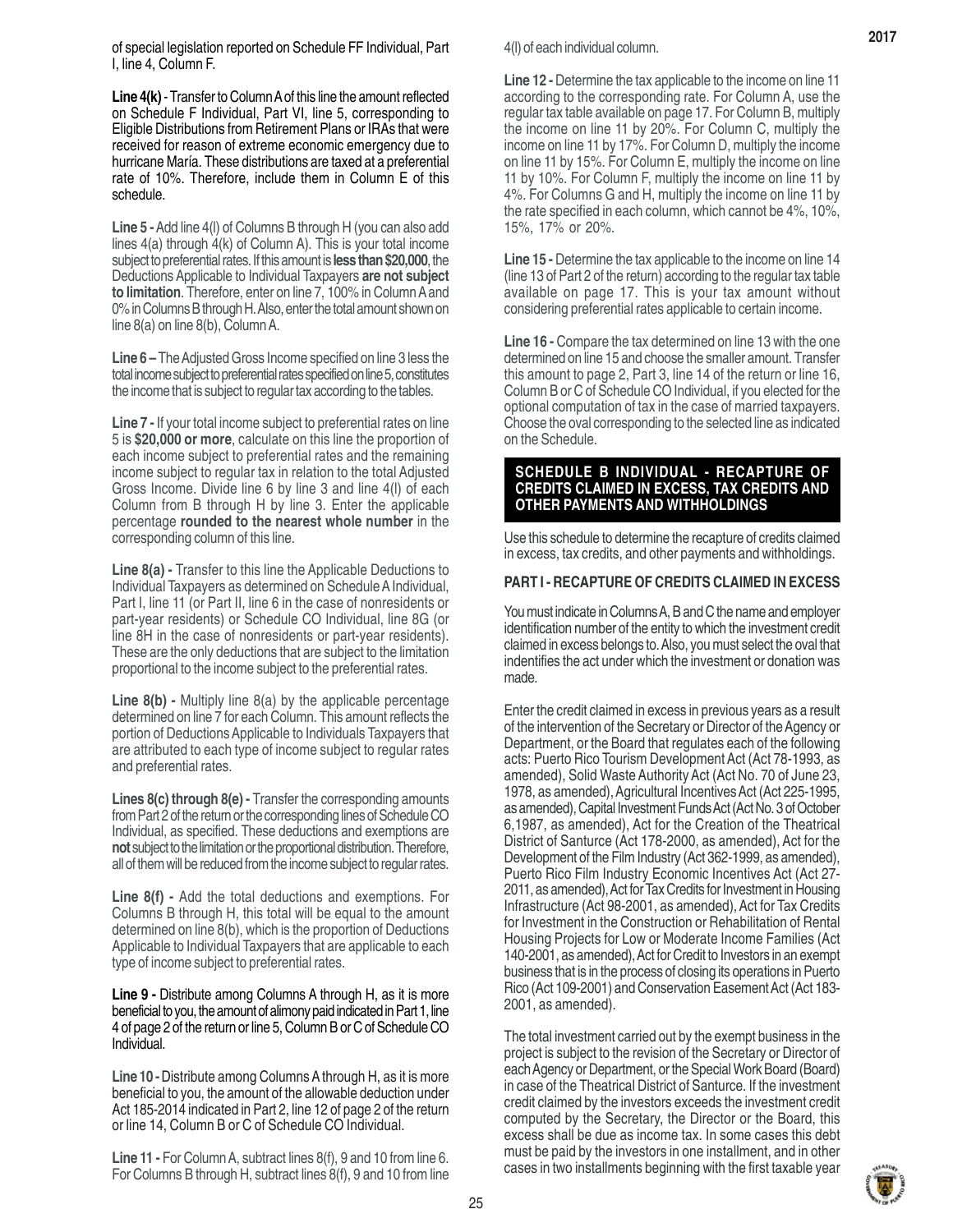following the date in which the unfulfillment or revocation of the credits is determined or any other date provided by law. The Director, the Secretaries or the Board will notify the Secretary of the Treasury the excess of credit claimed by the investors.

**The provisions of the recapture of credit mentioned before will not apply to the participants or investors that are not developers in a project under the Puerto Rico Tourism Development Act and the Puerto Rico Solid Waste Authority Act.**

**On the other hand, the provisions of the recapture of the credit under the Agricultural Tax Incentives Act will apply to the investors or participants in agricultural businesses.**

In the case of condo hotels, the operator of the integrated rental program should send an annual report to the Director and the Secretary identifying the units participating in the integrated rental program. Such report must indicate the aforementioned program beginning dates with respect to the participating units, as well as the date or dates in which one or more units were withdrawn from the program.

In case of Act 178-2000 (theatrical business), Act 140-2001 (rental housing), and Act 109-2001 (business closing operations), if any unit or business is withdrawn from the program, ceases its operations or does not comply with any of the requirements provided by the corresponding law before the expiration of the 10 year period or other period provided by law, the investor will owe as income tax an amount to be computed as provided by law or as follows, as applicable:

Income Total investment credit Balance of the Tax Owed = claimed per unit or business  $x = 10$  year period  $10$ 

In case of owners of a levied property or donors of a conservation easement, in case of an eligible land, they shall be subject to the recapture of the tax credits granted, in the event that the obligations included in the constitution deed of the conservation easement or donation of an eligible land are not fulfilled, as applicable, but only in those cases in which it is impossible to return the land to its original condition. These dispositions will also apply when the perpetuity requirement is not fulfilled by the owners and the titular of the easement.

The income tax amount owed must be paid in one or two installments, whichever applies, beginning with the first taxable year following the date of the withdrawal of the unit, the first taxable year following the cease of operations or any other date provided by law.

**Line 1 -** Enter the total excess of credit notified by the Director, the Secretary or the Board, or in case of condohotels, theatrical business, business closing operations or rental housing projects for low income families, the total of income tax debt according to the formula previously mentioned or as established by law.

**Line 3 -** Multiply line 1 by 50% and enter the result here. Transfer the result to Part 3, line 22 of the return. In case that you had paid part of the recapture of excess of credit in the previous year, enter the difference owed.

**Line 4 -** If this is the first year in which you make the recapture, subtract line 3 from line 1 and enter the difference. This will be the tax debt to be paid for next year. If this is your second year of recapture, subtract lines 2 and 3 from line 1.

# **PART II - TAX CREDITS**

On March 7, 2017, the Financial Advisory Authority and Fiscal

Agency of Puerto Rico ("AAFAF", for its Spanish acronym) issued Administrative Order No. OA-2017-01 by which it ordered the Secretary of Treasury ("Secretary") to carry out an inventory of the tax credits granted and to require the holders of tax credits to report the amount granted of said credits, in the manner that the Secretary establishes for said purposes. The administrative order also establishes that, any credit holder that does not show evidence issued by the Secretary of compliance with the information requirement, will not be able to claim said tax credits. Subsequently, AAFAF has issued several resolutions regarding the use and availability of tax credits.

On April 20, 2017, the Department of the Treasury ("Department") issued the Internal Revenue Informative Bulletin No. 17-08 to notify that the requirement to carry out the inventory of tax credits would be met by electronically filing Form 480.71.1 (Informative Return for Tax Credits Holders). For these purposes, the Department established that the requirement imposed by AAFAF to submit evidence of compliance with the information requirement in order to claim the tax credits, would be met by electronically filing Form 480.71.1. Therefore, in order to claim a tax credit, it must be included in Form 480.71.1 that the credit holder submitted to the Department.

#### **You must submit with your return copy of Form 480.71.1 duly filed with the Department.**

Credits claimed but not used in previous years should be reported on lines 8 and 24 of this Part II. Lines 1 through 7 and 12 through 23 of this Part II should **only** be used to claim credits generated during the current taxable year.

#### **A. Credits Subject to Moratorium:**

**Line 1** - Enter the amount determined on Schedule Q. You must submit Schedules Q and Q1 to claim this credit, as well as other forms that indicate the credit earned for the investment in several capital investment funds or direct investments.

In order to claim such credit, you must submit with your return copy of the certification issued by the pertinent agencies and copy of a sworn statement issued by the agency indicating the distribution or allocation of the credit.

**Line 2** - Enter the amount of credit for construction investment in urban centers. Every person who carries out a construction or improvement project in a urban center, as provided by law, may qualify to claim a credit against the tax.

The concession of the credit is subject to the taxpayer's request and the approval by the Secretary of an administrative determination. You must include with the return copy of the Administrative Determination issued by the Department.

The taxpayer must include with the return for every year in which the credit is claimed, a schedule detailing the year in which the credit is available to be used, the taxable years in which it has been claimed, the expiration date of the credit, total amount of the credit, and the amounts claimed in previous years.

#### **For additional details, refer to Act 212-2002, as amended (Act 212-2002), and the corresponding regulations.**

**Line 3** - Enter the amount of Tax Credit for Merchants Affected by the Urban Center Revitalization. Every commercial entity established in the area affected by the construction of the revitalization projects in urban centers, will be entitled to claim an 8% tax credit of the 50% gross sales generated during the construction period.

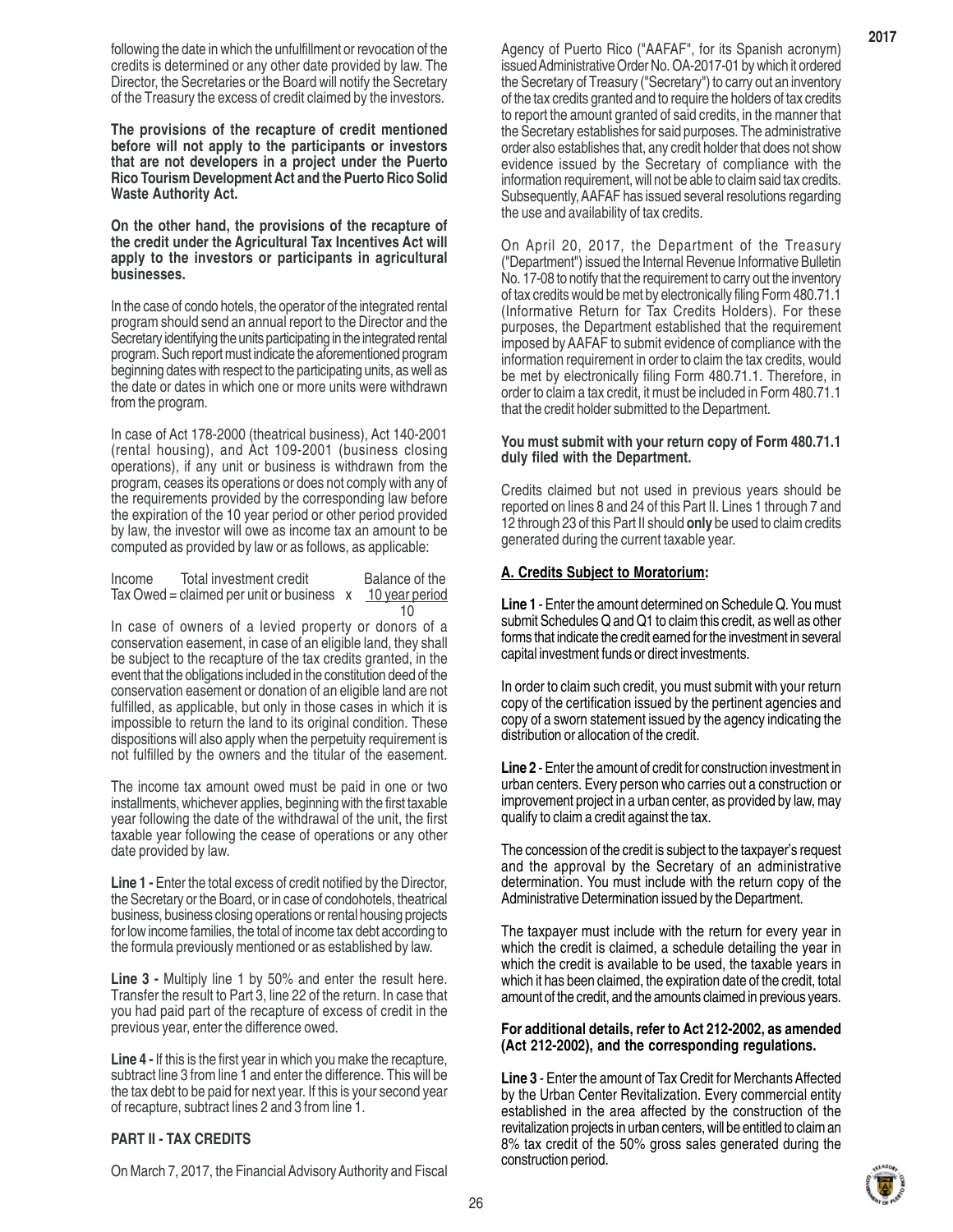The amount of this credit cannot exceed the tax responsibility reported on the previous year return. **To claim this credit, the taxpayer must include with the return a certification issued by the Puerto Rico Trade and Export Company in which the taxpayer is identified as a merchant affected by the construction work.**

**For other requirements and additional details, refer to Act 212-2002, as amended, and the corresponding regulations.**

**Line 4** - Enter the amount determined on Schedule B1 Individual. For details about percentages and limitations regarding these credits, refer to instructions of Schedule B1 Individual. You can obtain it by accessing our webpage: www.hacienda.pr.gov.

**Line 5** - Enter the amount of credit for the establishment and donation of a conservation easement. The concession of the credit is subject to the taxpayer's request and the approval by the Secretary of an administrative determination. You must include with the return copy of the Administrative Determination issued by the Department.

The taxpayer must also include with the return for every year in which the credit is claimed, a schedule detailing the year in which the credit is available to be used, the taxable years in which the tax credit has been claimed, the expiration date of the credit, the total amount of the credit, and the amounts claimed in previous years.

#### **For additional details, refer to Act 183-2001, as amended, and to Internal Revenue Circular Letter No. 05-04 of March 23, 2005.**

**Line 6** - Enter here the tax credit acquired by the investor during the year through the purchase, exchange or transfer that is included in the list of credits subject to moratorium under Sections 1051.11 and 1051.12 of the Code, including the amount of this type of credit acquired by a pass-through entity through the purchase, exchange or transfer and has been attributed, transferred or distributed to the partners, members or stockholders.

See instructions of Schedule Q in order to know the percentages and limitations to claim on the return.

To claim this credit, the conveyor and the cessionary will submit with the income tax return in the year of the cession, a sworn statement notifying the same to the Secretary. Such sworn statement will be also submitted by the cessionary with the return for every year in which the credit is claimed, together with supporting documents for the credit, for example, the Administrative Determination issued by the Department granting the credit and the schedule detailing the year in which the credit is available to be used, the taxable years in which the tax credit has been claimed, its expiration date, the total amount of the credit, and the amounts claimed in previous years.

#### **Complete Part IV of Schedule B Individual.**

**Line 7** – Enter the amount of other tax credits subject to moratorium not included on the preceding lines.

**Submit with your return a schedule detailing the credits included on this line. Also, you must submit evidence of the credits that you are claiming, for example, the Administrative Determination issued by the Department granting the credit and the schedule detailing the year in which the credit is available to be used, the taxable years in which the tax credit has been claimed, its expiration date, the total amount of the credit, and the amounts claimed in previous years.**

**Line 8** - The taxpayer must include on this line the total amount of carry forward credits determined on line 29, Part II of Schedule B Individual of the income tax return filed for the previous year that are subject to moratorium under Sections 1051.11 and 1051.12 of the Code. The taxpayer must include with the return a breakdown including the taxable year in which the credit is available to be used, the amount of credit generated per taxable year, the amount of carry forward credit per taxable year used in previous taxable years, the taxable year in which any balance of such credit was claimed, and the balance of credit available for the current taxable year.

You must submit all evidence of the credit that is being claimed, including but not limited to the Administrative Determination issued by the Department and sworn statements, if applicable.

#### **B. Credits Not Subject to Moratorium**

**Line 12** - Enter the amount of credit for tourism investment. Every investor may claim a credit for tourism investment equal to 50% of its eligible investment. The credit may be claimed in two installments: the first half in the year in which the financing for the total construction of the tourism project was obtained and the balance of the credit, in the following years.

To claim this credit you must include with your return Schedules Q and Q1 duly completed.

You must submit with the return copy of the notification by sworn statement issued by said agency, where the distribution of the credit is informed. You must also include copy of the Certification issued by the pertinent agencies.

**Line 13** - Enter the tax withheld on dividends from Industrial Development income under Act No. 8 of January 24, 1987 (Act 8 of 1987) and/or 30% of your proportional share in the fixed tax rate on Industrial Development income paid by the exempt business under Act 135-1997.

You must select the oval that identifies the act or acts under which your investment was made, and with respect to dividends under Act 8 of 1987, provide the required information of Box 9, Form 480.6B with the return.

**Line 14** - Enter the amount of the credit to be claimed for the investment in a Film Entity engaged in a Film Project and/or Infrastructure Project under Act 27-2011.

The concession of this credit is subject to the taxpayer's request and the approval by the Secretary of the Treasury of an administrative determination under Act 27-2011 and its regulations. You must include with the return copy of the certification issued by the Puerto Rico Film Corporation, which is adscribed to the Department of Economic Development of Puerto Rico.

For additional details, refer to Act 27-2011.

**Line 15** - Enter the amount of credit to claim for the purchase or transmission of television programming made in Puerto Rico. Every investor may claim up to 15% of the expenses paid by the television channel in the taxable year in which the credit is claimed.

The taxpayer must manage the annual compliance certification that will be issued by the Department of Economic Development through the Interagency Validation Portal for the Granting of Incentives for the Economic Development of Puerto Rico.

For additional details, refer to Section 1051.14 of the Code.

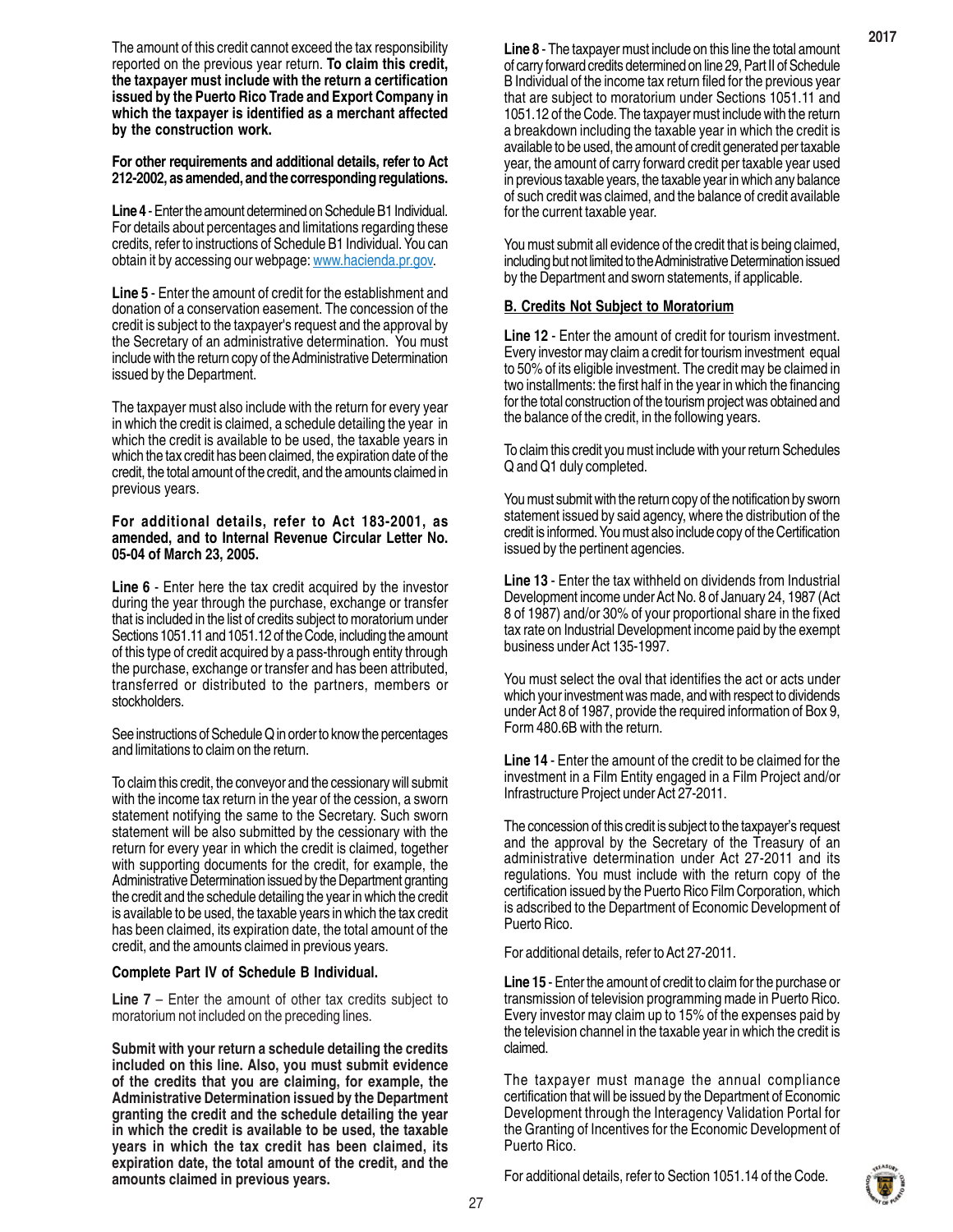**Line 16** - Enter the amount of credit to be claimed for contributions to former governors foundations equivalent to 100% of the amount contributed during the taxable year to former governors foundations for operating expenses and those expenses related to the purposes for which they were created and/or those charitable contributions to a Depository of Files and Relics of Former Governors and Former First Ladies of Puerto Rico constituted according to the provisions of Act 290- 2000 by itself or as a whole with public or private Higher Education entities, to pay the construction, operation and all necessary expenses for the true fulfillment of the purposes of Act 290-2000 and Act 302-2012. The tax credits to be granted cannot exceed \$1,000,000 in aggregate, for any tax year.

#### **This credit will be instead of the deduction for charitable contributions provided on Schedule A Individual.**

To claim this tax credit you must submit the certification issued by the recipient entity as evidence that the contribution was made and accepted. The amount of the credit not used in the taxable year in which the contribution was made, may be carried over to subsequent taxable years, until totally used.

**Line 17** - Any person to whom a certificate of membership is issued as ordinary or extraordinary member of an Employees-Owned Special Corporation, is entitled to **a credit of 25% of the total amount paid for said certificate up to a maximum of \$1,000**. The credit should be claimed against the income tax determined for the year in which the payments to acquire the certificate are made, whether totally paid or paid in installments in one or more taxable years, as applicable. **The credit granted shall not be applicable against the alternate basic tax for individuals.**

If the amount of credit allowed exceeds the determined income tax for the taxable year, the excess may be carried forward during the next two taxable years.

Refer to Section 1113.14 of the Code for qualifications and requirements to benefit from this credit.

**Line 18** - Enter the amount of credit for investment in an exempt business that is in the process of closing its operations in Puerto Rico. Every investor can claim a credit for industrial investment equal to 50% of its eligible investment.

The credit may be claimed in two installments: the first half in the year that the eligible investment was made, and the balance of such credit in subsequent years.

Every investor must request an Administrative Determination to the Secretary before claiming the industrial investment credit.

Every industrial investment credit not used in the taxable year may be carried over to subsequent years, until totally used.

The taxpayer must include with the return copy of the Administrative Determination issued by the Department granting the referred credit.

The taxpayer must also include with the return for every year in which the credit is claimed, a schedule detailing the year in which the credit is available to be used, the taxable years in which the tax credit has been claimed, its expiration date, the total amount of the credit, and the amounts claimed in previous years.

**Line 19** - Enter 100% of contributions made to the Santa Catalina's Palace Patronage or to the Patronage of the State Capitol of the Legislative Assembly (Patronages). The tax credits **2017**

To claim this tax credit you must accompany the certification issued by the Patronages as evidence that the contribution was made and accepted. Such part of the credit not used in the taxable year in which the contribution was made, may be carried over to subsequent taxable years, until totally used.

#### **Remember that contributions to the Patronages generate a tax credit. Therefore, such contributions cannot be claimed as part of the deductions for charitable contributions on Schedule A Individual.**

**Line 20** - Enter the amount of credit to be claimed for industrial investment under Section 6 of Act 73-2008. This amount must be equal to 50% of the eligible investment to be claimed in two or more installments: the first half in the year in which the eligible investment is completed and the balance in the subsequent years.

To claim this credit the taxpayer must include with the return copy of the Administrative Determination issued by the Department granting the credit.

The taxpayer must also include with the return for every year in which the credit is claimed, a schedule detailing the year in which the credit is available to be used, the taxable years in which the tax credit has been claimed, its expiration date, the total amount of the credit, and the amounts claimed in previous years.

The credit not used in a taxable year may be carried over to subsequent years, until totally used.

For additional details, refer to Act 73-2008 and the corresponding regulations.

**Line 21** – Enter the amount of credit to be claimed for investment in research and development of green energy sources under Act 83-2010, better known as the Puerto Rico Green Energy Incentives Act. This amount must equal 50% of the special eligible investment and will be claimed in two or more installments: the first half in the year in which the eligible investment is made and the balance in the subsequent years.

To claim this credit the taxpayer must submit with the return copy of the certification issued by the Puerto Rico Industrial Development Company and the Administrative Determination issued by the Department granting the credit.

The credit not used in a taxable year may be carried over to subsequent years, until totally used. This credit does not generate a refund.

For additional details, refer to Act 83-2010

**Line 22** - Enter here the tax credit acquired by the investor during the year through the purchase, exchange or transfer that is not included in the list of credits subject to moratorium under the provisions of Sections 1051.11 and 1051.12 of the Code, including the amount of this type of credit acquired by a pass-through entity through the purchase, exchange or transfer and has been attributed, transferred or distributed to the partners, members or stockholders.

See instructions of Schedule Q in order to know the percentages and limitations to claim on the return.

To claim this credit, the conveyor and the cessionary will submit with the income tax return in the year of the cession, a sworn statement notifying the same to the Secretary. Such sworn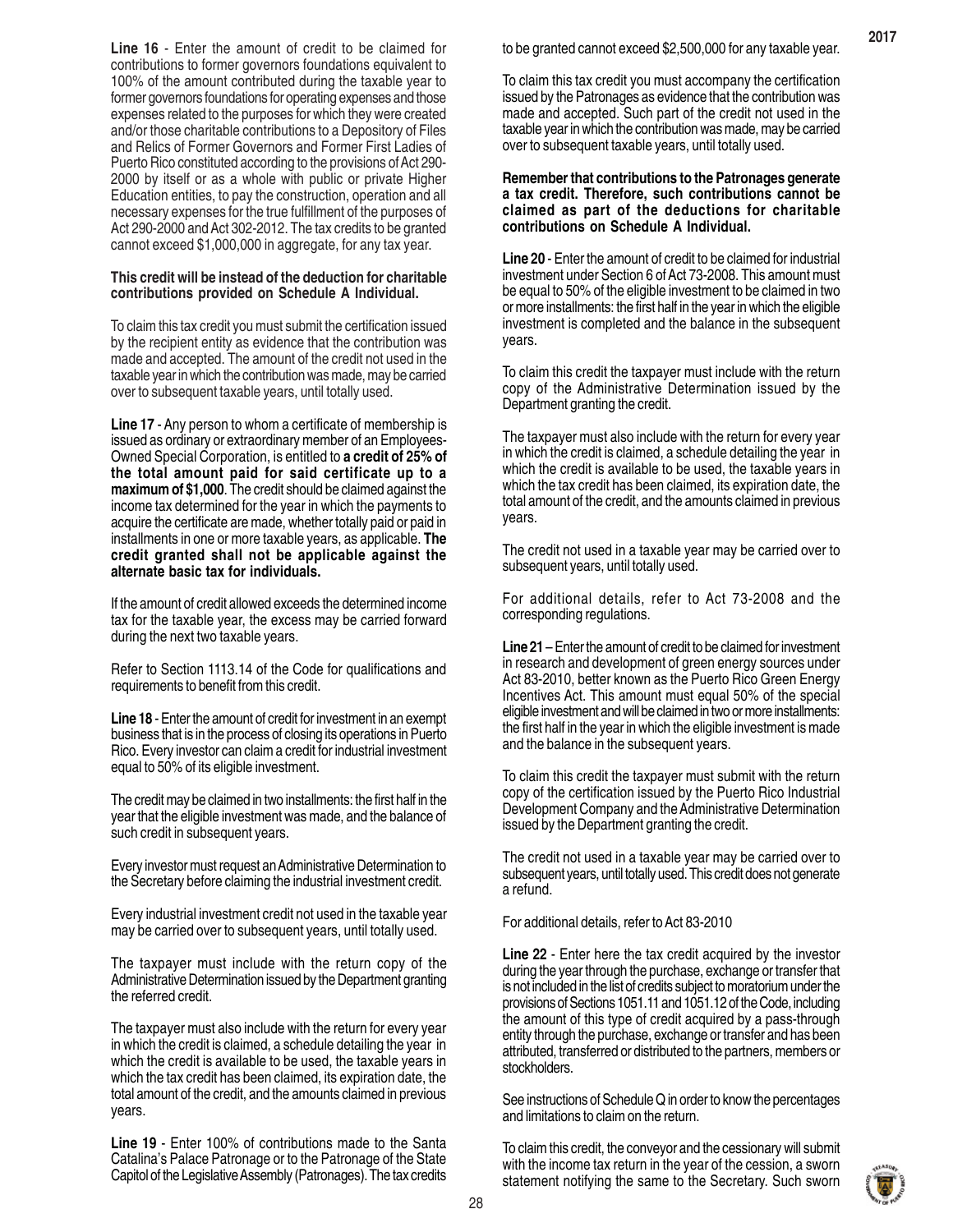statement will be also submitted by the cessionary with the return for every year in which the credit is claimed, together with supporting documents for the credit, for example, the Administrative Determination issued by the Department granting the credit and the schedule detailing the year in which the credit is available to be used, the taxable years in which the tax credit has been claimed, its expiration date, the total amount of the credit, and the amounts claimed in previous years.

#### **Complete Part IV of Schedule B Individual.**

**Line 23** - Enter the amount of other tax credits not subject to moratorium not included on the preceding lines.

**Submit with your return a schedule detailing the credits included on this line. Also, you must submit evidence of the credits that you are claiming, for example, the Administrative Determination issued by the Department granting the credit and the schedule detailing the year in which the credit is available to be used, the taxable years in which the tax credit has been claimed, its expiration date, the total amount of the credit, and the amounts claimed in previous years.**

**Line 24** - The taxpayer must include on this line the total amount of carry forward credits determined on line 29, Part II of Schedule B Individual of the income tax return filed for the previous year that are not subject to moratorium under Sections 1051.11 and 1051.12 of the Code. The taxpayer must include with the return a breakdown including the taxable year in which the credit is available to be used, the amount of credit generated per taxable year, the amount of carry forward credit per taxable year used in previous taxable years, the taxable year in which any balance of such credit was claimed, and the balance of credit available for the current taxable year.

You must submit evidence of the credit that is being claimed, for example, the Administrative Determination issued by the Department granting the credit.

#### **PART III - OTHER PAYMENTS AND WITHHOLDINGS**

Line 1 - Enter the estimated tax paid for the taxable year. These payments must be broken down on Schedule T Individual, Part II, line 9. **For more information about estimated tax, refer to the INSTRUCTIONS (OBLIGATION TO PAY ESTIMATED TAX).**

**Line 2 –** Enter the amount of tax overpaid according to the return of the previous year that you requested to credit to the estimated tax for the current year. Amounts already included on line 1 should not be included on this line.

**Line 3** - In the case that you are filing an amended return, enter on this line the amount paid to cover the tax determined in the original return, that has been included with the return at the time of its filing or that was made later.

**Line 4** - Enter on lines 4(a), 4(b) and 4(c) the tax withheld, as reported in Boxes 6, 7 and 9, respectively, of the Informative Return – Income Subject to Withholding – Nonresidents (Form 480.6C). Provide the required information of Form 480.6C. Enter on line 4(d) any other withholding reported on Form 480.6C for which a specific line is not provided on this line 4.

**Line 5** – Enter the tax withheld reported in Box 11 of the Informative Return - Individual Retirement Account (Form 480.7). Provide the required information of Form 480.7.

**Line 6 - Enter on lines 6(a), 6(b) and 6(c) the amount reported** on the Informative Return - Income Subject to Withholding (Form 480.6B), Boxes 7 and 8, Column of Amount Withheld; Form 480.7, Box 7 and/or Informative Return - Educational Contribution Account (Form 480.7B), Box 6. Provide the required information of Form 480.6B, Form 480.7 and/or Form 480.7B, as applicable.

**Line 7** - Enter the amount reported on Form 480.6B, Boxes 4 and 10, Column of Amount Withheld. Provide the required information of Form 480.6B.

**Line 8** – Enter the amount reported on Form 480.6B, Box 5, Column of Amount Withheld. Provide the required information of Form 480.6B.

**Line 9** – Enter the tax withheld reported in Box 1 of Form 480.6B. Provide the required information of this form with the return. Enter in the space provided, the amount of informative returns included with the return for this concept.

**Line 10** – Enter the tax withheld reported in Box 3 of Form 480.6B. Provide the required information of this form with the return.

**Line 11** – Enter the tax withheld at source on your distributable share in pass-through entities (corporations of individuals, partnerships and special partnerships), as reported in Part III of the Informative Return – Pass-Through Entity (Form 480.60 EC).

Enter on line 11(a) the amount reported on lines 10,12 and 13, Part III of Form 480.60 EC; on line 11(b) the amount reported on lines 8 and 9, Part III of Form 480.60 EC; on line 11(c) the amount reported on line 5, Part III of Form 480.60 EC; on line 11(d) the amount reported on line 6, Part III of Form 480.60 EC; on line 11(e) the amount reported on line 7, Part III of Form 480.60 EC; and on line 11(f) the amount reported in any other line, Part III of Form 480.60 EC for which a specific line is not provided on this line 11. Provide the required information of this form with the return.

#### **Line 12 –** Enter the tax withheld reported in Part III of the Informative Return – Revocable Trusts or Grantor Trusts (Form 480.60 F).

Enter on line 12(a) the amount reported on lines  $1(E), 1(F)$  and 1(G), Part III of Form 480.60 F; on line  $12(b)$  the amount reported on lines 1(I) and 1(J), Part III of Form 480.60 F; on line 12(c) the amount reported on line 1(A), Part III of Form 480.60 F; and on line 12(d) the amount reported in any other line, Part III of Form 480.60 F for which a specific line is not provided on this line 12. Provide the required information of this form with the return.

**Line 13 - Enter the tax withheld reported in Part V of the** Informative Return – Employees-Owned Special Corporation (Form 480.6 CPT). Provide the required information of this form with the return.

**Line 14 –** Enter the 17% tax withheld on distributions from IRA or Educational Contribution Accounts of income from sources within Puerto Rico, as reported in Box 8 of Form 480.7 and Box 7 of Form 480.7B.

**Line 15 –** Enter the 10% tax withheld on IRA distributions to Government pensioners, as reported in Box 9 of Form 480.7.

**Line 16** - Enter the withholding reported on the Informative Return - Retirement Plans and Annuities (Form 480.7C) or on the Withholding Statement (Form 499R-2/W-2PR) on total or partial distributions from deferred compensation plans (nonqualified). For additional details, refer to the instructions of Schedule F Individual, Part III.

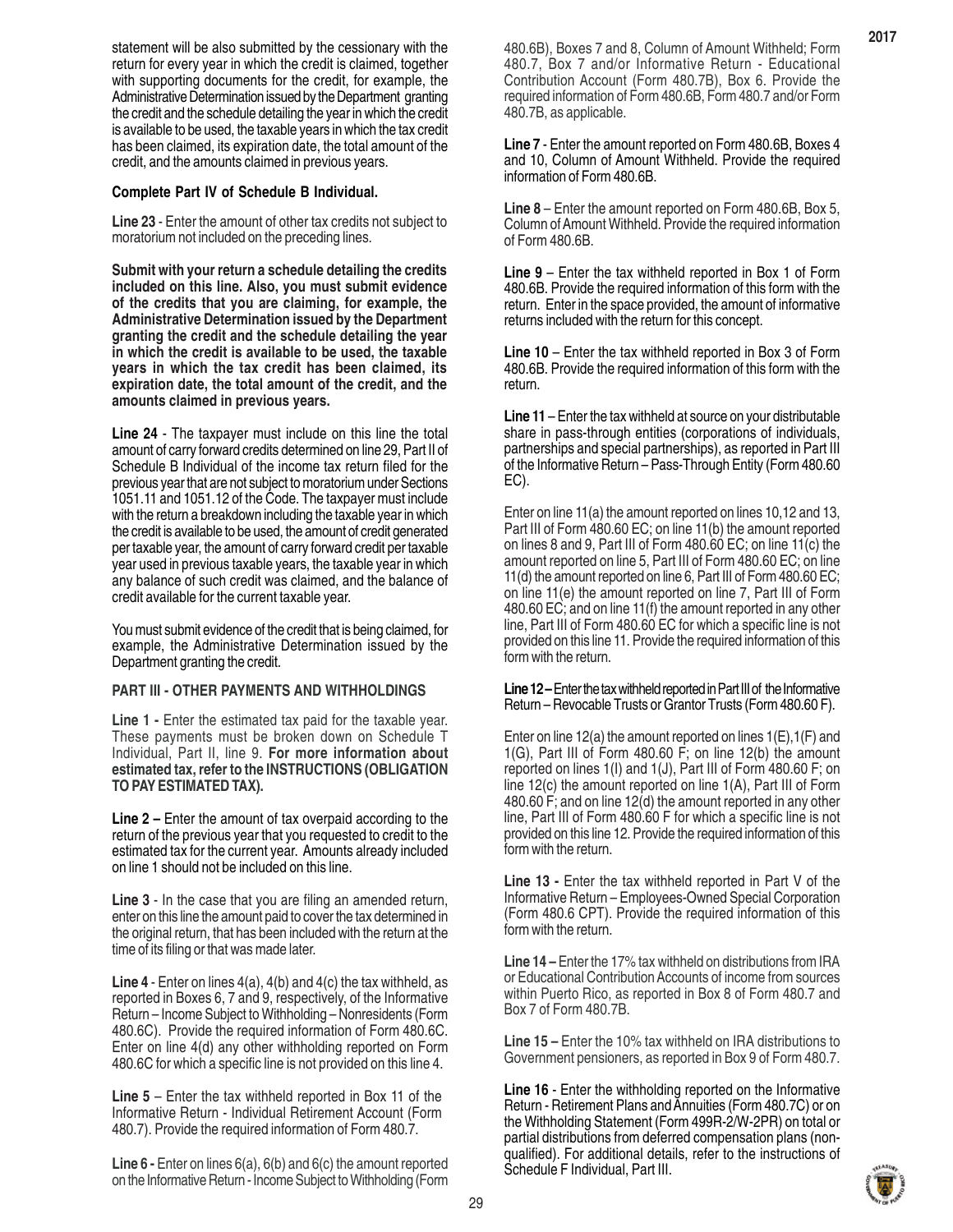**Line 17 –** Enter the 20% or 10% withholding, as applicable, on the total distributions from qualified retirement plans received within a single taxable year due to separation from service or termination of the plan which are reported in Boxes 6 and 7 of Form 480.7C. For more details, refer to the instructions of Schedule D Individual, Part IV.

Also, enter the 10% withholding on other distributions that are not total or loans to the participant, such as withdrawals made before the separation from service or partial distributions made after separation from service reported in Box 9 of Form 480.7C. For details, refer to the instructions of Schedule F Individual, Part IV.

Include the required information of Form 480.7C.

**Line 18 –** Enter the tax withheld under Section 1081.01(b)(3)(B) of the Code on distributions from pension plans in the form of an annuity or periodic payments, informed in Box 5 of Form 480.7C. You must provide the required information of this form with the return.

**Line 19 –** Enter the 10% tax withheld on lump-sum distributions, in excess of your contributions, from Governmental Plans or from the transfer of such funds to a non deductible IRA, as included in Box 13 of Form 480.7C. You must provide the required information of Form 480.7C.

**For additional details, refer to the instructions of Schedule F Individual, Part II.**

**Line 20** – Enter on this line the 20% tax withheld on income from international associations or federations of sport's teams, as reported in Box 6 of Form 480.6B. You must provide the required information of Form 480.6B.

**Line 21 –** Enter the total of other payments and withholdings not included on the preceding lines. Group, as is corresponds, those reported in an Informative Return and those that are not reported in an Informative Return and the income tax withheld on Eligible Distributions of Qualified Plans and IRAs for reason of extreme economic emergency due to hurricane María.

Provide on line 21(a) the required information of the corresponding Informative Return (Ex. Form 480.6B, 480.7 or 480.7B). On the other hand, if line 21(b) includes payments and withholdings for different concepts, you must submit with your return a schedule showing the nature of each payment that was subject to withholding and the withholding included on this line. Enter on line 21(c) the 10% tax withheld, as included on Schedule F Individual, Part VI, line 6(c) (Forms 480.7 and 480.7C).

Keep for your records any informative return that supports the withholding claimed on this line.

#### **PART IV – BREAKDOWN OF THE PURCHASE OF TAX CREDITS**

Select the oval corresponding to the act (or acts) under which you acquired the tax credit. Enter in the space provided the amount of the tax credit available for the taxable year.

The limitation related to the credits subject to moratorium will be applicable to the total credits subject to moratorium included on line 9 of Part II of this Schedule, and not to each credit included in this part.

In order to claim any of the credits included in this part, the

taxpayer must include with his/her return a sworn statement notifying to the Secretary the purchase or transfer of the credit.

**2017**

In addition, you must submit evidence of the credits that you are claiming, for example, the Administrative Determination issued by the Department to the investor granting the credit and the schedule detailing the year in which the credit is available to be used, taxable years in which the credit has been claimed, its expiration date, the total amount of the credit and the amounts claimed in previous years.

# **SCHEDULE B2 INDIVIDUAL – AMERICAN OPPORTUNITY TAX CREDIT**

This Schedule must be completed by those taxpayers who qualify to claim the American Opportunity Tax Credit (Credit) granted by the United States of America Treasury (Treasury). The intention of this credit is to provide tax relief by granting a refund for a part of the expenses incurred and paid for postsecondary education of the taxpayer, his/her spouse or dependents.

The credit is allowed for the first \$2,000 of qualified educational expenses paid during the taxable year plus 25% of the next \$2,000 paid of such expenses limited to 40%. **The maximum amount of the credit per eligible student cannot exceed \$1,000.** This credit is refundable.

#### **This credit is only available for Puerto Rico residents.**

#### **Eligible individuals to claim the credit**

To be entitled for the credit, the individual must comply with **all** of the following requirements:

- 1. at the beginning of the taxable year for which the credit is claimed, the individual has not completed the first 4 years of postsecondary education;
- 2. the individual was enrolled and studied for at least an academic period starting in the taxable year for which the credit is claimed, and had at least half of the full-time academic load in courses leading to the degree;
- the individual was enrolled in a program leading to a degree 3. or a university certification, vocational school or other institution of higher education, public or private, duly accredited by the Counsel of Education of Puerto Rico, or by the Middle States Commission on Higher Education of the Middle States Association of Colleges and Schools, or any other similar organism of Puerto Rico or United States, that is eligible to participate in student aid programs administered by the Puerto Rico or the United States Department of Education;
- 4. the individual must not have been convicted of a felony for the possession or distribution of controlled substances at the end of the taxable year for which the credit is claimed; and
- 5. the name and social security of the individual is reported on the Individual Income Tax Return (Form 482.0).

Those U.S. citizens eligible for this credit and who have not been residents of Puerto Rico during the **entire** taxable year, may apply for the credit by filing the U.S. Income Tax Return (Form 1040).

#### **Individuals not eligible to claim the credit**

An individual **cannot** claim the credit under any of the following situations:

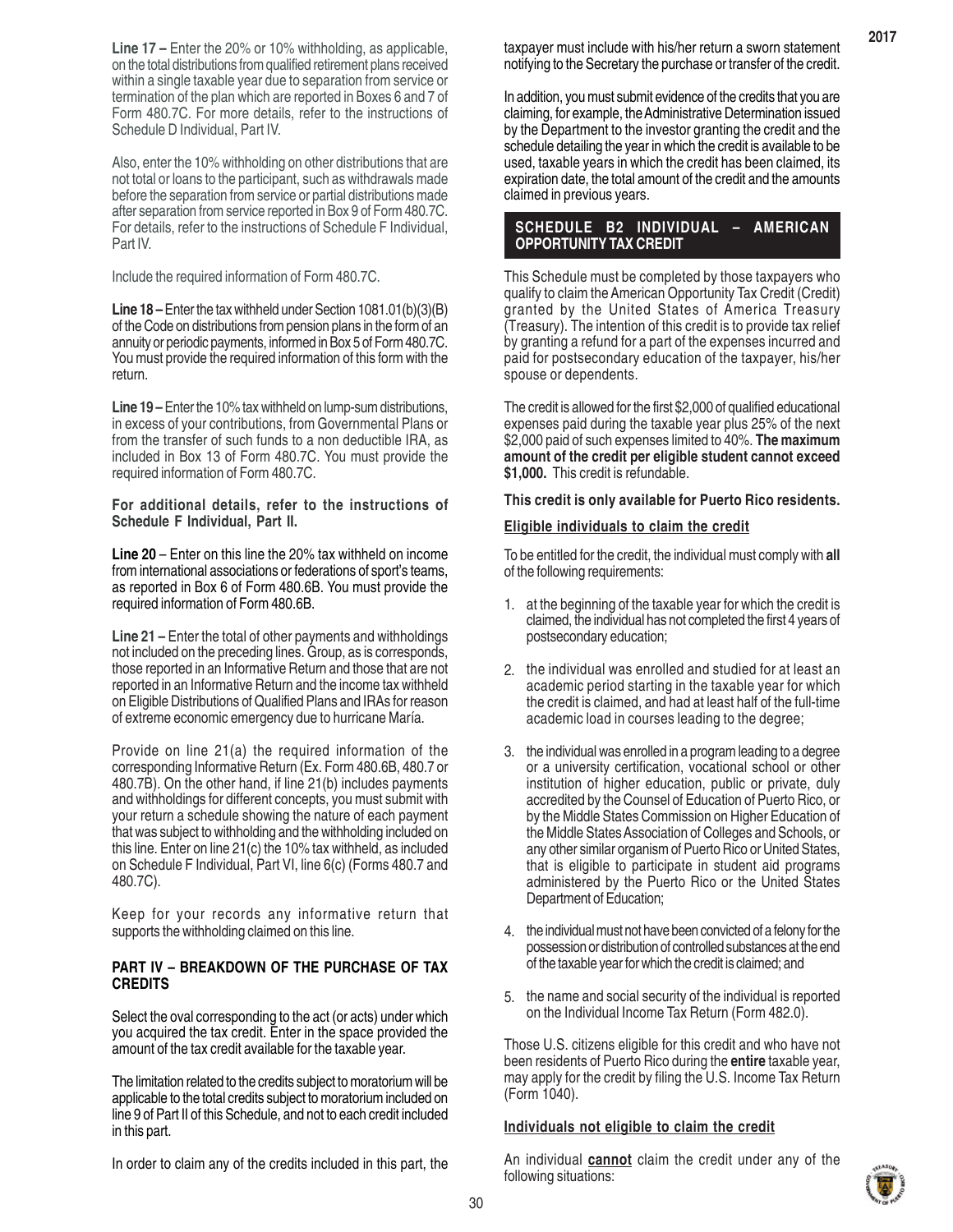- 1. if his/her filing status is married filing separately;
- 2. is claimed as a dependent, or is eligible to be claimed as a dependent in the return of another taxpayer, regardless of whether the other taxpayer claims the individual in his/her return or not;
- 3. the adjusted gross income reported on the return of the taxpayer claiming the credit is greater than \$90,000 in the case individual taxpayers, or \$180,000 in the case of married taxpayers;
- 4. the taxpayer or his/her spouse were, at some time during the taxable year, nonresidents of Puerto Rico;
- 5. the taxpayer has claimed the credit on a federal tax return; or
- 6. at the beginning of the taxable year for which the credit is being claimed, the individual has attended more than 4 years of postsecondary studies or has claimed the credit for 4 consecutive years in the Puerto Rico return and/or federal return.

#### **Eligible educational expenses for the credit:**

**Eligible educational expenses refer to tuition and fees required by the college or educational institution, and the payments for materials and computer materials, as long as they are required for the course.** For these purposes, "computer materials" means an item commonly used by a student in a study course in which a computer and other materials, such as storage devices, memories, portable electronic agendas also known as "tablets" (excluding cell phones), printers, software, among others are used, **as long as they are required for the course.**

Those expenses incurred by the individual for lodging, food, gasoline, insurance, medical expenses, transportation and materials not required by the educational institution, such as personal hygiene products, sports equipment and clothing, among others, are **not** considered eligible education expenses.

The educational expense will be eligible for purposes of claiming the credit, if it is paid by the taxpayer for himself/herself, his/her spouse or a dependent for which the exemption is claimed on the return. The eligible educational expenses will be those admissible expenses that has been incurred and paid during the taxable year for academic periods started during the same taxable year or that academic period started within the first three months of the taxable year following the year for which the credit is claimed.

To determine the total amount of eligible educational expenses, the individual must reduce the total expenses paid by any educational assistance and exempt reimbursements received by the individual, including scholarships, subsidies or grants.

As general rule, the term **eligible educational institution** means any college, university, vocational school or other certified postsecondary educational institution, public or private, eligible to participate in student aid programs administered by the Department of Education of the Government of Puerto Rico or the United States.

#### **PART I – DETERMINATION OF CREDIT**

Complete the name and social security number of the eligible students. In Column (C) enter, for each eligible student, the total qualified educational expenses **without exceeding \$4,000** for each one. Remember to include only expenses that were not covered by educational scholarships, subsidies or grants.

In Column (E) enter the difference between Columns (C) and (D) but not less than zero ("0"). Complete the subsequent columns as indicated on the Schedule.

In the case of taxpayers who claim dependents under joint custody, the determination of the credit will be based in 50% for each one, unless one of them can show that he/she paid 100% of the qualified education expenses. The total of these expenses cannot exceed \$4,000 per student. Therefore, if both parents claim the credit for an eligible student that is a dependent under joint custody, the limit amount in Column (C) will be \$2,000 and \$1,000 in Column (D).

# **PART II – CREDIT LIMITATION**

Calculate the proportional credit limitation based on your adjusted gross income. If your personal status is individual taxpayer and your adjusted gross income is \$90,000 or more, you are not entitled to claim this credit. If your personal status is married and your adjusted gross income is \$180,000 or more, you are not entitled to claim this credit.

#### **Evidence required to claim the credit:**

To claim this credit, **it is required** that you submit with your return evidence of the expenses paid for tuition, fees and materials for the courses, such as books, supplies or equipment.

The following evidence must be submitted:

- Certificate issued by the eligible educational institution, in 1. the student's name, indicating the program leading to a degree or certification and whether the student was completing at least half of the full-time requirements for the degree or certification pursued;
- 2. Copy of the Criminal Record Certificate issued by the Puerto Rico Police certifying that the student has not been convicted of a felony for the possession or distribution of controlled substances;
- Copy of the invoice for the tuition payment made during the 3. taxable year duly sealed by the eligible educational institution (Collection's Office). This copy of the invoice must indicate the name and identification number of the student in a legible manner;
- Copy of the cancelled check, banking statement, credit card 4. evidence or other receipt showing the source of the funds used for the payment of tuition, fees, etc., paid to the educational institution;
- Financial Aid Certification indicating whether the student 5. has received or not financial aid (scholarships) during the taxable year. The certificate must be issued and dated **on or after** February 28 of the taxable year following the year for which the credit is claimed. Furthermore, the certificate shall indicate the type of aid and amount received, the cost of education, how much of the tuition payment the scholarship covered or reimbursed, and the name and identification number of the student in a legible manner; and
- 6. If claiming expenses for the purchase of books and materials, a schedule must be included showing the breakdown of the eligible educational expenses for materials, including the date of purchase, the name of the business, description of the articles purchased, and the price paid. This schedule shall be accompanied with the purchase receipts of the acquired materials and copy of the syllabus or document of

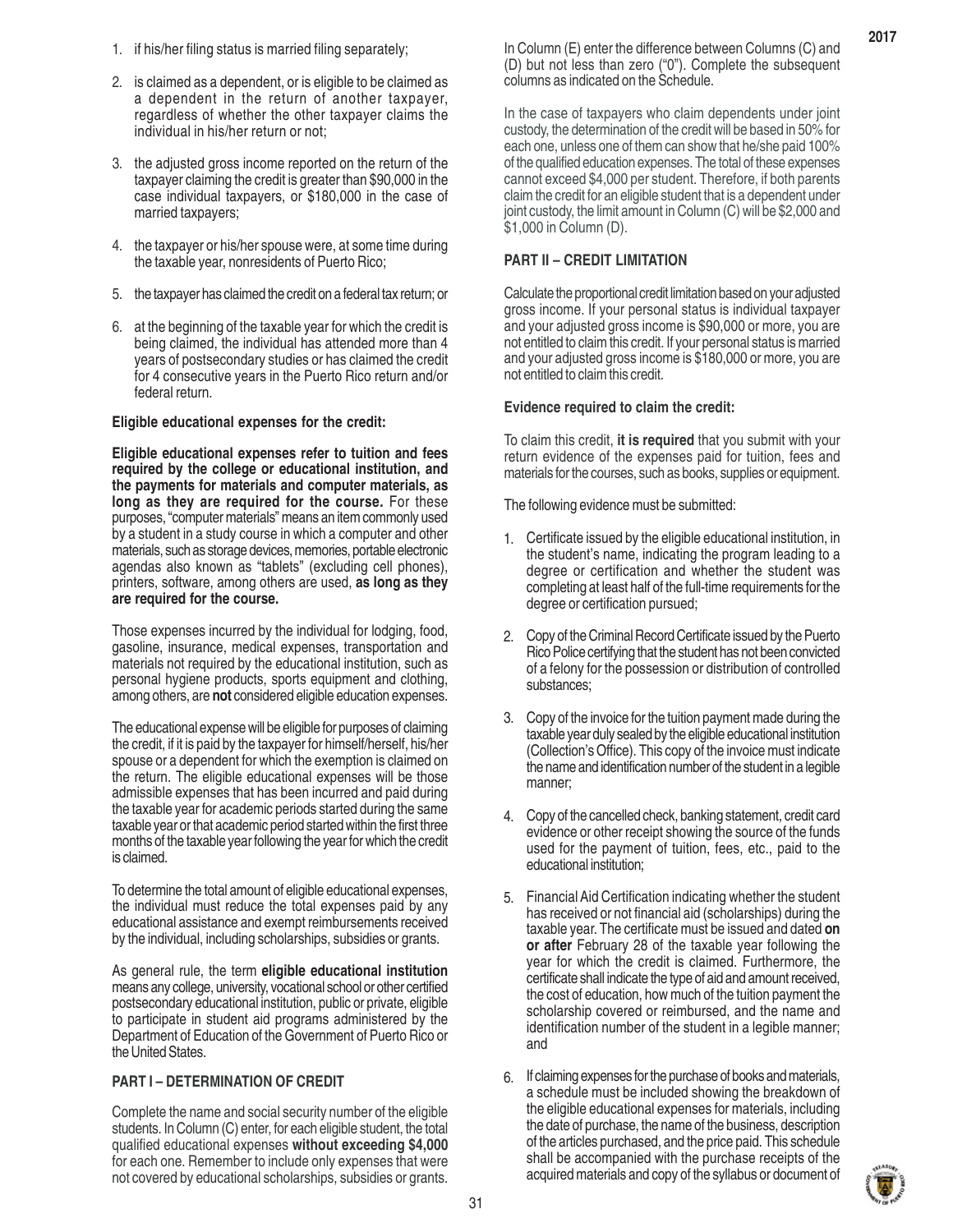the eligible educational institution indicating that the educational texts and materials acquired are required to attend the course in which the student was enrolled.

In the case of universities or educational institutions located in the United States, the taxpayer may submit the **"Tuition Statement, Form 1098-T"** issued by the U.S. Internal Revenue Service in substitution of evidences 1, 3 and 5 listed above.

The credit cannot be claimed by filing an original or amended return received after December 31 of the taxable year following the taxable year for which the credit is claimed. For example, for taxable year 2017, the taxpayer will have until December 31, 2018 to file the return and claim the credit. This provision does not apply in the case of returns filed by military personnel who is on active service in combat zone during the taxable year.

For additional information, see Section 1004 of the American Recovery and Reinvestment Act of 2009 and Administrative Determination No. 14-08 of March 28, 2014.

#### **SCHEDULE C INDIVIDUAL - CREDIT FOR TAXES PAID TO FOREIGN COUNTRIES, THE UNITED STATES, ITS TERRITORIES AND POSSESSIONS**

Use this Schedule to determine the portion of the taxes paid to the foreign countries, the United States, its territories and possessions that is allowable as a credit.

To claim a credit for taxes paid to foreign countries, the United States, its territories and possessions, it is necessary that you:

- 1) Paid or accrued income tax in one or more of such jurisdictions.
- 2) Included in your Puerto Rico income tax return the taxable income from one or more of such jurisdictions.
- 3) Include with your return evidence of the tax paid (copy of cancelled or substitute checks and copy of the return filed to the IRS or any eligible jurisdiction). If the payment receipt or tax return is in a foreign language, you must submit with your return a certified translation of it.

If you received income from sources in, or paid taxes to more than one foreign country, territory or possession of the United States, you shall provide the information separately for each foreign country, territory or possession in Parts I, II and III of Schedule C Individual, indicating the name of each country, territory or possession in Columns A, B and C. If you received income from sources in, or paid taxes to more than 3 jurisdictions as well as the United States, submit additional Schedules C Individual.

An individual resident of Puerto Rico that is required to file a return and pay income taxes to the United States for income other than from sources within Puerto Rico or the United States will include in the column labeled "United States" such income from sources outside of Puerto Rico and the United States, as income from sources of that jurisdiction, as well as the losses, expenses and deductions associated with it.

Include in the column labeled "Total" the total amount of items of income, and expenses, losses and deductions from sources outside of Puerto Rico. For individuals residing in Puerto Rico who are U.S. citizens or permanent resident aliens in the United States (United States Permanent Resident Card, USCIS Form I-551, also known as "green card"), the amount informed in the United States column will be the same as that reported in the Total column.

# **PART I - DETERMINATION OF NET INCOME FROM SOURCES OUTSIDE OF PUERTO RICO**

**2017**

**Line 1** - Enter the taxable gross income derived from sources in each of the applicable jurisdictions, itemized by the type of income listed on lines (a) through (h), and totalize them on line 1(i).

#### **Taxable Gross Income**

For purposes of Part I of Schedule C Individual, the term "taxable gross income" means gross income of the taxpayer that is subject to income tax in Puerto Rico, so it will not include any exempt items under Section 1031.02 of the Code. Include in the appropriate column all items of taxable gross income earned from sources within the pertinent jurisdiction, even if such item of income was not subject to tax in that jurisdiction. Remember that on property sales, the gross income is determined by subtracting the cost or adjusted basis of the property sold from the sales price.

#### **Sources of Income**

As a general rule, the source of income is determined as follows:

- (1) Interests and dividends It is determined by the payer's residence or place of incorporation.
- Payments for personal services It is determined by the place where the services are rendered. (2)
- (3) Rents and royalties It is determined by the place where the property is located or by the place of use, or of the privilege of using patents, copyrights, trademarks, goodwill and other similar property.
- Profit on the sale of inventory If the property sold was acquired by purchase from unrelated individuals, it is determined based on where you transfer the title of the goods; to determine the source of income from the sale of inventory produced by the seller, or acquired by purchase from related persons, see Sections 1035.04 and 1035.05 of the Code. (4)
- Profit on the sale of personal property that is not inventory-It is determined based on the residence of the seller; certain exceptions apply in the case of depreciable and intangible property, as well as sales through offices or other places of business outside of Puerto Rico. (5)
- Profit on the sale of real property It is determined by the place where such property is located. (6)

For additional information on how to determine the source of income, see Sections 1035.01 to 1035.07 of the Code.

**Line 2** - Reduce the taxable gross income reflected on line 1(i) of each column by:

- (1) Expenses directly related to the production of such income,
- (2) The losses from sources of the relevant jurisdiction, and
- (3) A proportion of other expenses or deductions not related to a category of income.

The expenses or deductions to be included on line 2(c)(i) include the personal exemptions and those for dependents, but **DO NOT** include losses accrued from sources in Puerto Rico, nor expenses or deductions directly related to income from sources in Puerto Rico or items excluded from income or exempt from income tax under the Code or special laws.

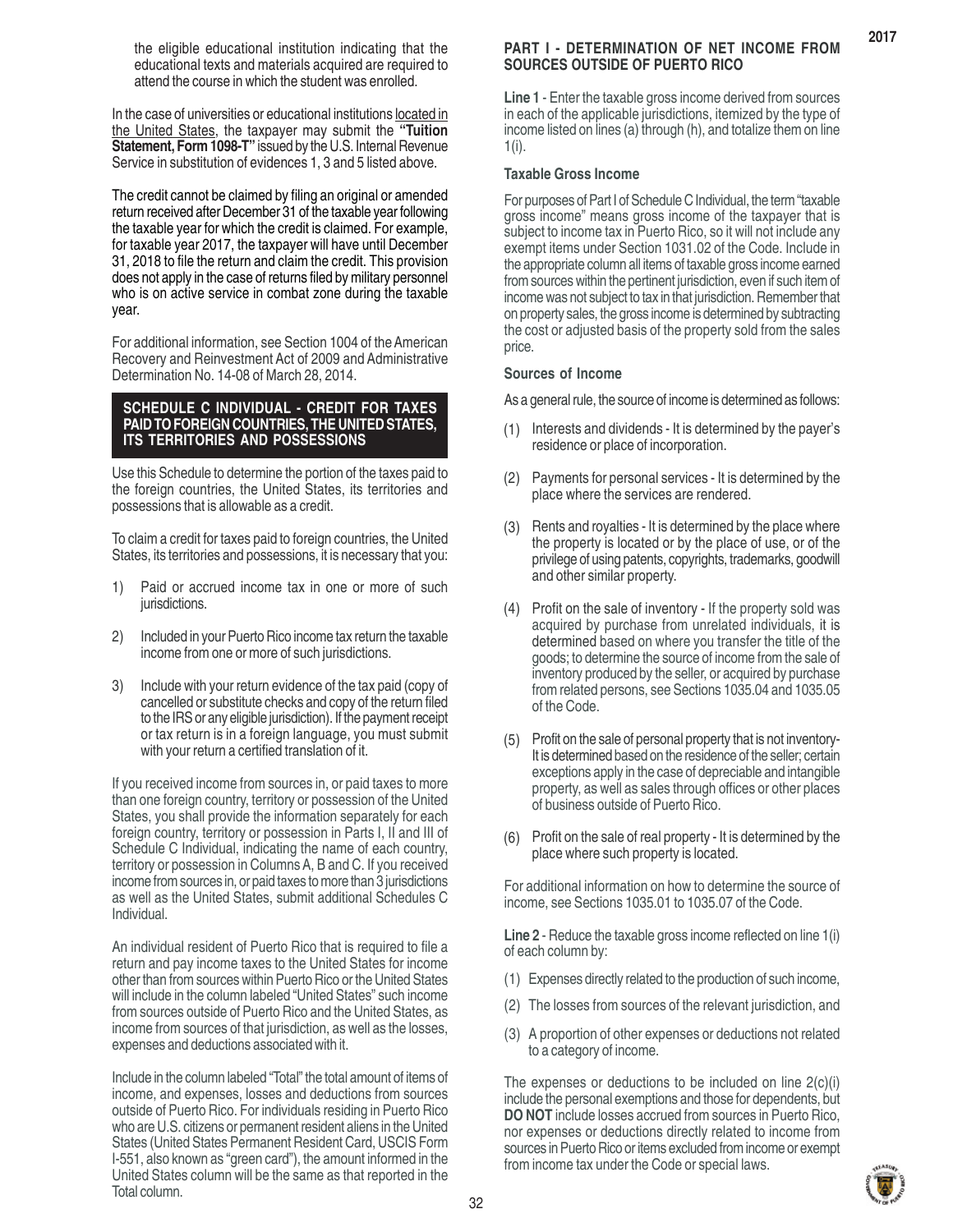Include on line 2(c)(ii) the taxpayer's taxable gross income from all sources, including sources in Puerto Rico.

#### **PART II - TAXES PAID TO THE UNITED STATES, ITS POSSESSIONS AND FOREIGN COUNTRIES**

Indicate the date of payment and the total tax paid or accrued in each jurisdiction. If the tax was paid or accrued in a foreign currency, you must convert such amount to U.S. dollars at the date of the payment. You must keep for your records a schedule indicating the currency exchange to U.S. dollars.

In the case of the taxes paid or accrued to the United States, it shall be calculated **after** claiming the Foreign Tax Credit for taxes paid to foreign countries and possessions or territories of the United States, **including Puerto Rico**, on income from sources outside the United States included in the federal return.

#### **PART III - DETERMINATION OF CREDIT**

**Line 2 -** Include on line 2 the taxpayer's net income from all sources, increased by the income subject to preferential rates, net of expenses attributable to such income in accordance with Section 1033.20 of the Code.

**Line 4 -** Include on this line the sum of lines 14 and 15 of Part 3, page 2 of the return or lines 16 and 17, Column B or C of Schedule CO, accordingly.

Determine the credit to be claimed and enter the amount that you are entitled.

**The credit cannot exceed the amount of taxes paid or accrued to foreign countries, the United States, its territories and possessions.**

Transfer the total credit determined on line 6(b) to Part 3, line 17 of the return or line 19, Column B or C of Schedule CO Individual, as applicable.

#### **Alternate Basic Tax**

If you are subject to the alternate basic tax, you need to calculate the amount determined on this Schedule using such tax and the net income subject to alternate basic tax. In Part I, include the income from sources outside of Puerto Rico that were considered to determine the net income subject to alternate basic tax. Also, you need to make the following adjustments:

- Part I, lines 1(a) through 1(i) of Schedule C Individual replace by the corresponding items of the taxpayer's gross income that is subject to alternate basic tax; include in the corresponding column all items of gross income subject to alternate basic tax from sources in the relevant jurisdiction, even if such income item was not subject to tax in that jurisdiction. •
- Part I, line 2(c)(ii) of Schedule C Individual replace by the taxpayer's total gross income that is subject to alternate basic tax. •
- Part III, line 2 of Schedule C Individual replace by line 14 of Part I of Schedule O Individual. •
- Part III, line 4 of Schedule C Individual replace by line 4 of Part II of Schedule O Individual. •

Determine the amount of the credit in Part III of Schedule C Individual recalculated with the previous adjustments, enter the same on line 5, Part II of Schedule O Individual and select the oval at the top identifying that Schedule C Individual was recomputed for purposes of the alternate basic tax. Include with your return both Schedules C Individual, calculated for the regular tax and recalculated for the alternate basic tax.

**2017**

#### **Taxpayers that choose the Optional Computation of Tax**

Married taxpayers who choose the Optional Computation of Tax (Schedule CO Individual) in which either or both have paid or accrued income tax in one or more jurisdictions outside of Puerto Rico and has been included on the Puerto Rico return as taxable income from that jurisdiction, will determine the Credit for Taxes Paid to Foreign Countries, the United States, its Territories and Possessions individually. Each spouse will complete a Schedule C Individual identifying it at the top, as applicable. Enter the amount determined on Schedule CO Individual, line 19, Column B or C, as applicable. Include with your return both Schedules C Individual, for the taxpayer and spouse.

Also, if either or both spouses are subject to the alternate basic tax, it will be necessary to recalculate the credit for taxes paid to Foreign Countries, the United States, its Territories and Possessions individually as indicated above in the instructions related to the alternate basic tax. Identify each Schedule C Individual for the taxpayer and spouse, as applicable, and select the oval at the top that identifies that the Schedule was recalculated for purposes of the alternate basic tax. Include with your return both Schedules C Individual, the one calculated for regular tax and the one recalculated for alternate basic tax for each one of the spouses, as applicable.

#### **SCHEDULE CH INDIVIDUAL - TRANSFER OF CLAIM FOR EXEMPTION FOR CHILD (CHILDREN) OF DIVORCED OR SEPARATED PARENTS**

In the case of minor children from divorced or separated parents, the exemption for dependents will be claimed by the parent with the right to the custody or will be divided in half between the parents that have joint custody. In the case of joint custody, you should select the oval provided for this purpose.

However, a minor child will be considered to have received more than half of his/her support during a calendar year from the parent who does not have the right to custody or shared custody if:

- 1) the parent with the right to custody or with joint custody signs a Schedule CH Individual establishing that he/she will not claim said child as a dependent for any taxable year commencing within said calendar year; and
- 2) the parent who does not have the right to custody or has joint custody, keeps said Schedule for his/her records for the taxable year commencing within said calendar year.

You may agree to release your claim to the child's exemption, including those with joint custody, for the current taxable year if you complete and sign this Schedule and provide it to the parent that will claim the exemption for such dependents. **The parent that does not have the right to custody or that only has joint custody must keep this Schedule for his/her records for the taxable year in which the exemption was released, so that he/she may claim the total exemption.**

#### **SCHEDULE CO INDIVIDUAL - OPTIONAL COMPUTATION OF TAX**

You must complete this Schedule and include it with your return if you choose the optional computation of tax in the case of married individuals living together and filing a joint return. This computation allows each spouse to determine the tax individually.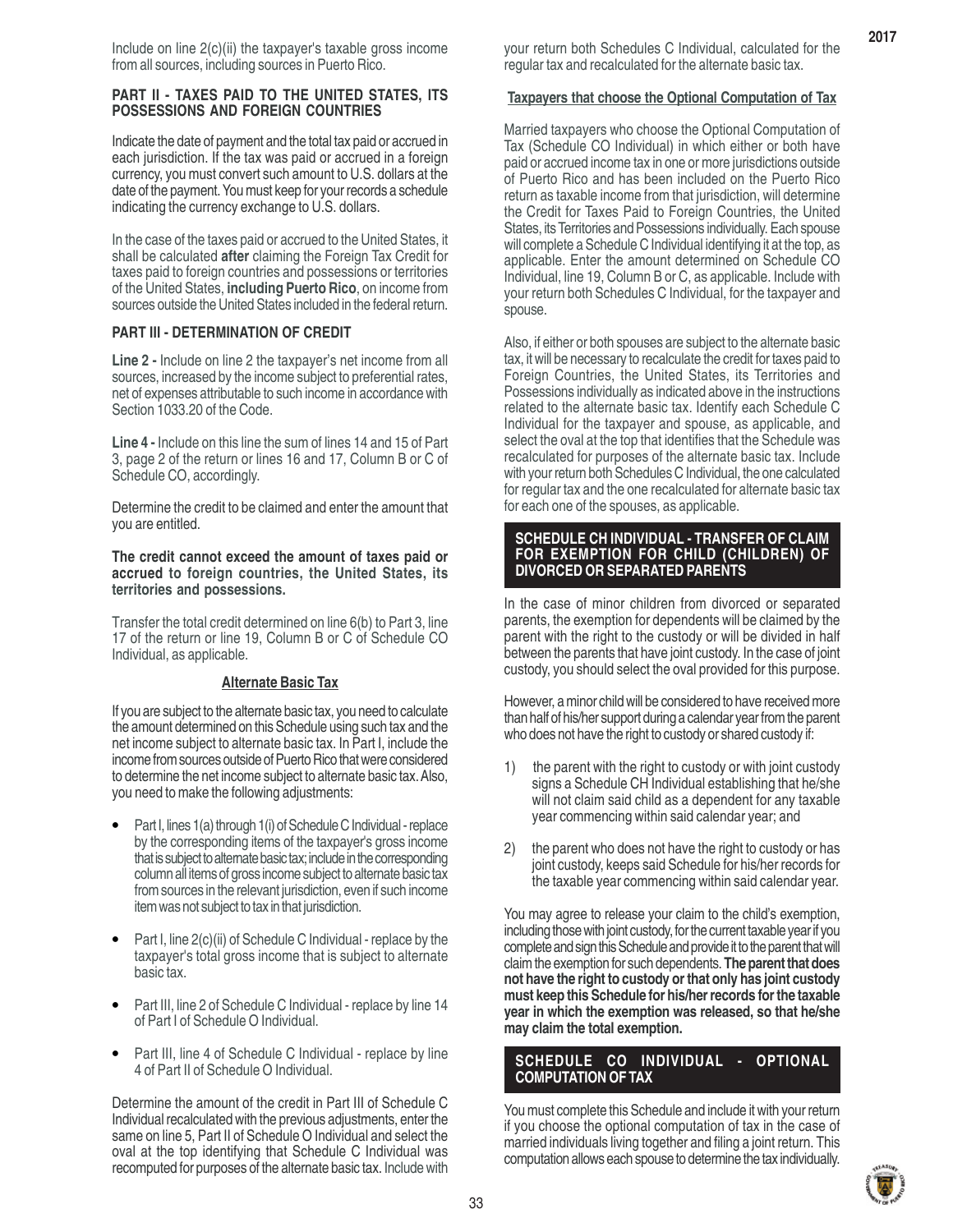If you choose this computation, **do not complete Part 1 and 2, or lines 14 through 20 of Part 3 located on page 2 of the return**. The following instructions detail how the income, deductions, personal exemption, exemption for dependents and additional personal exemption for veterans will be attributed to each spouse.

#### **Line 1 - Wages, Commissions, Allowances and Tips**

This type of income will be attributed as it was earned by each spouse individually. Enter in Column B the salaries attributed to the taxpayer and in Column C the salaries attributed to the spouse. Enter in Column A, the income tax withheld by each one of your employers, for both the taxpayer and the spouse. If there is no tax withheld, enter zero. Enter in the space provided on line 1, the number of withholding statements included with your return.

Add the amounts of Columns A, B and C and enter the total amount of income tax withheld, wages, commissions, allowances and tips at the bottom of each column.

For additional information, see instructions of Part 1, line 1 of the return.

**Make sure to include with your return the information required of all the Withholding Statements (Form 499R-2/W-2PR).**

#### **Line 2 - Federal Government Wages**

This type of income will be attributed as earned by each spouse individually. Enter in Columns B and C, as it corresponds to the taxpayer and his/her spouse, the total Federal Government income from salaries and wages received, excluding the Cost of Living Allowance (COLA). To determine if you qualify for this exclusion, refer to RELEVANT FACTS – FEDERAL EMPLOYEES.

You can also refer to the Informative Booklet to Provide Guidance on the Income Tax Responsibilities of Federal, Military and Other Employees.

Enter in the box identified as Exempt Wages under Sec. 1031.02(a)(36) of the Code the amount received from Federal Government salaries, up to a maximum of \$40,000, if you are a young individual whose age fluctuates between 16 and 26 years at the end of the taxable year.

In the case that the taxpayer and the spouse qualify for this exemption, each one may exclude up to a maximum of \$40,000 from salaries paid by the Federal Government. The exempt income determined for each one of the spouses under Section 1031.02(a)(36) of the Code, must be added and included in the provided box. Transfer the exempt amount to line 31, Part II of Schedule IE Individual of each spouse.

Enter in the box indicated on this line, the amount of withholding statements (W-2 Forms) which information is included with the return.

**Make sure to include with your return the required information of all the W-2 Forms. You must keep for your records copy of the form in case it will be eventually requested by the Department.**

#### **Line 3 - Other Income (or Losses)**

Enter on lines 3A through 3S the total of each type of other income or deductible losses, distributing in Columns B and C the amounts as they correspond to the taxpayer and his/her spouse. These amounts will be attributed individually or on a 50% basis to each spouse, as indicated as follows.

The following concepts of miscellaneous income will be attributed also as they correspond to each spouse **individually**: income from discharge of debts and for the use of intangibles, judicial or extrajudicial indemnification, income from sport teams of international associations or federations, distributions from deferred compensation plans, distributions from qualified retirement plans (partial or lump-sum not due to separation from service), and Eligible Distributions for reason of extreme economic emergency due to hurricane María.

On the other hand, the income from interests, dividends from corporations, income from prizes and contests, miscellaneous income (except those indicated in the preceding paragraph), dividends from Capital Investment or Tourism Fund, gain or loss from rental business, gain or loss from sale or exchange of capital assets, and net long-term capital gain on Investment Funds, **will be attributed to each spouse on a 50% basis of the total amount**.

It is very important that you provide the detailed information for each concept of other income or losses on the corresponding Schedules.

For additional information, including the tax treatment of losses, see instructions of Part 1 of the return.

#### **Line 5 - Alimony Paid**

Generally, you may claim as a deduction any periodic payment made for alimony under a divorce or separation decree, as long as you comply with certain requirements. **You must provide the social security number of the person who receives the payment and the judgment number**. **You must keep for your records copy of cancelled or substitute checks and the divorce decree. Lump-sum payments or assets division, voluntary payments not included in a court decree or agreement for separation support, or child support payments, are not deductible.**

For information regarding the requirements that the alimony payment must comply with, refer to instructions of Part 1, line 4 of the return.

#### **Line 7 – Deductions Allocated in Half (50%) of the Total**

For taxpayers that choose the optional computation of tax, the following deductions will be attributed 50% to each spouse: mortgage interests, casualty loss on your principal residence , medical expenses, charitable contributions, and loss of personal property due to certain fortuitous causes. Therefore, once the amount of total deductions is determined on line 7F, enter 50% of said amount in Columns B and C of line 7G.

For detailed information of the deductions to be claimed on lines 7A through 7E, you can refer to the instructions of Schedule A Individual, Part I, lines 1 through 5. **It is not necessary to complete Schedule A Individual, except Part III, if you claim deductions for medical expenses or charitable contributions.**



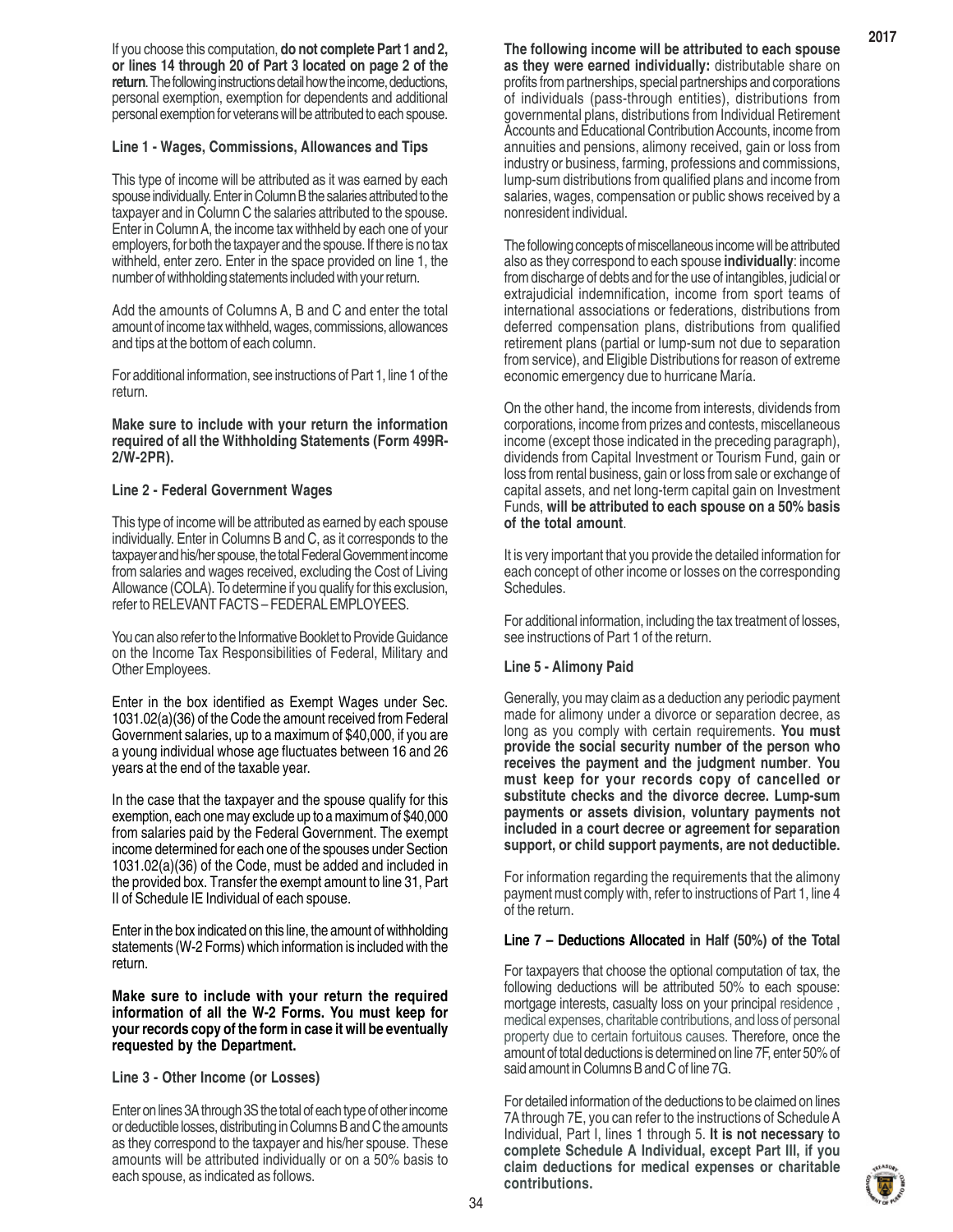**Remember not to submit evidence of the deductions with the return. However, you must keep the evidence of these deductions for your records for at least 6 years**, in case that they may be eventually requested by the Department.

Nevertheless, if you claim deduction for mortgage interests on the principal residence informed on Form 1098, you must include the required information of said form with your return.

#### **Line 8 – Deductions Individually Allocated**

For taxpayers that choose the optional computation of tax, the following deductions will be claimed individually by the spouse to whom they correspond: contributions to governmental pension or retirement plans, to individual retirement accounts, to health savings accounts with a high annual deductible medical plan, and to educational contribution accounts, as well as interest paid on student loans at university level, up to the limits and subject to the provisions of the Code. Therefore, enter in Columns B and C the amount of each deduction, as applicable to the taxpayer and to the spouse.

For detailed information of the deductions to be claimed on lines 8A through 8E, you can refer to the instructions of Schedule A Individual, Part I, lines 6 through 10. **Deducctions on this line do not require to complete Schedule A Individual**. **The information of the beneficiaries of educational contribution accounts will be detailed in Part II of Schedule A1 Individual**.

**Remember not to submit evidence of the deductions with the return. However, you must keep the evidence of these deductions for your records for at least 6 years**, in case that they may be eventually requested by the Department.

However, in the case of claiming a deduction for contributions to a Governmental Pension or Retirement System, in excess to the amount reported on Forms 499R-2/W-2PR or 499R-2c/W-2cPR, the taxpayer must include with the return the certification issued by the governmental employer showing the amount paid during the year and that was not reported on Form 499R-2/W-2PR or 499R-2c/W-2cPR.

#### **Line 9 – Personal Exemption**

The amount of \$3,500 pre-printed in Columns B and C corresponds to the personal exemption that each spouse may claim under the optional computation of tax.

#### **Line 10 - Exemption for Dependents**

Enter in the spaces provided on lines 10A and 10B, the number of dependents claimed according to their category. Enter on line 10A the dependents for whom exemption is claimed completely (\$2,500 per dependent), and on line 10B those for whom only half of the exemption is claimed under the special rule of parents with joint custody (\$1,250 per dependent).

Multiply the amount of dependents claimed on each line by \$2,500 or \$1,250, as applicable. Add lines 10A and 10B and indicate the total on line 10C. Enter in each of Columns B and C of line 10D 50% of line 10C. It is necessary that you detail the information of the dependents that you claim on Schedule A1 Individual. For additional information, see instructions of **Schedule A1 Individual**.

#### **Line 11 – Additional Personal Exemption for Veterans**

Enter in Columns B and C, as applicable to the taxpayer or the spouse, the amount of **\$1,500**, if you are a veteran of the United States Armed Forces.

If both spouses are veterans, each may claim \$1,500.

**Keep for your records copy of Form DD-214 (Discharge from U.S. Armed Forces).**

#### **Line 14 – Allowable deduction under Act 185-2014**

In the case of individuals that, pursuant to Act 185-2014, as amended, are considered as accredited investors, they may claim a deduction for their initial investment in a private equity fund (PEF) or in a Puerto Rico private equity fund (PEF-PR). For detailed information regarding this deduction, refer to the instructions of Part 2, line 12 of the return. Complete the following worksheet and submit it with your return:

#### **Determination of the Deduction:**

| 1. Amount of capital committed as initial<br>investment that qualifies as contributed during<br>the taxable year (From the Certification<br>issued by the PEF or PEF-PR)              | \$            |
|---------------------------------------------------------------------------------------------------------------------------------------------------------------------------------------|---------------|
| 2. Applicable percentage:                                                                                                                                                             |               |
| • If the investment was in a PEF,<br>enter 30%<br>• If the investment was in a PEF-PR,<br>enter 60%                                                                                   | $\%$          |
| 3. Amount of deduction for initial investment<br>contributed during the year (Multiply line 1 by<br>the applicable percentage on line 2)                                              | \$            |
| 4. Amount of the deduction not<br>claimed in previous years                                                                                                                           | \$            |
| 5. Total deduction for investment<br>in a PEF or PEF-PR (Add lines 3 and 4)                                                                                                           | $\frac{1}{2}$ |
| <b>Deduction Limitation:</b>                                                                                                                                                          |               |
| 6. Net income (Subtract line 12 from line 6 of<br>Schedule CO Individual, Column B or C, as it<br>corresponds. If line 12 is more than line 6,                                        |               |
| 7. Applicable percentage:                                                                                                                                                             |               |
| • If the investment was in a PEF, enter 15%<br>• If the investment was in an PEF-PR,                                                                                                  | $\frac{1}{2}$ |
| 8. Maximum amount allowable as deduction<br>(Multiply line 6 by the applicable percentage                                                                                             |               |
| 9. Allowable deduction on this return (Enter the<br>smaller between lines 5 and 8. Transfer this<br>amount to line 14 of Schedule CO Individual,<br>Column B or C, as it corresponds) | S             |

#### **Line 16 – Tax**

Both spouses should determine their tax using the **same method** and selecting the corresponding oval.

#### **Tax Tables**

Use the Table for the Tax Computation provided on page 17 of the instructions. Determine your tax individually considering your Net Taxable Income, as determined on line 15, Columns

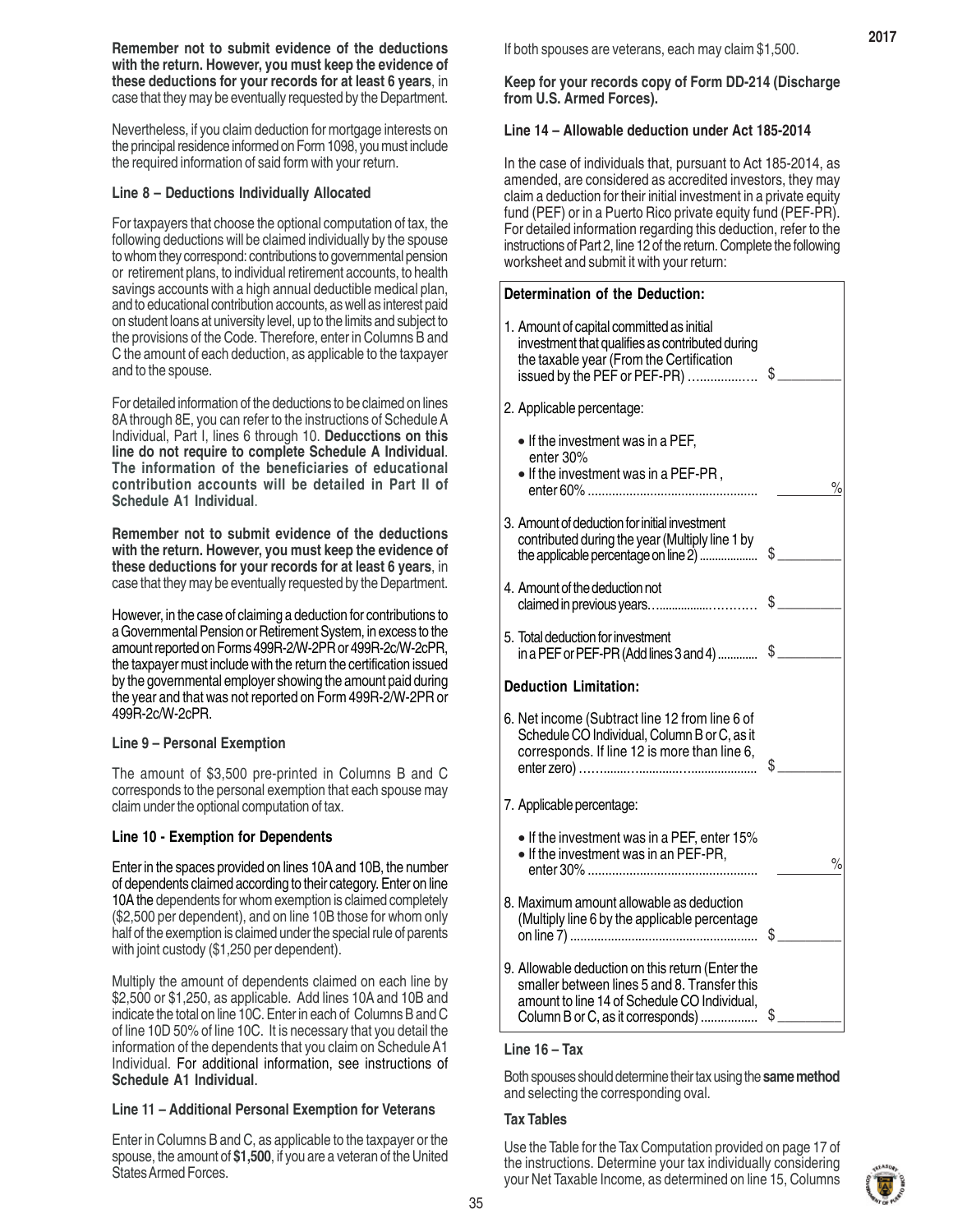B and C, respectively. Enter the tax determined for each column on this line and select Oval 1.

#### **Preferential Rates**

If you are a resident of Puerto Rico and derived income subject to preferential rates such as interests, dividends or long-term capital gains, among others, you must complete Schedule A2 Individual. On this Schedule you will determine the tax on income that is subject to a preferential rate and the regular tax on any other income and you can compare them with the regular tax on total income so you can choose the most beneficial alternative.

Also, if your income subject to preferential rates is \$20,000 or more, it is required that you pro-rate the total allowable deductions as computed on line 8G (or line 8H in the case of nonresidents or part-year residents) according to the different types of income.

If you used Schedule A2 Individual, transfer the tax amount from line 16 of this schedule to Columns B and C, as applicable, of this line and select Oval 2. **Complete a Schedule A2 Individual for each spouse, properly identified on the top part, and include both Schedules with your return**.

#### **Nonresident alien**

If you are a nonresident alien not engaged in trade or business in Puerto Rico, all of your income from sources within Puerto Rico are subject to a fixed tax rate of 29%, except in the case of dividends, which are taxed at 15%, and the income attributable to the distributable share of a shareholder in a corporation of individuals which is taxed at 33%. Enter the tax determined in Columns B and C, as it corresponds, of this line and select Oval 3.

If you are a nonresident alien engaged in trade or business in Puerto Rico, all of your income from sources within Puerto Rico as well as the income which is effectively connected with the operation of a trade or business in Puerto Rico, is subject to normal tax rates.

#### **Form AS 2668.1 (Back Pay)**

If you determined your tax using Form AS 2668.1 (Back Pay), according to the provisions of Section 1032.09(d) of the Code, enter the tax determined in Columns B and C, as it corresponds, of this line and select the Oval 4. You must complete and submit with the return a Form AS 2668.1 for each spouse, as applicable.

For detailed information regarding this computation, refer to instructions of line 14, Part 3 of the return.

#### **Line 17 - Gradual Adjustment Amount**

If the net taxable income of either or both spouses is more than \$500,000, determined on an individual basis, you must complete Schedule P Individual. Individually determine the gradual adjustment amount on said Schedule (See Instructions Schedule P Individual). Enter in Columns B and C, as applicable, the amount determined on Schedule P Individual, line 7. **Submit with the return the Schedules used**.

#### **Line 19 - Credit for taxes paid to foreign countries, the United States, its territories and possessions**

When either spouse or both have paid or accrued income tax in one or more jurisdictions outside of Puerto Rico and taxable income from that jurisdiction has been included in the Puerto Rico return, you will determine the Credit for Taxes Paid to Foreign Countries, the United States, its Territories and Possessions individually. Each spouse will complete a Schedule C Individual with the income, deductions and taxes that apply

individually. Make sure to properly identify each Schedule on the top, according to the spouse to whom it belongs. If both taxpayers determined credit, submit both Schedules.

If either spouse is subject to the alternate basic tax (line 21), you must recalculate the Credit for Taxes Paid to Foreign Countries, the United States, its Territories and Possessions and also submit the recomputed Schedule C Individual, as applicable.

**For more information on calculating the credit, see instructions of Schedule C Individual.**

#### **Line 21 - Excess of Net Alternate Basic Tax over Net Regular Tax**

You should complete Schedule O Individual – Alternate Basic Tax if either or both spouses have net income subject to alternate basic tax of \$150,000 or more.

Enter in Columns B and C, as it corresponds, the amount determined on Schedule O Individual, Part II, line 7 for each spouse, as applicable.

#### **Line 22 – Credit for alternate basic tax**

You must complete Parts III and IV of Schedule O Individual. Enter in Columns B and C, as it corresponds, the amount determined on line 4, Part III of Schedule O Individual.

For additional information to determine this credit, see instructions of Schedule O Individual.

#### **Line 24 – Total Tax Determined**

Enter the sum of Columns B and C of line 23. Transfer this amount to Part 3, line 21 of the return.

#### **Line 25 – Computation of Allowable Amounts of Deductions to Nonresidents or Part-year Residents**

On this line it will be determined the allowable amount of deductions that those individuals who have indicated in question B of the Questionnaire on page 1 of the return, that for the taxable year they are considered nonresidents or a part-year residents of Puerto Rico.

Follow the guides provided on each line.

#### **SCHEDULE D INDIVIDUAL - CAPITAL ASSETS GAINS AND LOSSES, TOTAL DISTRIBUTIONS FROM QUALIFIED PENSION PLANS AND VARIABLE ANNUITY CONTRACTS**

Use this Schedule to determine capital gains or losses on the sale or exchange of capital assets and to report total distributions from qualified pension plans and variable annuity contracts. Capital assets could be defined as a property acquired for investment.

Capital gains or losses are classified in two classes, based on the period of time you held the property:

- 1) **short-term** property held for **not more than one year**.
- 2) **long-term -** property held for **more than one year**.

In order to determine short or long-term capital gains or losses, you must provide the description and location of the property sold, indicate if the adjusted basis was increased by the prepayment of the tax and complete the information of Columns (A) through (F) of Parts I and III, and Columns (A) through (G) of Part II.

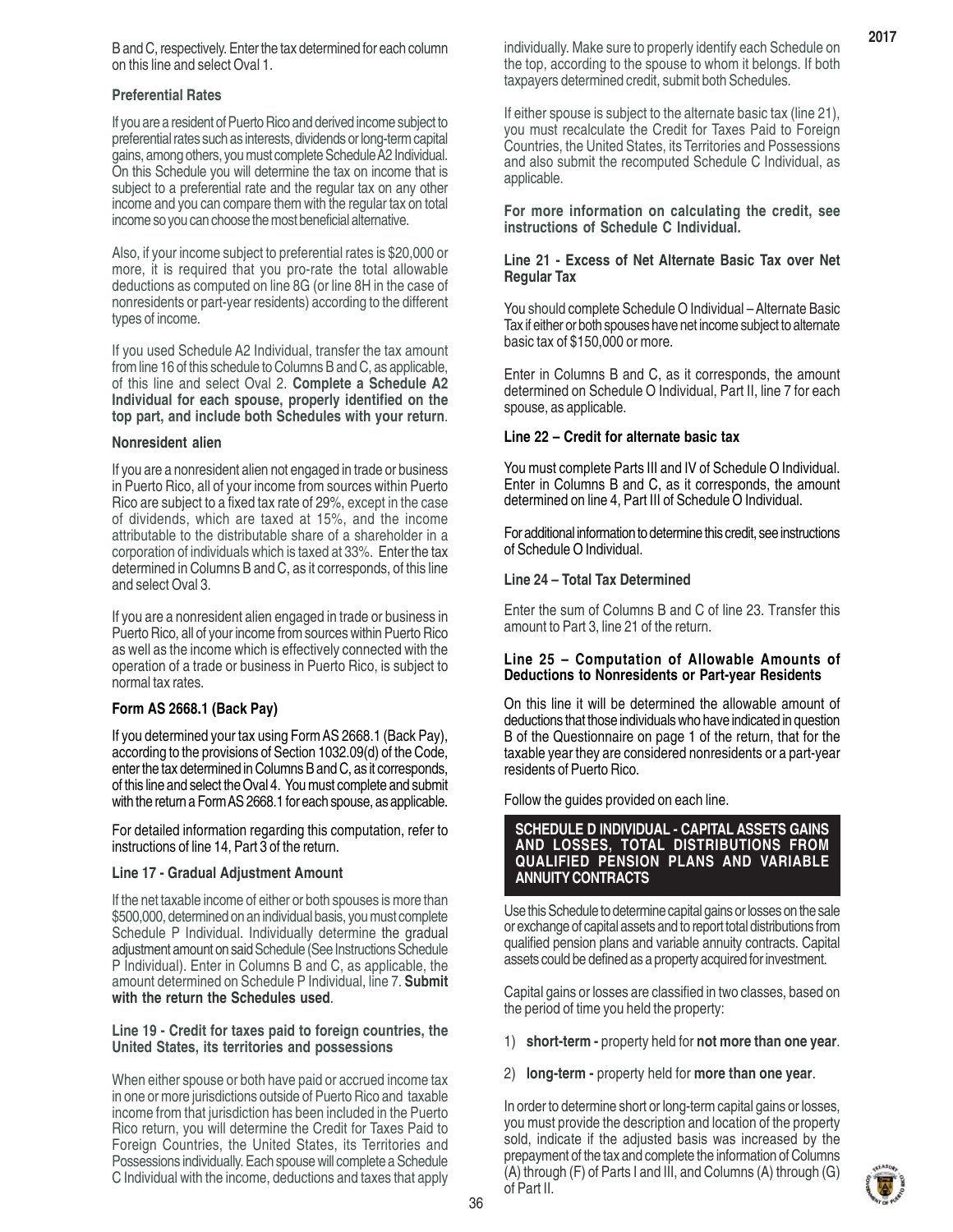Once you determine a gain in the sale or exchange of capital assets, you must identify the date of purchase and sale of the property. In the case of sale or exchange of long-term capital assets, the property must be presented, as applicable, in Parts II and III, according to the applicable preferential tax rate.

In case that the eligible person to claim the preferential rate of 15% or any other rate, has derived capital gains from both categories and at the same time has capital losses, to determine the net capital gain under each category, said losses will be applied against the gains in the proportion that each one of these gains bears with the total amount of said gains.

As a general rule, **the adjusted basis of the property is** its original cost plus the cost of the permanent improvements, less depreciation, if the property was leased during its possession.

#### **Provisions applicable to the adjusted basis of certain capital assets:**

The adjusted basis must include the increase in accumulated value of capital assets on which prepayment was made for the special tax of:

- 5% during the period between **July 1 and December 31, 2006**, as provided in Section 1014A of the Puerto Rico Internal Revenue Code of 1994, as amended (1994 Code), and of
- 8% during the period between **July 1, 2014 and April 30, 2015**, as provided in Section 1023.21 of the Code.

You must also include in the adjusted basis the accumulated gain upon which you paid the 5% special tax during the period of July 1 to December 31, 2006 in the case of corporate stocks or partnership interests acquired upon the exercise of an option, as provided in Section 1046(e) of the 1994 Code.

Those taxpayers who benefited from the 5% or 8% special tax rate, must indicate it by selecting the oval in Parts II through IV of this Schedule. **You must keep for your records Form SC 2731 with the corresponding Schedule.**

Any amount or increase in value of the included capital assets generated after the election provided in Section 1014A of the 1994 Code, or Section 1023.21 of the Code, must be taxed according to the law provisions in force at the moment in which the sale, exchange or other disposal of such capital assets finally takes place.

**Sale expenses** include sales commissions, advertisements, legal fees, appraisal and other similar expenses. They do not include lodging expenses (i.e. hotels) nor travel expenses (i.e. airplane tickets).

#### **Recognition of loss:**

**Losses generated in the sale of capital assets for which the 5% or 8% special tax was prepaid, shall be adjusted according to the effective income tax rate applicable to this kind of transaction at the moment of the sale of such assets, before the use or carryover of said loss by the individual. According to the above, such loss will be adjusted by a formula or fraction, where the numerator will be the 5% or 8% rate, as applicable, and the denominator will be the effective income tax rate at the date on which the sale of the asset took place.**

For additional details, refer to Regulation No. 7188 of August 4, 2006 and Section 1023.21(e) of the Code. Also, you can obtain

more information in Administrative Determination No. 14-16 and Form SC 2731.

**2017**

**Provisions applicable under Act 132-2010, as amended (Act 132-2010), better known as the Real Property Market Stimulus Act and Act 216-2011, as amended (Act 216- 2011), better known as the Housing Promotion Program Transition Act:**

#### **Sale of Qualified Property**

Act 216-2011 provides, among others, a tax benefit for the use of the generated loss on the sale of qualified property.

The limit of capital losses allowed against ordinary income for a particular taxable year, if they were realized between **September 1, 2010 and June 30, 2013,** will be \$1,000. Such loss may be carried over up to a maximum of **15 years**. If you realized a loss on the sale of qualified property, breakdown in Part VI of this schedule the detail of the origination date of such losses, the amounts and the years in which they were claimed, and the balance to be claimed in future years.

For purposes of Act 132-2010 and Act 216-2011, **"qualified property"** means:

- a) every existing residential real property located in Puerto Rico suitable for family living, not occupied or occupied for residential purposes, that is not a New Construction Property, or
- b) every existing nonresidential real property located in Puerto Rico that is sold between January 1 and June 30, 2013 and which sale price does not exceed \$3,000,000.

The benefits provided by Act 132-2010 and Act 216-2011 will only be available to the first seller and corresponding first buyer of each new construction property or qualified property, and will not apply to any acquirer in a subsequent transfer, even if it took place before June 30, 2013. Also, the benefits will not apply if the transferor of the property is considered a related person of the transferee of such property.

#### **Sale of New Construction Property or Qualified Property acquired between September 1, 2010 and June 30, 2013**

(a) Exemption of net long-term capital gain

The net long-term capital gain generated from the sale of **new construction property that has been acquired between September 1, 2010 and June 30, 2013**, will be fully exempt from income tax.

For purposes of Act 132-2010 and Act 216-2011, **"new construction property"** means:

1. every residential real property of new construction located in Puerto Rico, suitable for family living that has not been subject to occupation and that is acquired from a Developer.

For real property to be considered as New Construction Property, the seller of the real property shall certify in writing to the purchaser, by affidavit, on or before the date of acquisition, that the real property is of new construction and has not been previously occupied, or

2. every house model consisting of a ground level, of two levels or an elevated level that is pre-designed or prefabricated in reinforced concrete purchased from a bona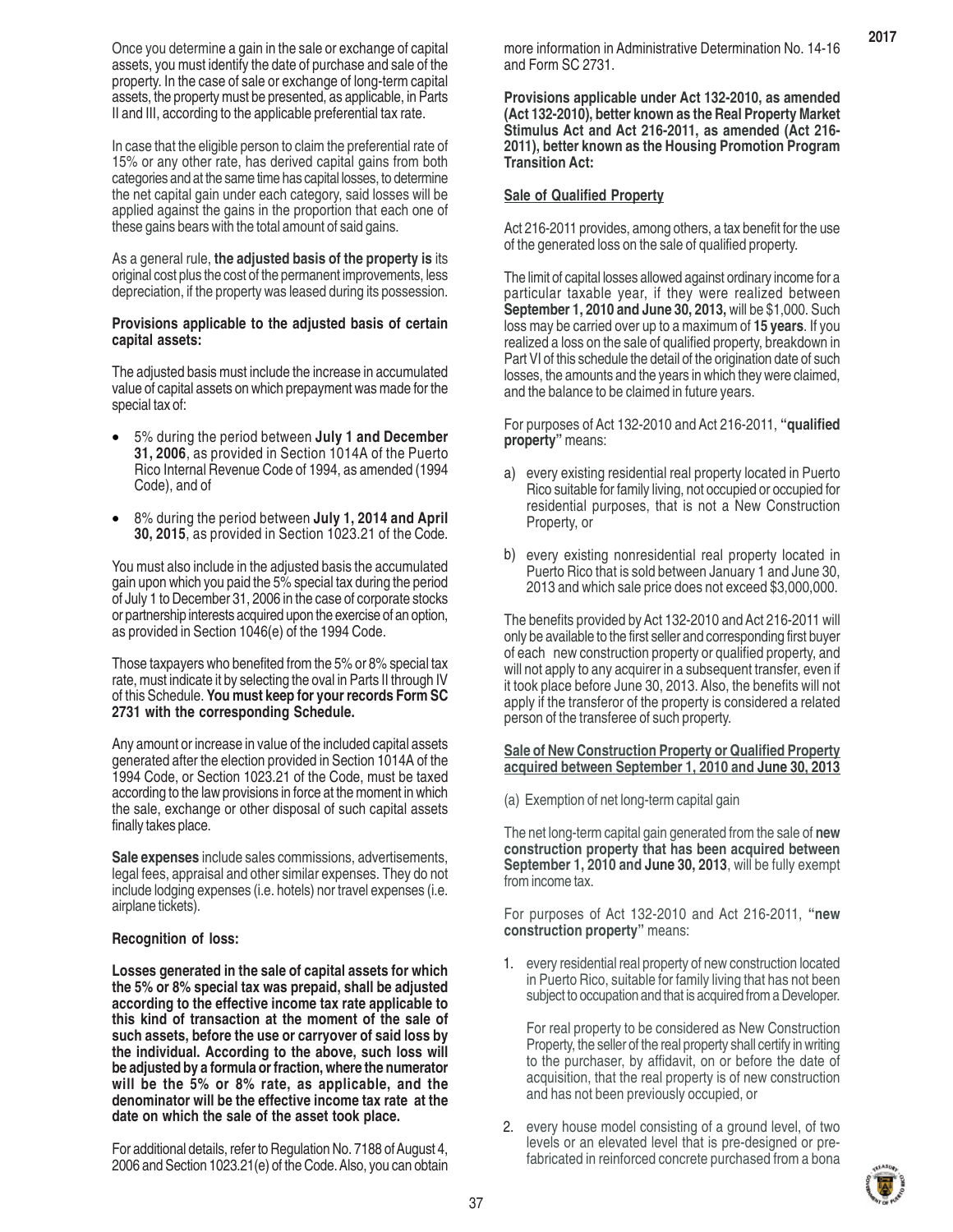fide pre-design or pre-fabrication company and which plans have been approved by the Regulations and Permits Administration (ARPE) on or before December 30, 2009, except by means of a waiver from Secretary of the Department of Consumer Affairs.

For the pre-designed or pre-fabricated home to be considered of New Construction Property, the acquirer must submit a copy of the sales contract executed between the purchaser and the pre-design or pre-fabrication company and that it starts building with the appropriate Construction Permit issued by the Office of Permits Management (OGPE) between September 1, 2010 and June 30, 2013 and which construction is completed on or before March 31, 2013 with proper filing of the Application of Use Permit at the OGPE.

The net long-term capital gain generated from the sale of **qualified property acquired between September 1, 2010 and June 30, 2013,** will be **50%** exempt from the payment of income tax.

To be entitled to these benefits, you must include with the return corresponding to the year of the sale, copy of the Certification issued by the Department for such purposes.

#### **Sale of Eligible Housing**

#### (a) Net long-term capital gain exemption

The net long-term capital gain generated on the sale of an **eligible housing** that is acquired by the seller or by a Qualified Institutional Investor between July 1, 2013 and December 31, 2017, will be totally exempt from the payment of alternate basic tax. This exemption will also apply to a purchaser who acquires an eligible housing from a qualified institutional investor, as long as it is the first sale the investor makes after the initial acquisition.

For purposes of Act 132-2010 and Act 216-2011, the following terms are defined as follows:

- a) Eligible Housing a new construction property, as defined previously.
- b) **Qualified Institutional Investor** every individual or juridical person resident of Puerto Rico, or every individual or juridical person not resident of Puerto Rico, that is engaged in the construction business, that invests in one act or various separate acts, exclusively in units of Eligible Housing, a minimum of \$1,000,000 or acquires no less than 5 units of eligible housing.
- c) **Developer** every natural or legal person, with the proper developer license, issued by the Department of Consumer Affairs, which is engaged in the construction business as an employer or principal responsible for the promotion, design, sales, construction of infrastructure works and housing projects, either single or multi-story type. For purposes of this Act, the term "Developer" shall also include those financial institutions or any natural or legal persons that by virtue of a judicial or extrajudicial proceeding, or by agreement of payment or similar transaction, becomes the successor in interest of a Developer.

For the provisions related to the **principal residence,** refer to the instructions of Schedule D1 Individual.

**For additional information, refer to Act 132-2010, Act 216-2011, Regulation No. 7923 of September 7, 2010,**

#### **PART I - SHORT-TERM CAPITAL ASSETS GAINS AND LOSSES (HELD ONE YEAR OR LESS)**

You must inform in this part **every** short-term capital gains and losses.

**Line 1 -** Add Column (F) and enter the result on this line.

**Line 2 –** Enter the net short-term capital gain on the sale of your principal residence and/or sole propriertorship business.

**Line 3 –** Enter the distributable share on the net short-term capital gain from a revocable trust or grantor trust, determined on Form 480.60 F. You must keep for your records such form.

**Line 4 –** If you elected to pay tax using the bracket method for the distributable share on net short-term capital gain (or loss) from a partnership, special partnership or corporation of individuals (pass-through entities), enter the amount determined on Form 480.60 EC. Provide the required information of such form with your return.

**Line 5 –** Enter the net gain (or loss) in investment funds or attributable to direct investment and not through a Capital Investment Fund. Also enter the amount determined on the Informative Return - Employess-Owned Special Corporation (Form 480.6 CPT). You must provide the information required of such form with your return.

**Line 6 –** Use this line only if during the taxable year you disposed all the interest or assets used in an activity that **is not** your principal industry or business and a capital gain was derived in such disposal.

If you comply with the preceding requirement, enter the excess of deductions (losses) determined, as applicable, in whichever of the following schedules: Schedule K Individual, Part II, line 12; Schedule L Individual, Part II, line 14; Schedule M Individual, Part II, line 8; or Schedule N Individual, Part II, line 9.

For additional information about losses incurred in activities that **does not** constitute your principal industry or business, refer to the instructions for LOSSES in Part 1 of the return.

#### **PART II – LONG-TERM CAPITAL ASSETS GAINS AND LOSSES (HELD MORE THAN ONE YEAR)**

You must inform in this part the long-term capital gains and losses generated on the sale or exchange of capital assets held for more than 1 year. In these cases the taxpayer can elect to pay taxes on the capital gain at a preferential rate of **15%.**

In order to benefit from the provisions of Act 132-2010 and Act 216-2011, the taxpayer must inform in Column (F) the longterm capital gains and losses of qualified property or new construction property that has been acquired between September 1, 2010 and June 30, 2013. The totally exempt gains will be used for information purposes only, therefore, do not include them in Column (G).

In the case of gains that are 50% exempt, the taxpayer must include in Column (G) the 50% of Column (F). On the other hand, the losses determined in Column (F) will also have to be included in Column (G). This way, they can be applied against other gains, if any, deducted against other income or carried over to future years.

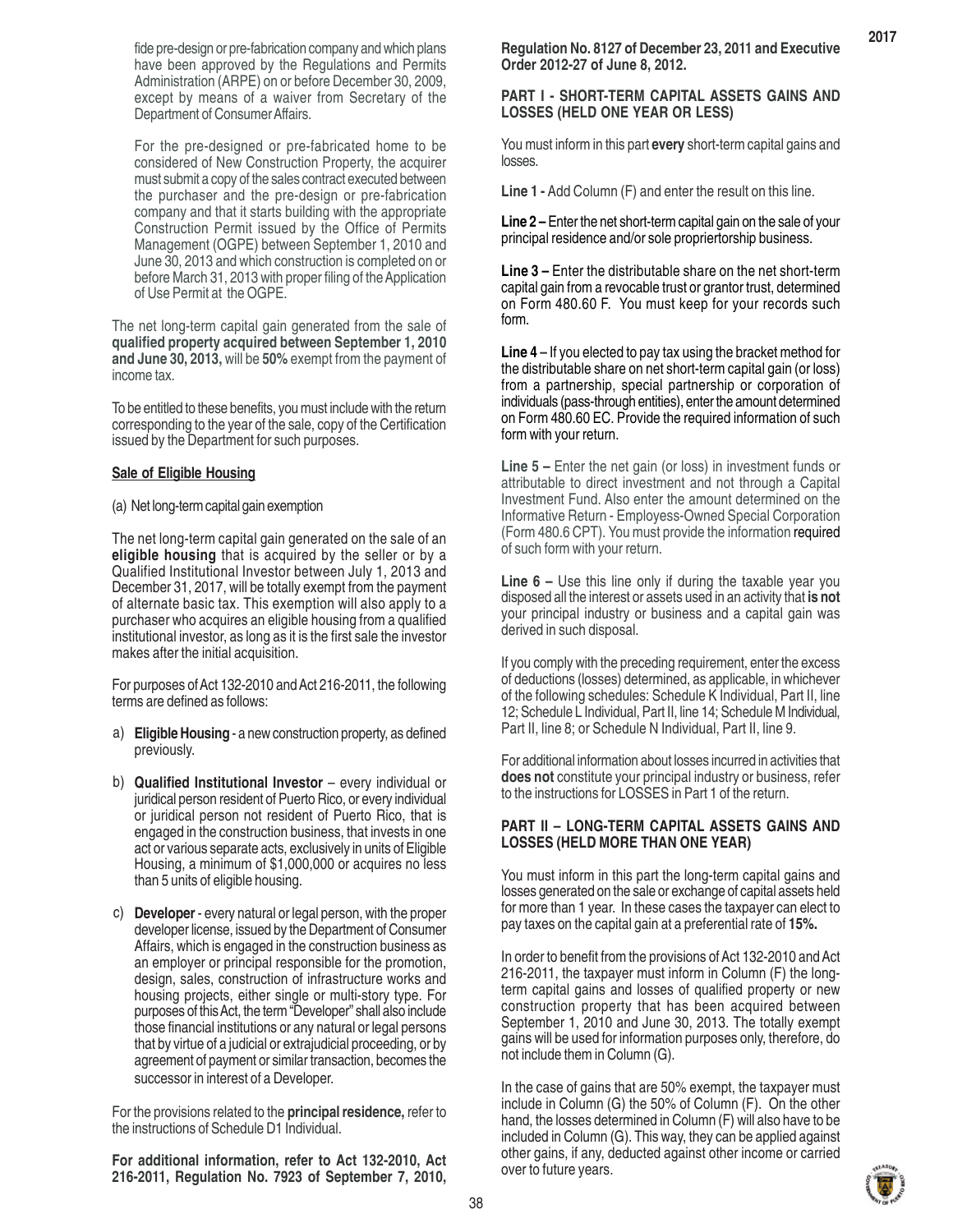**Line 8 –** Add the amounts shown in Column (G) and enter the results on this line.

**Line 11 –** Refer to the instructions for line 4 of Part I.

**Line 12 –** Enter the lump-sum distributions (amounts payable during the same taxable year) under a variable annuity contract that were received by the **taxpayer.** You can elect on Schedule A2 Individual, to treat this distribution as a long-term capital gain subject to the preferential rate of 15%, pursuant to Section 1023.08 of the Code. The taxpayer must include with the return a detail with a breakdown of the total distribution received, cost of the annuity and taxable amount. Total distributions from a variable annuity will be reported on Form 480.7C. Such distributions will be identified in Box 22 with Distribution Code M (Annuity).

**Line 13 –** Enter the lump-sum distributions under a variable annuity contract received by your **spouse.** You can elect on Schedule A2 Individual, to treat this distribution as a long-term capital gain subject to the preferential rate of 15%, pursuant to Section 1023.08 of the Code. The taxpayer must include with the return a detail with a breakdown of the total distribution received, cost of the annuity and taxable amount. Total distributions from a variable annuity will be reported on Form 480.7C. Such distributions will be identified in Box 22 with Distribution Code M (Annuity).

**Line 14 –** Refer to the instructions for line 5, Part I.

**Line 15 –** Refer to the instructions for line 6, Part I.

#### **PART III – LONG-TERM CAPITAL ASSETS GAINS AND LOSSES REALIZED UNDER SPECIAL LEGISLATION**

You must inform in this part **only** long-term capital gains and losses derived from the sale of shares or other property from a business that operates with a decree granted under any special act, or that operates and benefits from any special act in which a special tax rate is provided in lieu of the tax imposed by the Code.

Lines 17, 18 and 19 – Enter the result of Column (F) on each one of these lines. Identify the act under which you received the benefit and include the number of the decree that grants you the special treatment, if applicable.

#### **PART IV – TOTAL DISTRIBUTIONS FROM QUALIFIED PENSION PLANS**

Enter the lump-sum distribution from pension plans qualified by the Department received during the same taxable year of the participant (one payment or various payments during the same year) due to separation from service or termination of plan. Indicate the distribution date, the total lump-sum payment received, basis and taxable amount. Also, indicate if you prepaid any tax.

Total distributions from qualified pension plans subject to the rates of 20% or 10% will be reported and identified as lumpsum distributions from governmental or private plans on Form 480.7C. They will be identified in Box 22 of Form 480.7C with a Distribution Code: A- Retirement, B- Separation from Service, C- Death or E- Plan Termination.

The **basis** of the distribution includes amounts for which the tax was prepaid under Act 87-2006, as amended, Section 1023.21 of the Code and after-tax contributions. If the basis includes any prepaid amount, select the corresponding oval. The difference between Column (A) and Column (B) cannot be less than zero ("0").

**Line 20 –** Enter the distributions received by the **taxpayer** if the employee's trust that is part of the plan **does not** meet the requirements established on line 22. These distributions are taxable at the 20% preferential tax rate.

If tax withheld is reported in Box 6 of Form 480.7C, enter in Column A of this line the amount reported in Box 16 of Form 480.7C and in Column C the amount reported in Box 17 of Form 480.7C.

To determine the basis to be included in Column B, amounts reported in Boxes 18 and 19 of Form 480.7C will be used.

**Line 21 –** Enter the distributions received by the **spouse** if the employee's trust that is part of the plan **does not** meet the requirements established on line 22. These distributions are taxable at the 20% preferential tax rate.

If tax withheld is reported in Box 6 of Form 480.7C, enter in Column A of this line the amount reported in Box 16 of Form 480.7C and in Column C the amount reported in Box 17 of Form 480.7C.

To determine the basis to be included in Column B, amounts reported in Boxes 18 and 19 of Form 480.7C will be used.

**Line 22 –** Enter the distributions received by the **taxpayer** if the following requirements are met:

- the trust that is part of the plan is organized under the laws of the Government of Puerto Rico, or •
- the trust has a Puerto Rico resident fiduciary acting as paying agent, and •
- 10% of the trust's assets attributable to participants residents of Puerto Rico, determined at the close of the plan's year during which the distribution is made and during each one of the plan's two years preceding the date of the distribution have been invested in registered investment companies organized under the laws of Puerto Rico and subject to tax under Section 1112.01 of the Code, or in property located in Puerto Rico as defined in Administrative Determination No. 08-15 of December 29, 2008. •

These distributions are taxable at the **10%** preferential tax rate.

If tax withheld is reported in Box 7 of Form 480.7C, enter in Column A of this line the amount reported in Box 16 of Form 480.7C and in Column C the amount reported in Box 17 of Form 480.7C.

To determine the basis to be included in Column B, amounts reported in Boxes 18 and 19 of Form 480.7C will be used.

**Line 23 –** Enter the distributions received by your **spouse** and that at the same time meet the requirements established on line 22. These distributions are taxable at the **10%** special tax rate.

#### **PART V - NET CAPITAL GAINS OR LOSSES FOR DETERMINATION OF THE ADJUSTED GROSS INCOME**

**Line 25 -** Enter here **only** the net capital gains determined on lines 7, 16 and 17 through 19.

- Column A Enter the net short-term capital gain, if any, determined in Part I, line 7, Column (F).
- Column B Enter the net long-term capital gain, if any, determined in Part II, line 16, Column (G).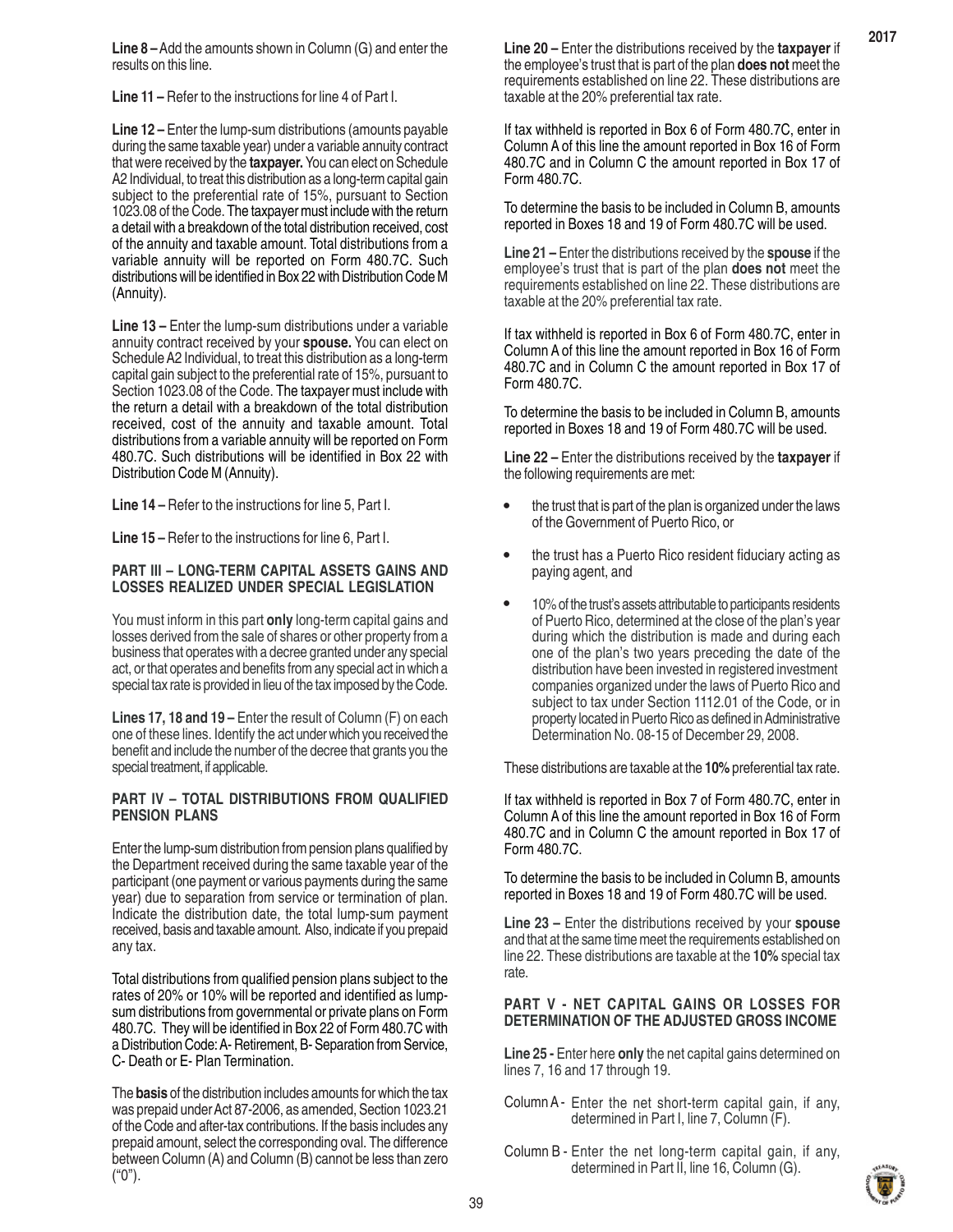Columns C

through E - Enter the net long-term capital gain realized from the sale of shares or other property under the provisions of special legislation, if any, determined in Part III, lines 17, 18 and 19, Column (F).

**Line 26 -** Enter here **only** the net capital losses determined on lines 7, 16 and 17 through 19.

- Column A Enter the net short-term capital loss, if any, determined in Part I, line 7, Column (F).
- Column B Enter the net long-term capital loss, if any, determined in Part II, line 16, Column (G).

Columns C

through E - Enter the net long-term capital loss realized from the sale of shares or other property under the provisions of special legislation, if any, determined in Part III, lines 17, 18 and 19, Column (F).

**Line 27 -** This line must be used **when one or more** of Columns B through E reflect a loss on line 26. Such loss will be applied proportionally to the gain, if any, reflected in the others Columns of line 25, except Column A. If the others Columns do not reflect a gain on line 25, enter zero in the box.

**Line 29 -** If line 26, Column A reflects a loss, apply the same proportionally to the gains, if any, reflected on line 25. If no Column reflected gains on line 25, enter zero.

On this line, the net short-term capital loss reflected on line 26, Column A, is applied proportionally to the long-term capital gains reflected on line 25, Columns B through E, after having applied proportionally the net long-term capital losses of the other categories.

**Line 33** - The amount of the deduction for net capital loss not used in previous years will be the smaller of the amount determined on line 37 of Part VI or 80% of the net capital gain determined on line 32.

In order to claim the deduction for the net capital loss not used in previous years, the taxpayer must complete Part VI of this Schedule in its entirety. Any balance not claimed can be claimed in future years subject to the carryover period established in Section 1034.01 of the Code.

**Line 34 -** If you derived a net capital gain, the excess of the net long-term capital gain over the net short-term capital losses, must be transferred to Part VII of this Schedule to determine the net long-term capital gain for each tax rate. Once you complete Part VII, go to Schedule A2 Individual for the tax computation.

If the amount on line 32 is a net capital loss, then continue with line 35.

**Line 35 -** If the amount on line 32 of this Schedule is a loss, enter on this line and in Part 1, line 2B of the return or on line 3B of Schedule CO Individual, as applicable, the smaller of the following: (a) the loss reflected on line 32, or (b) (\$1,000). If you have a net capital loss derived from the sale or exchange of assets, you may deduct up to \$1,000 on your return.

Any capital losses not used during the taxable year may be used against any capital gain derived in the future, as indicated below.

In cases where the amount of the loss presented on this line is composed by more than one concept, complete Part VI where you will provide a detail of each loss, date of origin, amount to be claimed and the carryover loss for future years.

#### **PART VI – DETERMINATION OF THE NET CAPITAL LOSS CARRYOVER**

Enter the detail of the capital losses generated in previous years and that have not been used. For each one of the losses to be considered include the year in which it was generated, the amount of the loss, the amount previously used, the carry forward amount and its respective expiration date.

# **Carryover of Capital Losses**

The carryover period for the capital losses will depend on the date in which the losses were generated, as indicated below:

- For taxable years beginning after June 30, 1995 and before January 1, 2006, any loss not used can be carried over for a period of **5 years.** •
- In case of net capital losses realized during taxable years beginning after December 31, 2005 and before January 1, 2013, the carryover period is **10 years.** •
- Losses realized on taxable years beginning after December 31, 2012 will be considered short-term capital losses in each one of the subsequent **7 taxable years**, up to the limit in which such amount exceeds the total of any net capital gain of any taxable year mediating between the year in which the loss was generated and the subsequent taxable year. •
- Nevertheless, if a loss was realized under the provisions of Act 132-2010 or Act 216-2011, the same may be used against any capital gain derived in the future, and if there is any remaining loss, you may claim it as a deduction in each one of the subsequent **15 years.** •

Total capital loss carryover determined on line 37 must be transfered to line 33, Part V of this Schedule.

#### **PART VII - DETERMINATION OF THE NET LONG-TERM CAPITAL GAIN - FOR EACH TAX RATE**

This Part will be used to determine the amount of net long-term capital gain than will be transferred to the corresponding columns on line 4(a) of Schedule A2 Individual. Follow the instructions provided on each line.

Transfer the total net capital gain determined on line 8, Column G of this schedule, to line 4(a), Column A of Schedule A2 Individual. You must transfer the long-term capital gain determined on line 6(a), Column B of this Schedule, to line 4(a), Column D of Schedule A2 Individual. In the case of a capital gain determined under special legislation, the amount determined on line 6(b), Columns C through E of this schedule, must be transferred to line 4(a), Column G or H of Schedule A2 Individual, as applicable.

On the other hand, if the net capital gain includes a net shortterm capital gain, it will be part of the calculation of the regular tax to be determined in Column A of Schedule A2 Individual. This is due to the fact that short-term capital gains are taxable at the regular tax rates. For additional details on the taxation of short- term capital gains, see instructions for line 4(a) of Schedule A2 Individual.

#### **SCHEDULE D1 INDIVIDUAL - SALE OR EXCHANGE OF PRINCIPAL RESIDENCE**

If you sold or exchanged your principal residence during the year, you must complete this Schedule.

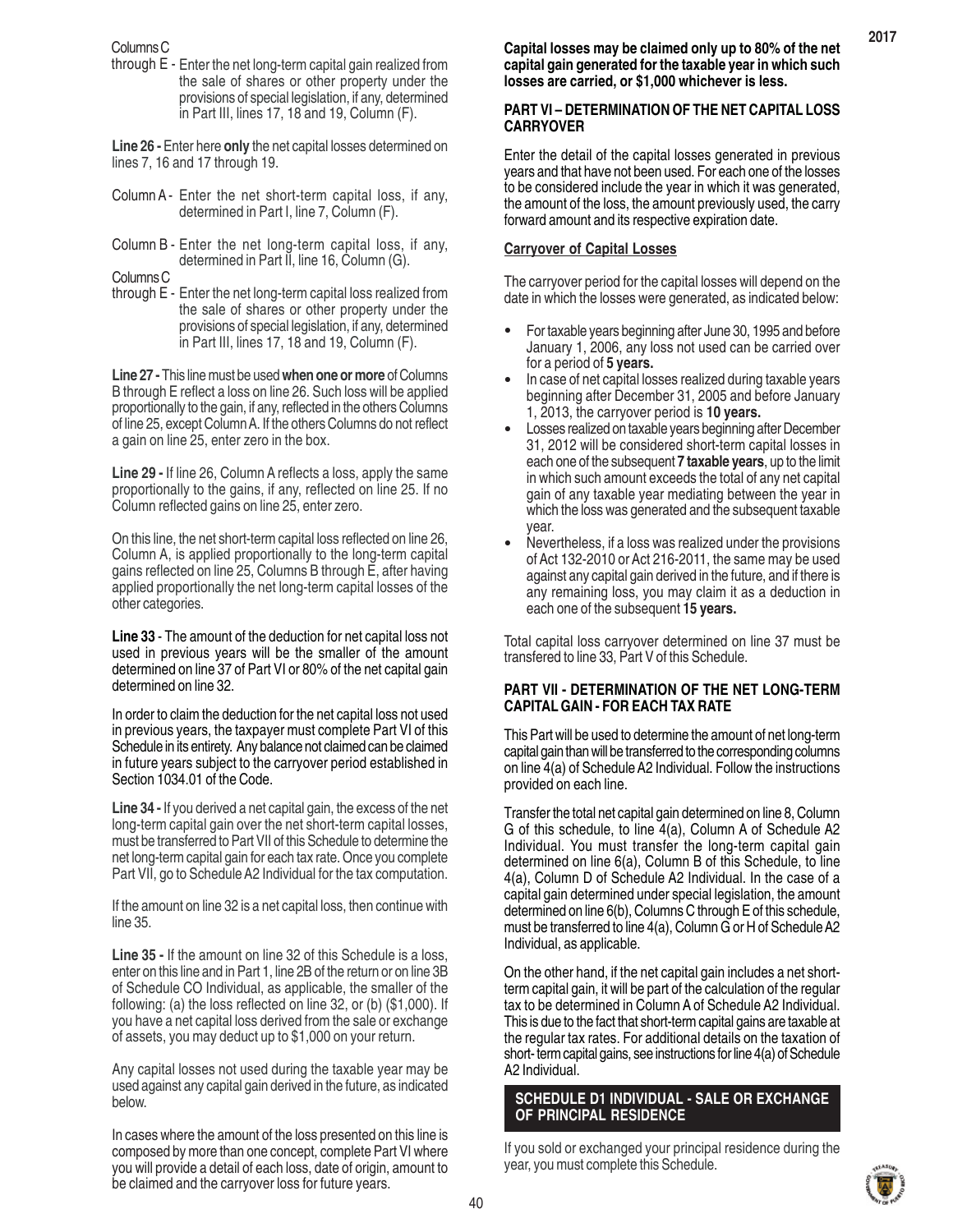**Under Act 216-2011, if you sold your principal residence on or after November 1, 2011, the total net long-term capital gain is exempt from income tax, including the alternate basic tax.**

**For these purposes, it is considered "principal residence" a housing unit that has been occupied continuously by the seller and/or his/her family for the last 2 years preceding the sale.**

**It is a requirement that you complete this Schedule even if the gain is exempt.**

#### **PART I - COMPUTATION OF GAIN**

Line 1 - Enter the date of sale of the residence. This date appears on the Sale and Purchase Deed.

**Line 2 –** If you answered "Yes", complete the rest of the Schedule to determine the total net gain that is exempt from the payment of taxes. If you answered "No", go to Schedule D Individual, Part I or II, as applicable.

**Line 3 -** If you used funds from your Individual Retirement Account (IRA) to purchase your principal residence, these funds are taxable when the residence is sold. Select the corresponding oval to indicate whether these funds belongs to the taxpayer or spouse and enter the amount withdrawn from the IRA to purchase the residence. Transfer to Schedule F Individual, Part I.

**Line 4 - Enter the selling price of the residence, without including** personal property items. Generally, the sale price includes the cash received from the sale plus the mortgages assumed by the purchaser.

Line 5 - Enter the expenses incurred in order to sell the residence. These expenses include sales commissions, advertising, legal, appraisal and other expenses. Lodging expenses (i.e. hotels) nor travel expenses (i.e. airplane tickets) are not considered selling expenses. Include on this line fixing-up expenses that you paid in order to sell the residence.

Fixing-up expenses include repair, maintenance, painting and cleaning expenses paid in order to facilitate the sale of the property. However, to qualify, the expenses must be:

- for work performed during the 90 day period ended on the date in which the sales contract of the old residence took place; •
- paid no later than 30 days after the date of sale of the residence. •

The fixing-up expenses do not include amounts paid for permanent improvements. To claim said expenses, see instructions for line 7.

**Line 7 - Enter the adjusted basis of the residence sold. The** adjusted basis is the original cost of the residence and its permanent improvements, less the accumulated depreciation, if the property was used to produce income during its possession.

Also, the adjusted basis of the property will include the increase in accumulated value of such property for which the 5% special tax rate was prepaid during the period of July 1, 2006 to December 31, 2006, as provided in Section 1014A of the 1994 Code, and of 8% during the period from July 1, 2014 to April 30, 2015 in accordance with Section 1023.21 of the Code. If you made a prepayment during the indicated periods, select **2017**

**Line 8 –** Enter the gain realized on the sale. If the gain was realized on the sale of a principal residence under the provisions of Act 216-2011, the same is exempt from the payment of income tax. Transfer this amount to Schedule IE Individual, Part II, line 10.

It is important to point out that if your principal residence does not comply with the definition provided by Act 216-2011 but you are interested to benefit from the provisions of Sections 1034.04(m) and 1031.02(a)(16) of the Code related to the gain deferment and the once in a life exemption for taxpayers age 60 or older, respectively, refer to Schedule D3 Individual available in our webpage under the "Schedules" topic.

# **SCHEDULE E – DEPRECIATION**

This Schedule must be completed by those taxpayers who are engaged in an industry or business, or who derived income from professions, commissions, farming and rent.

The same will be used to inform each of the properties for which you claim depreciation. There are spaces for current, flexible and accelerated depreciation; amortization, automobiles and vehicles under financial leases.

On this schedule you must provide the following information:

- classification of the property; •
- date acquired; •
- allowable cost or basis; •
- depreciation claimed in previous years; •
- estimated useful life to determine the depreciation; and •
- depreciation claimed in the current year. •

For properties acquired from January 1, 2010, it is allowed to use the provisions of the Federal Internal Revenue Code and its Regulation in those cases in which Section 1033.07 or 1040.12 of the Code does not establish depreciation periods for certain tangible property.

#### **Line (b) - Flexible Depreciation**

In order to be entitled to claim flexible depreciation in lieu of current depreciation, the Code requires you to make an option through a sworn statement to be filed no later than 30 days after the end of the taxable year. Said option may be exercised only for property acquired by the taxpayer prior to June 30, 1995.

#### **Line (c) - Accelerated Depreciation**

The Code grants a deduction for accelerated depreciation in lieu of current depreciation. In order to be entitled to this deduction, the taxpayer is required to make an election with his/ her return to use the accelerated depreciation method. Said election may be exercised only for property acquired by the taxpayer during taxable years commenced after June 30, 1995.The aforesaid election, once made, is irrevocable.

**Refer to the Code and its regulations for other requirements and provisions in connection with the deduction under the flexible and accelerated depreciation methods.**

#### **Line (e) – Automobiles**

For property that is an automobile it is allowed a deduction for depreciation up to \$6,000 annually per automobile, up to a maximum of \$30,000 for the automobile's useful life.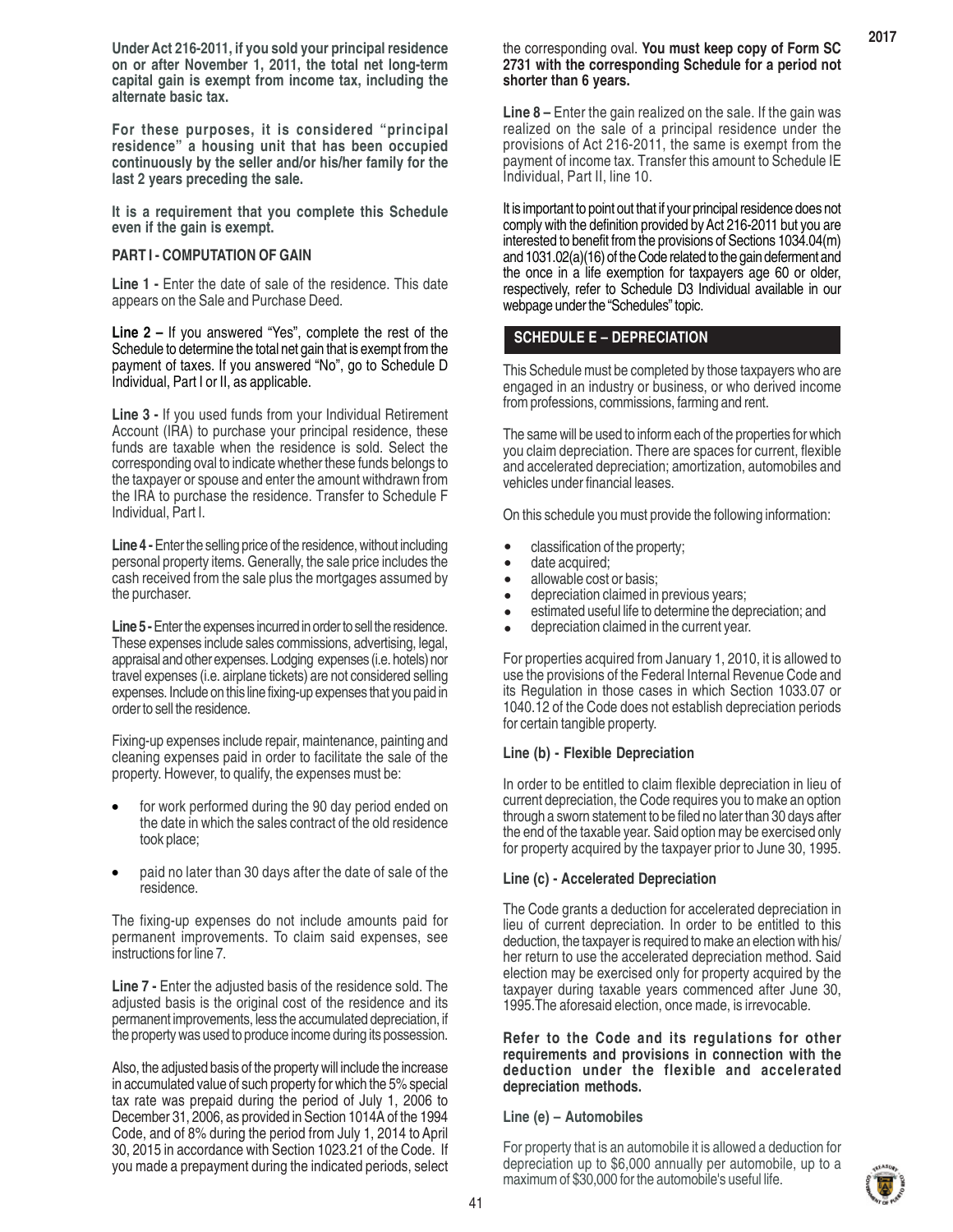If the taxpayer is a seller, the amount of the depreciation deduction can not exceed \$10,000 annually per automobile, up to a maximum of \$30,000 for the automobile's useful life.

If the automobile is used by the taxpayer in his/her trade or business or for the production of income and is also used for personal purposes, the amount of this deduction will be reduced by the amount of its personal use.

In the case of cars under operating leases, the amount of rent paid during the taxable year shall be allowed as a deduction for **depreciation** up to a maximum of \$6,000 annually per automobile or \$10,000, if the taxpayer is a seller. Include on this line, the lease rental payments for automobiles under operating leases up to the limits indicated above. **Do not include them as a deduction for rent, interests, costs of motor vehicles or any other item other than depreciation on Schedules K, L, M or N Individual.**

#### **Line (f) - Vehicles under financial leases**

In the case of leased automobiles **that are essentially equivalent to a purchase**, instead of current depreciation, it is allowed a deduction for the use of the automobile for the amount paid during the taxable year up to \$6,000 annually per automobile, up to a maximum of \$30,000 for the automobile's useful life. See Section 1033.07(a)(3)(D) of the Code for the definition of a lease that is essentially equivalent to a purchase.

If the taxpayer is a seller, it will be allowed as a deduction the amount paid for the lease of the automobile during the taxable year for an amount not exceeding \$10,000 annually per automobile, up to a maximum of \$30,000 for the automobile's useful life.

Enter on this line the amount of lease payments that are substantially equivalent to a purchase, subject to the limitations previously indicated. Do not include as part of the payments the interest portion. Indicate also, the amount of vehicles for which you made lease payments.

You must provide with your return the information required of Form 480.7D.

**Do not include on this line regular lease payments for leased automobiles ("operating leases"). These are reported on line (e).**

**Include this Schedule with your return.**

## **SCHEDULE F INDIVIDUAL - OTHER INCOME**

The following types of income will be reported on this Schedule: distributions from Individual Retirement Accounts and Educational Contribution Accounts, distributions and transfers from governmental plans, distributions from deferred compensation plans and distributions from qualified retirement plans (partial or lump-sum not due to separation from service or plan termination), income from discharge of debts, income from the use of intangibles, income from judicial or extrajudicial indemnifications, income from sports teams of international associations or federations, distributable share on net income subject to preferential rates from pass-through entities and any other miscellaneous income for which a specific line on the return is not provided. It will also be included, Eligible Distributions for reason of extreme economic emergency due to hurricane María.

Even when these income can be attributed to the spouse who received or generated them, in the case of taxpayers who file the income tax return under the "Married" personal status, they may choose to complete only one Schedule F Individual. In this case, select the oval in the heading of this Schedule to identify that the income belongs to both spouses.

However, if the marriage chooses the optional computation of tax, you must complete and submit with your return a Schedule F Individual for each one of the spouses who receives or generates this type of income. In this case, select the oval that identifies the taxpayer or his/her spouse, as applicable.

#### **PART I - DISTRIBUTIONS FROM INDIVIDUAL RETIREMENT ACCOUNTS AND EDUCATIONAL CONTRIBUTION ACCOUNTS**

Enter in the indicated spaces, the payer's name, the employer identification number of such person, the account number and the total distribution from an Individual Retirement Account or Educational Contribution Account. Indicate, also, if the distribution includes a portion for which you prepaid the tax under Sections 1169A or 1169C of the 1994 Code or under Section 1023.23 of the Code. **If you choose the optional computation of tax, remember to complete a Schedule F Individual for the spouse who had received this type of income.**

The **basis** of the distribution includes any amount for which you prepaid the tax, exempt income and voluntary contributions.

The **taxable amount**, difference between the total distribution (Column A) and the basis (Column B), must be distributed between Columns C through H, as applicable. The difference between Column A and Column B cannot be less than zero ("0").

**Column C** – Enter that part of the distribution received from an Individual Retirement Account (IRA) or Educational Contribution Account that constitutes interests earned on funds from the same on which you did not elect the option to pay taxes at the rate of 17%. This information comes from Box 12D of Form 480.7 (Informative Return – Individual Retirement Account) and from Box 8B(1) of Form 480.7B (Informative Return – Educational Contribution Account). You must provide the required information from these forms with the return.

#### **These interests will be transferred to Part I, line 1(b), Column D of Schedule FF Individual.**

**Column D** - Enter that part of the distribution received from an Individual Retirement Account (IRA) or an Educational Contribution Account that constitutes interests earned on funds from the same on which you elected the option to pay tax at the tax rate of 17%. This information comes from line 12D of Form 480.7 and from Box 8B(1) of Form 480.7B, as long as Boxes 7 and 6 of Forms 480.7 and 480.7B, respectively, reflect a withheld amount. You must provide the information required from these forms with the return.

The tax withheld on such interests, reported in Box 7 of Form 480.7 and in Box 6 of Form 480.7B, must be informed on lines 6(b) and 6(c), Part III of Schedule B Individual, as applicable.

#### **These interests will be transferred to Part I, line 1(b), Column B, of Schedule FF Individual.**

**Column E** - Enter that part of the distribution received from an Individual Retirement Account (IRA) that constitutes interests earned on funds from the same and taxable at 10%. This information comes from Box 12G(2) of Form 480.7 if you elect the option to pay the rate of 10%. You must provide the required information from these forms with the return.

The tax withheld on such interests, reported in Box 9 of Form 480.7, must be informed on line 15, Part III of Schedule B Individual.

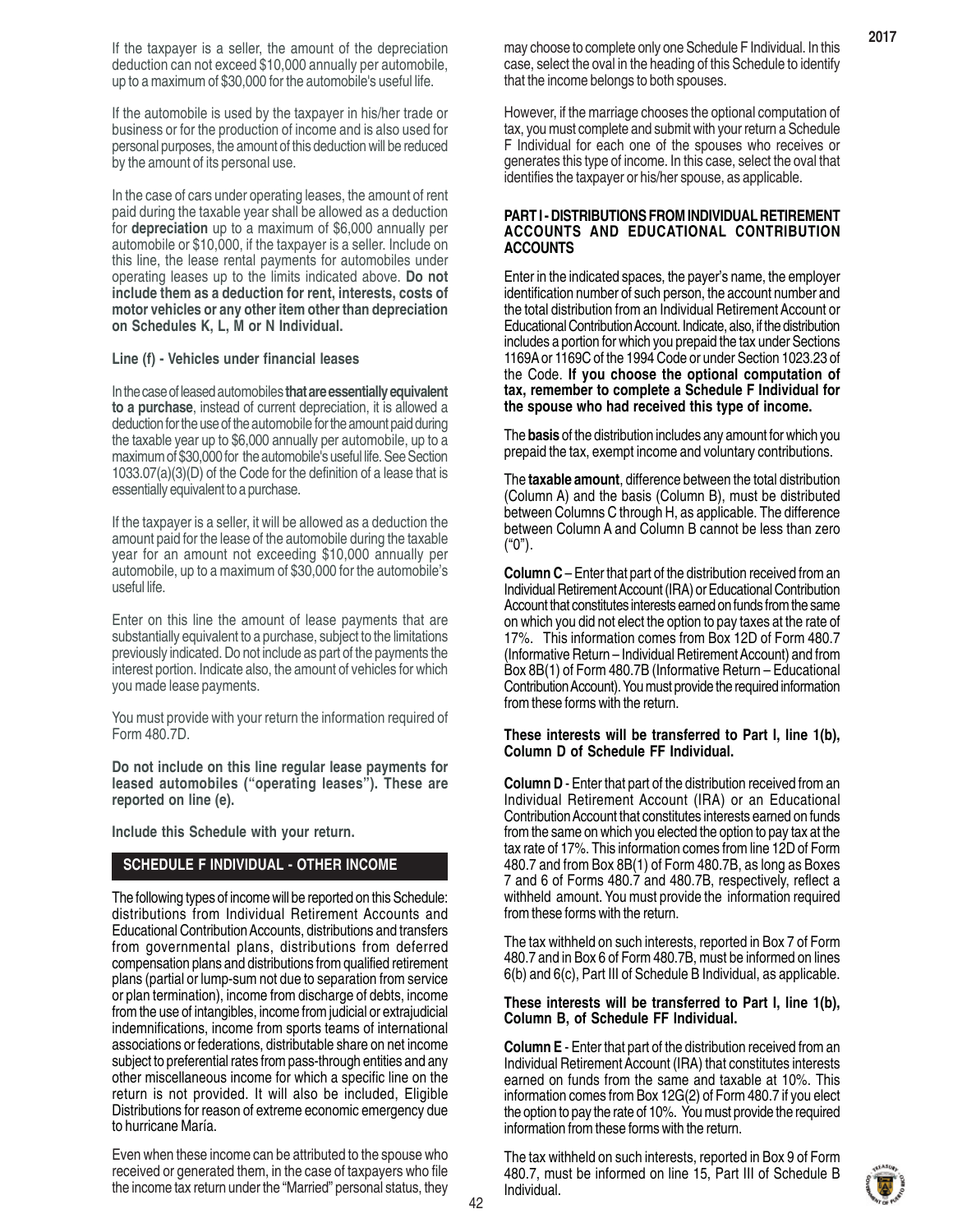**Column F** – If the owner or beneficiary of the IRA receives a total or partial distribution and is a pensioner of the Employees Retirement System of the Government of Puerto Rico and its Instrumentalities, the Judicature Retirement System or the Teachers Retirement System, enter in this column the amount distributed, **that does not constitute a distribution of your contributions**, if you elected the option to pay the preferential tax rate of 10%. That part of the distribution which constitutes your contribution to the IRA, must be reported in Column H. This information comes from Box 12G(3) of Form 480.7 if you elect the option to pay the rate of 10%. You must provide the information required from this forms with the return.

The tax withheld on such interest, reported in Box 9 of Form 480.7, must be informed on line 15, Part III of Schedule B Individual.

#### **Do not include the interests received in this part. The same must be reported in Column E.**

**Column G -** If the owner or beneficiary of the IRA or Educational Contribution Account receives a total or partial distribution **that is not an interest distribution received from financial institutions engaged in trade or business in Puerto Rico** (as provided in Section 1023.04 of the Code), **neither a distribution of the contributions to your IRA** and which consists of income from sources within Puerto Rico received by said IRA, enter the amount distributed in this column if you elected the option to pay the preferential tax rate of 17%.

This information comes from Box 12E of Form 480.7 and from Box 8B(3) of Form 480.7B, if you elect the option to pay the rate of 17%. You must provide the information required from these forms with the return.

The tax withheld on such amount, reported in Box 8 of Form 480.7 and in Box 7 of Form 480.7B, must be informed on lines 14(a) and 14(b), Part III of Schedule B Individual, as applicable.

**Column H** - Enter the remainder of the distribution received from an Individual Retirement Account (IRA) or an Educational Contribution Account which does not correspond to the previous columns.

**Line 1** - Totalize the amounts included in Columns A through H, respectively. **Transfer the total of Columns F and G to line 4(j) of Schedule A2 Individual to determine the tax at the corresponding preferential rate.**

**Line 2** - Add the total distributions from Individual Retirement Accounts (IRA) or Educational Contribution Accounts of Columns F through H, **including distributions or portion thereof subject to preferential rates**, and transfer it to Part 1, line 2F of the return or line 3F, Columns B and C of Schedule CO Individual.

**The 10% tax withheld (IRA distributions to Government pensioners) or 17% (IRA or Educational Contribution Account distributions consisting of income from sources within Puerto Rico) will be credited against your tax liability.**

**Transfer the amounts withheld to Schedule B Individual, Part III, lines 14 or 15, as applicable.**

**Submit with your return the information required of the Informative Return – Individual Retirement Account (Form 480.7) or the Informative Return - Educational Contribution Account (Form 480.7B), as applicable.**

# **PART II – DISTRIBUTIONS AND TRANSFERS FROM GOVERNMENTAL PLANS**

**2017**

You must inform the total lump-sum distributions from governmental plans received during the same taxable year due to the participant's separation from service and rollovers of the balance in the savings account of the participants in the Retirement Savings Accounts Program to a Non Deductible Individual Retirement Account when they terminate the public service.

Governmental plans include retirement plans under the Employees Retirement System of the Government of Puerto Rico, the Teachers Retirement System, the Retirement System of the University of Puerto Rico, and the Employees Retirement System of the Electric Power Authority.

Indicate the date and total amount of the distribution. The **basis** of the distribution includes amounts for which you prepaid the tax during the period of November 15, 2006 to December 31, 2006 under Section 1012D of the 1994 Code, and exempt contributions according to Article 1 of Act No. 415 of May 13, 1950. Select the corresponding oval if you made a prepayment. **If you choose the optional computation of tax, remember to complete a Schedule F Individual for the spouse who had received this type of income.**

**Line 1C - Enter the difference between Column (A) and Column** (B), but not less than zero ("0"), of the distributions from governmental plans (except the Retirement Savings Accounts Program).

**Line 1D - Enter the difference between Column (A) and Column** (B), but not less than zero ("0"), of the distributions under \$10,000 from the Retirement Savings Accounts Program.

**Line 2E -** Enter the difference between Column (A) and Column (B), but not less than zero ("0"), of the distributions of \$10,000 or more from the Retirement Savings Accounts Program on which the 10% preferential tax had been withheld at source. **Transfer this amount to line 4(j) of Schedule A2 Individual to determine the tax at the corresponding preferential rate**.

**Line 2F -** Enter the difference between Column (A) and Column (B), but not less than zero ("0"), of the amounts transferred from the Retirement Savings Accounts Program to a Non Deductible Individual Retirement Account subject to the 10% preferential tax rate. **Transfer this amount to line 4(j) of Schedule A2 Individual to determine the tax at the corresponding preferential rate**.

**Line 3** - Add the total distributions and transfers from government plans of Columns C through F, **including distributions and transfers subject to preferential rates**, and transfer it to Part 1, line 2E of the return or line 3E, Columns B and C of Schedule CO Individual.

#### **PART III – DISTRIBUTIONS FROM DEFERRED COMPENSATION PLANS (NON QUALIFIED)**

Enter in the indicated space the date and total amount of the distribution from a Deferred Compensation Plan. Indicate, also, if the distribution includes a portion for which the tax was prepaid under Section 1012D of the 1994 Code or under Section 1023.21 of the Code. **If you choose the optional computation of tax, remember to complete a Schedule F Individual for the spouse who had received this type of income.**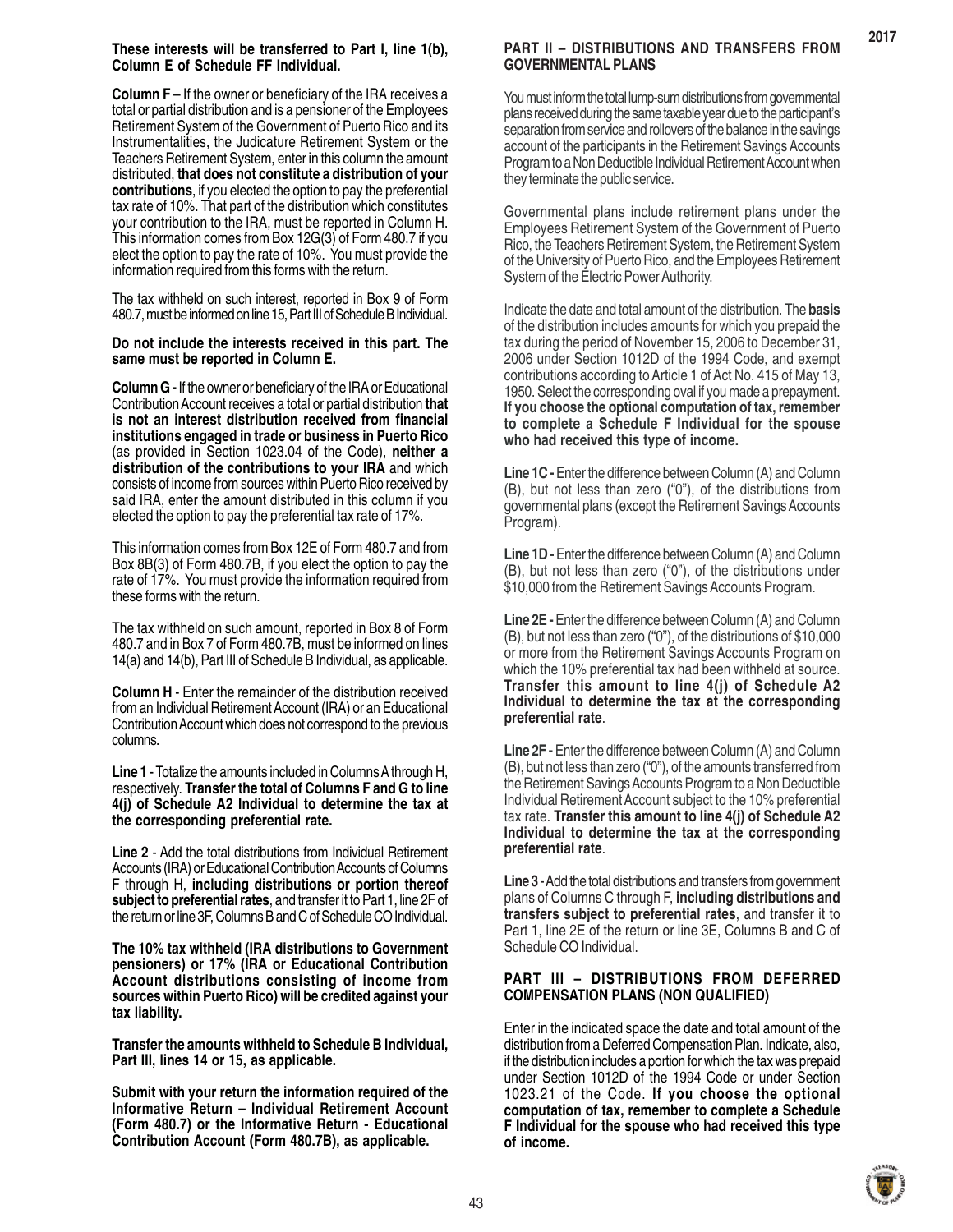**Line 1B** - The **basis** of the distribution includes any amount for which you prepaid the tax under Section 1012D of the 1994 Code and Section 1023.21 of the Code, and after-tax contributions.

**Line 1C - Enter the difference between Column (A) and Column** (B), but not less than zero ("0"), of the distributions from deferred compensation plans received during the year. Transfer this amount to Part 1, line 2P of the return or line 3P of Schedule CO Individual, as applicable.

#### **PART IV - DISTRIBUTIONS FROM QUALIFIED RETIREMENT PLANS (PARTIAL OR LUMP-SUM NOT DUE TO SEPARATION FROM SERVICE OR PLAN TERMINATION)**

Enter in the indicated space the date and total amount of the partial or total distribution not due to separation from service or plan termination from a qualified retirement plan. Indicate, also, if the distribution includes a portion for which the tax was prepaid under Section 1165(b)(9) of the 1994 Code or under Section 1023.21 of the Code. **If you choose the optional computation of tax, remember to complete a Schedule F Individual for the spouse who had received this type of income**.

The amount of total or partial distribution from qualified retirement plans (not due to separation from service) will be reported on a Form 480.7C. They will be identified in Box 22 of Form 480.7C with a Distribution Code other than: A- Retirement, B- Separation from Service, C- Death or E- Plan Termination.

**Line 1B -** The **basis** of the distribution includes any amount for which you prepaid the tax under Section 1165(b)(9) of the 1994 Code and Section 1023.21 of the Code, and after-tax contributions.

**Line 1C** - Enter the difference between Column (A) and Column (B), but not less than zero ("0"), of the distributions received during the year. Transfer this amount to Part 1, line 2P of the return or line 3P of Schedule CO Individual, as applicable.

#### **PART V – OTHER INCOME**

**Column A** – Enter the amount of income from discharge of debts reported in Box 9 of Form 480.6A. Refer to the instructions of line 5, Part I of Schedule IE Individual where the requirements to consider this payments exempt of tax are discussed.

**Column B** – Enter here the amount of income from royalties reported in Boxes 8 and 9 of Form 480.6C. Also enter here any other income received for the use of other intangibles (patents, copyrights, etc.).

**Column C** – Enter the amounts received from judicial or extrajudicial indemnification, paid under a judgment issued by the Court or under an extrajudicial claim, that constitute taxable income. **If you choose the optional computation of tax, this income is attributed individually to the spouse to whom it corresponds.**

The term **taxable income** includes, among others:

- 1. any part of the compensation that represents or substitutes losses from income or salaries, including ceased profits; and
- 2. the indemnification from lost or ceased salaries in cases of job suspension or termination, and from illegal dismissals.

The amounts received from judicial or extrajudicial indemnification are subject to a 7% withholding of tax at source. Provide the information required from Box 3 of Form 480.6B. Enter the tax withheld on Schedule B Individual, Part III, line 10.

**Column D** - You must inform income received from sports teams of international associations or federations, subject to the 20% withholding at source. **If you choose the optional computation of tax, this income is attributed individually to the spouse to whom it corresponds**. Provide the information required from Box 6 of Form 480.6B. Enter the tax withheld on Schedule B Individual, Part III, line 20.

**Column E** – You must inform any other income received during the year attributed individually to the taxpayer or spouse and that is not included in Columns A through D and F of this Part. For example, this Column will be used to report net income from Puerto Rico sources under Section 1123(f) of the Code or the income effectively connected with the conduct of a trade or business in Puerto Rico for those taxpayers subject to the provisions of Article 1123(f)-4(g) of Regulation No. 6257 under the Internal Revenue Code of 1994, as amended.

If you choose the optional computation of tax, remember to complete a Schedule F Individual for the spouse who had received this type of income.

**Column F** - You must inform your distributable share on net income subject to preferential rates from pass-through entities. **If you choose the optional computation of tax, this income is attributed individually to the spouse to whom it corresponds.** Provide the information required from Part III, line 7 of the Informative Return Pass-Through Entity (Form 480.60 EC). Enter the tax withheld on Schedule B Individual, Part III, line 11 (e).

**Line 2** - Include on this line according to each income category of Columns A through C and E, the ordinary and necessary expenses paid or incurred to generate them such as bank charges, brokerage commissions, fees, etc. These expenses cannot exceed the total income generated included on line 1 for each income category.

**Line 3** - Determine the amount of taxable income for each category by subtracting the expenses (line 2) from the total (line 1). **The income from sports team of international associations or federations will be transferred to line 4(g) of Schedule A2 Individual to determine the tax at the corresponding preferential rate. Likewise, the distributable share on net income subject to preferential rates from pass-through entities will be transferred to line 4(j) of Schedule A2 Individual.**

**Line 4** - Add the subtotal of Columns A through F of line 3. Transfer this amount to Part 1, line 2G of the return or line 3G of Schedule CO Individual, Columns B and C, as applicable.

#### **PART VI - ELIGIBLE DISTRIBUTIONS FOR REASON OF EXTREME ECONOMIC EMERGENCY DUE TO HURRICANE MARÍA**

Eligible Distributions made for Reason of Extreme Economic Emergency Due to Hurricane María, as provided by Administrative Determination No. 17-29 ("AD 17-29") and Administrative Determination No. 18-02 ("AD 18-02"), shall be included in this Part. For purposes of this Part, the following definitions shall be considered:

**Eligible Distributions**: Cash distributions made due to the passing of hurricane María through Puerto Rico, either from employees trusts established by private business employers qualified under Section 1081.01 of the Code ("Retirement Plans") as well as from Individual Retirement Accounts established under Section 1081.02 of the Code ("IRA") or from Non Deductible Individual Retirement Accounts established under Section 1081.03 of the Code ("Non Deductible IRA"). These distributions must be requested by an Eligible Individual during the Eligible Period to cover Eligible Expenses, as defined in AD 17-29.

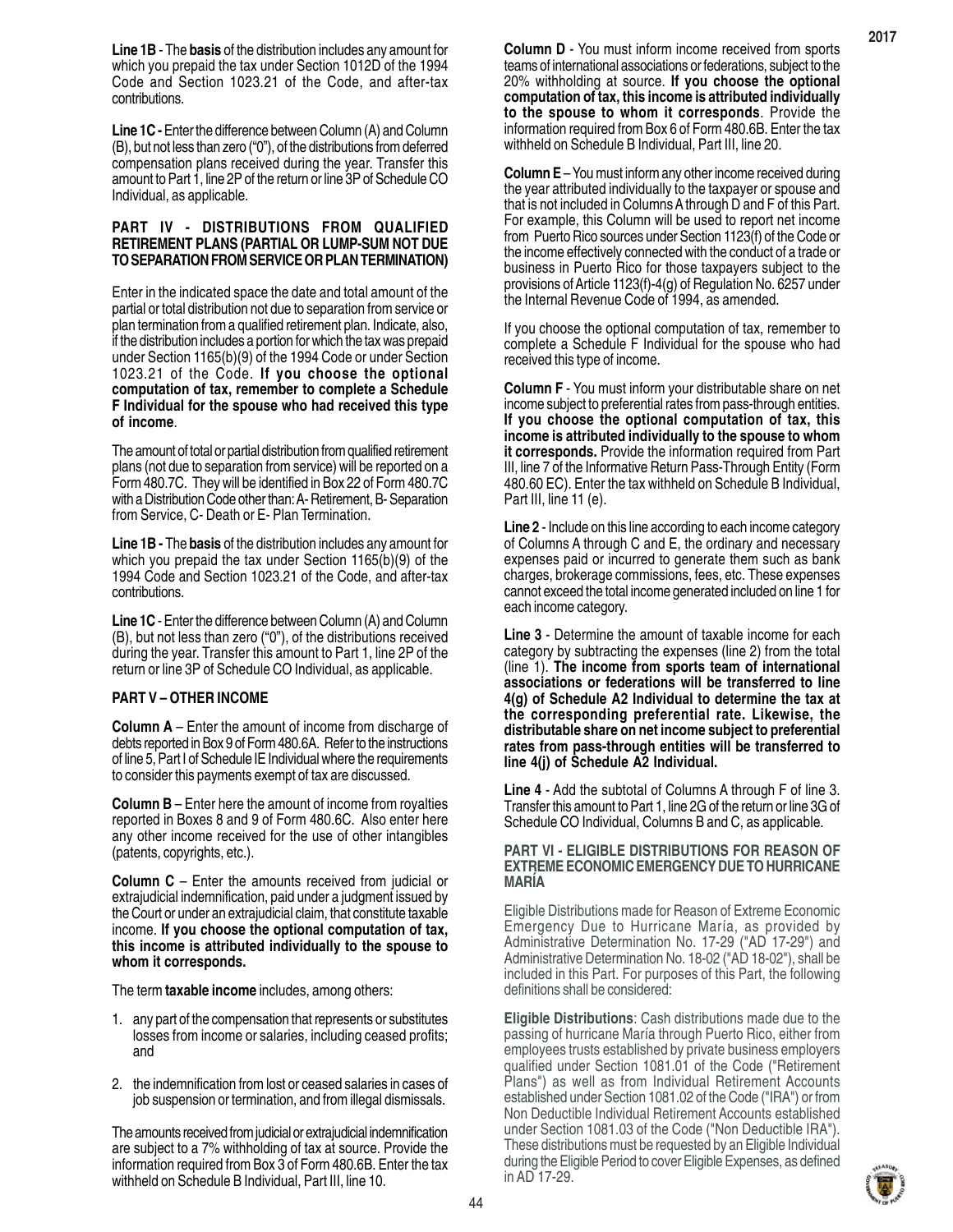**Eligible Individual**: Individual who during taxable years 2017 and 2018 is an individual resident of Puerto Rico, as provided by Section 1010.01(a)(30) of the Code. In the case of taxpayers who file a joint return, the taxpayer and the spouse are independent Eligible Individuals.

**Eligible Expenses**: All expenses that an Eligible Individual incurred to compensate for losses or damages suffered due to the passing of hurricane María through Puerto Rico and extraordinary and unforeseen expenses to cover basic needs due to the disaster caused by said atmospheric phenomenon.

**Limitation**: The total Eligible Distributions shall not exceed one hundred thousand dollars (\$100,000) and the total amount exempt of taxes shall not exceed ten thousand dollars (\$10,000) during the Eligible Period for each Eligible Individual.

To report Eligible Distributions in this Part, it will be necessary that the Eligible Individual has submitted to the financial institution the sworn statement required in AD 17-29 and AD 18-02. In case that said sworn statement has not been received, or that it does not comply with the provisions established in AD 17-29 and AD 18-02, or if the distribution is not made within the Eligible Period established (September 20, 2017 to December 31, 2017), the total distribution will not be considered as an Eligible Distribution, and therefore, it will not be reported in this Part.

You must report Eligible Distributions received in cash from a Qualified Retirement Plan, from an IRA or from a Non Deductible IRA during the period of September 20 to December 31, 2017. These distributions have to be requested in order to cover Eligible Expenses incidental to the passing of Hurricane María through Puerto Rico, as provided in AD 17-29 and AD 18-02. All Eligible Distributions must be reported in Forms 480.7 and 480.7C.

**Every Eligible Individual who has received an Eligible Distribution within the Eligible Period, must complete and include with his/her return a Schedule F Individual. In the case of married taxpayers who file a joint return (whether or not under the Optional Computation), must complete and include with their return a Schedule F Individual for each spouse. In these the cases, select the oval that identifies the taxpayer or spouse, as applicable.**

Enter in the indicated spaces the name and employer identification number of the person who made the payment, account number and distribution date. Also, indicate the form on which the Eligible Distribution was reported by selecting the corresponding oval (Form 480.7 or Form 480.7C).

In the case of Retirement Plans, Eligible Distributions are those made as total distributions or in the form of partial payments. The distributions in the form of annuity or periodic payments are not considered Eligible Distributions for these purposes, as established in AD 17-29.

In the case of Eligible Distributions of IRA or Non Deductible IRA, the penalty provided in Section 1081.02 (g) of the Code will not be applicable. However, the individual may be subject to the penalties imposed by the financial institution or insurer according to the contract or document of the IRA or Non Deductible IRA as established in AD 17-29 and AD 18-02.

**Column A** - Enter the amount of the Eligible Distribution that is exempt of income tax, including the alternate basic tax. The exempt amount cannot exceed \$10,000. If the distribution comes from an IRA or a Non Deductible IRA, enter the amount reported in Box 12K(2) of Form 480.7. If it comes from a Retirement Plan, enter the amount in Box 20A of Form 480.7C.

**Column B** - Enter the amount of Eligible Distribution that is subject to income tax and withholding at source at a fixed rate of 10%. That is, distributions in excess of \$10,000 but not more than \$100,000. If the distribution comes from an IRA or a Non Deductible IRA, enter the amount reported in Box 12K(1) of Form 480.7. If it comes from a Retirement Plan, enter the amount from Box 20B of Form 480.7C.

**Column C** - Enter the amount of the Eligible Distribution for which you prepaid the tax and the after-tax contributions made. If the distribution comes from a IRA or a Non Deductible IRA, enter the amount reported in Box 12K(3) of Form 480.7. If it comes from a Retirement Plan, enter the amount of Boxes 20C and 20D of Form 480.7C.

**Line 3** - Enter the difference between line 1, Column D and line 2, but not less than zero ("0").

**Line 4** - Determine the exempt amount among the **lesser** of the amount reflected on line 1, Column D or \$10,000, provided that **all** the following requirements are met:

- Total Distribution determined on line 1, Column D does not exceed \$100,000.
- Total Exempt Amount determined on line 1, Column A does not exceed \$10,000.
- Total Tax withheld at source included on lines 6(a) and 6(b) must be at least 10% of the amount determined on line 1, Column B.

In those cases in which **all** the requirements mentioned here are not met, enter zero on this line and continue on line 5.

Transfer the amount determined as exempt to line 32, Part II of Schedule IE Individual.

**Line 5** - Determine the amount that is taxable at 10% by subtracting the exempt amount (line 4) from the total Eligible Distribution (line 3). Transfer the result to Part 1, line 2S, page 2 of the return or to line 3S, Column B or C of Schedule CO Individual, as applicable.

Also, this amount will be transferred to line 4(k) of Schedule A2 Individual, as long as **all** the following requirements are met:

- Total Distribution determined on line 1, Column D does not exceed \$100,000.
- Total Exempt Amount determined on line 1, Column A does not exceed \$10,000.
- Total Tax withheld at source included on lines 6(a) and 6(b) must be at least 10% of the amount determined on line 1, Column B.

In the event that any of the aforementioned requirements is not met, the total distribution will be subject to the regular income tax rates and withholding at source established by the Code.

**Line 6** - Enter on line 6(a) the total tax withheld at source reported in Box 10 of all Forms 480.7 that you have received. Likewise, enter on line 6(b) the total tax withheld at source reported in Box 21 of all Forms 480.7C received. You must also indicate the total Informative Returns (Forms 480.7 and 480.7C) that have been prepared to you and which information has been reported in this Part VI.

**For additional information, refer to Administrative Determination No. 17-29 of November 15, 2017 and to Administrative Determination No. 18-02 of January 17, 2018, available on our website: www.hacienda.pr.gov.**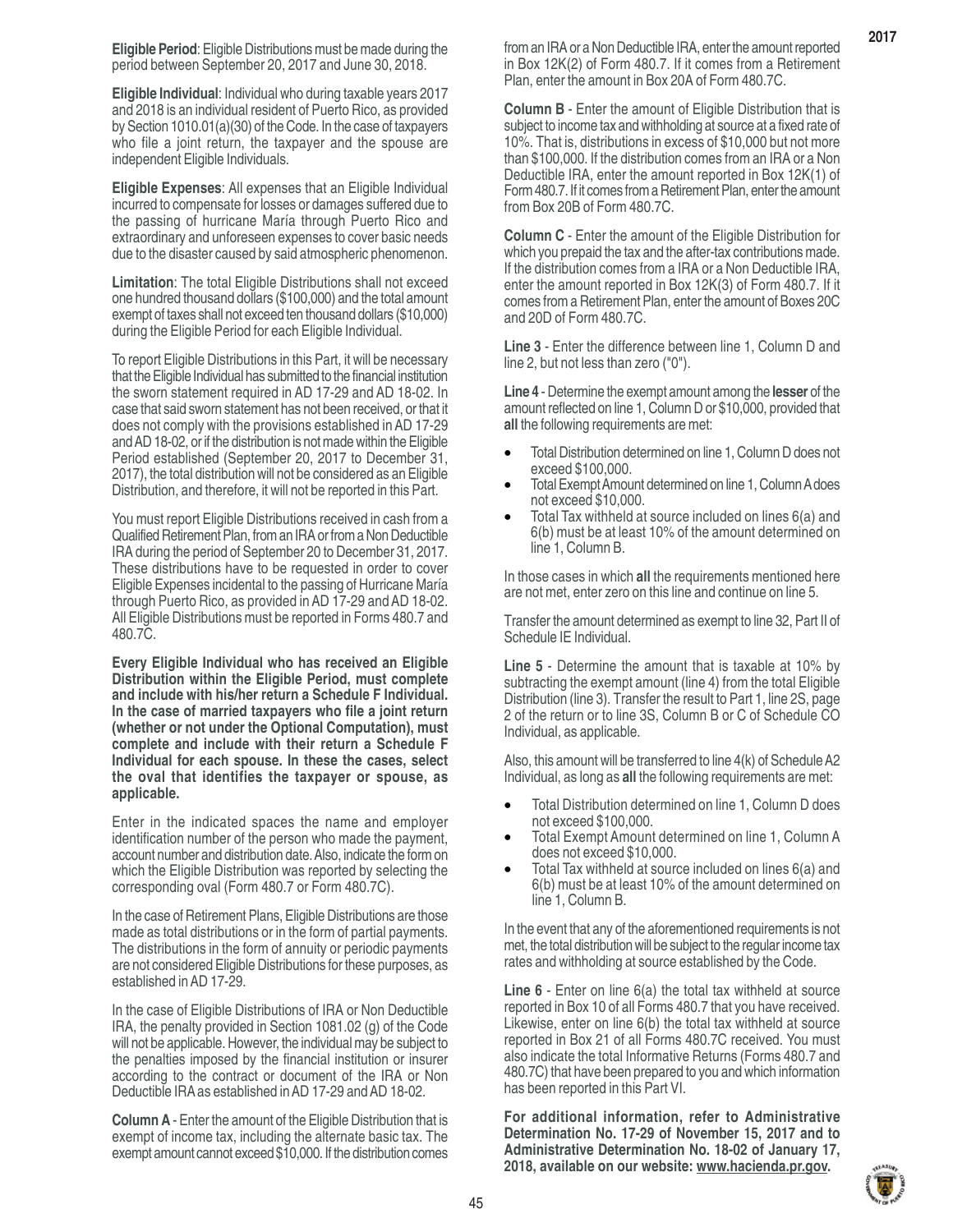#### **SCHEDULE FF INDIVIDUAL – INTERESTS, DIVIDENDS AND MISCELLANEOUS INCOME**

The following types of income will be reported on this Schedule: interests, dividends from corporations, income from prizes and contests and any other miscellaneous income for which a specific line on the return is not provided.

If you choose the optional computation of tax in the case of married individuals living together and filing a joint return, the income reported on this Schedule is attributed on a 50% basis to each spouse, therefore, they must complete only one schedule. It is important to note that in the case of income from **interests**, even though the total is attributed equally to both spouses, each spouse may claim the exemption of up to \$2,000 provided by the Code in the case of interests received from financial institutions engaged in the trade or business in Puerto Rico. Therefore, in these cases the exemption may be up to \$4,000.

#### **PART I – INTERESTS**

Enter in the indicated spaces, the payer's name and employer identification number, and the account number.

**Column A** - Enter the eligible interests earned from obligations of corporations and partnerships, engaged in industry or business in Puerto Rico, or upon new mortgages on residential property located in Puerto Rico, if you elected to pay the preferential tax rate of 10%.

The term **eligible interests** means any interest on bonds, notes or other obligations issued by a domestic or foreign corporation or partnership engaged in trade or business in Puerto Rico, including shares in trusts representing an interest in such bonds, notes or other obligations, provided that the proceeds from these obligations are used only in the industry or business in Puerto Rico of such corporation or partnership within a period no longer than 24 months from the issuance date of such obligations.

Also, any interest on mortgage loans on residential property located in Puerto Rico issued after July 31, 1997, secured or guaranteed under the provisions of the National Housing Act of June 27, 1934, as amended, or under the provisions of the Servicemen's Readjustment Act of 1944, will qualify for the aforementioned preferential rate of 10%.

You must also include any interest in mortgage loans on residential property located in Puerto Rico which interests are not exempt under Section 1031.02 of the Code, and shares in trusts representing an interest over such loans (or any other instrument representing an interest in such loans), provided that the interest recipient is not a financial institution as such term is defined in Section 1033.17(f) of the Code.

This information is obtained from Box 8 of Form 480.6B (Informative Return – Income Subject to Withholding). Provide the required information with your return.

**Column B** – You must show the taxable interests from an Individual Retirement Account or an Educational Contribution Account from eligible financial institutions subject to withholding, if you exercised the option to pay a preferential tax rate of 17% over the excess of \$2,000. This amount comes from Schedule F Individual, Part I, line 1, Column D. Provide with the return the information from Form 480.7 (Informative Return - Individual Retirement Account) or Form 480.7B (Informative Return - Educational Contribution Account), as applicable.

**Column C** – You must show the interests subject to withholding from financial institutions if you exercised the option to pay a preferential tax rate of 10% over the excess of \$2,000, **without including** taxable interests from an Individual Retirement Account or an Educational Contribution Account. This information is obtained from Box 7 of Form 480.6B. Provide the required information of the form with your return.

**Column D** – Enter the interests received from eligible financial institutions, including interests generated from an Individual Retirement Account or an Educational Contribution Account, for which the option to pay a preferential rate was not exercised. Provide the required information from Box 5 of Form 480.6A (Informative Return - Income Not Subject to Withholding).

**Column E** –Enter the interests earned from Individual Retirement Accounts (IRA) received from distributions to certain Government pensioners, if you exercised the option to pay a preferential tax rate of 10% over the excess of \$2,000. This amount comes from Schedule F Individual, Part I, line 1 Column E.

For additional information refer to instructions of Part I of Schedule F Individual. Provide the required information of Box 12(G)(2) of Form 480.7.

**Column F** – Enter in this column other interests subject to withholding received or credited under the provisions of special legislation that provides for a preferential rate other than the ones related to the interests included in Columns A through E.

**Column G** – Enter the interests received or credited from deposits, certificates of deposit, current accounts in savings cooperatives and associations held in any commercial bank or financial institution located outside of Puerto Rico, or any other interest income not included in Columns A through F. Provide the required information from Box 6 of Form 480.6A, among others.

**Line 1(a)** - Enter the sum of the total interests included in Columns A, C, D, F and G of Part I.

**Line 1(b)** – Enter the total of interests received during the year from the concept of IRA (included on Schedule F Individual, Part I, Columns C and D) and interests for the concept of distributions to Government pensioners (included on Schedule F Individual, Part I, Column E).

**Line 2** – Include on this line according to each category of interest, the ordinary and necessary expenses paid or incurred to generate them such as bank charges, brokerage commissions, etc. These expenses cannot exceed the total income generated included on line 1 for each category of interest.

**Line 3** – Interests received from financial institutions engaged in trade or business in Puerto Rico are exempt up to \$2,000 or \$4,000 for married taxpayers. This exemption will be claimed in Column B, C, D or E of this line. The total amount of the sum of all columns on this line should not exceed \$2,000 or \$4,000 for married taxpayers. In the case of married taxpayers filing separately or if the optional computation of tax is chosen, the exemption cannot exceed \$2,000 for each one.

**Line 4** – Determine the amount of taxable interests for each category by subtracting the total expenses (line 2) and the exemption (line 3) if applicable. Net interest income in Columns A through C, E and F will be transferred to lines 4(b) through 4(e) and 4(j), as applicable, of Schedule A2 Individual to determine the tax at the corresponding preferential rate.

**Line 5** - Add the total net interest of each Column, including interests subject to preferential rates, and transfer it to Part 1, line 2C of the return or line 3C, Columns B and C of Schedule CO Individual.

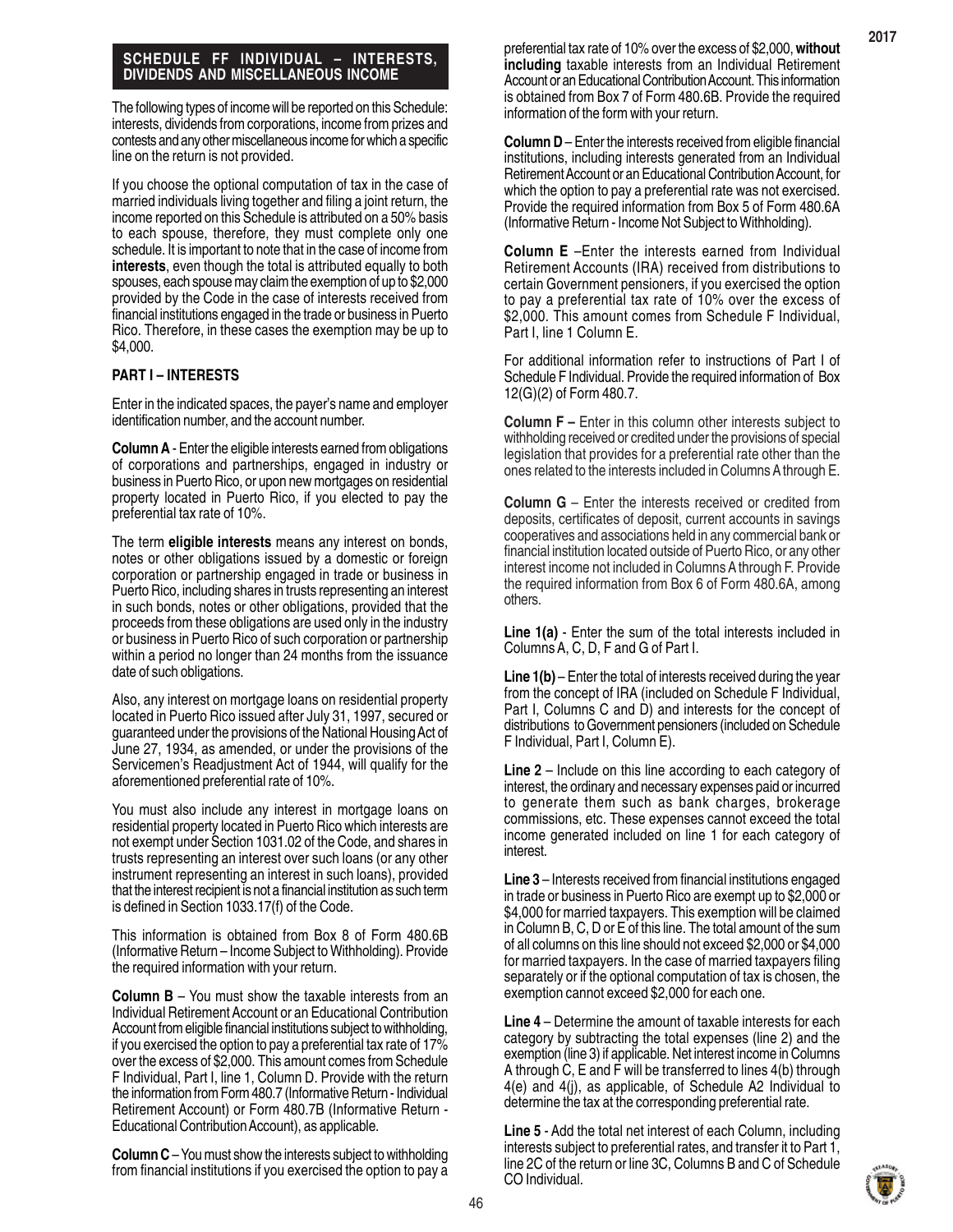## **PART II - CORPORATE DIVIDENDS**

Enter in the indicated spaces, the payer's name and employer identification number, and the account number.

**Column A** – It must be reflected in this column dividends subject to a 15% withholding. Every eligible distribution made by a domestic or foreign corporation, which income from sources within Puerto Rico is at least 80% of its gross income derived during the last 3 taxable years prior to the date in which the dividend is declared, is subject to a 15% preferential rate. If you have an investment in stocks in a domestic corporation, a 15% withholding will be made automatically on any distribution made, unless you elect that such withholding be inapplicable.

This information comes from Box 4 of Form 480.6B (Informative Return – Income Subject to Withholding). Provide with the return the required information of this form.

If you elected that no withholding be made, you must inform such income as ordinary income and pay taxes at the regular rates. This income must be informed in Column D and provide with the return the required information from Box 7 of Form 480.6A (Informative Return - Income Not Subject to Withholding).

**Columns B and C** – Enter in these Columns any dividend distribution realized under the provisions of special legislation that provides a preferential rate different to 15%. Enter in the provided space the applicable preferential rate. Provide the requiered information from Box 5 of Form 480.6B.

**Column D** – Enter any dividend distribution received from a foreign corporation not engaged in trade or business in Puerto Rico, or which income is substantially from sources outside Puerto Rico. Provide the required information from Box 7 of Form 480.6A.

**Line 2** – Include on this line according to each category of dividends, the ordinary and necessary expenses paid or incurred to generate them such as bank charges, brokerage commissions, etc. These expenses cannot exceed the total income included on line 1 for each category of dividends.

**Line 3** – Determine the amount of taxable dividends for each category by subtracting the expenses (line 2) from the total (line 1). The net dividend income from Columns A, B and C will be transferred to line 4(f) of Schedule A2 Individual to determine the tax at the corresponding preferential rate.

**Line 4** – Add the total net dividend for each Column, including dividends subject to preferential rates, and transfer the same to Part 1, line 2D of the return or line 3D, Columns B and C of Schedule CO Individual, as applicable.

# **PART III - MISCELLANEOUS INCOME**

**Column A** - Enter those miscellaneous income not itemized in any part of the return or schedules. **If you choose the optional computation of tax, these income not itemized will be attributed on a 50% basis to each spouse**.

**Column B** - You must inform the income received from prizes or contests. If the prize consists of a property, equipment or other value, you must inform its fair market value. **If you choose the optional computation of tax, this income must be attributed on a 50% basis to each spouse**.

**Line 2** - Include on this line according to each income category of Columns A and B, the ordinary and necessary expenses paid or incurred to generate them such as bank charges, brokerage commissions, fees, etc. These expenses cannot exceed the total income included on line 1 for each income category.

**Line 3** - Determine the amount of taxable income for each category by subtracting the expenses (line 2) from the total (line 1).

**Line 4** – Add the subtotal of Columns A and B of line 3. Transfer this amount to Part 1, line 2G of the return or line 3G of Schedule CO Individual, Columns B and C, as applicable.

# **SCHEDULE F1 INDIVIDUAL – DETAIL OF INCOME UNDER ACT 22-2012, AS AMENDED**

Use this Schedule to inform passive income from interests, dividends and long-term capital gains earned by a resident individual investor with respect to his/her investments. Such exemption will be in effect until December 31, 2035.

For purposes of Act 22-2012, as amended, "**resident individual investor**" means a resident individual, as defined in Section 1010.01(a)(30) of the Code, who was not a resident of Puerto Rico during the last six years before January 17, 2012 and who becomes resident of Puerto Rico no later than the taxable year ending on December 31, 2035.

**You should indicate the number of the tax exemption decree issued by the Department of Economic Development and Commerce and the date on which you established your residence in Puerto Rico.**

# **PARTS I AND II – INTERESTS AND DIVIDENDS**

Describe the name of the person who made the payment, employer identification number of said person, the account number and the amount received.

It will be totally exempt from the payment of income tax for Puerto Rico, including the alternate basic tax, the income from all sources earned by a resident individual investor, after becoming resident of Puerto Rico but before January 1, 2036, consisting of:

- interests and dividends, including but not limited to, interests and dividends from a registered investment company described in Section 1112.01 of the Code, and
- interests, financing charges, dividends or share in partnerships benefits received from international banking entities duly authorized according to the Banking Center Regulatory Act.

Transfer the total of line 1, Parts I and II to Schedule IE Individual, Part II, line 36.

# **PART III – CAPITAL ASSETS GAINS AND LOSSES**

You must inform in this part the long-term capital gains and losses derived from:

# Accretion before becoming resident of Puerto Rico

The part of the net long-term capital gain derived by a resident individual investor related to any accretion in securities owned before he/she became resident of Puerto Rico, that is recognized after 10 years of becoming resident of Puerto Rico and before January 1, 2036, will be subject to the payment of a 5% tax, in lieu of any other tax provided by the Code, including alternate basic tax. If such accretion is recognized at any other moment, the net long-term capital gain related to such securities, shall be subject to the payment on income tax according to the tax treatment provided by the Code. The amount of this net long-term capital gain shall be limited to the share of the gain related to the accretion of the securities while the resident individual investor was living outside

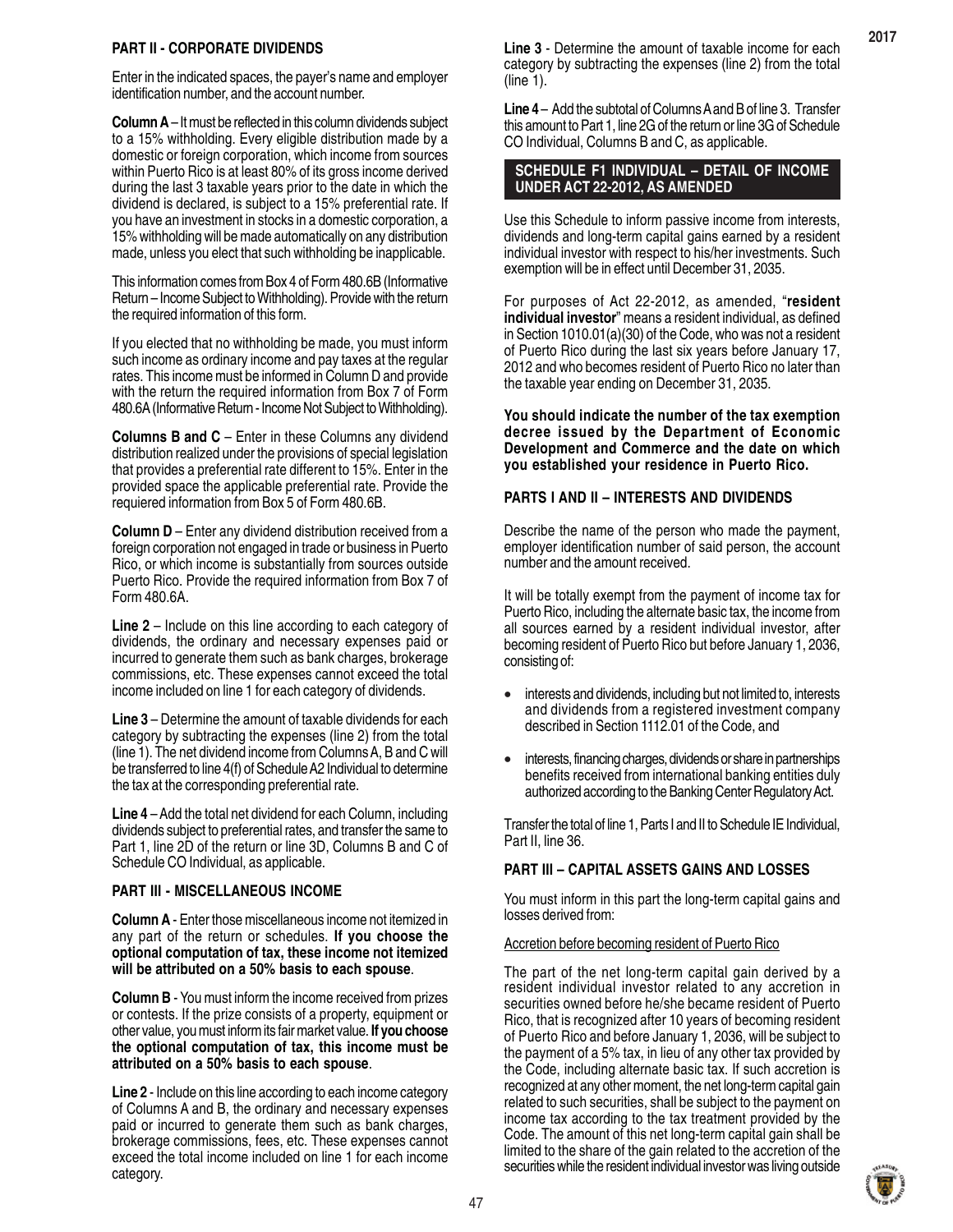of Puerto Rico. Provided that, for taxable years beginning after December 31, 2016, said capital gain will be considered income from sources outside of Puerto Rico for purposes of the income tax provided in the Code.

#### Accretion after becoming resident of Puerto Rico

The total net capital gain derived by a resident individual investor related to any accretion of the securities owned after he/she became resident of Puerto Rico, that is recognized before January 1, 2036, will be totally exempt from the payment of income tax for Puerto Rico, including the alternate basic tax provided by the Code. If such accretion is recognized after December 31, 2035, the net long-term capital gain related to such securities, will be subject to the payment of income tax according to the tax treatment provided by the Code. The amount of this net long-term capital gain is in relation to the share of the gain related to the accretion of the securities, including the securities owned by the resident individual investor at the moment of becoming resident of Puerto Rico as well as the ones that he/she acquires after becoming resident of Puerto Rico.

You must indicate the sale price and the adjusted basis of the capital asset sales transactions included in this Part III, in Columns A and C, respectively. In addition, in those cases in which the sale of capital assets included in this part correspond to securities that the resident investor owned at the moment of becoming resident of Puerto Rico, shall indicate in Column B the market value of said securities at the date of establishing residence in Puerto Rico.

Transfer the total of line 1, Column (E) to Schedule D Individual, Part II. Transfer the total of line 1, Column (F) to Schedule IE Individual, Part II, line 36. For additional information refer to Act 22-2012, as amended.

#### **SCHEDULE G INDIVIDUAL - SALE OR EXCHANGE OF ALL TRADE OR BUSINESS ASSETS OF A SOLE PROPRIETORSHIP BUSINESS**

Every individual who sells, exchanges or disposes all the assets used in his/her sole proprietorship business, may defer the gain if:

- 1) Reinvests the product of the sale or exchange in another sole proprietorship business in Puerto Rico.
- 2) Makes the reinvestment within 12 months from the date of the sale or exchange of the first business.

**This gain deferment will not apply to businesses conducted by corporations or partnerships, or other type of organizations.**

#### **Definitions:**

**Sole proprietorship business -** Any business engaged in manufacture, agriculture, construction, sale and purchase of consumer's goods or to render services, which are totally owned by a natural person.

**Assets used in your sole proprietorship business –** It includes land, real and personal property subject to the concession of depreciation, property included on the taxpayer's inventory in existence at the end of the taxable year, property owned for the sale during the ordinary course of industry or business, sales or payable promissory notes and other intangible property. The term does not include property for personal use, property owned as investment and property that is not used in your sole proprietorship business.

#### **PART I - QUESTIONNAIRE**

You must indicate on line 1 if in previous years you have

claimed the benefit of postponing the gain of a sole proprietorship business, by selecting of the corresponding oval. In case you have answered "Yes", you must inform in the spaces indicated the taxable year in which you commenced to postpone the gain and the amount claimed.

The adjusted basis to be informed on line 2 will be equal to the amount determined on Schedule G Individual, Part III, line 21 for the taxable year in which you elected to benefit from the gain postposition.

**This Schedule must include the aforesaid information and will be submitted with your return for all subsequent years in which you elected to benefit from the postposition of the gain from a sole proprietorship business.**

#### **PART II - COMPUTATION OF GAIN**

**Line 7 -** You must inform those expenses incurred that made possible the sale of your first sole proprietorship business. The following examples are considered these type of expenses: advertisements, legal fees, commissions, etc.

**Line 9 -** The adjusted basis of your first sole proprietorship business will be its cost, increased by the permanent improvements made to the business and reduced by the depreciation expense claimed over the business assets used.

However, the adjusted basis of the property must be increased by those taxpayers that during the periods comprised between July 1 and December 31, 2006 and/or between July 1, 2014 and April 30, 2015 prepaid the 5% and/or 8% special tax, respectively, on the increase in accumulated value of capital assets. In this case, the adjusted basis of the property will include the increase in accumulated value upon which the special tax was paid. To indicate this adjustment to the basis, select the corresponding oval.

**Line 10 –** Enter the gain realized on the sale. If the gain was realized on the sale of a qualified property under the provisions of Act 132-2010 or Act 216-2011, the same is 50% exempt from the payment of income tax. For the definition of qualified property refer to the instructions of Schedule D Individual.

**Line 12 -** If you sold your first sole proprietorship business and have the intention of purchasing another new sole proprietorship business, the Code provides you the benefit to postpone the realized gain as long as you comply with the requirements previously mentioned. Do not complete the rest of the Schedule and submit it with your return. **You must fill out another Schedule G Individual for next year to inform the postponed gain and the adjusted basis of the new sole proprietorship business.**

#### **PART III - ADJUSTED SALES PRICE, TAXABLE GAIN AND ADJUSTED BASIS OF NEW SOLE PROPRIETORSHIP BUSINESS**

**Line 13 -** Enter on this line the total amount realized on the sale of your first sole proprietorship business as determined on line 10. Indicate if it is a short-term or long-term gain, by selecting the corresponding oval.

If this line is zero, then there is no gain to be recognized for this taxable year. In this case, do not complete the rest of the form and include the same with the return.

If this line is more than zero and you acquired a new sole proprietorship business, continue with the rest of the form in order to determine if any part of this realized gain will be taxed in this taxable year. This occurs when the assets sales price of

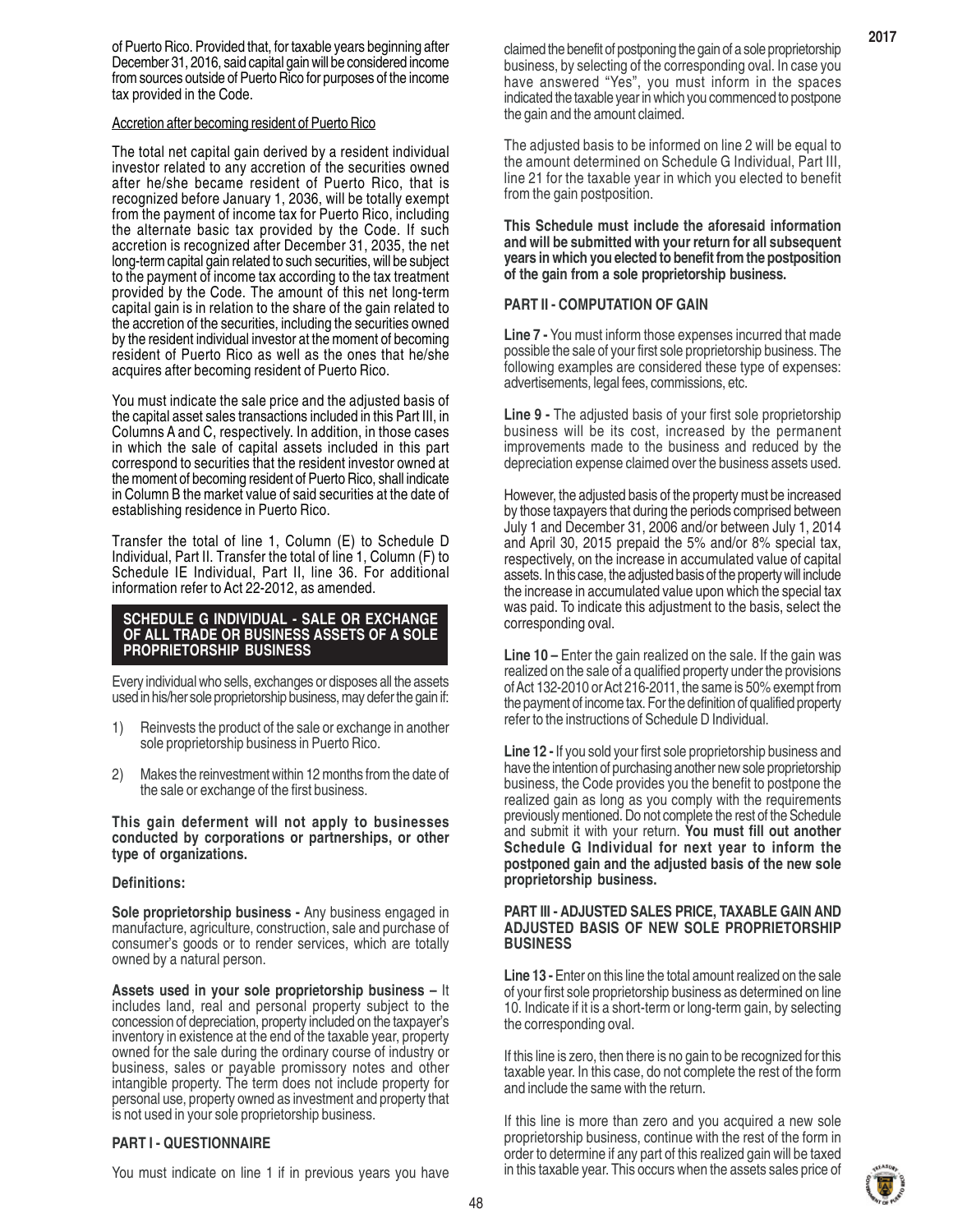On the other hand, if this line is more than zero and you do not have the intention of buying another business during the replacement period provided by the Code, all realized gain, as determined on line 10 of this schedule, will be recognized and taxed in this taxable year. However, if you select the oval on line 10 indicating "Qualified property:  $\bigcirc$  1 Yes", transfer to Schedule D Individual, as applicable, the 50% of the amount shown on this line.

**Line 14 -** To determine which part of the realized gain is taxable, the sale price of the first sole proprietorship business will include only the amount of any mortgage, fiduciary cession for the benefit of creditors (trust deed), or any other debt to which is subject such property owned by the purchaser. In this case, the commissions and other selling expenses paid or incurred on the sale of the first sole proprietorship business will not be deducted nor taken into consideration while determining the sale price.

**Line 15(b) -** The cost of the new sole proprietorship business will be its cost plus those debts to which the property is subject (including mortgages) as of the date of the purchase, and the nominal value of the taxpayer's debts that are part of the consideration for the purchase.

Line 19 - Enter the smaller of line 13 or 18. If the result is zero or less, there will be no taxable gain for this taxable year.

If the amount is more than zero, this will be the taxable gain for this taxable year. This occurs when the total amount reinvested in the new sole proprietorship business is less than the sale price of the first sole proprietorship business. If you selected the oval on line 10 indicating "Qualified property: **1** Yes", transfer to Schedule D Individual, as applicable, the 50% of the amount shown on this line.

**Line 21 -** This will be the adjusted basis of the new sole proprietorship business, **which you must inform in all the subsequent taxable years since you elected the benefit of postponing the gain. The same will be informed on Schedule G Individual, Part I, line 2 of the following year of said election.**

This provision has the effect of postponing the gain not recognized on the sale of the first sole proprietorship business until a sale is made of all the assets of the new sole proprietorship business.

#### **SCHEDULE H INDIVIDUAL - INCOME FROM ANNUITIES OR PENSIONS FROM QUALIFIED OR GOVERNMENTAL PLANS**

This Schedule must be completed if you received income from annuities or pensions from qualified pension plans under Section 1081.01 of the Code or granted by the Government of Puerto Rico, the United States and instrumentalities or political subdivisions of both governments. Schedule H Individual provides space to report the income from only one annuity or pension. Therefore, in the case of individuals receiving more than one annuity or pension, a separate schedule should be completed for each one.

If you receive benefits from the Social Security Administration, do not complete this Schedule because such benefits are not taxable in Puerto Rico. On the other hand, if you received income in periodic payments from the purchase of a fixed or variable annuity through a financial or insurance institution,

report it on this schedule. However, any other income that is not received as periodic payments from such annuity must be informed on Schedule F Individual or Schedule D Individual, as applicable. Refer to the instructions of said schedules.

Pensions from governmental plans must be included on this Schedule.

In the case of a pension, the name of the payer and employer identification number must be included.

In the case of qualified or governmental plans which income is reported in an Internal Revenue Service (IRS) Form 1099-R ("Distributions from Pensions, Annuities, Retirement or Profit-Sharing Plans, IRAs, Insurance Contracts, etc."), the taxpayer must include with the return the Form 1099-R that corresponds to the income from annuities included on this schedule.

#### **PART I - DETERMINATION OF COST TO BE RECOVERED**

Complete this part only if you have not recovered the cost of the pension. If you already have recovered the cost of your pension, do not fill out this Part and continue with Part II of the Schedule.

**Line 1 - Enter the cost of the annuity or pension. As general** rule, the cost of the annuity or pension is the amount that the taxpayer paid in order to be entitled to receive the annuity or pension. In the case of contributions to a qualified pension plan under Section 1081.01 of the Code, the cost of the pension includes after-tax contributions. Also, include those amounts over which you prepaid the 5% special tax under Sections 1081.01(b)(9) of the Code or Section 1012D of the 1994 Code and the 8% under Section 1023.21 of the Code.

As general rule, this information comes from Box 3 of Form 480.7C (Informative Return – Retirement Plans and Annuities). You must provide the required information of the form with your return.

**Line 2 -** Breakdown the amount of pension received in each of the previous years and totalize the amounts in the boxed area.

Line 3(a) - Breakdown the amount of taxable pension received in each of the previous years and totalize the amounts in the boxed area.

**Line 3(b) -** Breakdown the amount of tax exempt pension received in each of the previous years and totalize the amounts in the boxed area.

#### **PART II - TAXABLE INCOME**

**Line 7 - Enter the total amount received from annuities or** pensions during the year. This information appears on Form 480.7C, Box 17.

**Line 8 -** Enter \$11,000 if you are under age 60, or enter \$15,000 if you are age 60 or older.

**This deduction only applies if the pension received is derived from a qualified pension plan under Section 1081.01 of the Code or from the retirement systems subsidized by the Government of Puerto Rico, the United States and instrumentalities or political subdivisions of both governments.**

For these purposes, Form 480.7C must indicate the following information:

- that the distribution is made in periodic payments,
- that it is a governmental or private qualified plan,
- that no amount must be reflected in Boxes 6 through 15, and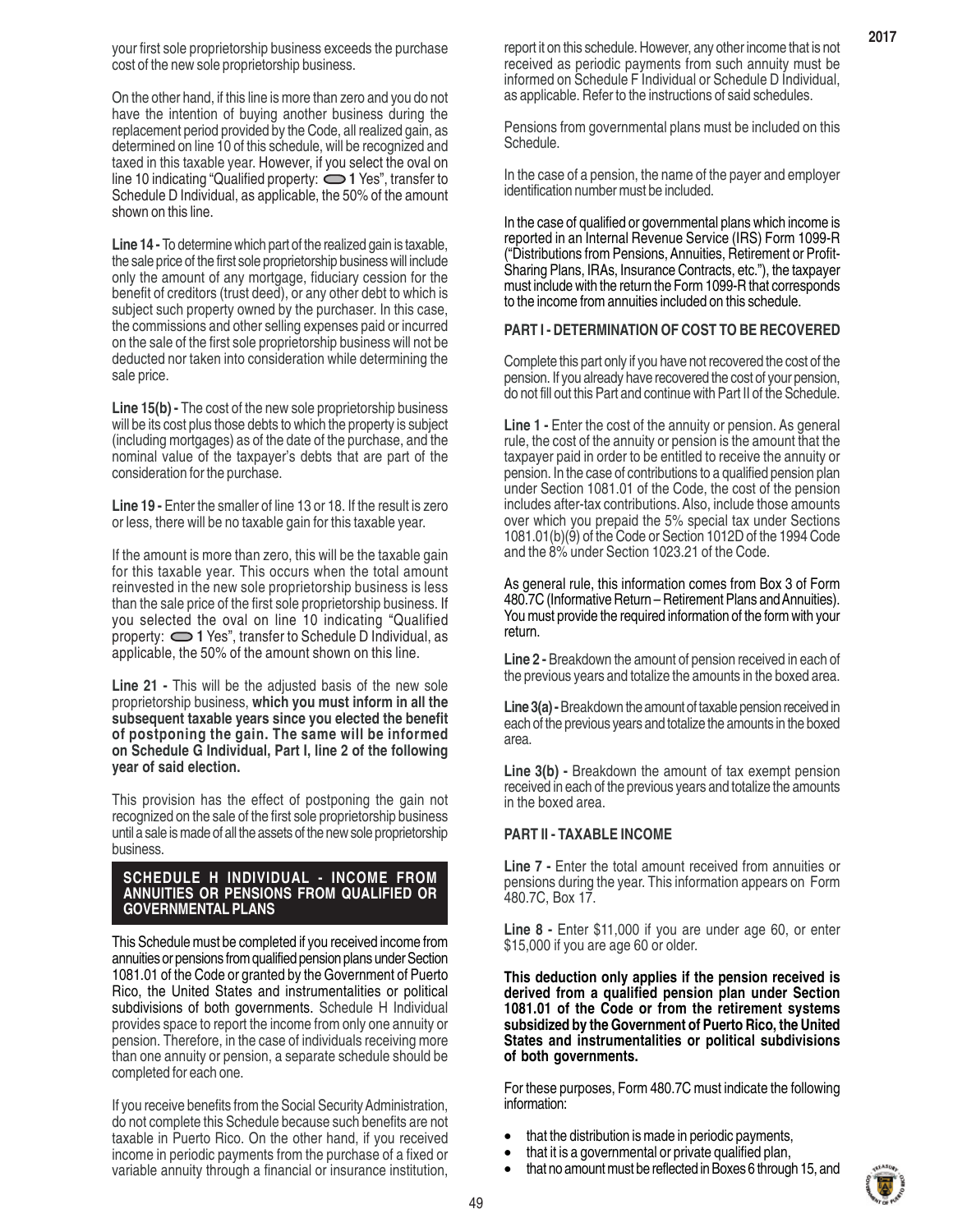If the taxpayer receives more than one pension, the exemption will apply for each pension separately.

If the total amount received during the year exceeds \$11,000 or \$15,000, as applicable, the excess over such amount will be subject to tax. While you are recovering the cost of the annuity or pension, you will be taxed up to 3% of such cost.

**If you claim the exempt amount of \$15,000, you must keep for your records a copy of your birth or baptism certificate as evidence to support your right to claim the exemption. Make sure to write your date of birth on page 1 of the tax return.**

**Line 12 -** Enter the amount of line 11 or 3% of the annuity's cost, whichever is greater, until you have recovered the total cost of your annuity or pension tax free. This amount cannot be greater than the amount on line 9.

If the payments received covered less than 12 months, multiply 1/12th from the 3% of the pension cost (line 1) by the number of months during which the pension was received. Enter on line 12 of this Schedule and in Part 1, line 2H of the return, the amount determined from the above computation, or the amount entered on line 11 of this Schedule, whichever is greater, but not greater than the amount of line 9. If you choose the optional computation of tax, transfer this amount to Schedule CO Individual, line 3H, Column B or C, as applicable, corresponding to the taxpayer or his/her spouse.

**Line 13 - Enter the income tax withheld, if any, and transfer this** amount to Schedule B Individual, Part III, line 18.

**Provide the required information of the Informative Return 480.7C and this Schedule.**

# **SCHEDULE IE INDIVIDUAL – EXCLUDED AND EXEMPT INCOME**

Complete this Schedule to inform the excluded and exempt income received during the taxable year. The total amount of exclusions and exemptions of gross income will be considered in the calculation of the limitation of 30% of income for mortgage interests deduction. Also, this schedule will be used to determine the excluded and exempt income subject to alternate basic tax.

In the case of married taxpayers filing jointly, they shall complete and submit with the return a **Schedule IE Individual for each spouse**. Select the oval that identifies the taxpayer or the spouse, respectively.

# **PART I – EXCLUSIONS FROM GROSS INCOME**

**Line 1 –** Enter the income received under a life insurance contract whether in lump-sum or in installments, by reason of death or terminal illness of the policy holder. In the case of payments for terminal illness, previous authorization from the Secretary is required to claim the exemption and the policy holder should have less than a year of life expectancy. For more information, see Section 1031.01(b)(1) of the Code.

**Line 2 –** Enter the value of property acquired through donation, legacy or inheritance. The income derived from such property is not considered excluded and therefore, should be included as gross income. If the donation, legacy or inheritance is paid in installments, include as income the portion that is considered to be derived from the property. (Section 1031.01(b)(2) of the Code).

**Line 3 –** Enter the amounts received through medical or accident insurance, under labor compensation acts, judicial or extra judicial indemnifications and amounts received through pensions, annuities or analog concessions for **personal physical injury or physical illnesses** or by reason of occupational or non occupational disability.

**Line 5 –** Enter the income derived from the discharge of debts, in whole or in part, if the discharge is done under one of the following circumstances:

- bankruptcy under Title 11 of the Code of the United States of America approved by a court with competent jurisdiction; •
- taxpayer insolvency (liabilities exceed the fair market value of the assets); or •
- the debt is from a student loan which terms allow for discharge in exchange for work for a period of time in certain professions or with specific employers. •

If the debt discharge is not due to one of the preceding circumstances, the income derived from the same is considered taxable income and shall be included on Schedule F Individual.

The excluded amount of income for debt discharge will reduce the net operating loss incurred or available in the year of the discharge, the net capital loss incurred or available in the year of the discharge, the tax basis of any asset that constitutes the collateral of the debt subject to discharge, or the tax basis of any other asset in the hands of the taxpayer, in that order.

Provide the information of Box 18 of the Informative Return - Exempt and Excluded Income and Exempt Income Subject to Alternate Basic Tax (Form 480.6D).

**Line 6 –** Enter the income received for **child support**. Do not include on this line payments received from alimony due to divorce or separation provided under Section 1033.13 of the Code. If you received payment from alimony due to divorce or separation, enter it on line 2(R), Part 1 of the return.

**Line 7 –** Enter the amount paid by an employer to an employee as a reimbursement for expenses related to trips, meals, lodging, entertainment (not sumptuous or extravagant) and other expenses related to the employment, provided the reimbursement was done pursuant to a reimbursement plan established by the employer that complies with the requirements established by the Secretary.

**Line 8 –** Enter the total amount of other exclusions from gross income for which a specific line is not provided on this Schedule, such as study scholarships, literary, scientific, artistic or other awards. Also, enter amounts excluded from gross income under special laws.

An example of the special laws is the income derived from meal or trip allowances paid for voluntary services under the Voluntary Act of Puerto Rico (Act 261-2004). This amount shall not exceed \$1,500. Any excess over such amount is included as taxable income.

Enter the amount in the column of items considered for the mortgage interests limitation as well as in the column of items subject to alternate basic tax.

The taxpayer must include with the return a schedule detailing the type of exclusion from net income and the amount of said income received during the taxable year.

If you choose the optional computation of tax, indicate on lines 1 through 4, 6 and 7 the total amount received by each spouse

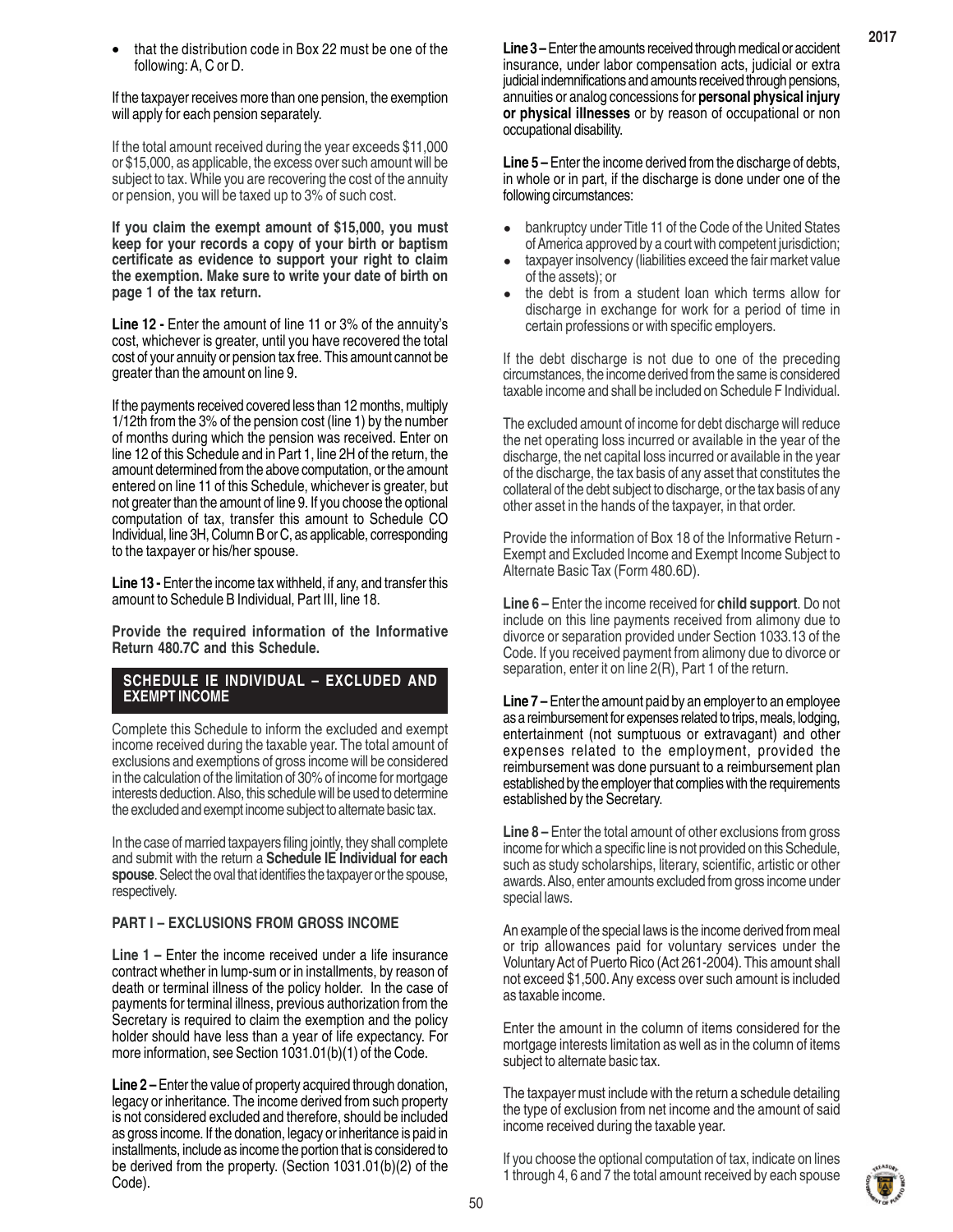in his/her individual capacity. Enter on line 5 the amount of income received on a 50% basis for each spouse. On the other hand, indicate on line 8 the total amount received by each spouse in his/her individual capacity or on a 50% basis, as applicable.

#### **PART II - EXEMPTIONS FROM GROSS INCOME**

**Line 2(C) –** Enter the interest income received from any of the following mortgages:

- secured by the National Housing Act of 1934, as amended, that have been issued no later than February 15, 1973 and owned by residents of Puerto Rico on May 5, 1973 and issued within the 180 days following February 15, 1973 to be acquired by a resident of Puerto Rico; •
- on residential property located in Puerto Rico issued after June 30, 1983 and before August 1, 1997, secured by the National Housing Act of 1934 or the Servicemen's Readjustment Act of 1944; •
- on new construction residential property located in Puerto Rico issued after July 31, 1997 and secured by the National Housing Act of 1934 or the Servicemen's Readjustment Act of 1944; •
- originated to provide permanent financing for the construction or acquisition of social interest housing; and •
- secured under the Bankhead-Jones Farm Tenant Act of 1937, as amended. •

Enter the amount in the column of items considered for the mortgage interest limitation as well as in the column of items subject to alternate basic tax. Provide the required information from Box 9 of Form 480.6D.

**Line 2(D) –** Enter the amount claimed as an exclusion up to \$2,000 for interests received from deposit in accounts in Puerto Rico. Transfer to this line the amount entered on Schedule FF Individual, Part I, line 3. Enter the amount in the column of items considered for the mortgage interest limitation as well as in the column of items subject to alternate basic tax.

**Line 2(E) –** Enter the total amount of other interests subject to alternate basic tax reported in Box 10 of Form 480.6D.

Enter the amount in the column of items considered for the mortgage interest limitation as well as in the column of items subject to alternate basic tax. Provide the required information of Form 480.6D.

**Line 2(F)** – Enter the total amount of other interests **not** subject to alternate basic tax reported in Box 11 of Form 480.6D. Provide the required information of Form 480.6D.

**Line 2(G)** – Enter the total amount of other interests subject to alternate basic tax **not** reported on Form 480.6D.

The taxpayer must include with the return a schedule detailing the payer's name and employer identification number, account number (if applicable) and the amount of interests received during the year that are subject to the payment of alternate basic tax and were **not** reported on a Form 480.6D.

Enter the amount in the column of items considered for the mortgage interest limitation as well as in the column of items subject to alternate basic tax.

**Line 2(H)** – Enter the total amount of other interests **not** subject to alternate basic tax and **not** reported on a Form 480.6D.

The taxpayer must include with the return a schedule detailing the payer's name and employer identification number, account number (if applicable) and the amount of interests received during the year that are **not** subject to the payment of alternate basic tax and were **not** reported on a Form 480.6D.

**Line 3(A) - Enter the distributions of dividends reported in** Boxes 12 and 16 of Form 480.6D which are subject to alternate basic tax. Enter the amount in the column of items considered for the mortgage interest limitation as well as in the column of items subject to alternate basic tax. Provide the required information of Form 480.6D.

**Line 3(B) -** Enter the dividend distributions reported in Boxes 13, 14, 15 and 17 of Form 480.6D. Enter the amount only in the column of items considered for the mortgage interest limitation. Provide the required information of Form 480.6D.

**Line 3(C) –** Enter dividends that were **not** reported on Form 480.6D and that are subject to the payment of alternate basic tax.

The taxpayer must include with the return a schedule detailing the payer's name and employer identification number, account number (if applicable) and the amount of dividends received during the year that are subject to the payment of alternate basic tax and were **not** reported on a Form 480.6D.

Enter the amount in the column of items considered for the mortgage interest limitation as well as in the column of items subject to alternate basic tax.

**Line 3(D) -** Enter dividend distributions **not** reported on Form 480.6D and **not** subject to the payment of alternate basic tax.

The taxpayer must include with the return a schedule detailing the payer's name and employer identification number, account number (if applicable) and the amount of dividends received during the year that are **not** subject to the payment of alternate basic tax and were **not** reported on a Form 480.6D.

**Line 4 –** Enter the fair rental value of housing and its belongings, and the amount of any payments for water, electricity, gas and telephone provided to a priest or minister of any religion properly ordained, as part of their compensation. The expenses may not be sumptuous or extravagant, as determined by the Secretary. Enter the amount in the column of items considered for the mortgage interest limitation as well as in the column of items subject to alternate basic tax.

**Line 5 -** Enter the amount received for the recapture of bad debts, prior taxes, surcharges and other amounts. For more information, see Section 1031.02(a)(8) of the Code. Enter the amount in the column of items considered for the mortgage interest limitation as well as in the column of items subject to alternate basic tax.

**Line 6 –** Enter the amount of remuneration received as a physician during the internship period under a contract with the Department of Health of Puerto Rico or with any municipality or political subdivision of the same for medical training through practice at a hospital The exemption applies to remuneration in the form of a monthly allowance and the additional allowance for the cost of housing and meals for a maximum period of 72 months. Enter the amount in the column of items considered for the mortgage interest limitation as well as in the column of items subject to alternate basic tax. Provide the required information of the Withholding Statement (Form 499R-2/W-2PR).

**Line 8 –** Enter the exemption of \$11,000 or \$15,000 on the income received from pensions and annuities, up to the limit established in Section 1031.02(a)(13) of the Code according to age. Transfer to this line the amount entered on Schedule H Individual, Part II, line 8. If you received more than one pension

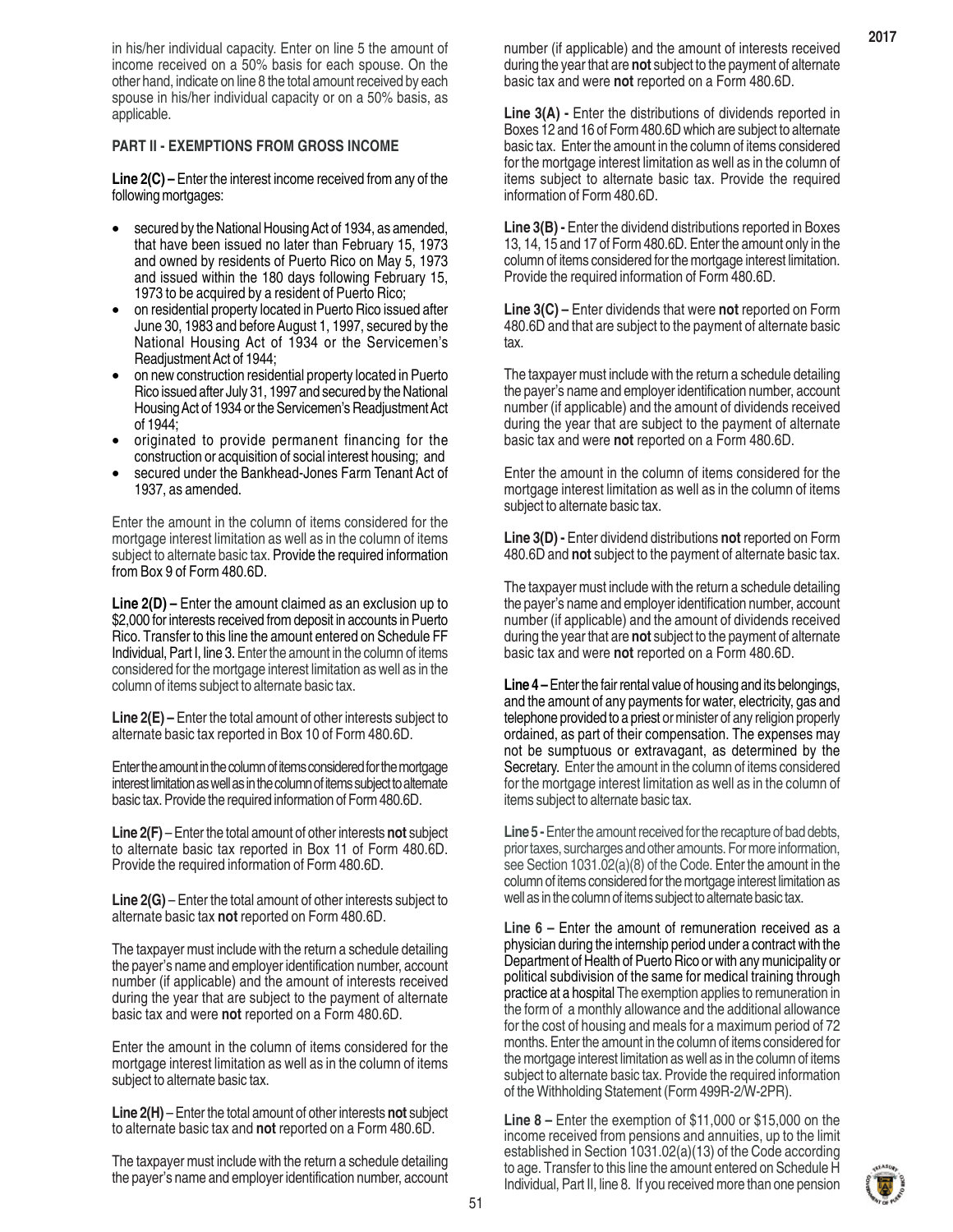or annuity, add all the exemptions claimed on that line of each Schedule H Individual and enter the total amount on this line. Enter the amount in the column of items considered for the mortgage interest limitation as well as in the column of items subject to alternate basic tax.

**Line 9 -** Enter amount received by as pensioner of the Employees' Retirement System of the Government of Puerto Rico and its Instrumentalities, the Retirement Systems of the Judiciary and the University of Puerto Rico, and the pensioners of the Teachers' Pension and Annuity System with respect to the Christmas Bonus, the Summer Bonus granted by Act 37- 2001 and Act 38-2001, and the Medicine Bonus granted by Act 155-2003 and Act 162- 2003. Enter the amount in the column of items considered for the mortgage interest limitation as well as in the column of items subject to alternate basic tax.

**Line 10 –** Enter the amount of the gain on the sale or exchange of the principal residence by certain individuals, from qualified property and from eligible housing. For more information, refer to Act 216-2011, Regulation No. 8127 of December 23, 2011 and Act 303-2012. Transfer to this line the amount entered on Schedule D1 Individual, line 8 or the amount entered on Schedule D3 Individual, line 14, as applicable.

**Line 11 –** Enter the amount received from certain exempt income related to the operation of an employees-owned special corporation, such as 90% of the rental payments for real and personal property used by the corporation in its development, organization, construction, establishment or operation. For more information refer to Section 1031.02(a)(17) of the Code. Enter the amount in the column of items considered for the mortgage interest limitation as well as in the column of items subject to alternate basic tax.

**Line 12 -** Enter the amount of Cost of Living Allowance (COLA) received by employees of the Government of the United States of America who work in Puerto Rico up to the amount that is exempt from the income tax imposed by the Federal Internal Revenue Code (Section 1031.02(a)(18) of the Code). This exemption may be denied if the taxpayer has not complied with his/her tax obligations for the 4 years prior to the year in which the exemption is claimed. Transfer to this line the amount indicated in the "Wage and Tax Statement - Form W-2" (Federal Form W-2) provided by the Federal Government.

**Line 13 –** Enter the amount received for unemployment compensation under an act of the United States, a state of the Union or the Government of Puerto Rico. Enter the amount in the column of items considered for the mortgage interest limitation as well as in the column of items subject to alternate basic tax.

**Line 14 –** Enter the amount received of compensation for active military service rendered by military personnel in a combat zone. This exemption does not apply to military personnel transferred outside Puerto Rico to relieve other personnel that was sent to the combat zone. For more information, see Section 1031.02(a)(20) of the Code. Include Federal Form W-2.

**Line 15 –** Enter the amount received by an eligible researcher or scientist for services rendered to a superior level educational institution to perform eligible scientific research as provided in Section 1031.02(a)(26) of the Code and the regulations issued thereunder. Enter also the compensation received by an eligible researcher or scientist for services rendered in the District established under Article 7 of Act 214-2004, as amended. For more information, refer to Section 1031.02(a)(27) of the Code.

The taxpayer must keep for his/her records the Certification issued by the Department granting the exemption.

**Line 16 –** Enter the amount of rents received from the rental of buildings in historic zones, as established by the Institute of Puerto Rican Culture or the Planning Board. Enter the amount in the column of items considered for the mortgage interest limitation as well as in the column of items subject to alternate basic tax.

**2017**

**Line 17 –** Enter the compensation received that was paid by a foreign natural or juridical person to citizens and nonresident aliens in Puerto Rico for technical services rendered during the realization of cinematographic productions for distribution to movie or television studios.

**Line 18 –** Enter the amount of income received by a Puerto Rico Police member for the overtime worked, as provided in Act 58-2013. This officer is defined in Article 2 of Act 53-1996, as amended (Puerto Rico Police Act of 1996). Provide the required information of Form 499R-2/W-2PR.

**Line 19 –** Enter the income from sources outside of Puerto Rico received by a United States citizen nonresident of Puerto Rico during the entire taxable year or the amounts attributed to the period of non residency of an individual that changes his or her residence to Puerto Rico during the taxable year. Deductions attributable to exempt income will not be allowed.

Transfer to this line the amount included in question C of the Questionnaire on page 1 of the return.

**Line 20 –** Enter the amount of remuneration received by employees of foreign governments or international organizations. For more information, refer to Section 1031.02(a)(35)(E) of the Code.

**Line 21 –** Enter the income received from buildings rented to the Government of Puerto Rico for public hospitals, health or convalescent homes, and public schools, solely and exclusively if they had a valid rental contract in force on or before November 22, 2010. Include Schedule N Individual and select in Part I of this schedule the oval that identifies the tax benefit under Section 1031.02(a)(35)(F) of the Code.

Enter also the net income from residential property rented under the Real Property Market Stimulus Act (Act 132-2010). You must include Schedule N Individual with the detail of income and expenses and select the oval of Act 132-2010.

**Line 22 –** Enter the income derived by the taxpayer from the resale of personal property or services which acquisition by the taxpayer was subject to tax under Section 3070.01 of the Code or Section 2101 of the 1994 Code.

**Line 23 –** Enter the amount of accumulated gain from non qualified options to acquire stocks over which the taxpayer has prepaid the tax. (See Section 1040.08(e)(1)(A) and 1023.21(c)(i) of the Code). Provide the required information of Form 480.6D.

**Line 24 –** Enter the distributions of amounts previously notified as deemed eligible distributions under Sections 1023.06(j) and 1023.25(b) of the Code. Provide the required information of Form 480.6D.

**Line 25 –** Enter the amount of distributions from Non Deductible Individual Retirement Accounts. (See Section 1081.03 of the Code). Provide the required information of Form 480.6D.

**Line 26 –** Enter the amount of compensation or indemnification paid for dismissal, pursuant to Section 1031.01(b)(11) of the Code (that is, compensations or indemnities paid to an employee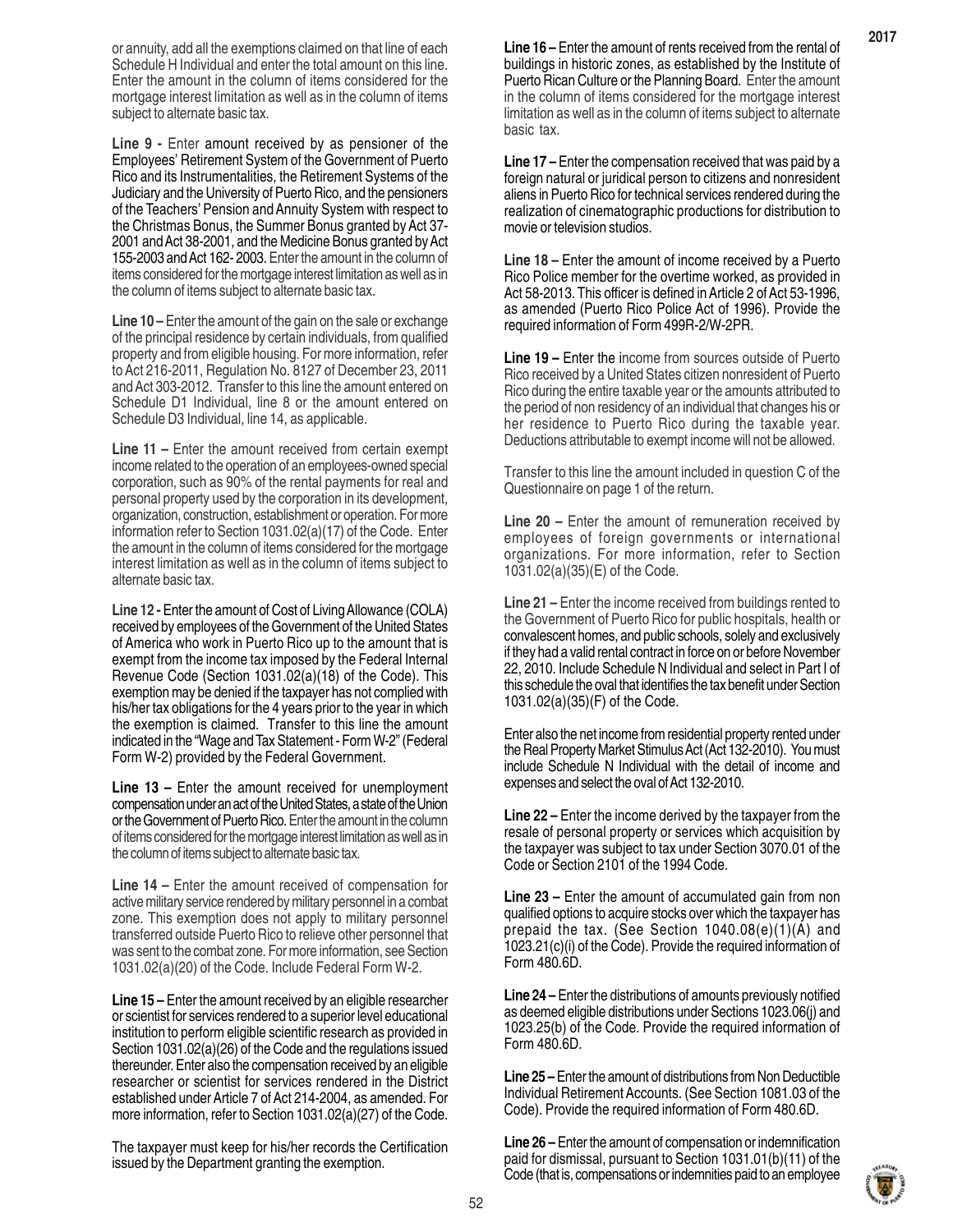due to dismissal, without the need to determine their just cause, up to a maximum amount equivalent to the compensation that the employee could receive under Act No. 80 of May 30, 1976, as amended). This amount includes any equivalent voluntary payment that was paid by the employer to the employee because of the dismissal, regardless of whether the payment is made at the time of the dismissal or subsequently, or is made by reason of a transaction agreement or by virtue of a court ruling or administrative order. Provide the required information of Form 480.6D. Enter the amount only in the column of items considered for the limitation of mortgage interest.

**Line 27 –** Enter the amount of wages received by public employees for overtime work in emergency situations under Act 324-2004. Enter the amount in the column of items considered for the mortgage interest limitation as well as in the column for items subject to alternate basic tax. Provide the required information of Form 499R-2/W-2PR.

**Line 28 –** Enter the income from copyrights up to \$10,000 under the Puerto Rico Integral Development of the Book Industry Incentives Act (Act 516-2004).

**Line 29 -** Enter the income received by designers and translators for their work in the preparation of books up to \$6,000, under Act 516-2004.

**Line 30** – Enter the amount received for the distributable share on exempt income from pass-through entities, and revocable trusts or grantor trusts. Transfer to this line, in the column of items considered for the mortgage interest limitation, the amount indicated on Form 480.60 EC, Part III, line 17 and on Form 480.60 F, Part III, line 1T, as applicable. Transfer to the column of items subject to alternate basic tax, the amount indicated on Form 480.60 EC, Part III, line 18 and on Form 480.60 F, Part III, line 1U, as applicable.

**Line 31 –** Enter the amount received from salaries, services rendered and/or self-employment up to a maximum of \$40,000 if you are a young individual whose age fluctuates between 16 and 26 years at the end of the taxable year. On the other hand, if you are a young entrepreneur whose age fluctuates between 16 and 35 years and you are in the first three years of operation of a new business under a special agreement for the creation of young businesses, enter the amount of gross income generated by the new business, up to \$500,000. For more details, refer to the provisions of Act 135-2014 (Act for the Incentives and Financing of Young Entrepreneurs).

In order to claim the deduction of \$500,000, you must include with the return the Certification or copy of the Special Agreement for the Creation of Young Businesses (Agreement) with the Puerto Rico Trade and Export Company. The exemption will be during the first 3 years following the signature of the Agreement.

**Line 32** - Enter the amount received for Qualified Disaster Assistance Payments (Qualified Payments) and transactions made due to hurricane María. In order for the amount received by the employee or independent contractor to be considered as a Qualified Payment, it has to be made by the employer or withholding agent to provide assistance and support in the process of repair, mitigate or compensate any damage or loss suffered as a result of the passing of hurricane María and has to be received between September 21 and December 31, 2017.

In the case of employees, transfer to this line the amount reported in Box 16 or 16A of Form 499R-2/W-2PR, which is identified with Code "G", designated to disaster assistance qualified payments under Administrative Determination No. 17-21 of October 4, 2017 (AD 17- 21). In the case of independent contractors transfer to this line the corresponding amount of Qualified Payments reported in Box 20 of Form 480.6D.

Also include the amount reported on Schedule F Individual, Part VI, line 4.

**For additional information, refer to AD 17-21, AD 17-29 and to the informative booklet ''Preguntas y Respuestas: Pagos Cualificados por Concepto de Desastre bajo la Determinación Administrativa Núm. 17-21" (Spanish only), available in our website: www.hacienda.pr.gov.**

**Line 33 –** Enter the amount included in Box 19 (Other Payments Subject to Alternate Basic Tax) of Form 480.6D, for which there is not a specific line provided on this Schedule.

**Line 34** - Enter the amount included in Box 20 (Other Payments Not Subject to Alternate Basic Tax) of Form 480.6D, for which there is not a specific line provided on this Schedule.

**Line 35** – Enter the amount of other exempt income subject to alternate basic tax for which there is not a specific line provided on this Schedule and were **not** reported on a Form 480.6D.

The taxpayer must include with the return a schedule detailing the payer's name and employer identification number and the amount of income received during the year subject to the payment of alternate basic tax that was **not** reported on a Form 480.6D.

**Line 36** – Enter the total amount of other exempt income **not** subject to alternate basic tax for which there is not a specific line provided on this Schedule and were **not** reported on a Form 480.6D. Racetrack winnings or income generated from participants of the Caribbean Series are examples of the type of exempt income that may be included on this line.

Also, enter on this line distributions of dividends or benefits from industrial development income of exempt business or from exempt income of exempt hospital operations, or distributions in liquidation under Industrial Incentive Acts. For the treatment of such current or liquidation distributions, see Internal Revenue Circular Letters No. 09-06 of July 22, 2009 and No. 12-07 of October 10, 2012.

The taxpayer must include with the return a schedule detailing the payer's name and employer identification number and the amount of income received during the year **not** subject to the payment of alternate basic tax that was **not** reported on a Form 480.6D.

In the case of married taxpayers filing jointly, enter on lines 1, 4, 6, 8, 9,12 through 15, 17, 18, 20, 23 and 25 through 32 the total amount received by each spouse in his or her individual capacity. Enter on lines 2, 3, 5, 7, 10, 11, 16, 21, 22 and 24 the amount of income received per each category on a 50% basis to each spouse. On the other hand, enter on lines 19 and 33 through 36 the total amount received by each spouse in his or her individual capacity or on a 50% basis to each one, as applicable.

#### **PART III – TOTAL**

**Line 1 –** Add line 9 of Part I and line 37 of Part II of the first column. This is the amount of excluded and exempt income that you will consider for the 30% income limitation when you claim the deduction for mortgage interests. **You should complete and submit with your return this Schedule to have the right to consider this income for purposes of such deduction on Schedule A Individual, Part I, line 1(b) or Schedule CO Individual,**

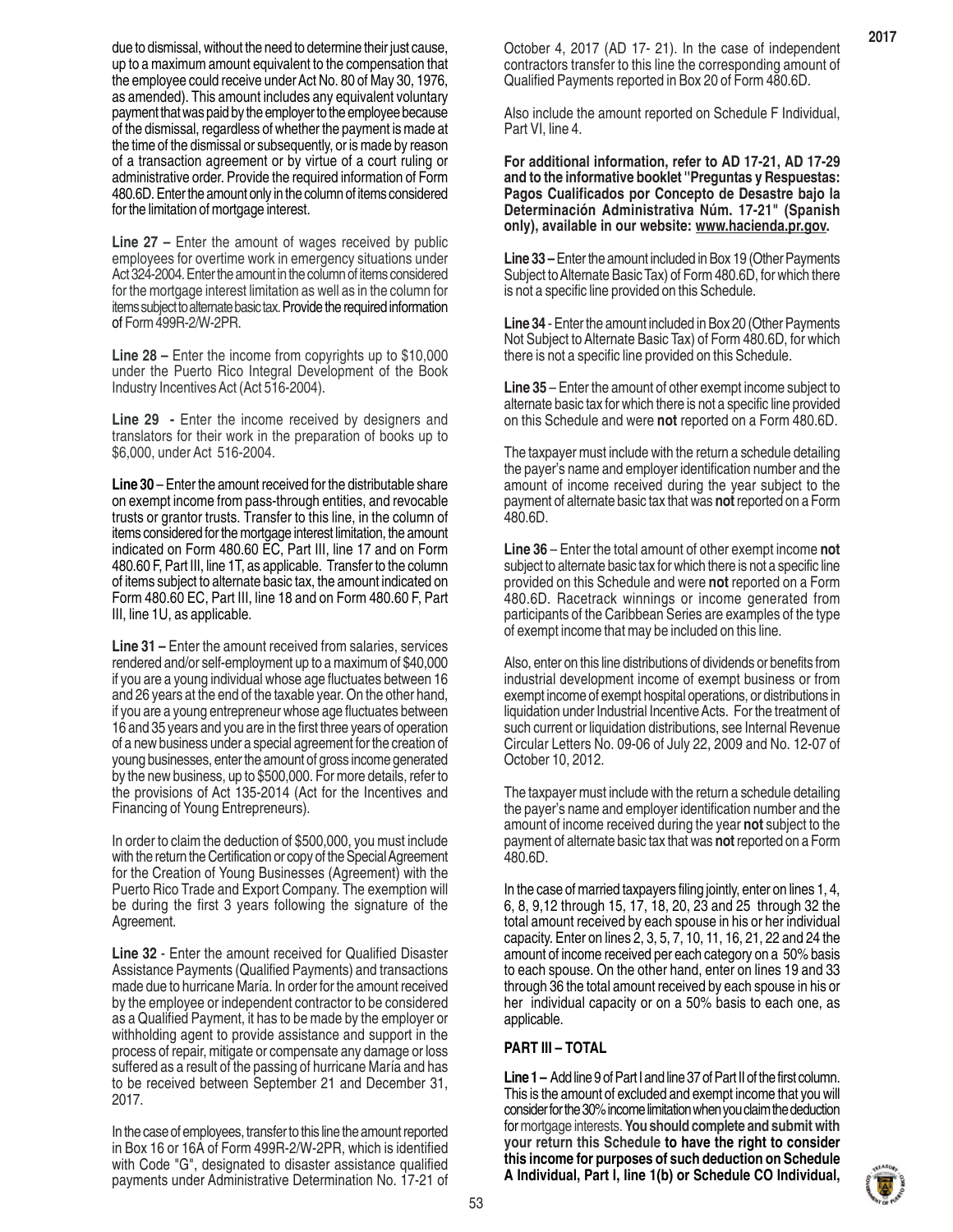**line 7(A)(2) if you choose the optional computation of tax.**

**Line 2 –** Add line 9 of Part I and line 37 of Part II of the second column. This is the total of excluded and exempt income subject to alternate basic tax. Transfer this amount to Schedule O Individual, Part I, line 10.

#### **SCHEDULES K INDIVIDUAL, L INDIVIDUAL, M INDIVIDUAL AND N INDIVIDUAL**

Use these Schedules if you had income from:

| $\left(1\right)$ | <b>Industry or Business</b>    | Schedule K Individual |
|------------------|--------------------------------|-----------------------|
|                  | 2) Farming                     | Schedule L Individual |
|                  | 3) Professions and Commissions | Schedule M Individual |
|                  | 4) Rent                        | Schedule N Individual |

**Said Schedules provide spaces to inform only one source of income. Therefore, if you have more than one source of income, you must complete a separate schedule for each one. You must also indicate in the provided space, if the reported income on such schedules constitutes your principal industry or business.**

Also, you must consolidate the gain or benefit determined in Part II of the applicable schedules corresponding to the same source of income and transfer the total amount to the applicable line on page 2, Part 1 of the return or to lines 3I through 3L of Schedule CO Individual, if you choose the optional computation of tax. For example, in case of a taxpayer who files a joint return with his spouse, and he is a lawyer and she is a physician, they will use two Schedules M Individual to determine the income and expenses for each one of the professions and then will transfer the sum of line 8 of said schedules to page 2, Part 1, line 2K of the return or line 3K, Columns B and C of Schedule CO Individual, if you choose the optional computation of tax.

In case of earning income from professions and commissions, you must use a separate Schedule M Individual for each one of these concepts and select the corresponding oval. Also, you must use a Schedule M Individual for each source of income.

If the taxpayer has a supermarket and a gas station, he or she will use two Schedules K Individual to detail the income and expenses and then will transfer the sum of line 12 of said schedules to page 2, Part 1, line 2 I of the return or to line 3 I, Column B or C of Schedule CO Individual, if you choose the optional computation of tax.

If you have two properties for rent, one for commercial use and other for residential purposes, you shall use two Schedules N Individual to detail the income and expenses of each property and transfer the sum of Part II, line 9 of such Schedule to page 2, Part 1, line 2L of the return or to line 3L, Columns B and C of Schedule CO Individual, if you choose the optional computation of tax.

#### **Submit the Schedules you use with the return.**

#### Requirement of Audited Financial Statements

Those taxpayers whose business volume exceeds \$3,000,000 shall submit with the return a financial statement audited by a certified public accountant with license in force to practice in Puerto Rico, as provided in Section 1061.15(a)(2) of the Code.

The term "business volume" means gross income as defined in Section 1031.01 of the Code, except that in the case of gains or income described in Section 1031.01(a)(2)(A) of the Code, the total derived from the sale of goods or products shall be taken into consideration without reducing the cost of such goods or products sold. The term business volume includes the amount of income reported on line 1, Part II of Schedules K, L, M and N Individual.

For additional information on the requirements of filing audited financial statements, see Administrative Determination No. 11-13 of November 16, 2011.

If you received income from of a sole proprietorship derived from an industry or business, agriculture, professions, rents or commissions, and your income from the sole proprietorship was \$400 or more during the year, you must file with the Internal Revenue Service (IRS) the U.S. Self-Employment Tax Return - Form 1040-SS.

Form 1040-SS is used to inform the sole proprietorship income and to pay any tax due. Also, the Social Security Administration use the information included on Form 1040-SS to compute the social security benefits of the persons who work as a sole proprietorship. For additional information you can call the IRS at (1) (800) 829-1040.

#### **PART I - QUESTIONNAIRE**

Every taxpayer engaged in a trade or business must submit the information requested in the questionnaire of Part I. You must include your employer identification number, assigned by the **FEDERAL INTERNAL REVENUE SERVICE (IRS) and the Merchant's Registration Number assigned by the Department.**

**If you are engaged in a trade or business,** and your operations are covered by a tax exemption decree under Act No. 26 of June 2, 1978 (Puerto Rico Industrial Incentives Act ), Act No. 8 of January 24, 1987 (Puerto Rico Tax Incentives Act), or by a resolution issued under Act No. 148 of August 4, 1988 (Special Act for the Rehabilitation of Santurce), Act 78-1993 (Puerto Rico Tourism Development Act), Act 75-1995 (Special Act for the Rehabilitation of Río Piedras), Act 14-1996 (Special Act for the Development of Castañer), Act 135-1997 (Tax Incentives Act of 1998), a Film Entity operating under Act 362- 1999 (Act for the Film Industry Development), a Theatrical Business operating under Act 178-2000 (Act for the Creation of the Theatrical District of Santurce), Act 73-2008 (Economic Incentives for the Development of Puerto Rico Act), Act 83-2010 (Puerto Rico Green Energy Incentives Act), Act 27-2011 (Economic Incentives Act for the Puerto Rico Film Industry), Act 1-2013 (Jobs Now Act), Act 135-2014 (Act for the Incentives and Financing to Young Enterpreneurs), or Act 14-2017 (Incentives Act for the Retention and Return of Medical Professionals), select the corresponding oval and indicate the case or concession number, if applicable. In the cases of Act 1- 2013, you must include copy of the Special Agreement for the Creation of Jobs. On the other hand, in the cases of Act 135- 2014, you must include a copy of the Special Agreement for the Creation of Young Businesses (Agreement) with the Puerto Rico Trade and Export Company, in order to enjoy the exemption for the first 3 years following the signature of the Agreement. If you are not covered by a decree or resolution, you must select the oval that indicates "Fully Taxable".

**Income from a Film Entity** derived directly from a Film Project or Infrastructure Project will be subject to a fixed income tax rate of 7%, in lieu of any other tax imposed by Law, if any. **For more details, refer to Act 27-2011, as amended.**

**Qualified Physicians who have a Decree under Act 14- 2017** will be subject, instead of any other tax provided by the Code or any other act, to a fixed income tax rate of 4% on the eligible income generated from professional medical services

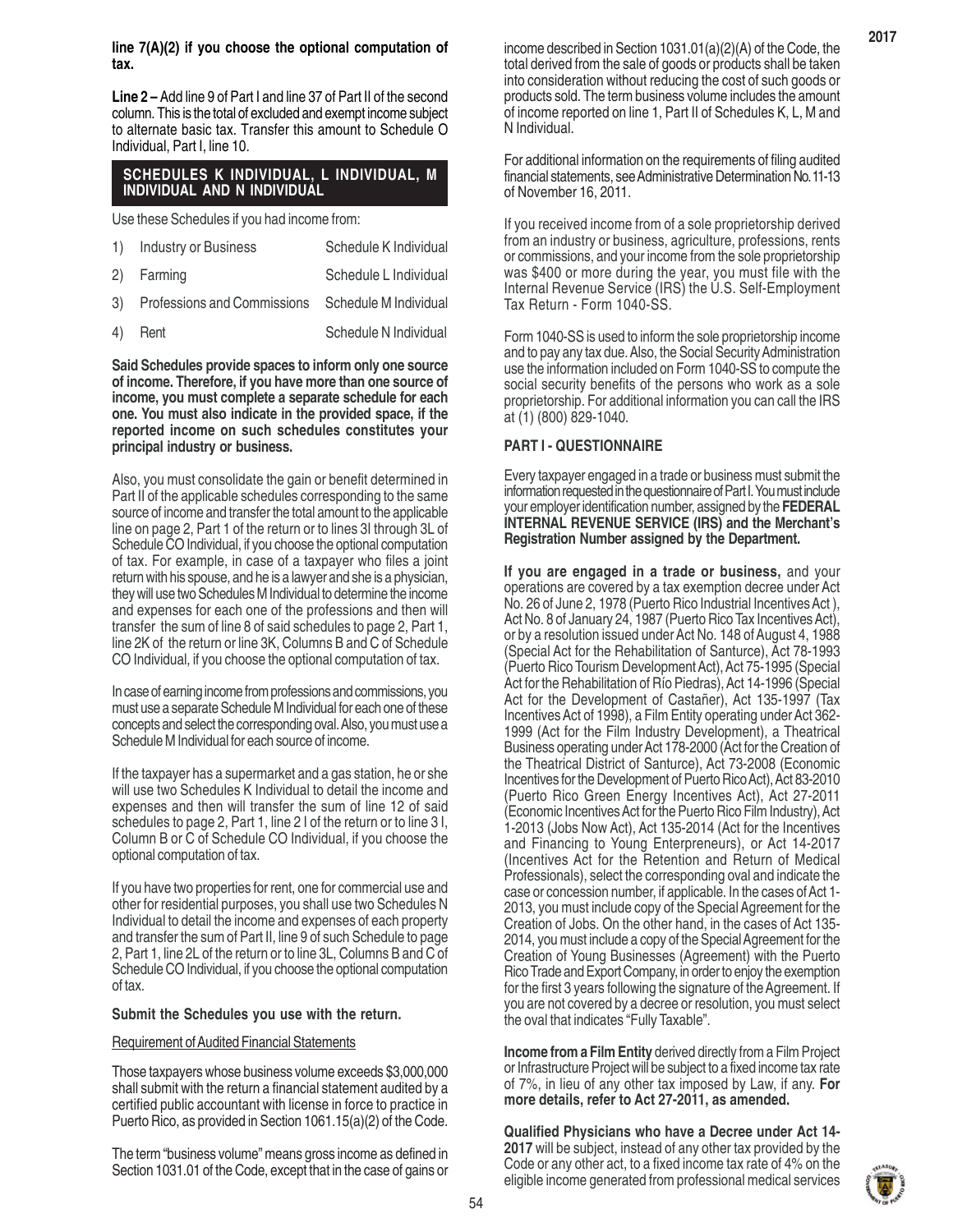rendered during the entire period of the Decree approved by the Secretary of Economic Development and Commerce of Puerto Rico.

**If you are engaged in a farming business**, the Code establishes a special deduction of 90% of the net income from an agricultural business of a bona fide farmer who has a current certification issued by the Secretary of Agriculture.

To be eligible for this deduction, you must derive at least 50% of your gross income from farming activities as an operator, owner or lessee, and submit with the return copy of the current certification issued by the Secretary of Agriculture. That deduction will be entered in Part II, line 13 of Schedule L Individual. If you are eligible, you must select the corresponding oval.

If you elected to receive the tax benefits granted by the Puerto Rico Agricultural Tax Incentives Act (Act 225-1995), as amended, you will have a 90% tax exemption on the agricultural net income as long as you have derived at least 50% of the gross income from agricultural activities, and submit with the return a copy of the current bona fide farmer certificate issued by the Secretary of Agriculture. In order for this exemption to be granted, you must select the applicable oval. **It is important to indicate that you cannot claim both benefits at the same time**.

#### **Expenses Related to Certain Concepts**

Indicate in this part if you claimed expenses related to the ownership, use, maintenance or depreciation of automobiles, vessels, airships or residential property outside of Puerto Rico. If you answered "Yes" to any of the above, indicate whether 80% or more of the income was derived from:

- fishing, passengers or cargo transportation, or rental of vessels;
- passengers or cargo transportation, or rental of airships or automobiles, or
- property rental to unrelated persons of residential property outside Puerto Rico.

As a general rule, costs related to vessels, airships or residential property outside of Puerto Rico are not deductible under Section 1033.17 of the Code. Automobile expenses are limited, as indicated below in Part III of Operating Expenses and Other **Costs**.

#### **PART II - DETERMINATION OF GAIN OR LOSS**

If you received income from industry or business, agriculture, professions and commissions or rents, use Parts II and III to provide the information related to those activities.

#### **Net Operating Losses from Previous Years**

On Schedule K Individual, Part II, line 9, Schedule L Individual, Part II, line 11, Schedule M Individual, Part II, line 7, and Schedule N Individual, Part II, line 6, you must include the carryover of net operating losses from previous years. On this line you may include the net loss from previous years operations carryover of the principal activity from which the income was derived.

The carryover period for the losses shall be 7, 12 or 10 years, according to the period when the loss was incurred. To determine the carryover period, refer to the instructions of Schedule V Individual.

If there is a balance of loss from any activity and **it is your principal source of income**, said balance will be transferred to Part 1, lines 2 I through 2L of the return, as applicable, or to lines 3 I through 3L, Column B or C of Schedule CO Individual, if you choose the optional computation of tax. You may carry this loss against the income from other sources, **except from salaries or pensions.** The balance from business losses which are not your principal source of income will be carried over to future years and may be deducted only against the income derived from the same activity that produced the loss. See full details for the **treatment of losses** of the industry or business in the **INSTRUCTIONS TO COMPLETE THE RETURN: Part 1, line 2 - Other Income (or Losses) and Schedule V Individual.**

#### **Schedule K Individual**

If during the taxable year you were engaged in the **operation of an activity that qualifies as a theatrical business**, as provided by Act 178-2000, and you derived income from the sale of admission tickets for artistic or cultural shows, as well as from other sources, you must file two Schedules K Individual. That is because half (50%) of the income derived from the sale of admission tickets is exempt from the payment of income tax. On one Schedule K Individual you must inform the partially exempt income, and on the other the fully taxable income.

It is important to point out that **expenses related with the theatrical business operation** must be assigned in the proportion that such expenses bear with each source of income. Make sure to indicate in Part I of this Schedule, Act 178- 2000.

**Line 2(d) –** The taxpayer must include with the return a schedule detailing the type of expense and the amount of such expense paid or incurred during the taxable year.

**Line 4** - Enter on this line, as applicable:

- a) The first \$40,000 of gross income from services rendered or self-employment generated by a young individual whose age fluctuates between 16 and 26 years at the end of the taxable year. If you qualified for this exemption, enter an amount not exceeding \$40,000 and select the corresponding oval.
- b) The first \$500,000 of gross income generated by a new business created by a young entrepreneur whose age fluctuates between 16 and 35 years. Said new business must have granted a Special Agreement for the Creation of Young Businesses (Agreement) with the Puerto Rico Trade and Export Company, in order to enjoy the exemption for the first 3 years following the signing of the Agreement. To claim the exemption, you must include copy of the Agreement with the return. This benefit is limited to one new business for every young entrepreneur and he/she cannot enjoy simultaneously the benefits provided by any law granting economic or fiscal incentives to promote a commercial, industrial or tourism operation in Puerto Rico. If you qualify for this exemption, enter an amount not exceeding \$500,000 and select the corresponding oval.

#### **For additional details, refer to Section 1031.02(a)(36) of the Code and Act 135-2014.**

**Line 6 -** Enter on this line the amount reported on line 5(a) of Part III of the Informative Return - Pass-Through Entity (Form 480.60 EC) by a partnership, special partnership or corporation of individuals (pass-through entity) engaged in trade or business. This constitutes the portion of the entity's net income attributable to the services provided by the partner or shareholder and not paid as wages or compensation for services. Only this amount can be used to determine the amount of contribution to a qualified plan for the benefit of an individual ("Keogh"). Therefore, do not consider the total net income generated by the partnership, special partnership or

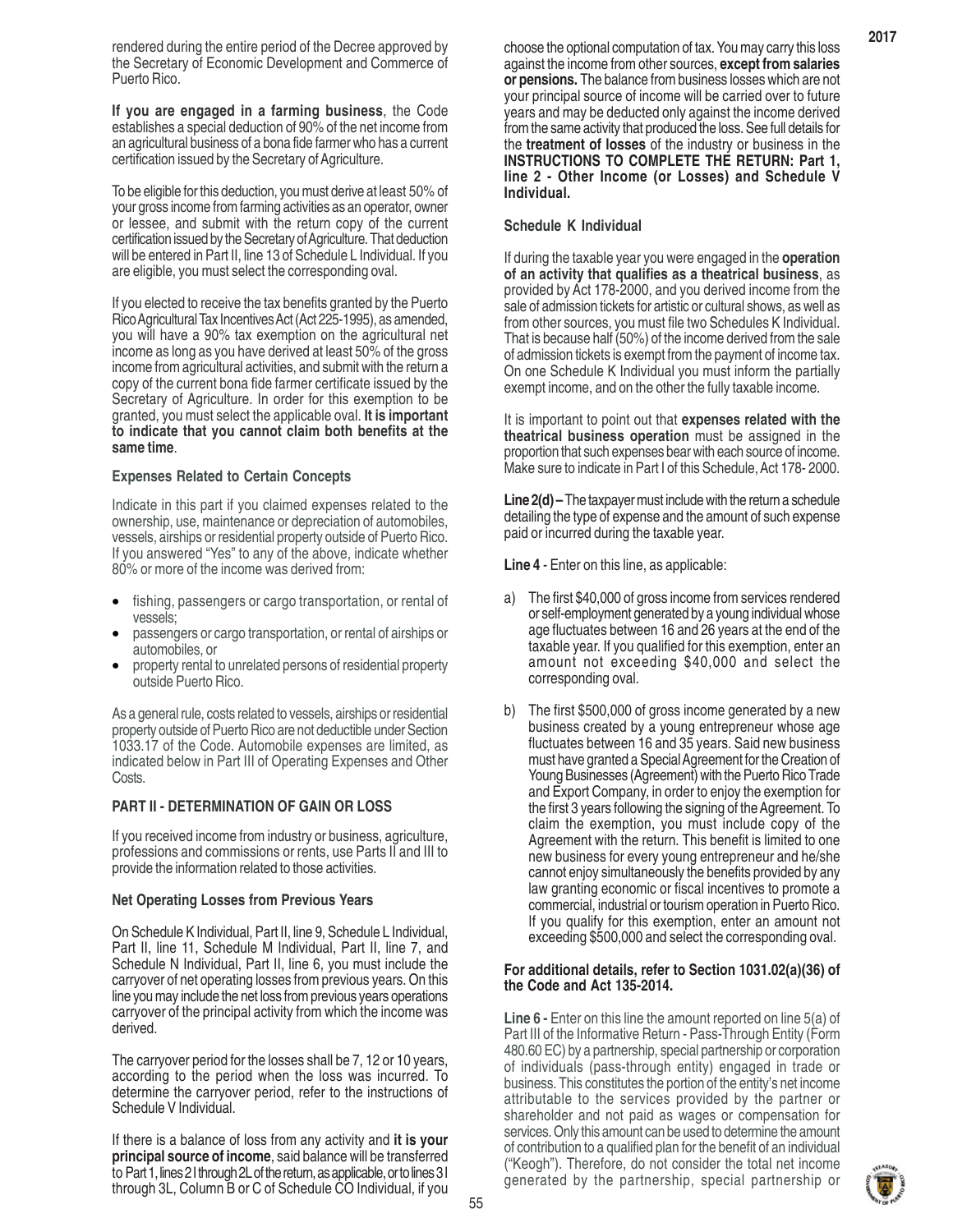**Line 9 –** Indicate on this line the total net operating losses from previous years, as determined in Column D of Schedule V Individual. Include this Schedule with your return.

**Line 11 -** If you derived income from an industry or business covered by a tax exemption decree granted under any tax incentives act, indicate the tax exemption percent (%) granted in you decree. Multiply the amount on line 10 by the corresponding exemption percent granted, and enter the result on this line.

**Line 12 -** If you derived a profit in the conduct of the trade or business, transfer this amount to page 2, Part 1, line 2 I of the return or line 3 I, Column B or C of Schedule CO Individual, as applicable. If operations resulted in a loss, see details on the **treatment of losses** of a trade or business in the **INSTRUCTIONS TO COMPLETE THE RETURN: Part 1, line 2 - Other Income (or Losses), under the previously discussed topic regarding the net operating losses from previous years and Schedule V Individual.**

If the income is from the conduct of Film Projects or Infrastructure Projects that meet the requirements of Act 362-1999 or Act 27- 2011 (rate of 7%), derived from a business that has been granted a tax exemption decree under the provisions of Act 135-1997 (rate of 10%, 7%, 4%, 2% or other), derived by a Qualified Physician who have a decree under Act 14-2017 (rate of 4%) or any other incentives act which gain is subject to a preferential rate, also transfer the total gain to the corresponding Column of line 4(i) of Schedule A2 Individual, in accordance to the applicable tax rate.

**Make sure that you indicated in Part I of this Schedule the applicable incentives act and the case or decree number that entitles you to the preferential rate**.

#### **Schedule L Individual**

**Line 4(d) –** The taxpayer must include with the return a detailed schedule with the type of expense and the amount of such expense paid or incurred during the taxable year.

**Line 6 -** Refer to the instructions of line 4, Part II of Schedule K Individual.

**Line 8** - Enter on this line the amount reported on line 5(a) of Part III of the Informative Return - Pass-Through Entity (Form 480.60 EC) by a partnership, special partnership or corporation of individuals (pass-through entity) engaged in the business of agriculture. This constitutes the portion of the entity's net income attributable to the services provided by the partner or shareholder and not paid as wages or compensation for services. Only this amount can be used to determine the amount of contribution to a qualified plan for the benefit of an individual ("Keogh"). Therefore, do not consider the total net income generated by the partnership, special partnership or corporation of individuals when making such calculation.

**Line 11 –** Indicate on this line the total net operating losses from previous years, as determined in Column D of Schedule V Individual. Include this schedule with your return.

#### **Schedule M Individual**

**Line 2 -** Refer to the instructions of line 4, Part II of Schedule K Individual.

**Line 4** - Enter on this line the amount reported on line 5(a) of Part III of the Informative Return - Pass -Through Entity (Form **Line 7 –** Indicate on this line the total net operating losses from previous years, as determined in Column D of Schedule V Individual. Include this schedule with your return.

#### **Schedule N Individual**

If the rental income is derived from the lease of a residential New Construction Property or Qualified Property, said income is totally exempt under the provisions of Act 132-2010. This exemption applies from January 1, 2011 onwards until December 31, 2020, regardless of the date the contract is signed. You must include the income in the return, select the oval corresponding to Act 132-2010 on the top part of the Schedule and provide a detail of the physical location of the property. This exempt net income must be transferred to Schedule IE Individual, Part II, line 21.

For more details, see Act 132-2010 and the corresponding regulations.

**Line 2 -** Refer to the instructions of line 4, Part II of Schedule K Individual.

**Line 6 –** Indicate on this line the total net operating losses from previous years, as determined in Column D of Schedule V Individual (for purposes of a loss from rental business, the total in Column D must be equal to Column A less Column B). Include Schedule V Individual with your return.

**Line 8 -** If you derived income from an industry or business covered by a tax exemption decree granted under any tax incentives act, indicate the tax exemption percent (%) granted in you decree. Multiply the amount on line 7 by the corresponding exemption percent granted, and enter the result on this line.

**Line 9 -** If you derived a taxable profit on the operation of the rental business, transfer this amount to page 2, Part 1, line 2L of the return or line 3L, Column B or C of Schedule CO Individual, as applicable. If operations resulted in a loss, see the additional details on the **treatment of losses** of a trade or business in the **INSTRUCTIONS TO COMPLETE THE RETURN: Part 1, line 2 - Other Income (or Losses), under the previously discussed topic regarding the net operating losses from previous years and Schedule V Individual.**

If the income is derived from a business that has been granted a tax exemption decree under the provisions of Act 135-1997 (rate of 10%, 7%, 4%, 2% or other), or any other incentives act which profit is subject to a preferential rate, also transfer the total gain to the corresponding Column of line 4(i) of Schedule A2 Individual, according to the applicable tax rate.

**Make sure that you indicated in Part I of this Schedule, the applicable incentives act and the case or decree number which entitles you to the preferential rate**.

### **PART III - OPERATING EXPENSES AND OTHER COSTS**

It is allowed a reasonable deduction for those ordinary and necessary expenses incurred for the production of income

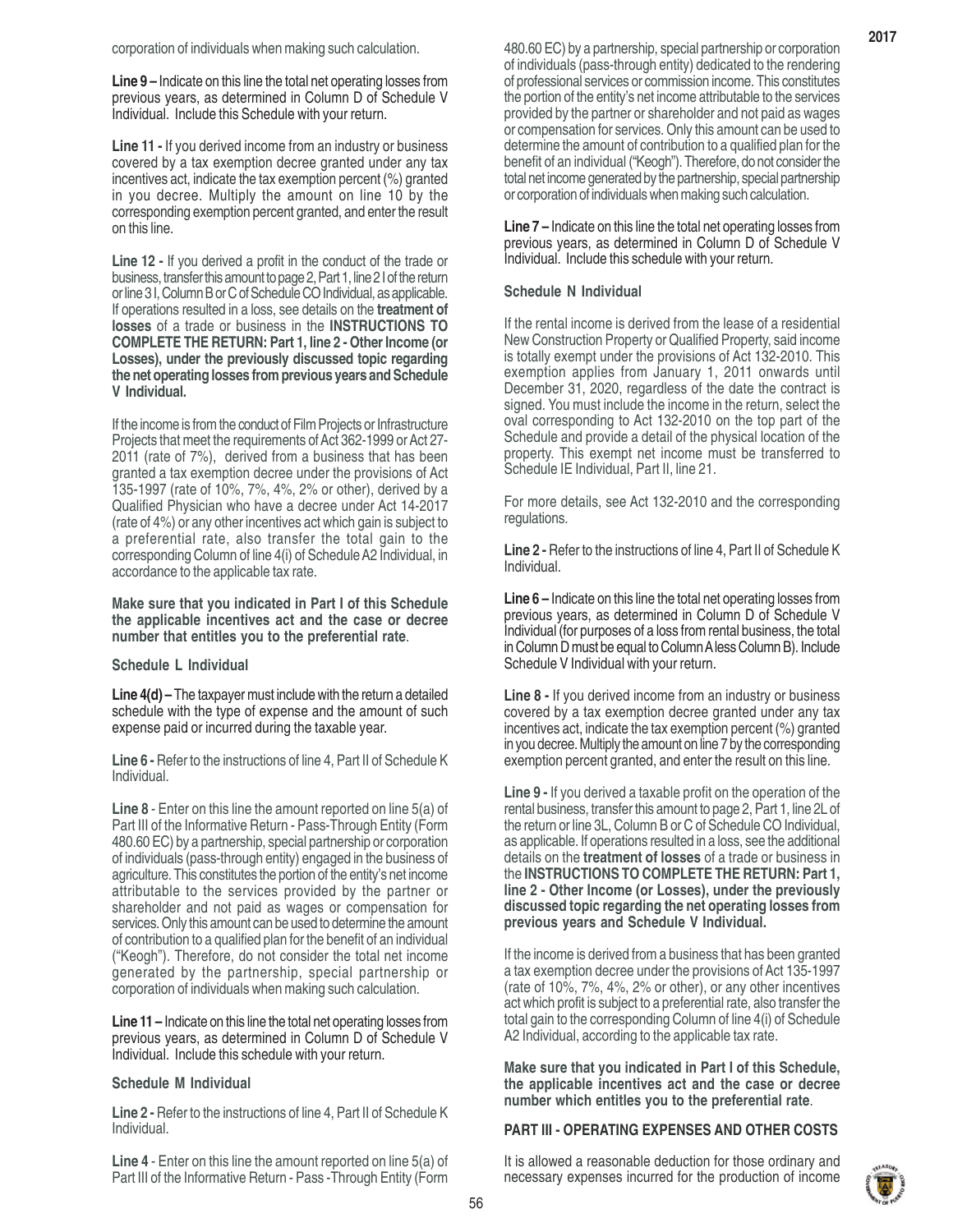related to your business. **On the other hand, it will not be allowed to claim expenses attributable to exempt income or otherwise so excluded from the gross income**.

**Salaries, Commissions and Allowances to Employees**

**The salaries deduction** will be verified by an electronic system in order to determine if the amounts claimed agree with the Withholding Statements and the forms that must be filed by the employers.

This deduction includes the amount of Qualified Payments made to employees, in order to provide assistance and support in the process of repairing, mitigating or compensating any damage and loss suffered as a result of hurricane María. In order to deduct them, the payments must be reported to your employees in a Form 499R-2/W-2PR and meet the requirements and limitations established in AD 17-21, among which is having submitted a Sworn Statement at the Department with the required information of said qualified payments.

Enter on line 1 of Part III the total payments of salaries, commissions and employee bonuses and indicate in the parenthesis provided the portion of said total that corresponds to Qualified Payments under AD 17-21.

**For additional information, refer to AD 17-21, Internal Revenue Informative Bulletin No. 18-03 (IB 18-03) and informative booklet ''Preguntas y Respuestas: Pagos Cualificados por Concepto de Desastre bajo la Determinación Administrativa Núm. 17-21" (Spanish only).**

#### **Payroll Expenses**

Expenses paid to employees of the industry or business as fringe benefits, such as payments made to cover health insurance premiums, employer contributions to retirement plans and qualified benefits plans for employees (cafeteria plans), are considered as admissible deductions for the determination of the net income subject to alternate basic tax, for being part of the compensation for such employees.

#### **Medical or Hospitalization Insurance**

Every individual engaged in a trade or business as self employed, whose gross income does not exceed \$500,000, can deduct as an industry or business expense, the cost of health insurance paid for himself/herself and his/her family, provided that such health insurance is extended to all employees, if any. In the case of individuals who choose this benefit, they cannot include the cost paid for health insurance as a deduction for medical expenses.

#### **Contributions to Qualified Pension Plans**

The Code allows a **deduction for contributions to qualified pension plans under Section 1081.01 of the Code**. **To claim the deduction for contributions made to any of said plans, it will be necessary to keep for your records the information required by the Regulations under the Code. Also, you must complete and submit with the return Form AS 6042.1 (Deduction for Contributions to Qualified Retirement Plans and Tax on Certain Contributions).**

Contributions made to a qualified plan or plans for the benefit of an individual, commonly known as *"Keogh Plans"*, cannot exceed 25% (15% if a profit sharing plan) of your earned income without considering said deduction or \$53,000, whichever is smaller, as provided in Tax Policy Circular Letter No. 14-05 of December 12, 2014. Since this deduction and the amount of net profits from sole proprietorship income depend on each other, it is required to adjust the amount of said net profits. This adjustment can be determined indirectly through the reduction in the percentage of contributions made, attributable to said individual. The contribution's adjusted percentage and the deduction for contributions can be determined as follows:

| $\%$ |
|------|
|      |
| %    |
|      |
|      |
|      |

# **Professional Services**

This expense shall be allowed as a deduction for purposes of determining the net income subject to alternate basic tax, as long as it is duly reported in the corresponding Informative Returns and the applicable withholding required by the Code has been made.

This deduction includes the amount of Qualified Payments made to independent contractors who are individuals, in order to provide assistance and support in the process of repairing, mitigating or compensating any damage and loss suffered as a result of hurricane María. In order to deduct them, the payments must be reported to your independent contractors in a Form 480.6D and meet the requirements and limitations established in AD 17-21, among which is having submitted a Sworn Statement at the Department with the required information of said qualified payments.

Enter on line 5 of Part III the total payments of professional services and indicate in the parenthesis provided the portion of said total that corresponds to Qualified Payments under AD 17- 21.

**For additional information, refer to AD 17-21, IB 18-03 and informative booklet ''Preguntas y Respuestas: Pagos Cualificados por Concepto de Desastre bajo la Determinación Administrativa Núm. 17-21" (Spanish only).**

#### **Lease, Rent and Royalties Paid**

Among the deductions allowed there are those related to rent and other payments required as a condition to continue using or owning property that the taxpayer has not acquired, is not acquiring the title or in which does not have share. Payments of rents and royalties include, in addition to the ones made for the use of tangible real or personal property, payments made for intangible property, such as royalties, patents, franchises or licenses, when they are made as a condition to continue using the intangible property in the industry or business. To deduct such expenses for purposes of determining the net income subject to alternate basic tax, they have to be duly reported in the corresponding Informative Return and the corresponding withholding required by the Code has been made.

#### **Insurances**

Premiums paid when the insurance is an essential element for the service rendered or the industry, such as mal practice insurance and insurance for inventory or other real or personal property used in the industry or business, will be allowed as a deduction to determine the net income subject to alternate basic tax.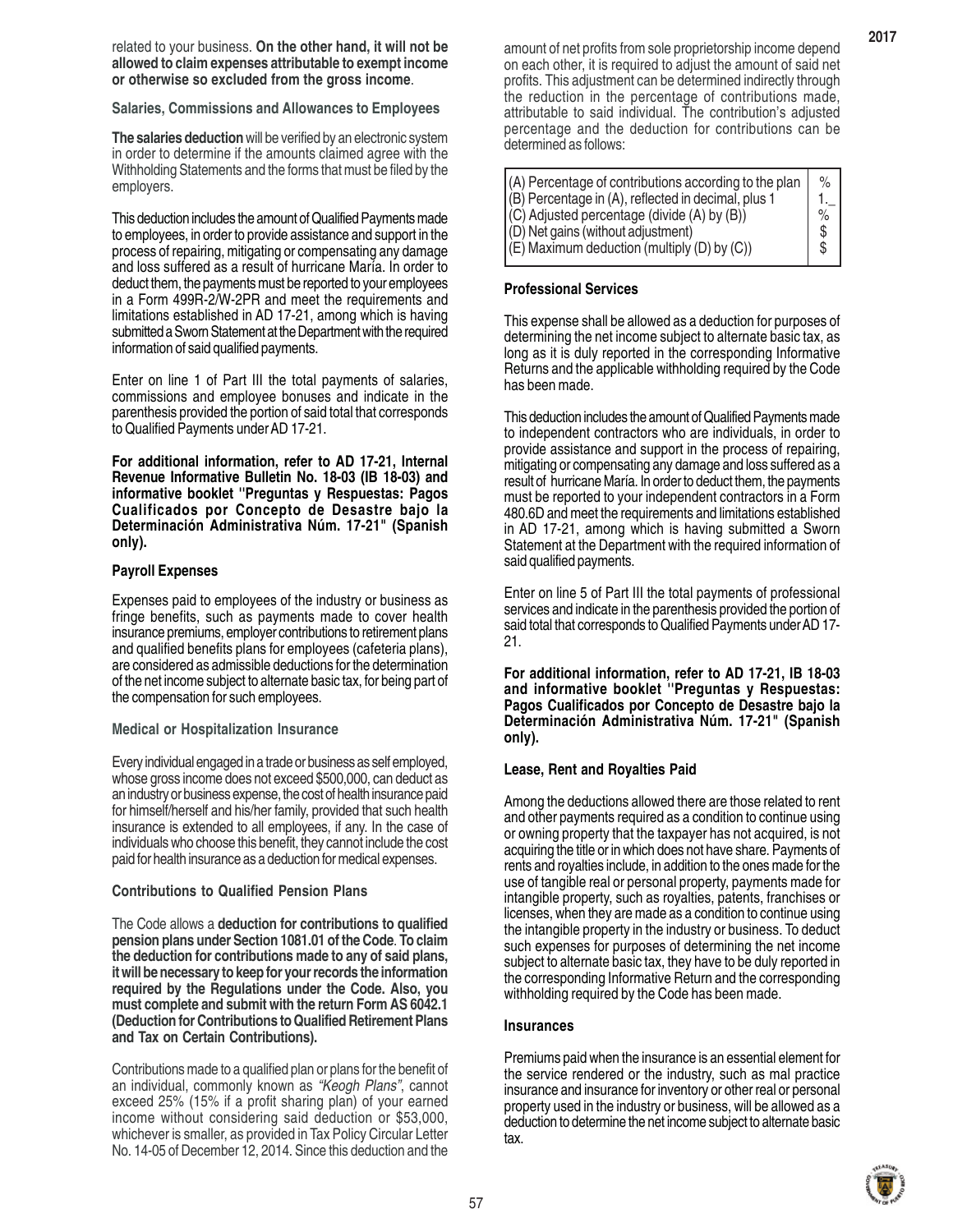#### **Automobile and Other Motor Vehicle Expenses**

Taxpayers engaged in trade or business in Puerto Rico and who are subject to the provisions of Section 1033.07(a)(3)(g) of the Code, may elect to claim on line 12 of Schedules K, L and M Individual, or line 11 of Schedule N Individual, as applicable, the deduction for the expenses incurred or paid for the use and maintenance of an automobile based in one of the following alternatives:

- 1) the expense based on a standard mileage rate of sixty cents (\$0.60) per each mile used by the taxpayer to carry out the industry or business or for the production of income; or
- 2) the actual expenses for the use and maintenance of an automobile incurred by the taxpayer in his/her industry or business or for the production of income, including those duly documented by the employees under a reimbursement plan established by their employer.

However, once you choose one of the alternatives, the taxpayer will be required to use the same during the entire taxable period.

Administrative Determination No. 15-01 of January 9, 2015 (AD 15-01), repealed several articles of Regulation No. 8297 of December 18, 2012, related to the requirements to claim the deduction for expenses incurred or paid for the use and maintenance of automobile. For additional details, see AD 15- 01.

The cost of automobile use and maintenance includes repairs, insurance, gasoline, oil and filter changes, cleaning, tires, annual license fees and other costs of a similar nature.

This expense does not include depreciation, rental payments on ordinary leases or financial leases which are claimed on line 11 of Schedules K, L and M Individual or on line 10 of Schedule N Individual, by including Schedule E. Also, do not include expenses related to the use of tolls or parking.

For these purposes, the term "automobile" include any motor vehicle manufactured to transit in public roads and designed for transporting people, but does **not** include the following:

- $\&$  those used directly in the business of transporting passengers or property for which compensation or payment is made, such as limousines, taxis and public vehicles;
- $\&$  funeral cars, flower carriages, buses, ambulances, motorcycles, trucks, vans and any other similar vehicle used primarily to transport cargo; and
- $\%$  cars rented or held for rental by persons regularly engaged in the business of car leasing.

If you incurred expenses for vehicles which are not considered automobiles according to the above definition, you should claim them on line 13 of Schedules K, L and M Individual or on line 12 of Schedule N Individual.

#### **Federal Self-Employment Tax**

Every individual engaged in a trade or business, is entitled to deduct from the gross income 50% of the federal self employment tax paid to the Internal Revenue Service on the income reported for the same taxable year. This deduction will be claimed on line 14, Part III of Schedules K, L and M Individual and on line 13, Part III of Schedule N Individual.

#### **Direct Essential Costs**

There shall be allowed as a deduction to determine the net income subject to alternate basic tax, any direct essential cost that constitutes an expense for the service rendered or the industry or business only if it is an essential cost of such service or industry. Among these expense items are:

- 1. Publishing and promotional expenses incurred by businesess engaged in the sale of consumption goods or services, including wholesale or retail stores or storages, restaurants and other similar businesses;
- 2. Interests on debts incurred for the acquisition of inventory or other real or personal property used in the industry or business;
- In the case of taxpayers under the accrual method, bad debts write-off from the sale of goods or services by the industry or business;
- 4. Expenses for radio, newspaper or television advertising made by a publishing agency, which are part of the cost for the service rendered; and
- 5. Payments made by travel agencies to airlines, hotels, cruises and other providers of the industry as part of the services provided by such agency.

It is important to point out that Administrative Determination No. 12-08 of March 30, 2012 and Regulation No. 8329 of January 9, 2013, provides that the following expenses are not considered direct essential costs under any circumstance:

- 1. travel, meal and entertainment expenses;
- 2. representation or public relations expenses; and<br>3. lobbying expenses.
- lobbying expenses.

The deduction for direct essential costs shall be claimed on line 15, Part III of Schedules K, L, and M Individual or on line 14, Part III of Schedule N Individual. The taxpayer must include with the return Schedule W Individual detailing the nature and amount of the items claimed as a deduction for direct essential costs.

#### **Meal and Entertainment Expenses**

It may be deducted up to 50% of the total amount for **meal and entertainment expenses** incurred or paid during the year. **However, said deduction cannot exceed 25% of the gross income.**

#### **Other Expenses**

Those expense items for which there are no specific spaces provided in Part III, will be totalized and entered as **Other Expenses. It is important that you keep for your records a schedule detailing such expenses.**

The Code provides a **\$400 deduction for employers from private industries for each severely disabled person** that is employed for at least 20 hours per week for nine months during the taxable year. This deduction will be allowed for up to five severely disabled persons employed. The regulations in force applicable from the Vocational Rehabilitation Program of the Department of the Family, will be used for the definition of the term "severely disabled person". You must keep for your records:

1) a certification indicating that the person for which the deduction is claimed, has been an employee for at least nine months of the taxable year in which the deduction is claimed, and



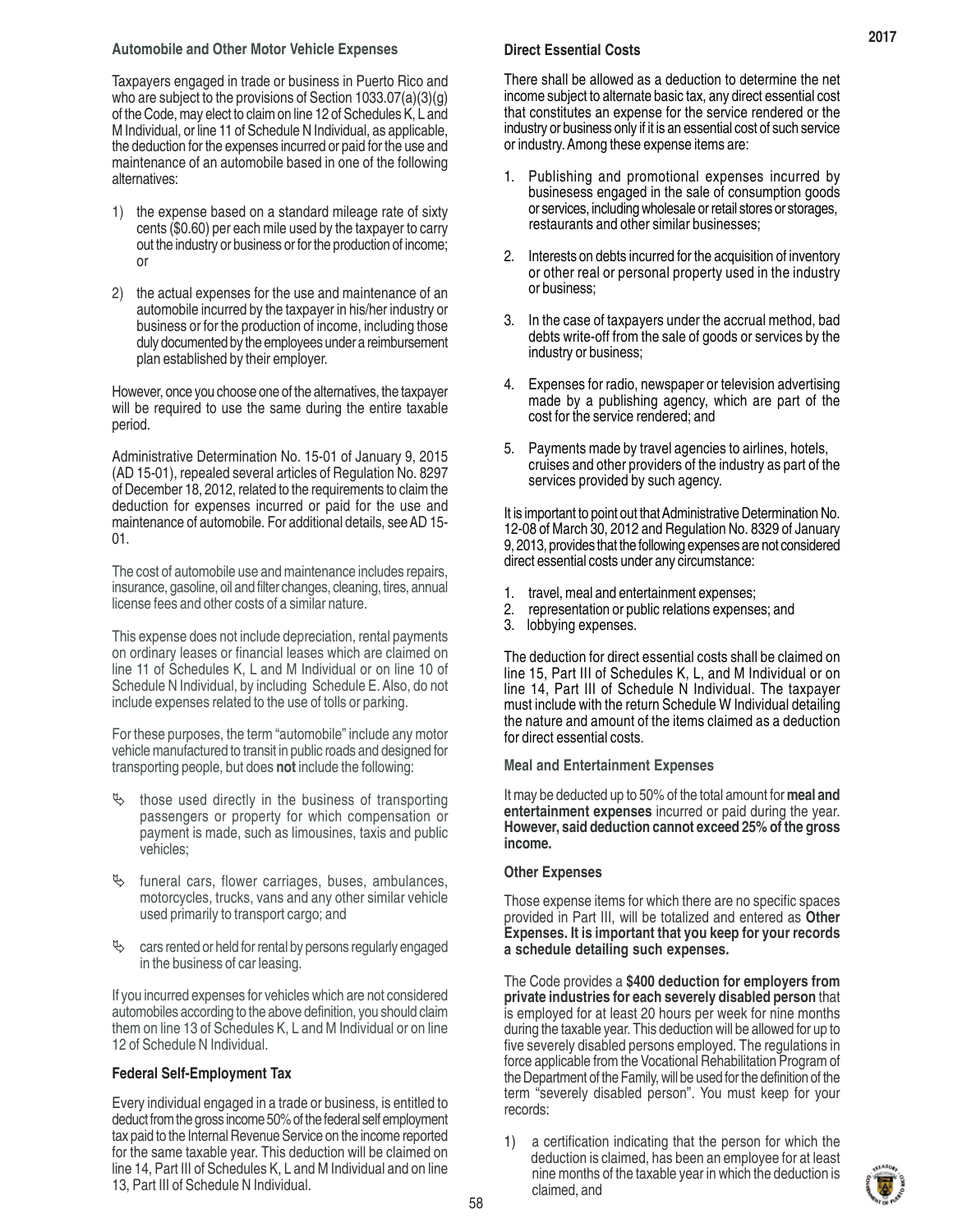2) a certification issued by the Secretary of the Department of the Family, indicating that the individual for which the deduction is claimed is a severely disabled person, in accordance to the regulations and procedures of said Department.

The contributions made by an employer to an Educational Contribution Account, for a beneficiary designated by an employee, are deductible as part of the operating expenses of the industry or business, as long as the requirements established by law are met.

Every employer may claim annually as an operating expense of the industry or business, an amount equal to a month of salary for each employee to whom you have granted the right to nurse their babies or express their breast milk during one hour within each full time working day that can be divided in two periods of 30 minutes or three periods of 20 minutes. In the case of companies considered as small businesses by the Federal Small Business Administration, the period will be one half hour of each full time working day, that can be divided in two periods of 15 minutes.

Every industry or business that meets the requirements established in Act 212-2002, that creates new employments as part of a urban center rehabilitation process, will be entitled to a special additional deduction equivalent to 5% of the minimum salary applicable to each new employment created. Also, the transfer of your business with a minimum of 5 employees to a urban center will entitle you to an additional deduction equivalent to 15% of the payroll expenses related to the employees transferred during the year in which the business was transferred. The limit for this deduction will be 50% of the net income according to the Code, adjusted by the special deductions provided by Act 212- 2002, without considering this deduction.

These deductions will be available for a term of 5 years from the taxable year in which the taxpayer applies for these benefits. You must keep for your records a certification issued by the Territorial Ordinance Office or from the City Planning Director indicating the name, social security number and minimum salary for each new employment created; or name and account number of the transferred business, its previous location, name and social security number of the transferred employees, and the amount of payroll related to said employees. For both deductions you must also specify the taxable year in which you applied for these benefits and their due dates. Also, the accelerated depreciation of the construction cost is allowed.

For details of these special deductions you must refer to Act 212-2002 and the corresponding regulation.

The deduction for other expenses may be claimed on line 25, Part III of Schedules K, L and M Individual or on line 21, Part III of Schedule N Individual. The taxpayer must include with the return Schedule W Individual detailing the nature and amount of the items claimed as a deduction for other expenses.

#### **SCHEDULE O INDIVIDUAL - ALTERNATE BASIC TAX**

Complete this Schedule if the net income subject to alternate basic tax is \$150,000 or more.

An alternate basic tax will be assessed, determined in accordance to the following table and reduced by the alternate basic credit for taxes paid to foreign countries, when the same is more than the regular tax:

| Net Income Subject to Alternate<br><b>Basic Tax:</b> | Tax rate: |
|------------------------------------------------------|-----------|
| From \$150,000 to \$200,000                          | 10%       |

| Over \$200,000,        |     |
|------------------------|-----|
| but not over \$300,000 | 15% |

Over \$300,000 24%

In the case of married persons filing separate returns or that choose the optional computation of tax, levels of net income subject to alternate basic tax shall be determined separately as an individual taxpayer.

For more details, refer to Regulation No. 8329 of January 9, 2013.

#### **PART I – DETERMINATION OF NET INCOME SUBJECT TO ALTERNATE BASIC TAX**

**Lines 2 through 5** - To determine the net income subject to alternate basic tax there are only certain deductions allowed related to the industry or business which are claimed on Schedules K, L, M and N Individual. These deductions are previously identified in those Schedules. Therefore, in these lines it is necessary to add the non-allowable deductions to determine the net income subject to alternate basic tax. Transfer from the applicable Schedules the line identified. See Section 1021.02(a)(2)(A)(iii) of the Code and the corresponding regulation.

**Line 6 -** Enter on this line the total amount of deductions allowed by special acts that have not been considered in the adjustment of lines 2 through 5.

**Line 7 -** For purposes of the alternate basic tax for taxable years 2009 and 2010, it was required that a partner's share in the profit or loss from a special partnership engaged in the edification, installation and construction of structures that cover a period in excess of one year, will be determined by the accounting method known as **"percentage of completion method"**. Therefore, if for those taxable years any other accounting method was used, the partner's share in the profit or loss from the special partnership had to be recalculated under the percentage of completion method and the difference to determine the net income subject to alternate basic tax had to be included on this line.

This adjustment is no longer required under the Code. Nevertheless, for those taxpayers who have made this adjustment in 2009 and/or 2010, this line is provided to avoid the duplication of the income that was already recognized in those taxable years for purposes of the alternate basic tax, at the moment in which the income is recognized by the special partnership according to the accounting method that was not the percentage of completion.

**Lines 8 and 9 –** Transfer to these lines the distributable share in the adjustments for purposes of the alternate basic tax of pass-through entities, according to the identified line of Forms 480.60 EC and 480.60 F.

**Line 10 –** Enter the total amount of exclusions and exemptions that are not derived from Subtitle A of the Code, even if they are granted by special laws, except those provided by:

- $\%$  Act 225-1995, as amended, known as the Puerto Rico Agricultural Incentives Act;
- Act 73-2008, as amended, known as the Economic Incentives for the Development of Puerto Rico Act or any other previous or successor act of a similar nature;
- Act 83-2010, known as the Puerto Rico Green Energy Incentives Act or any other previous or successor act of a similar nature; or
- Act 78-1993, as amended, known as the Puerto Rico Tourism Development Act of 1993, or any successor act, including the Puerto Rico Tourism Development Act of 2010.

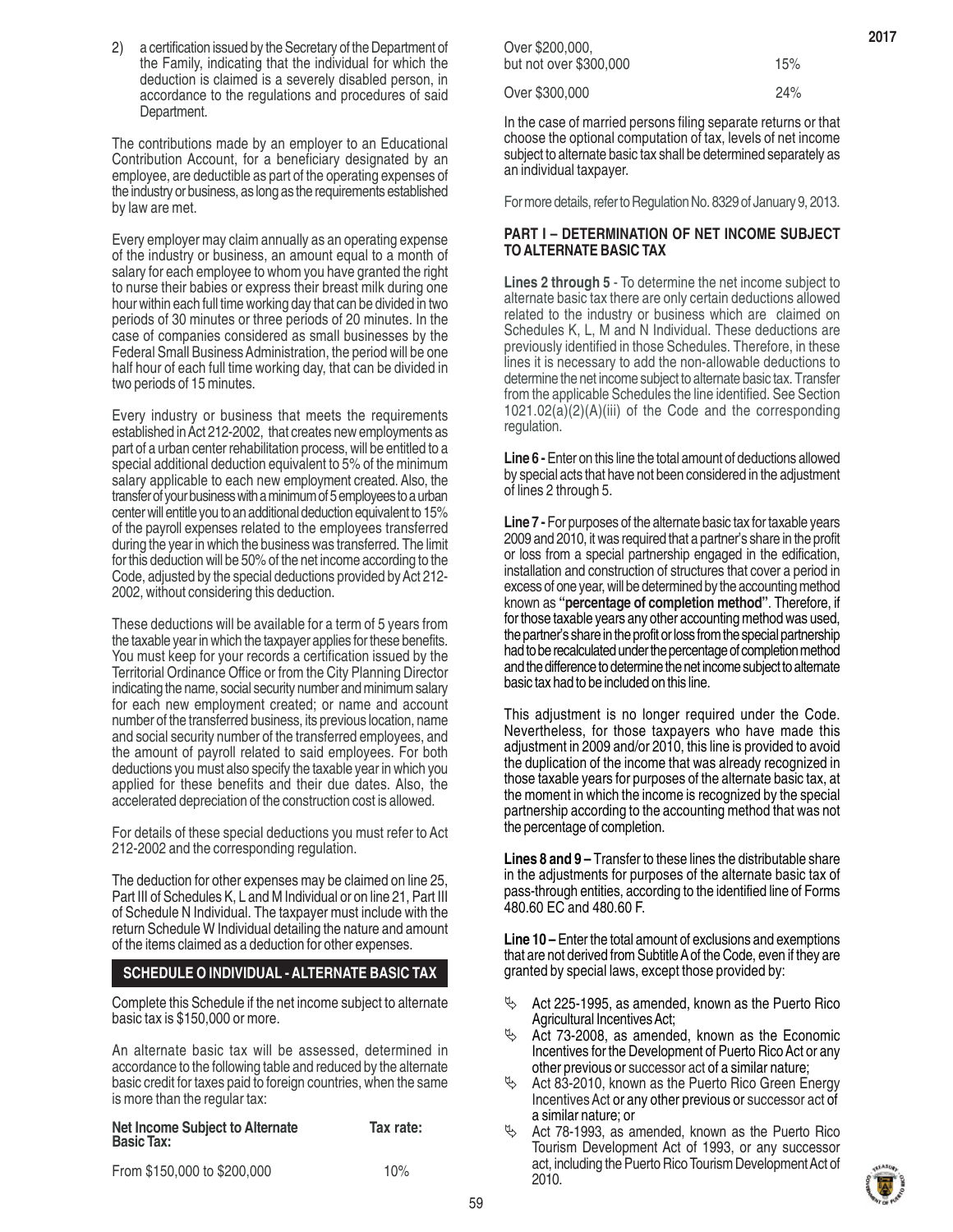To determine the exclusions and exemptions to the alternate basic tax (Column 2) on Schedule IE Individual, do not consider the exempt or excluded income provided by the above acts.

Transfer to this line the amount from line 2 of Part III of Schedule IE Individual.

**Line 11**- Enter on this line those items considered to determine the adjusted gross income in the return that for the provisions of a special act are not considered to determine the alternate basic tax.

Provide a breakdown with the amount, concept of the adjustment and the legislation that provides for such item not to be subject to the payment of alternate basic tax.

**Line 13 -** The same deductions admitted under Sections 1033.15 and 1033.16 of the Code and the allowances for personal exemption and exemption for dependents provided by Section 1033.18 of the Code are allowed as reductions to determine the net income subject to alternate basic tax. Transfer from Part 2, line 10 of the return or from line 12 of Schedule CO Individual, according to the corresponding column, the total applicable deductions to individuals, personal exemption and exemption for dependents.

#### **PART II - ALTERNATE BASIC TAX COMPUTATION**

**Line 5** - To determine the alternate basic tax, you may claim the credit for taxes paid to the United States, its possessions and foreign countries with certain adjustments. Therefore, to determine the credit to be claimed on this line it is necessary to recalculate the credit determined on Schedule C Individual for the regular tax (line 3 of Part II of this Schedule) substituting the tax determined by the alternate basic tax and the net income by the net income subject to alternate basic tax.

For details, see the instructions for Schedule C Individual. It is necessary to identify Schedule C Individual as "computed for the alternate basic tax" on the upper part and that you submit both Schedules C Individual with your return.

#### **PART III - COMPUTATION OF THE CREDIT FOR ALTERNATE BASIC TAX**

Use this part to determine the amount of the credit for alternate basic tax paid in excess over the regular tax, not used in previous taxable years. In order to claim this credit, the sum of the regular tax and the gradual adjustment of the current taxable year must be more than the alternate basic tax for the same year. Follow the instructions that are provided on each line.

The amount of credit for alternate basic tax of previous taxable years is equivalent to the sum of the excess of alternate basic tax over the regular tax determined annually for each of the taxable years beginning on December 31, 2008 and ending before January 1, 2014, as determined in Part IV of this Schedule, reduced by the amount of alternate basic tax credits previously claimed.

If you paid taxes to the United States, its possessions or any foreign country, the regular tax and the alternate basic tax shall be reduced by the amount applicable of the credit for tax paid to those places.

The alternate basic tax credit cannot be more than 25% of the excess of the net regular tax over the net alternate basic tax determined for the current year. Any balance of the credit not claimed may be carried over to subsequent years until totally used.

#### **PART IV – DETERMINATION OF THE ALTERNATE BASIC TAX PAID IN PREVIOUS YEARS NOT CLAIMED AS CREDIT**

Complete this Part and determine the amount of carryover of alternate basic tax paid in previous years and not claimed as

credit that is available for the taxable year. You must include the alternate basic tax paid in excess of the regular tax, the amount previously used as credit and the amount available. This amount will be used for the computation of the alternate basic tax.

**For additional details, refer to Section 1021.02(a)(6) of the Code and Regulation No. 7887 of July 7, 2010.**

#### **SCHEDULE P INDIVIDUAL - GRADUAL ADJUSTMENT**

In the case of taxpayers whose net taxable income is over \$500,000, the Code provides for a gradual adjustment to the tax rates lower than 33% and the personal exemption and exemption for dependents. If married filing separately or if you choose the optional computation of tax in the case of married persons living together and filing a joint return, this limit is determined separately as if it were an individual taxpayer.

If the net taxable income in Part 2, line 13 of the return, line 15, Column B or C of Schedule CO Individual or line 11, Column A of Schedule A2 Individual is over \$500,000, you will be subject to this adjustment.

#### **SCHEDULE R INDIVIDUAL - PARTNERSHIPS, SPECIAL PARTNERSHIPS AND CORPORATIONS OF INDIVIDUALS**

Complete Schedule R Individual, if you are a partner of one or more partnerships or special partnerships or a shareholder of one or more corporations of individuals. If you have share in more than three partnerships and special partnerships or in more than three corporations of individuals, you must also complete and submit with the return the amount of Schedules R1Individual that are necessary.

If you choose the optional computation of tax in the case of married persons living together and filing a joint return, you must complete and include with your return a **Schedule R Individual for each spouse that has share in any of these entities.** Select the oval that identifies the taxpayer or his/her spouse, respectively.

Part I of Schedule R Individual is used every year to determine the taxpayer's adjusted basis in each partnership or special partnership. Also, you must indicate the type of form from which the information to be included in this schedule comes (Form 480.60 EC or K-1), type of taxable year (calendar or fiscal), name and employer identification number of the entity, and the control and electronic filing confirmation number of Form 480.60 EC received, as applicable.

Part II of this Schedule is used to determine the taxpayer distributable share on the net profit or loss of one or more partnerships or special partnerships, including those losses carried over from previous years.

Part III of this Schedule is used every year to determine the taxpayer's adjusted basis in each corporation of individuals. Also, you must indicate the type of taxable year (calendar or fiscal), the name and employer identification number of the entity, and the control and electronic filing confirmation number of Form 480.60 EC received.

Part IV of this Schedule is used to determine the taxpayer distributable share on the net profit or loss of one or more corporations of individuals, including those losses carried over from previous years.

Part V provides to determine the aggregated net loss from partnerships, special partnerships and corporations of

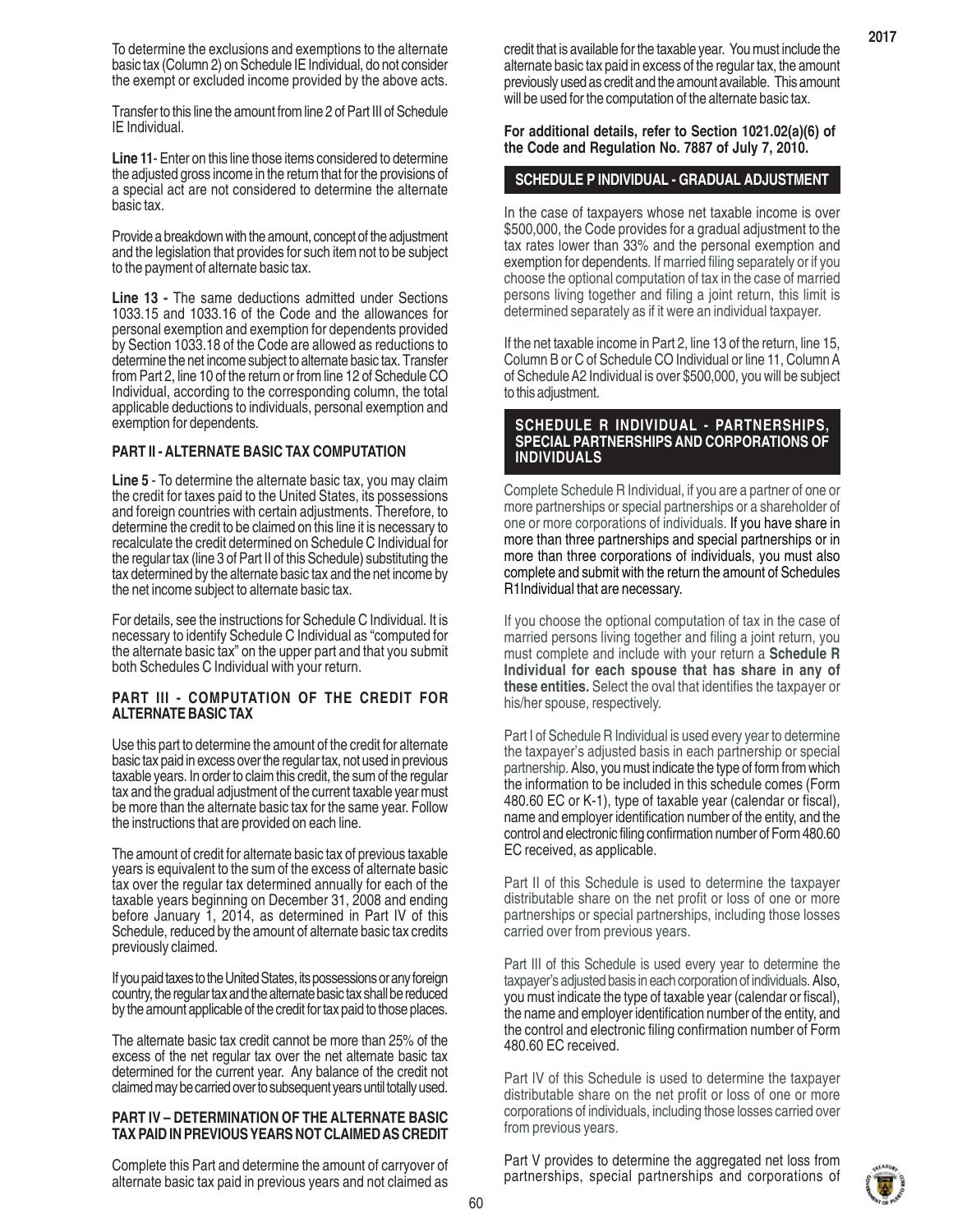individuals that can be applied to the aggregated net income of these pass-through entities. For taxable years beginning after December 31, 2014, said losses cannot exceed 80% of the distributable share in the aggregated net income of other partnerships, special partnerships or corporations of individuals.

You must complete this Schedule annually, irrespective of the fact that the partnership, special partnership or corporation of individuals have derived gains or losses.

#### **PART I - ADJUSTED BASIS DETERMINATION OF A PARTNER IN ONE OR MORE SPECIAL PARTNERSHIPS OR PARTNERSHIPS**

**Line 1 -** Enter the amount from Part I, line 4 of previous year Schedule R Individual.

The basis of a partner's share from a partnership or special partnership will be the amount of cash or the adjusted basis of any property that is not considered cash, contributed to said partnership.

This basis will be adjusted by the following entries or transactions made during the taxable year of the determination and others included on previous year income tax return.

#### **Line 2 - Basis increase**

- (a) Enter the partner's distributable share in the pass-through entity's income and profits for the current year. This amount must be the same as the one shown on line 7, Part II of this schedule.
- (b) Enter the capital contributions made by the partner to the pass-through entity during the current year, as shown in column (a), Part II of Form 480.60 EC.
- (c) Enter the partner's distributable share in the pass-through entity's gains from the sale or exchange of capital assets for the current year.
- (d) Enter the partner's distributable share in the pass-through entity's exempt income for the current year.
- (e) Enter the proportion of income or profit attributable to your share in the income from agriculture earned by the partnership or special partnership, which is tax exempt under Section 1033.12 of the Code.
- (f) Enter other income or profits like for example, the distributable share in the dividends and interests received by the partnership or special partnership.

#### **Line 3 - Basis decrease**

- (a) Enter the distributable share in the loss attributable to the partner on the previous year. This amount shall be the same as line 4, Part V of Schedule R Individual of taxable year 2016. If a partner has share in losses from more than one special partnership or partnership, the total allowable loss balance, as determined in the previous taxable year, will be attributed proportionally to the loss of each one of the partnerships. The allocation will be made using as a factor the adjusted basis of the partner's share in each one of the partnerships at the close of the previous taxable year.
- (b) Enter the distributable share in the partnership or special partnerhip's capital losses.
- (c) Enter the distributions made to the partner by the partnership or special partnerhip, whether in cash or in property, including tax exempt income.
- (d) Enter the amount claimed as credit against the income tax on the previous taxable year for investments made in partnerships or special partnerships engaged in the production of feature films or under the Puerto Rico Tourism Development Act of 1993, the Puerto Rico Capital Investment Fund Act, the Puerto Rico Agricultural Tax Incentives Act, as amended, or any other credit admitted by law to the partners related to the partnership or special partnership's activities.
- (e) Enter the amount claimed as credit against income tax for withholding of tax at source from the distributable share made to a resident partner (30%) or to a nonresident alien partner (29%).
- (f) Enter any expense from the partnership or special partnership not allowed as a deduction while determining your net income and that is not capitalized.
- (g) Enter the distributable share in net losses from tax exempt operations under the Tourism Incentives Act of 1983 and the Tourism Development Act of 1993.
- (h) **Only in the case of partnerships**, enter the charitable contributions to eligible entities.
- (i) Enter the partner's debts assumed and guaranteed by the partnership.

**Line 4 -** The amount of this line cannot be less than zero. If the amount on this line is less than zero, enter zero and recognize a gain for the amount of the adjusted basis that is less than zero.

#### **PART II - DETERMINATION OF NET INCOME OR LOSS IN ONE OR MORE SPECIAL PARTNERSHIPS OR PARTNERSHIPS**

For taxable years beginning after December 31, 2010, if the special partnership or partnership derived losses, you may not claim them as a deduction against other income other than income derived from other special partnerships, partnerships or corporation of individuals. Said loss will be limited to the adjusted basis of the partner's share in the partnership at the end of the taxable year in which the loss is claimed.

The adjusted basis limitation will be determined for each one of the special partnerships or partnerships in which the partner invests.

**Line 5(a)** - Enter the distributable share in the loss of the special partnership or partnership attributable to the partner in accordance to the share percentage. This amount is informed to the partner on Form 480.60 EC.

**Line 5(b) -** Enter the carryover losses which were not claimed in previous years due to the limitation. This amount must be the same as the one shown on line 6, Part V of Schedule R Individual included on the income tax return of taxable year 2016. If a partner owns shares in losses from more than one special partnership or partnership, the balance subject to the loss carryover, as determined on the previous taxable year, will be proportionally attributed to the loss of each one of the partnerships. Said attribution will be done by using as factor the adjusted basis of the partner's share in each one of the partnerships at the end of the previous taxable year.

**Line 6 -** Enter on this line the amount determined in Part I, line 4. If the special partnership or partnership has an exemption decree under the Puerto Rico Tourism Incentives Act or the Puerto Rico Tourism Development Act, you may use the debts of the special partnership or partnership in proportion to your share, to increase your adjusted basis, only to claim losses of the special partnership or partnership from this activity. Also you may use the partnership's current debts assumed and guaranteed by the partner.

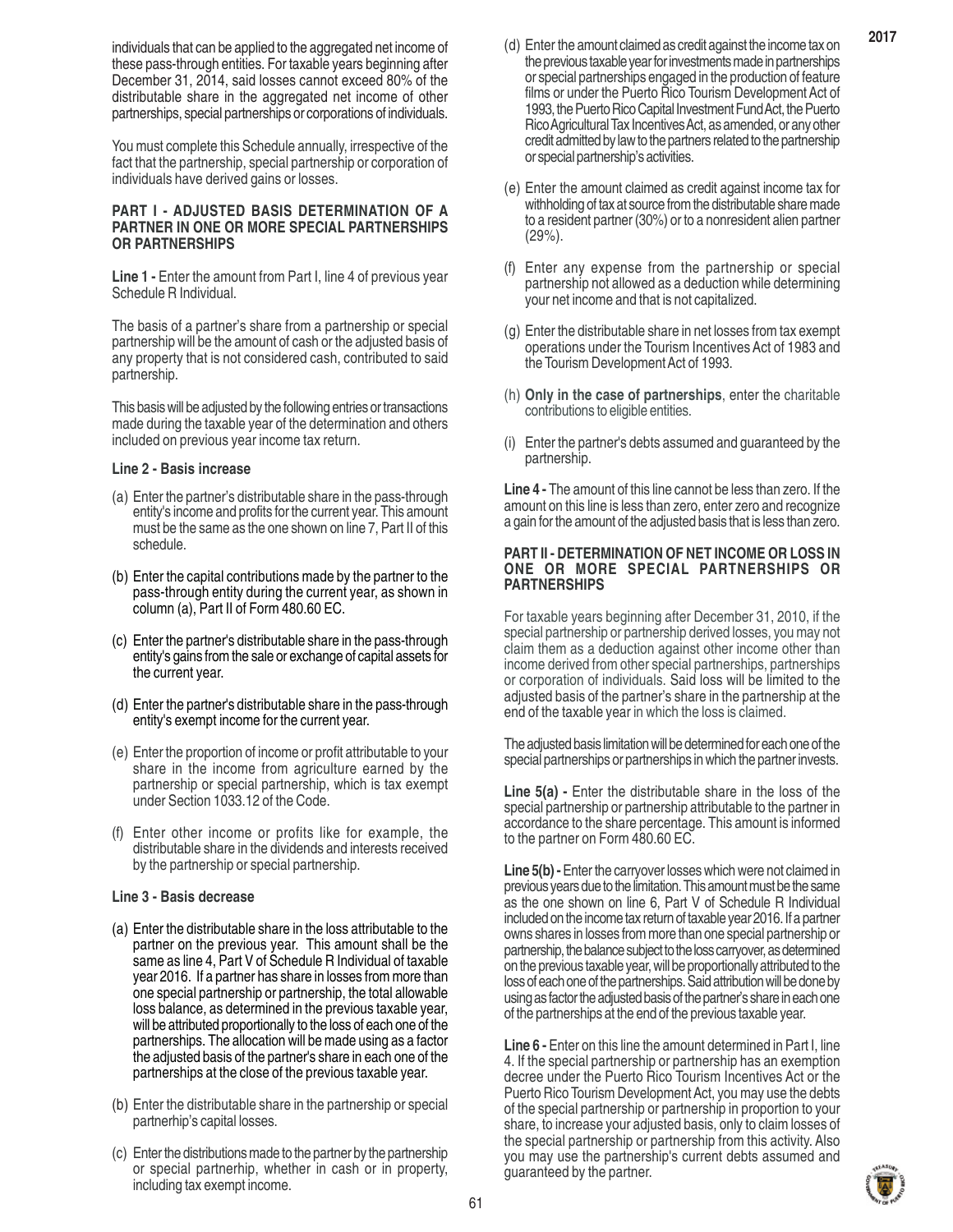**Line 7 -** Enter the partner's distributable share in the income and profits derived from the special partnership or partnership during the year. This amount is reflected in Part III, line 5 of Form 480.60 EC.

**Line 8 -** Enter the smaller of the amounts on lines 5(c) and 6(d). This will be the maximum admissible amount of losses derived from partnerships and special partnerships to determine the amount of aggregated net loss from partnerships, special partnerships and corporations of individuals to be used against the aggregated net income of said pass-through entities.

**Line 9 –** Enter the sum of the income reported on line 7, Columns A through C.

#### **PART III - ADJUSTED BASIS DETERMINATION OF A STOCKHOLDER IN ONE OR MORE CORPORATIONS OF INDIVIDUALS**

**Line 1 -** Enter the adjusted basis of the corporation of individuals at the close of the previous taxable year.

The basis of a stockholder's share from a corporation of individuals will be the amount of cash, or the adjusted basis of any property that is not considered cash, contributed to said corporation.

This basis will be adjusted by the following entries or transactions made during the taxable year of the determination and others included on previous year income tax return.

#### **Line 2 - Basis increase**

- (a) Enter the stockholder's distributable share in the passthrough entity's income and profits for the current year. This amount must be the same as the one shown on line 7, Part IV of this schedule.
- (b) Enter the capital contributions made by the stockholder to the pass-through entity during the current year, as shown in column (a), Part II of Form 480.60 EC.
- (c) Enter the stockholder's distributable share in the passthrough entity's gains from the sale or exchange of capital assets for the current year.
- (d) Enter the stockholder's distributable share in the passthrough entity's exempt income for the current year.
- (e) Enter the proportion of income or profit attributable to your share in the income from agriculture earned by the corporation of individuals, which is tax exempt under Section 1033.12 of the Code.
- (f) Enter other income or profits like for example, the distributable share in the dividends and interests received by the corporation of individuals.

#### **Line 3 - Basis decrease**

(a) Enter the distributable share in the loss attributable to the stockholder on the previous year. This amount shall be the same as line 4, Part V of Schedule R Individual of taxable year 2016. If a stockholder has share in losses from more than one corporation of individuals, the total allowable loss balance, as determined in the previous taxable year, will be attributed proportionally to the loss of each one of the corporation of individuals. The allocation will be made using as a factor the adjusted basis of the stockholder's share in each one of the corporations of individuals at the close of the previous taxable year.

- (b) Enter the distributable share in the corporation of individual's capital losses.
- (c) Enter the distributions made to the stockholder by the corporation of individuals, whether in cash or in property, including tax exempt income.
- (d) Enter the amount claimed as credit against the income tax on the previous taxable year for investments made in corporation of individuals engaged in the production of feature films or under the Puerto Rico Tourism Development Act of 1993, the Puerto Rico Capital Investment Fund Act, the Puerto Rico Agricultural Tax Incentives Act, as amended, or any other credit admitted by law to the stockholders related to the corporation of individual's activities.
- (e) Enter the amount claimed as credit against income tax for withholding of tax at source from the distributable share made to a resident stockholder (30%) or to a nonresident alien stockholder (33%).
- Enter any expense from the corporation of individuals not allowed as a deduction while determining your net income and that is not capitalized.
- (g) Enter the distributable share in net losses from tax exempt operations under the Tourism Incentives Act of 1983 and the Tourism Development Act of 1993.
- (h) Enter the stockholder's debts assumed and guaranteed by the corporation of individuals.

**Line 4 -** The amount of this line cannot be less than zero. If the amount on this line is less than zero, enter zero and recognize a gain for the amount of the adjusted basis that is less than zero. .

#### **PART IV - DETERMINATION OF NET INCOME OR LOSS IN ONE OR MORE CORPORATIONS OF INDIVIDUALS**

The adjusted basis limitation will be determined for each one of the corporations of individuals in which the stockholder invests.

**Line 5(a)** - Enter the distributable share in the loss of the corporation of individuals attributable to the stockholders in accordance to the share percentage. This amount is informed to the stockholder on Form 480.60 EC.

Line 5(b) - Enter the carryover losses which were not claimed in previous years.

**Line 6 -** Enter on this line the amount determined in Part III, line 4. If the corporation of individuals has an exemption decree under the Puerto Rico Tourism Incentives Act or the Puerto Rico Tourism Development Act, you may use the debts of the corporation of individuals in proportion to your share, to increase your adjusted basis, only to claim losses of the corporation of individuals from this activity. Also you may use the current debts of the corporation of individuals assumed and guaranteed by the stockholder.

**Line 7 -** Enter the stockholder's distributable share in the income and profits derived from the corporation of individuals during the year. This amount is reflected on Form 480.60 EC .

**Line 8** - Enter the smaller of the amounts on lines 5(c) and 6(d). This will be the maximum admissible amount of losses derived from corporations of individuals to determine the amount of aggregated net loss from partnerships, special partnerships and corporations of individuals to be used against the aggregated net income of said pass-through entities.

**Line 9** - Enter the sum of the income reported on line 7, Columns A through C.

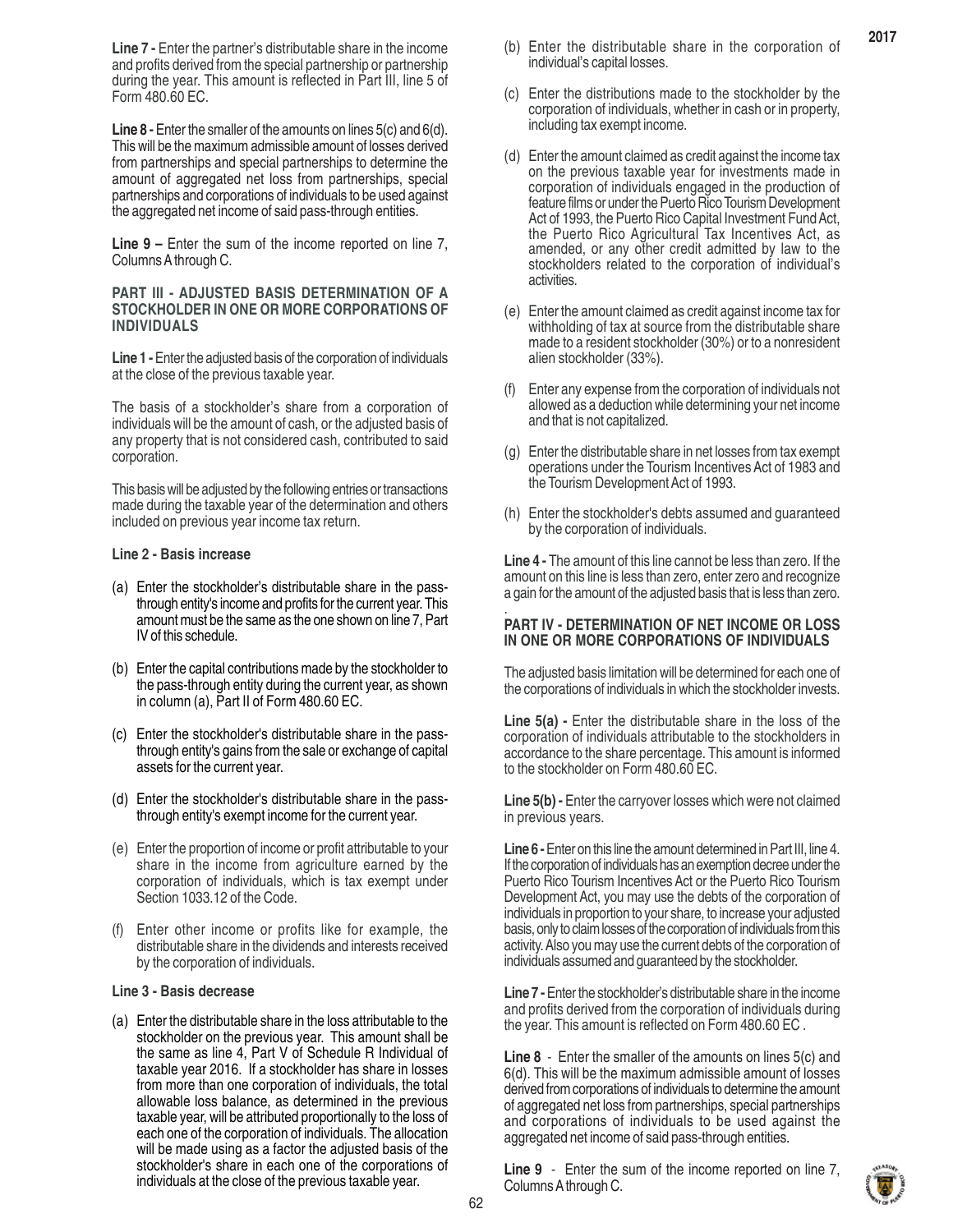#### **PART V - DISTRIBUTABLE SHARE OF BENEFITS FROM PARTNERSHIPS, SPECIAL PARTNERSHIPS AND CORPORATIONS OF INDIVIDUALS**

**Line 4 -** The amount allowed as loss cannot exceed 80% of the aggregated net income derived from partnerships, special partnerships and corporations of individuals generated during the current taxable year.

**Line 6 -** If the result is a **net loss**, it is not deductible but you may carry it to future years. The balance of the carry forward loss is attributed proportionally to the loss in each one of the entities. The allocation will be done by using as a factor the adjusted basis of the partner or stockholder share in each of the entities at the close of the taxable year.

#### **SCHEDULE R1 INDIVIDUAL - PARTNERSHIPS, SPECIAL PARTNERSHIPS AND CORPORATIONS OF INDIVIDUALS (COMPLEMENTARY)**

Complete Schedule R1 Individual, if you are partner of more than three partnerships or special partnerships or stockholder of more than three corporations of individuals. As Schedule R Individual, Schedule R1 Individual is used each year to determine the adjusted basis and the net profit or loss on the taxpayer's share in each partnership, special partnership or corporation of individuals, including the loss carryover from previous years.

Use the amount of Schedules R1 Individual as needed. For additional information, see instructions of Schedule R Individual.

#### **SCHEDULE T INDIVIDUAL – ADDITION TO THE TAX FOR FAILURE TO PAY ESTIMATED TAX IN CASE OF INDIVIDUALS**

Use this schedule only if you have the obligation to pay estimated tax to determine the addition to the tax for failure to pay estimated tax.

#### **PART I – DETERMINATION OF THE MINIMUM AMOUNT OF ESTIMATED TAX TO PAY**

**Line 2 –** Include the total amount of withholdings and credits provided by the Code or special acts for the taxable year, including the non refunded tax paid in excess corresponding to the previous taxable year.

**Line 3 –** If the amount of estimated tax to be paid is \$1,000 or less, you were not required to pay estimated tax, thus, do not complete this Schedule.

**Line 4 –** If you are a farmer and elected the provisions under Section 1061.22 of the Code, then multiply line 1 by 66 2/3%.

**Line 5 –** Enter the greater of the amount shown on lines 19 and 20, Part 3 of the preceding taxable year's return, or an amount equal to the tax determined at the rates and under the law applicable to the taxable year using the data in the preceding taxable year return. For additional information, refer to the part of Penalties under the topic of OBLIGATION TO PAY ESTIMATED TAX.

#### **PART II – ADDITION TO THE TAX FOR FAILURE TO PAY**

#### **Section A – Failure to Pay**

Select the oval for calendar year if your taxable year ends on December 31, otherwise, select the oval which indicates fiscal year. If you selected the oval for fiscal year, enter in Columns

(a), (b), (c) and (d), the date corresponding to the 15th day of the fourth month, sixth month, ninth month of the taxable year, and the first month following the close of the taxable year, respectively.

**Line 8 –** If the obligation to pay the estimated tax was met **for the first time** before the first day of the fourth month of the taxable year, enter in each of the Columns 25% of line 7. If the obligation was met **for the first time** after the last day of the third month and before the first day of the sixth month of the taxable year, enter in Columns (b), (c) and (d) 33% of line 7. If the obligation was met **for the first time** after the last day of the fifth month and before the first day of the ninth month of the taxable year, enter in Columns (c) and (d) 50% of line 7. If the obligation was met **for the first time** after the last day of the eighth month, enter in Column (d) 100% of line 7. If there is any change in the computation of the estimated tax, enter the amount of the installment according with the corresponding change.

**Line 9 –** Enter in Column (a) the amount of estimated tax paid no later than April 15 of the taxable year (the 15th day of the fourth month of the taxable year if you have a fiscal year); in Column (b), the estimated tax paid after April 15 of the taxable year (the 15th day of the fourth month of the taxable year if you have a fiscal year) and no later than June 15 of the taxable year (the 15th day of the sixth month of the taxable year if you have a fiscal year); in Column (c), the estimated tax paid after June 15 of the taxable year (the 15<sup>th</sup> day of the sixth month of the taxable year if you have a fiscal year) and no later than September 15 of the taxable year (the 15th day of the ninth month of the taxable year if you have a fiscal year); and in Column (d), the estimated tax paid after September 15 of the taxable year (the 15th day of the ninth month of the taxable year if you have a fiscal year) and no later than January 15 following the taxable year (the 15th day of the first month following the taxable year if you have a fiscal year). Transfer the total of this line to Schedule B Individual, Part III, line 1.

**Line 10 –** If various payments were made in the periods described in the instructions for line 9, indicate the amount and date of the payments.

**Line 11 –** To determine the amounts to be entered in Columns (b), (c) and (d), you must complete lines 11 through 17 of previous column.

Any overpayment, after covering the estimated tax payment of the corresponding installment, will be attributed first to the amount of estimated tax of previous installments due and not paid and then to the subsequent installments.

#### **Section B – Penalty**

**Line 18 –** 10% of the estimated tax of each installment due but not paid will be added to the tax.

**Line 19 –** The amount determined on this line reflects the proportion of the penalty attributable to the installments of estimated tax paid after the due date, if applicable.

#### **SCHEDULE V INDIVIDUAL – DETAIL OF NET OPERATING LOSSES FROM PREVIOUS YEARS**

Include with your return one Schedule V Individual for each industry or business for which you are requesting a deduction for net operating losses from previous years. In the case of married persons filing jointly or who file under the optional computation of tax, each spouse will include with the return one Schedule V Individual in which each one reports his/her available net operating losses and which are claimed on the schedule corresponding to the industry or business. Select the oval that

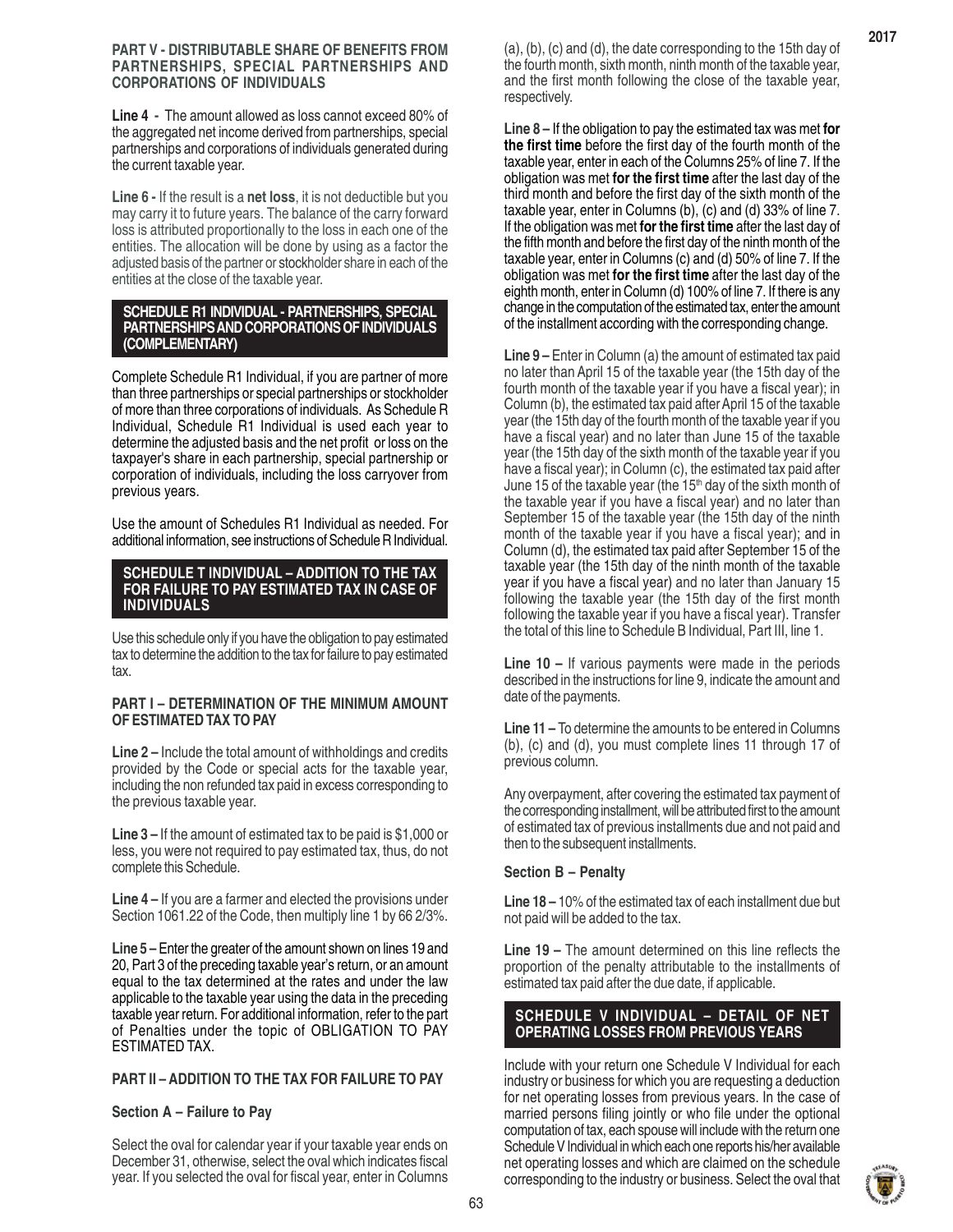Select the oval located in the heading of this Schedule to indicate whether it belongs to the taxpayer or to the spouse.

Losses incurred in an industry or business that is the taxpayer's or the spouse's principal business or industry, may be claimed against the income from other sources, except from salaries and pensions. Those losses incurred in activities that are not the taxpayer's or his/her spouse's principal business or industry, may be deducted only against future income from the specific activity that produced the loss.

On this Schedule you must indicate the year in which the loss was incurred, the loss incurred, the amount used in previous years, the adjustment required under Section 1033.14(b)(1)(E) of the Code, the amount available and the expiration date, if any.

Any excess in the losses incurred by the principal business or industry during one year may be claimed in future years, as applicable, according to the period when the loss has been generated:

- For taxable years beginning before January 1, 2005, the losses incurred have a carryover period to each one of the following seven (7) taxable years.
- For taxable years beginning after December 31, 2004 and before January 1, 2013, the carryover period for the incurred losses will be twelve (12) years.
- For losses incurred in taxable years beginning after December 31, 2012, according to the limits provided by Section 1033.14(b)(1)(D) of the Code, the carryover period will be ten (10) years.
- In the case of a new business that operates under a Special Agreement for the Creation of Jobs, as provided by Act 1- 2013, they may deduct the net operating losses incurred in the first two (2) years of the Agreement, for a ten (10) year period.

However, Section 1033.14(b)(1)(E) of the Code provides an additional limitation applicable in the case of individuals that reflect a net operating loss in their industry or business for three consecutive taxable years. In these cases, the amount of loss to be carried over in the third taxable year that begins after December 31, 2014 and any subsequent taxable year, will be 50% of the loss incurred in that year. For these purposes, each type of industry or business will be considered separately and a rental business of real property will not be considered as an industry or business. This limitation will be reflected in Column (C) as an adjustment to taxpayers that have generated losses, as indicated, on their activity from Industry or Business (Schedule K Individual), Farming (Schedule L Individual) or Professions and Commissions (Schedule M Individual). Since a real estate rental business will not be considered as an industry or business, this adjustment will not be taken into account in determining the net operating loss from a Schedule N Individual.

This restriction is illustrated with the following example: Taxable year 2015 is the third taxable year commenced after December 31, 2014 for which taxpayer "X" has derived a loss in his/her industry or business. The amount of such losses are (\$50) for 2013, (\$100) for 2014, and (\$200) for 2015. In the tax return for taxable year 2016, "X" may claim as carryover the total losses from years 2013 and 2014, but only 50% of the loss of 2015 for a total of \$250 (\$50 + \$100 + (\$200 x 50%)).

On the other hand, any excess in the losses incurred in an activity that is not the principal industry or business, shall be treated as an allowable deduction against the gross income from such activity in subsequent taxable years.

**2017**

# **SCHEDULE W INDIVIDUAL – DETAIL OF DIRECT ESSENTIAL COSTS AND OTHER COSTS**

Include with your return one Schedule W Individual for each industry or business for which you are claiming a deduction for direct essential costs and other costs on Schedules K, L, M and N Individual in the individual return. In the case of married persons filing jointly or who file under the optional computation of tax, each spouse will include with the return one Schedule W Individual detailing the direct essential costs or other costs which are claimed in the corresponding industry or business schedule. Select the oval that identifies the schedule to which it belongs and to which the total deductions will be transferred.

Select the oval located in the heading of this Schedule to indicate whether it belongs to the taxpayer or to the spouse.

# **OBLIGATION TO PAY ESTIMATED TAX**

#### **WHO HAS THE OBLIGATION TO PAY ESTIMATED TAX?**

Any individual whose estimated tax for any taxable year is more than \$1,000, except the following:

- those whose gross income was derived exclusively from wages or pensions subject to withholding of tax at source;
- those whose gross income comes exclusively from remuneration received for services rendered to the Government of the United States subject to withholding of tax at source for purposes of the United States Government;
- those whose gross income comes exclusively from remuneration for services performed in agricultural labor not subject to withholding of tax at source under Section 1062.01 of the Code; or
- individuals who in addition to the income listed above receive less than \$5,000 in income from other sources.

#### The estimated tax will be the excess of:

- 1) the amount of tax estimated by the individual for the taxable year, including the alternate basic tax and the gradual adjustment, among other taxes, over
- 2) the amount of withholdings and credits provided by the Code or special laws estimated by the individual for the taxable year, including the non refunded tax paid in excess corresponding to the previous taxable year.

#### **However, if the total amount of tax is \$1,000 or less, you are not required to pay estimated tax.**

#### **PAYMENT OF TAX**

The estimated tax for the taxable year must be paid in four equal installments:

1st installment: 15th day of the fourth month 2nd installment: 15th day of the sixth month 3rd installment: 15th day of the ninth month 4th installment: 15th day of the first month of the following taxable year.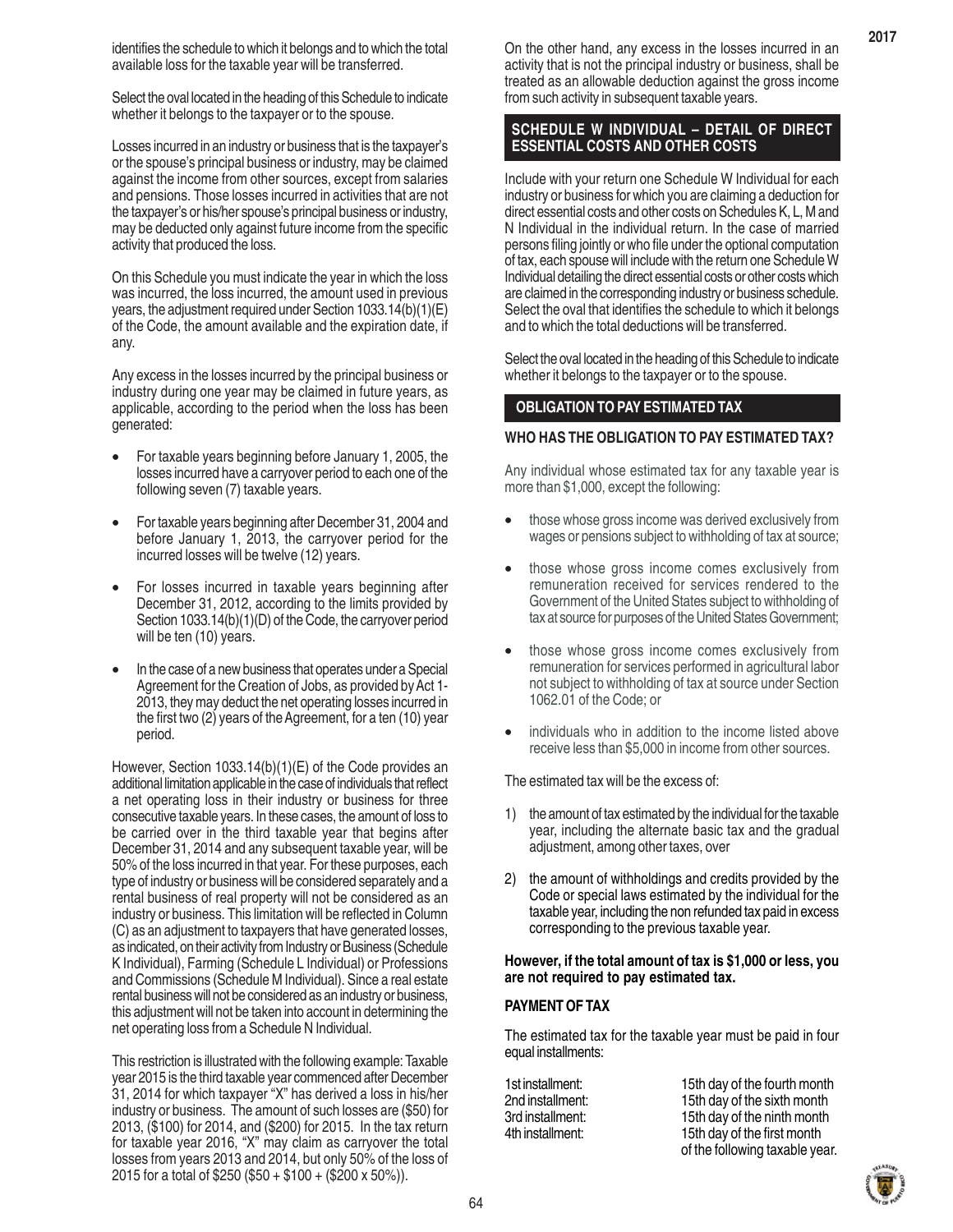If the obligation to pay estimated tax arises for the first time after the last day of the third month and prior to the first day of the sixth month of the taxable year, the installments will be:

| 1st installment: | 15th day of the sixth month    |
|------------------|--------------------------------|
| 2nd installment: | 15th day of the ninth month    |
| 3rd installment: | 15th day of the first month of |
|                  | the following taxable year.    |

If the obligation to pay estimated tax arises for the first time after the last day of the fifth month and prior to the first day of the ninth month of the taxable year, the installments will be:

| 1st installment: | 15th day of the ninth month    |
|------------------|--------------------------------|
| 2nd installment: | 15th day of the first month of |
|                  | the following taxable year.    |

If the obligation to pay estimated tax arises for the first time after the last day of the eighth month of the taxable year, the estimated tax will be paid in its entirety on the 15th day of the first month of the following taxable year.

The estimated tax installments will be paid together with a payment coupon (Forms 480.E-1). **Make sure to use the latest revised version of Form 480.E-1 available for each installment. Payments made with coupons reviewed in previous dates may confront problems in their application**.

You can also make your payments without the need of a coupon by using the Payments Online Services ("Colecturía Virtual"). For additional information, please call (787) 622-0123.

The estimated tax payments shall be made online by using the Payments Online Services, at the Internal Revenue Collections Offices or you can mail them to the Returns Processing Bureau to the following address:

#### DEPARTMENT OF THE TREASURY RETURNS PROCESSING BUREAU PO BOX 9022501 SAN JUAN PR 00902-2501

Payments with managers checks, checks or money orders at the Internal Revenue Collections Offices will be made payable to the Secretary of the Treasury.

#### **CHANGES IN THE ESTIMATED TAX COMPUTATION**

If there is any change in the estimated tax computation as a result of a change in income, personal exemption, exemption for dependents or for any other reason, the remaining installments must be proportionally increased or reduced to reflect the increase or reduction in the estimated tax. On the other hand, if on or before January 15 of the following taxable year the final income tax return had been filed and the income tax balance is paid, then

- 1) if you are not required to make estimated tax payments during the taxable year but you are required to pay it on or before said January 15, such return will be considered as such payment; and
- 2) if the tax determined in the return, reduced by the deductions and credits provided in the Code or special laws for the taxable year is more than the tax estimated by the taxpayer, such return will be considered as a change in the computation of the estimated tax.

#### **FARMERS**

If 2/3 or more of an individual estimated gross income was derived from agricultural activities, the payment of estimated tax will be due on January 15 of the following year, if the income tax return is filed on a calendar year basis, or no later than the 15th day of the month in which the following taxable year begins, if the income tax return is filed on a fiscal year basis.

Farmers who file the income tax return no later than January 31 of the following year (if they file on a calendar year basis) or no later than the last day of the month in which the following taxable year begins (if they file on a fiscal year basis) and pay in its entirety the total amount determined on the income tax return no later than on said date, it will be considered as if the estimated tax payment would have been made no later than January 15.

#### **PENALTIES**

The Code establishes a 10% penalty of the amount of any estimated tax installment not paid. For these purposes, the estimated tax will be the smaller of:

- 1) 90% of the tax for the taxable year, or
- 2) the greater of:
	- a) the total income tax determined as it results from the preceding year's income tax return, or
	- b) an amount equal to the tax determined at the rates and under the law applicable to the taxable year using the data in the return of the individual for the preceding year.

The above subsection 2 should not apply if the preceding taxable year was not a 12 months taxable year, or if the taxpayer filed a return for the preceding taxable year in which a tax was not reflected, without considering any tax credit to which he/she was entitled, including credits for taxes withheld or paid. On the other hand, you may consider any credit for taxes paid or accrued during the taxable year to the United States, its territories and possessions, or any foreign country to which you are entitled.

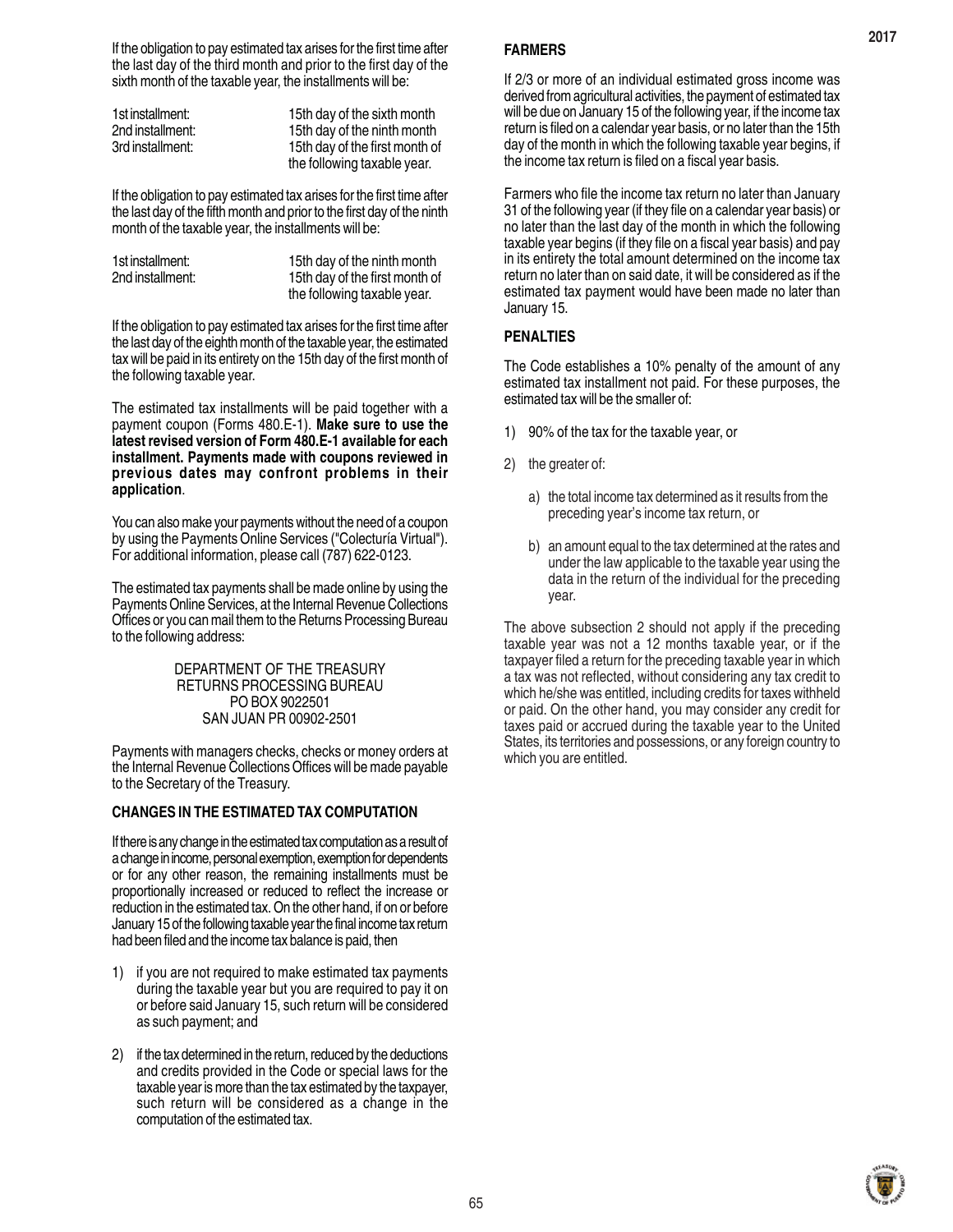# **Occupational Codes**

| <b>OCCUPATION</b>                      | <b>CODE</b> | <b>OCCUPATION</b>                       | <b>CODE</b> |
|----------------------------------------|-------------|-----------------------------------------|-------------|
| <b>Accounts Adjuster</b>               | 5243        | Language Pathologist                    | 6240        |
| <b>Accountant or Auditor</b>           | 5412        | Lawyer                                  | 5411        |
| <b>Advertising Agent</b>               | 5417        | Legislator and Mayor                    | 9300        |
| Architect                              | 5415        | Locksmith                               | 5616        |
| Artist, Actor, Dancer, Singer          | 7115        | Mason                                   | 2381        |
| Automotive Body and Related Repairer   | 4800        | Mechanic and Automotive Technician      | 3321        |
| Aviculturist                           | 1123        | <b>Medical Assistant</b>                | 6209        |
| <b>Butcher</b>                         | 4452        | Medical Propagandist                    | 6211        |
| Cabinetmaker                           | 3323        | Medical Technologist                    | 6216        |
| Carpenter                              | 3322        | Military Man (Soldier)                  | 8101        |
| Carrier Worker                         | 8102        | <b>Nurse</b>                            | 6212        |
| Cashier                                | 4213        | Pharmaceutical Equipment Operator       | 6215        |
| Computer Programmer                    | 5110        | <b>Pharmacist or Pharmacy Assistant</b> | 6213        |
| <b>Construction Painter</b>            | 2383        | Pilot                                   | 8102        |
| <b>Construction Worker</b>             | 2382        | Planner                                 | 5421        |
| Contractor                             | 2360        | Plumber                                 | 2384        |
| Cook (Food Preparation Worker)         | 4212        | Police Officer - State and Municipal    | 9315        |
| Correction Officer and Jailer          | 9315        | Postman and Messenger                   | 3333        |
| <b>Customer Service Representative</b> | 4302        | <b>Private Guard</b>                    | 4300        |
| Data Entry Operator                    | 5108        | <b>Professional Athlete</b>             | 7112        |
| <b>Drafter</b>                         | 5416        | <b>Professional Therapist</b>           | 6217        |
| Driver (Other)                         | 4856        | Professor - University                  | 6112        |
| Economist                              | 5420        | Psychologist                            | 5422        |
| <b>Electric Equipment Operator</b>     | 5111        | Radio and Television Announcer          | 5131        |
| Electrician                            | 3324        | Radiologist                             | 6214        |
| Embalmer and Gravedigger               | 8123        | Real Estate Agent and Broker            | 5312        |
| Engineer                               | 5414        | Refrigeration Technician                | 8106        |
| Farmer                                 | 1110        | Retail Sales Representative             | 4610        |
| <b>Financial Institution Clerk</b>     | 5223        | Retired - Pensioner                     | 8130        |
| Financial Manager and Supervisor       | 5222        | Sales Manager and Supervisor            | 4214        |
| Fireman                                | 9314        | Salesperson - Retail                    | 4611        |
| <b>Flight Attendant</b>                | 6115        | Salesperson - Wholesale                 | 4311        |
| Forensic Pathologist                   | 8124        | School Administrator                    | 6111        |
| Garbage Man                            | 8112        | Scientist                               | 5419        |
| <b>Gardener</b>                        | 8103        | Secretary                               | 8104        |
| <b>General Manager and Supervisor</b>  | 4216        | Securities Agent and Broker             | 5231        |
| General Office Clerk                   | 8111        | Social Worker                           | 6245        |
| Generalist Physician                   | 6208        | Solderer                                | 3119        |
| Hairstylist, Barber and Cosmetologist  | 8121        | Specialist Physician                    | 6210        |
| <b>Heavy Equipment Operator</b>        | 4857        | <b>Tapestry Maker</b>                   | 3120        |
| <b>Household and Domestic Services</b> | 8105        | Teacher                                 | 6110        |
| <b>Industrial Equipment Operator</b>   | 3101        | Telephonic Equipment Operator           | 5112        |
| <b>Industrial Mechanic</b>             | 3110        | Teller                                  | 5221        |
| <b>Industry Manager and Supervisor</b> | 3100        | <b>Travel Agent</b>                     | 5615        |
| <b>Information Systems Manager</b>     | 5109        | <b>Truck Driver</b>                     | 4855        |
| Insurance Agent and Broker             | 5242        | Veterinarian                            | 5418        |
| <b>Janitor</b>                         | 5617        | Waiter                                  | 4215        |
| Judge                                  | 9301        | Wholesale Representative                | 4310        |
| <b>Land Surveyor</b>                   | 5413        | Other Work or Profession                | 8110        |
|                                        |             |                                         |             |

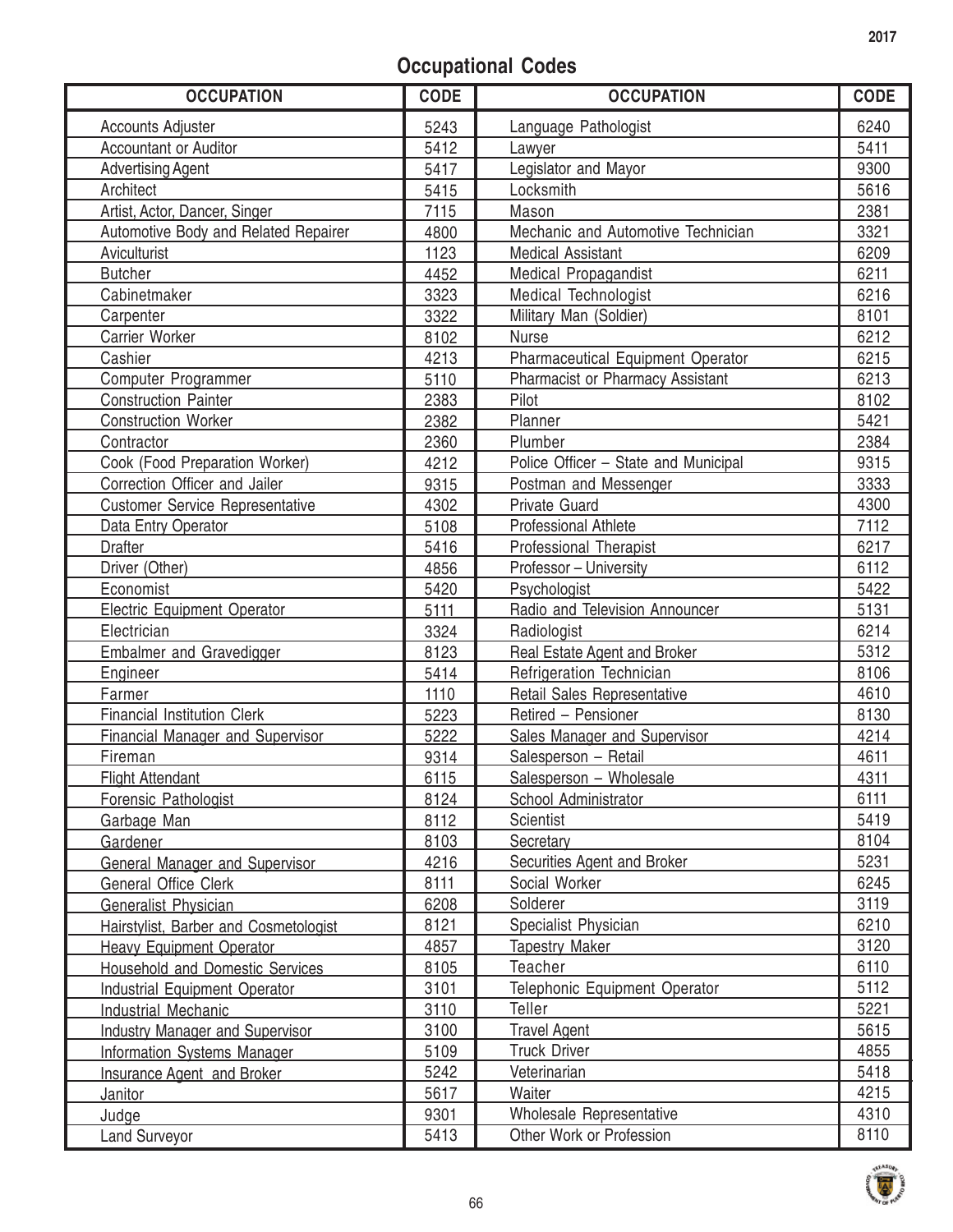

| TAXPAYER, REVIEW YOUR DATA AND AVOID THE MOST COMMON MISTAKES THAT MAY DELAY THE |
|----------------------------------------------------------------------------------|
| <b>PROCESSING OF YOUR RETURN</b>                                                 |

■ Verify that your Social Security number is the one shown on the Withholding Statement (Form 499R-2/W-2PR) or Informative Returns (Forms 480.6A, 480.6B, 480.6C, 480.6D or 480.7C, among others).

 $\Box$  Make sure to write correctly your Social Security number in your 2017 Return.

 $\Box$  In the case of married taxpayers, make sure that the name and Social Security number of each spouse are correct.

 $\Box$  If you claim dependents, make sure to complete Schedule A1 Individual in your return. Confirm that the complete name (with both last names), relationship, and Social Security number of each dependent claimed, are correct.

 $\Box$  Before filing the return electronically, make sure that all required schedules were completed.

- Inform all your income, whether or not they are included in a Withholding Statement or Informative Return. The Department of the Treasury matches the information provided by the taxpayers in their returns with the information provided by the employers and withholding agents.
- Make sure that the Withholding Statements and Informative Returns reported on the return include the electronic filing confirmation number.
- $\Box$  Make sure that your postal address is complete.
- $\Box$  Remember to complete the authorization for direct deposit on page 1 to receive your refund faster. Make sure to enter the correct information of your bank account. If you file the return with the incorrect information of your bank account or if you want to change the refund payment method by direct deposit, you must complete Form SC 2718 and deliver it personally at any of our Taxpayer's Service Centers.
- $\Box$  If you have to make a payment with check, make sure to fill it out on behalf of the Secretary of the Treasury, that the amounts match, that it is signed, that it has enough funds to make the payment, and include the Social Security number. A check with mistakes is subject to interests and surcharges.
- If you are making the payment by Automated Clearing House (ACH), make sure to provide the correct information of the bank account before completing the electronic filing. If the payment is rejected by the financial institution, the Department of the Treasury may impose a penalty on the amount of the payment.